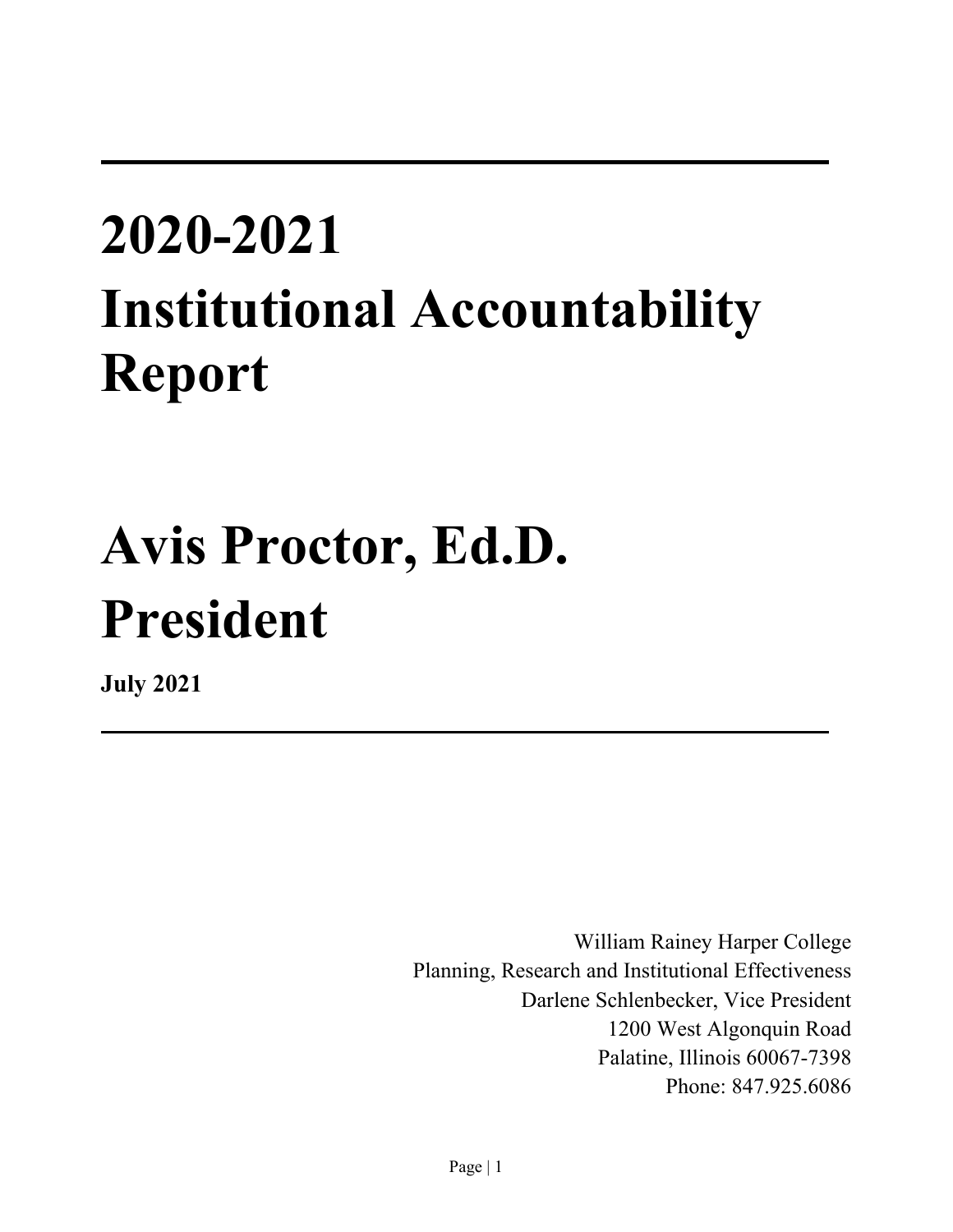#### **Table of Contents**

| <b>Institutional Effectiveness Measures (IEMs)</b> |  |
|----------------------------------------------------|--|
|                                                    |  |
| <b>Student Success IEMs</b>                        |  |
|                                                    |  |
|                                                    |  |
|                                                    |  |
|                                                    |  |
|                                                    |  |
| <b>Institutional Success IEMs</b>                  |  |
|                                                    |  |
|                                                    |  |
|                                                    |  |
|                                                    |  |
|                                                    |  |
| <b>Strategic Plan</b>                              |  |
|                                                    |  |
|                                                    |  |
| Strategic Plan Goals                               |  |
|                                                    |  |
|                                                    |  |
|                                                    |  |
|                                                    |  |
|                                                    |  |
|                                                    |  |
| <b>Operational Plan</b>                            |  |
|                                                    |  |
|                                                    |  |
|                                                    |  |
|                                                    |  |
|                                                    |  |
|                                                    |  |
|                                                    |  |
|                                                    |  |
|                                                    |  |
|                                                    |  |
|                                                    |  |
|                                                    |  |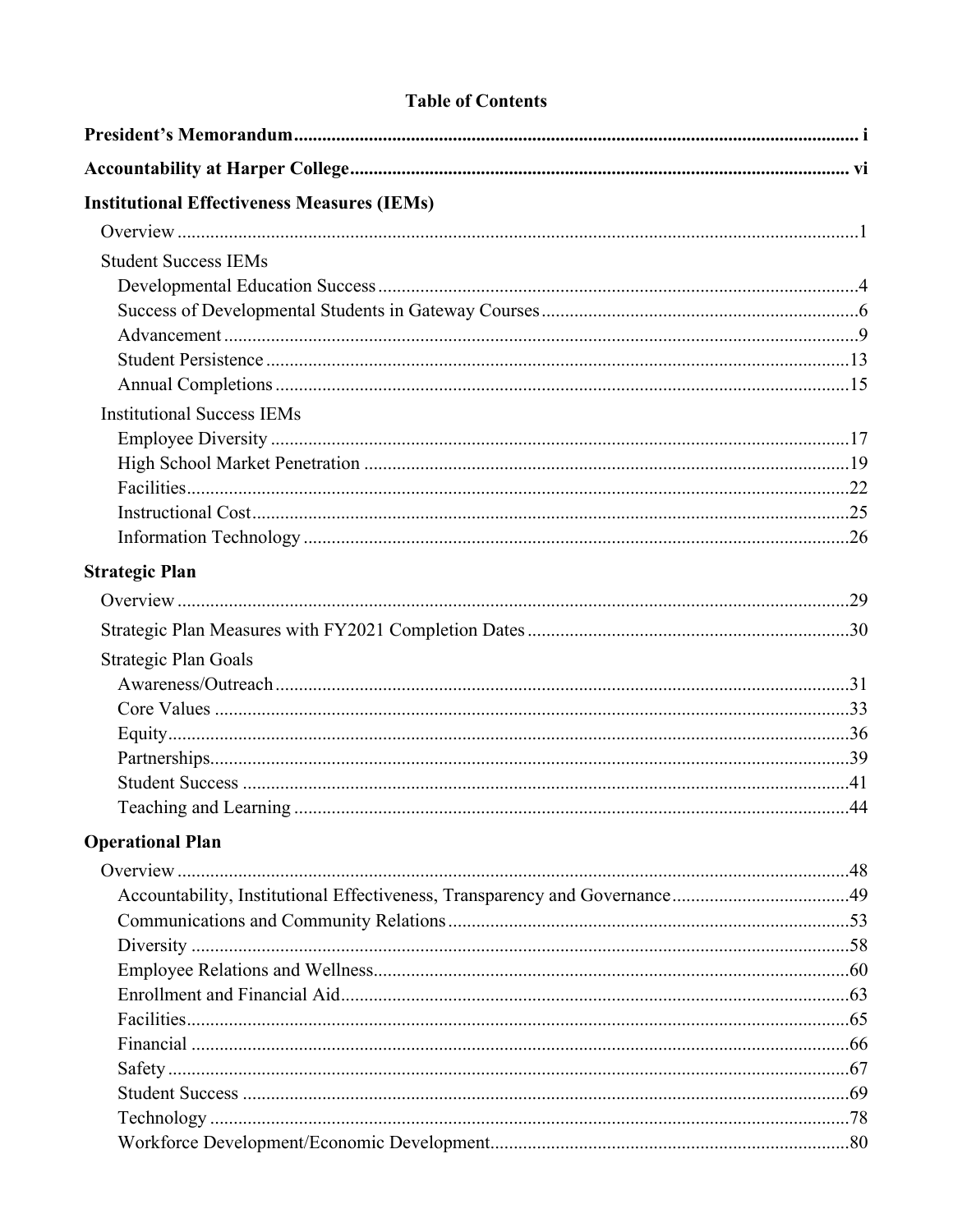## **Press Marper College**

#### **MEMORANDUM**

<span id="page-2-0"></span>

| To:   | <b>Board of Trustees</b>                    |
|-------|---------------------------------------------|
| From: | Dr. Avis Proctor, President                 |
| Date: | June 30, 2021                               |
| Re:   | FY2021 Harper College Accountability Report |

Reflecting on FY2021, this year provided many opportunities and challenges, as well as numerous achievements. Together we responded to dual pandemics, COVID-19 and the social injustices affecting our communities, that caused all of us to examine essential ways in which we can make our communities safer and more inclusive. Although this report largely highlights the work accomplished towards our operational and strategic goals, so much more was achieved this year. Our community was resilient in the face of uncertainty and came together to support our students, employees, and the community we serve. We are truly proud of all we accomplished related to our goals as well as our response to the COVID-19 pandemic. Harper College continues to make a difference in the lives of our students and for the community. So much that, philanthropist, activist, and author MacKenzie Scott gifted the College \$18 million in June 2021, the largest donation in Harper's history, in support of the College's efforts to remove barriers for students and improve the economic vitality of our community.

Consistent with our commitment to transparency and accountability, this document reports the FY2021 outcomes for the Presidential Priorities, Institutional Effectiveness Measures, Strategic Plan, and Operational Plan. While all our efforts are worth mentioning and result from the collaborative work of our faculty and staff, the following items highlight exceptional work over the past year:

- Launched the FY2021-2024 Strategic Plan with the theme "Forward Together."
- Launched the Tuition Relief Program with 560 new and continuing students receiving \$500 in tuition assistance, for a total of \$280,000 awarded in tuition relief.
- Prepared more than 380 faculty for online instruction through a Teaching Online Successfully course and completed more than 130 distance course design reviews.
- Launched Healthcare Apprenticeships for the first time as a result of strong partnerships developed with AMITA Health and JourneyCare.
- Awarded 140 Promise Scholars a credential and welcomed the second cohort of 480 Promise Scholars in fall 2020. The Promise Scholars outperformed their peers in course completion, grade point average, and credit hours earned.
- Achieved a graduation rate of 34.7%, the highest rate in Harper's recorded history.
- Awarded more than \$3.4 million in emergency financial aid grants to 4,382 students from Coronavirus Aid, Relief, and Economic Security (CARES) Act, 2020.
- Distributed more than \$4.7 million in additional emergency aid to 4,853 students from the Coronavirus Response and Relief Supplemental Appropriations Act (CRRSAA), 2021.
- Raised or earned more than \$10.6 million and created more than 20 new scholarships.
- Partnered with the Cook County Department of Public Health (two clinics) and CVS through the White House's Pharmacy Partnership Program (one clinic) to offer COVID-19 vaccine clinics for our community.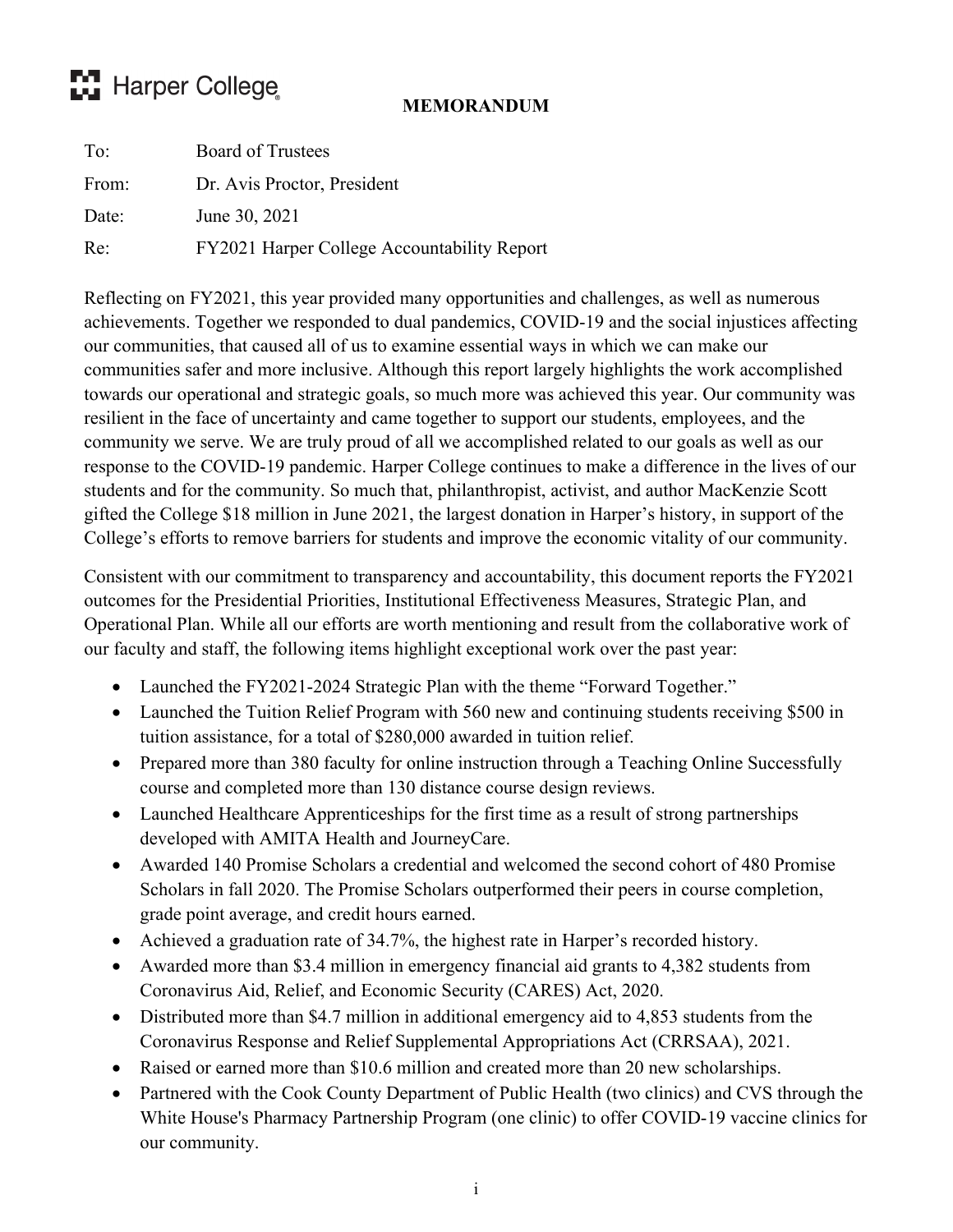- Completed the Facilities Master Plan that will guide the campus development through 2030.
- Adopted the 10 Shared Principles, created in 2018 by the NAACP and the Illinois Association of Chiefs of Police, to build trust and respect between police and communities of color.
- Remained committed to developing a culture of Diversity, Equity, and Inclusion (DEI) through consistent DEI programming including lunch and learn sharing sessions, book clubs, community pulse check-ins, and social justice work.
- Implemented Oracle Cloud Finance and Human Resources system.

#### **Presidential Priorities**

The President establishes goals in consultation with the Board of Trustees that support the Strategic and Operational Plans of the College. Six goals were established for FY2021:

#### **Goal: Execute the 2020-2024 Strategic Plan**

- a. Identify goal team leads
- b. Set goal targets
- c. Develop a strategic plan dashboard

**Status: Completed.** Selected goal team leads in August 2020 and established goal targets and measures for the six goals in December 2020. The strategic plan dashboard has been developed with FY2021 status reported for established targets and measures.

#### **Goal: Improve recruitment and retention of diverse faculty and staff**

**Status: Completed.** Enhanced diversity equity and inclusion screening questions for faculty searches and established priorities to increase diverse faculty hires. Joined the National Registry of Diverse and Strategic Faculty at Texas Tech University to promote faculty openings. Completed search for Vice President of Diversity, Equity and Inclusion.

#### **Goal: Enhance distance learning programs**

Identify opportunities for improvements and develop plan to address those issues, especially as it relates to transfer, completion and competitiveness

**Status: Completed.** Reviewed distance learning programs and advisory team recommendations are being implemented. Upgraded technology in the classroom to support in-class recording and streaming. Increased accessibility for students through alternative file formats for online content.

#### **Goal: Develop new partnerships and strengthen current relationships**

- a. Identify new academic programs and training opportunities with local business partners employing program gap analysis
- b. Enhance the number of programs available through the University Center partnerships and implement dashboard

**Status: Completed.** Identified new programs and training opportunities with local business partners including Amazon, with Harper listed as an approved educational partner, and Prologis for students enrolled in supply chain management. Continued to enhance the number of programs available through the University Center with a Master of Science in Management offered in spring 2021. Launched an enrollment dashboard for the University Center in spring 2021.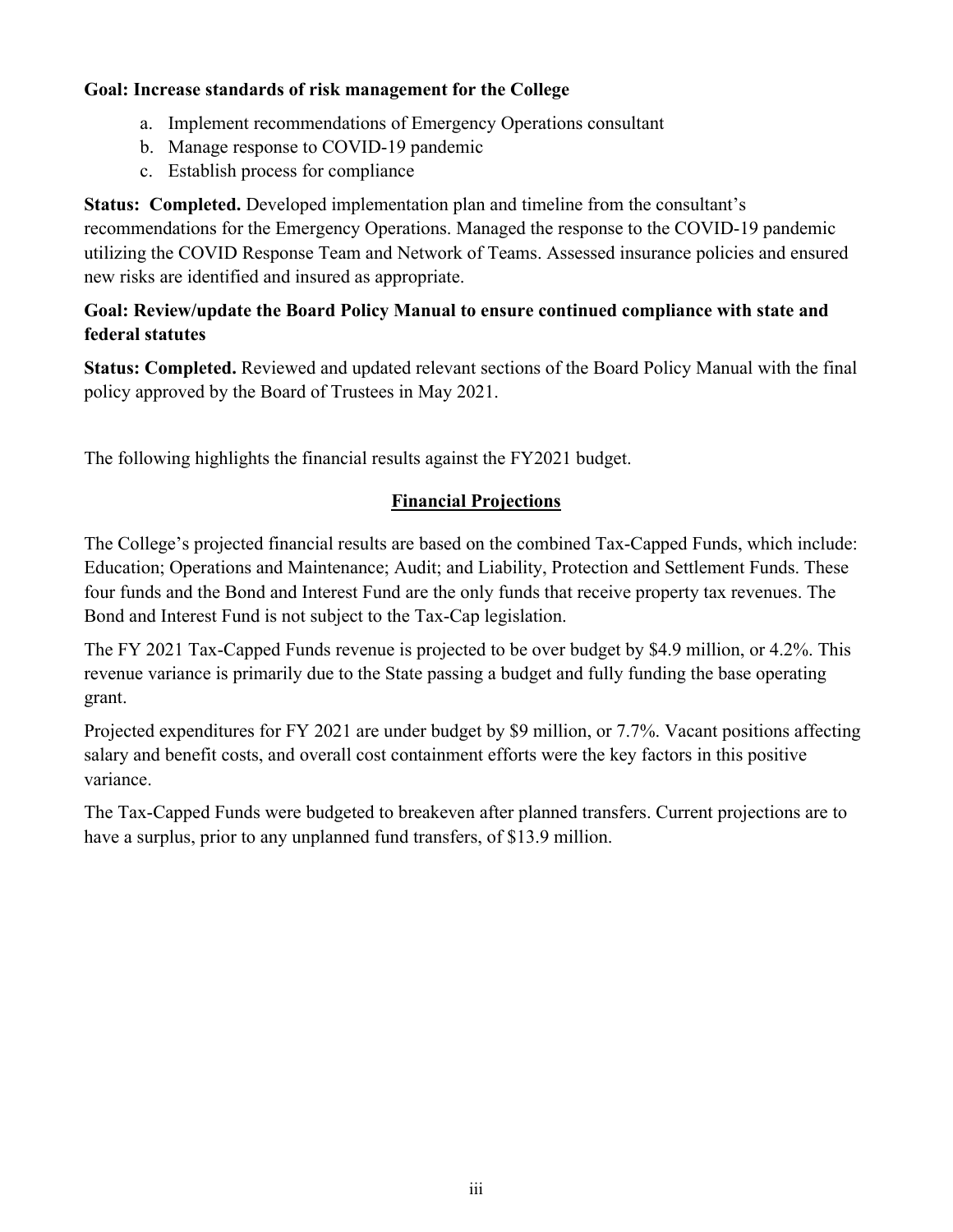### **Capital Projects**

Several Campus Master Plan project initiatives made significant progress in FY2021:

- Completed Building X Nutrition Lab Remodeling Project in September 2020 within the project budget of \$498,100.
- Completed the Building Y Programmable Logic Controller Technology Lab in October 2020 within the project budget of \$280,000.
- Complete Building X Classrooms and Building Y Office Remodeling in November 2020 within the project budget of \$276,700.
- Completed the Building M Gymnasium Floor Replacement Project in December 2020 within the project budget of \$1,445,000.
- Completed Phase I of the Heating, Ventilation and Air Conditioning (HVAC) Upgrades in Buildings R, W, X, Y, and Z project in June 2021 within the project budget of \$998,100.
- Completed Building B HVAC and Electrical Panel Replacement Project in December of 2020 within the project budget of \$573,000.
- Completed the Building B Police Operation Center and Restroom Improvement in March 2021 with the project budget of \$651,895.
- Completed Phase II of the Occupational Safety and Health Administration (OSHA) Roof Safety Project in September 2020 within the Project Budget of \$523,250.
- Completed Building D Refrigerant Detection and Purge Remediation Project in January 2021 within the project budget of \$110,205.
- Completed Feasibility Studies for the Building D Hawks Care, Building X Massage Therapy, Building E Film Study Lecture Room, and Solar Power Projects.
- Began the programing for the Canning Center and University Center. Programing phase is scheduled to be completed in October 2021.
- Began work on the Building D Multicultural Center. Project is scheduled to be completed in August 2021 and is within the project budget of \$400,000.
- Began work on the Building X Dental Hygiene Simulation Lab. Project is scheduled to be completed in August 2021 and is within the project budget of \$1,821,000.
- Began work on the Building A Culinary Lab Improvements. Project is scheduled to be completed in August 2021 and is within the project budget of \$660,000.
- Began work on Phase III of the OSHA Roof Safety Fall Protection Requirements. Phase III is scheduled to be completed in October of 2021 and is within the project budget of \$468,750.
- Began work on the Building M Hall of Fame. Project is scheduled to be completed in July 2021 and is within the project budget of \$132,000.
- Began work on the Building Z Refrigerant Detection and Purge Remediation. Project is scheduled to be completed in August 2021 and is within the project budget of \$142,949.
- Began work on the Learning and Career Center (LCC) exterior improvements. Project is scheduled to be completed in October 2021 and is within the project budget of \$1,089,478.
- Other significant capital improvements in FY2021 include Building M Gymnasium Door Modifications, Avante Flooring Replacement, LCC Carpet Replacement, Building W Water Infiltration Repairs, Building Z Acid Neutralization Tank Ventilation, sidewalk repairs, parking lot maintenance, parking garage maintenance, utility service tunnel repairs, removal of abandoned roof top equipment, and various classroom upgrades.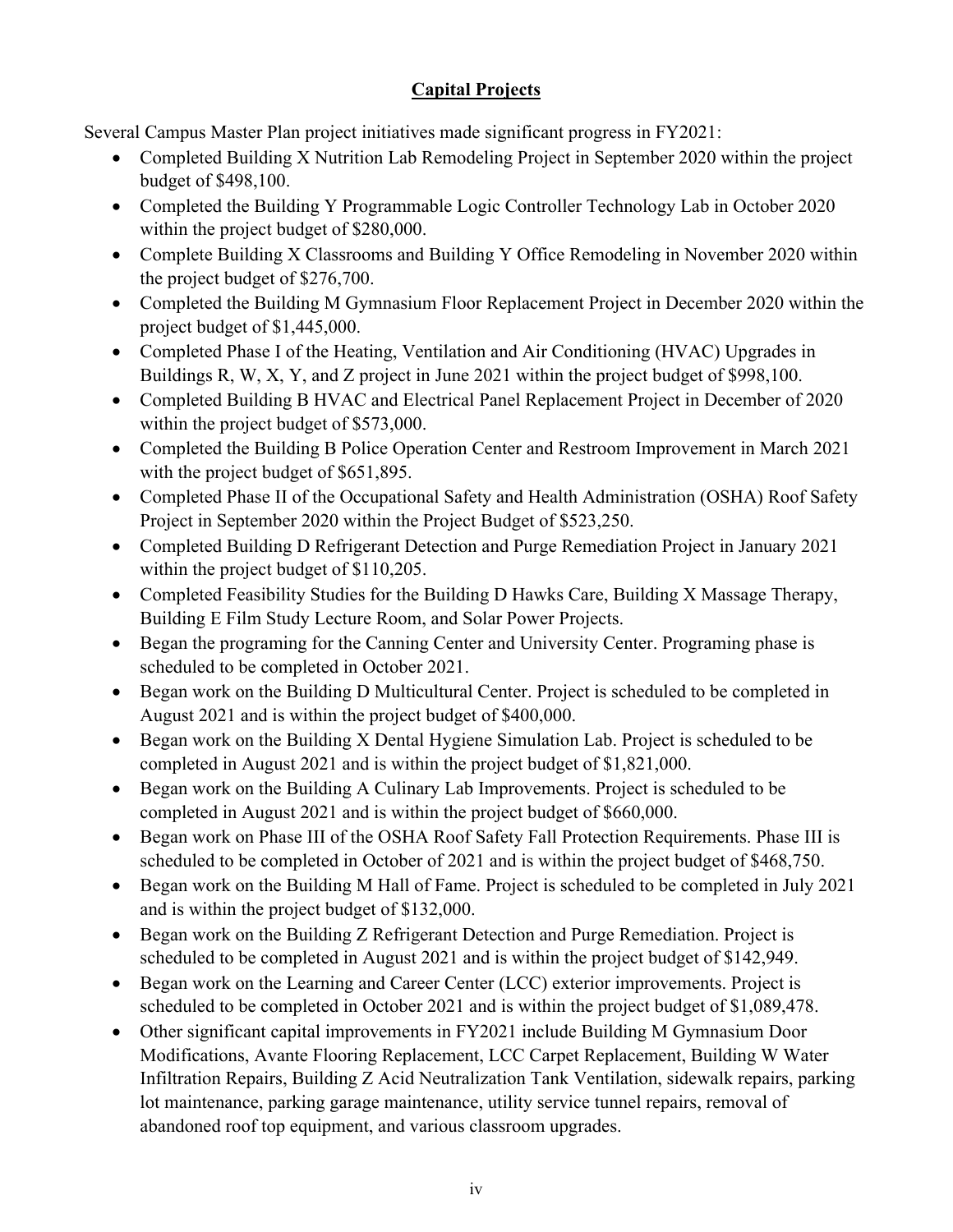#### **Conclusion**

This was another productive year for Harper College. We launched the FY2021-2024 "Forward Together" Strategic Plan and teams began working to accomplish the plan goals. Students continued to achieve their completion goals and the College conferred 4,517 credentials, the highest number since FY2012. While convocation and graduation looked a bit different this year, we continued to recognize and celebrate the achievements of our students. The College continued its focus on safety and largely offered online courses while ensuring educational quality and forward progression for students. We came together as a Harper family to address student, employee and community needs and achieved our annual goals. For these and many other reasons, I am proud of the work we accomplished during my second year at Harper. I look forward to our future achievements as we continue to move the institution forward.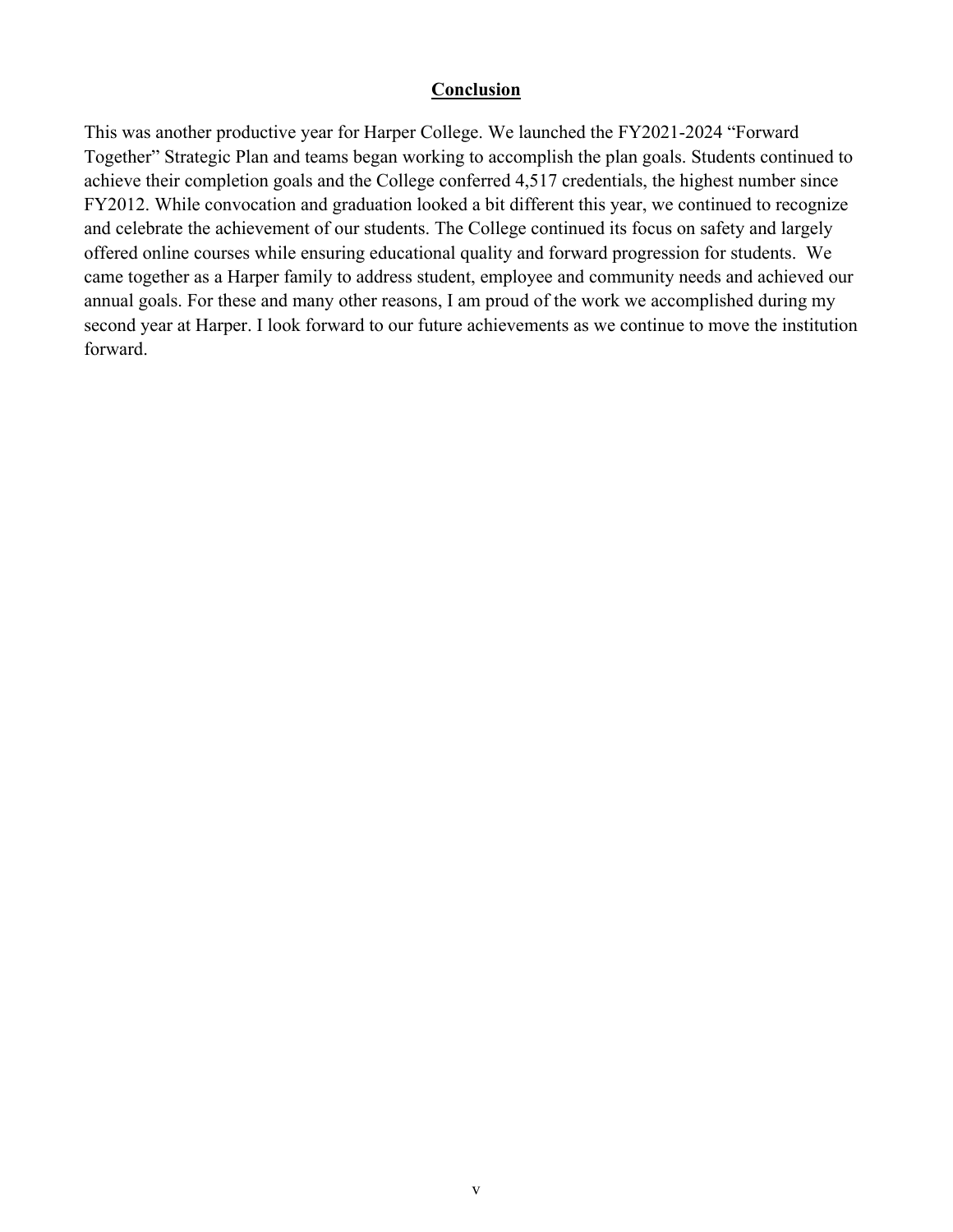## **Accountability at Harper College**

<span id="page-7-0"></span>Accountability at Harper College reflects a commitment to the continuous improvement of all aspects of our mission and values. To illustrate our commitment to accountability and transparency, an Accountability Report is produced annually, at the end of each fiscal year. This report provides outcomes on the College Plan and represents three areas of accountability: Institutional Effectiveness Measures (IEMs); Strategic Plan; and Operational Plan. The Accountability Report is also available to the public on the Harper College website.

#### **College Accountability Structure**

The College's integrated accountability structure is represented by the chart below. This accountability structure represents three key components.

|                    | <b>Institutional</b><br><b>Effectiveness Measures</b>                                                                                                               | <b>College Strategic Plan</b>                                                                                                                                                                                                    | <b>College Operational Plan</b>                                                                                                                      |
|--------------------|---------------------------------------------------------------------------------------------------------------------------------------------------------------------|----------------------------------------------------------------------------------------------------------------------------------------------------------------------------------------------------------------------------------|------------------------------------------------------------------------------------------------------------------------------------------------------|
| Cycle              | Ongoing                                                                                                                                                             | 4 year                                                                                                                                                                                                                           | Annual                                                                                                                                               |
|                    |                                                                                                                                                                     |                                                                                                                                                                                                                                  |                                                                                                                                                      |
| <b>Contents</b>    | Set of measures and<br>related indicators                                                                                                                           | Strategic goals, targets<br>and measures                                                                                                                                                                                         | Goal Category<br>Goal                                                                                                                                |
|                    |                                                                                                                                                                     |                                                                                                                                                                                                                                  |                                                                                                                                                      |
| <b>Reporting</b>   | Annual                                                                                                                                                              | Annual                                                                                                                                                                                                                           | Annual                                                                                                                                               |
|                    |                                                                                                                                                                     |                                                                                                                                                                                                                                  |                                                                                                                                                      |
| <b>Description</b> | Measures of<br>effectiveness that are<br>key to the College's<br>mission; benchmarkable<br>with other community<br>colleges and provide<br>targets for performance. | Sets the College's<br>direction and delineates<br>goals that will move the<br>College's agenda<br>forward. Requires<br>College-wide<br>commitment and<br>typically cannot be<br>accomplished by a single<br>organizational unit. | Lists the institutional-level<br>goals to be completed<br>each year including<br>performance tasks in<br>support of the College's<br>strategic plan. |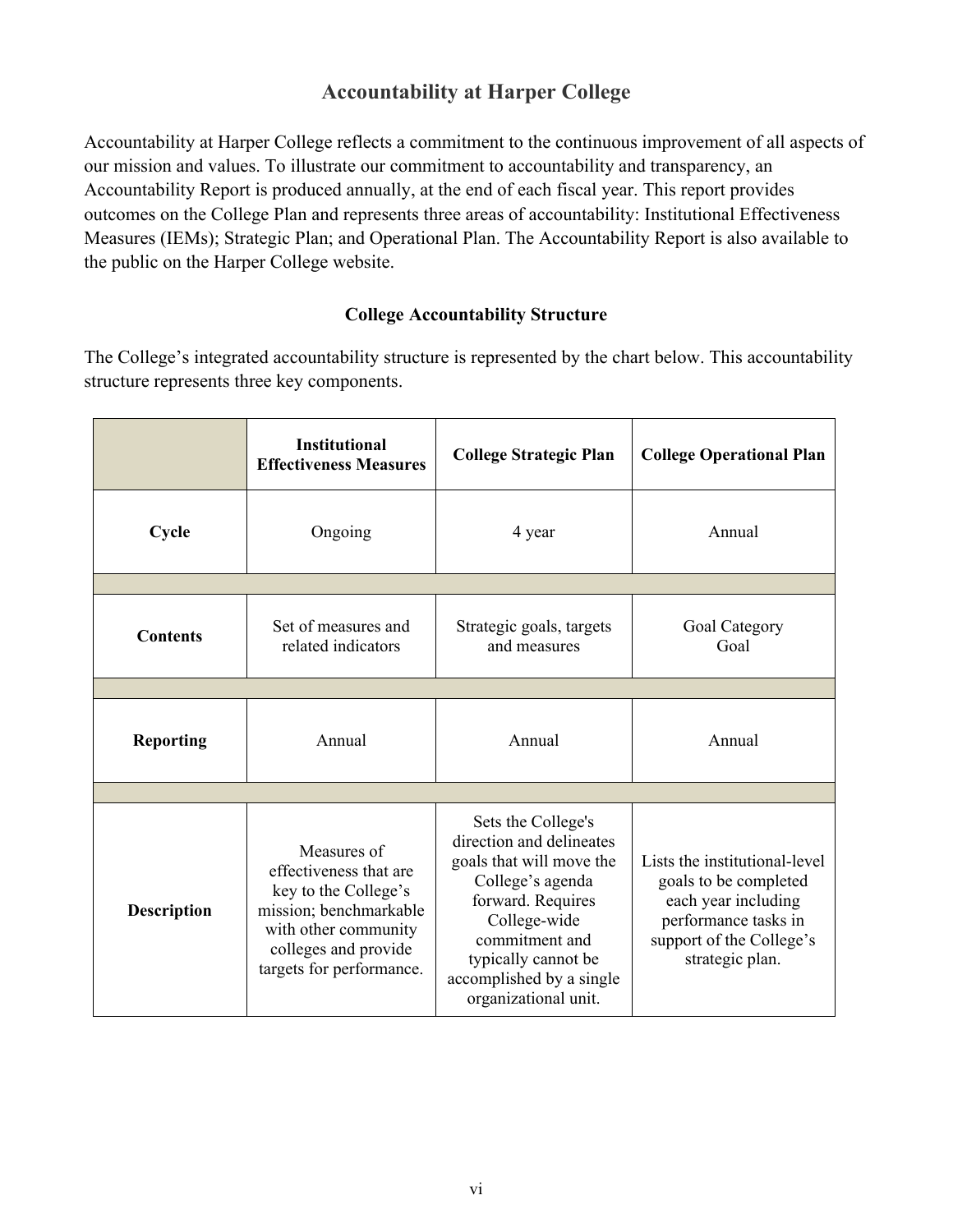## **Institutional Effectiveness Measures**

## <span id="page-8-0"></span>**Overview**

Institutional effectiveness is a process that involves the entire institution in the assessment of the College's performance on key indicators, referred to as Institutional Effectiveness Measures (IEMs). These measures align with the mission and vision of Harper College as well as the needs and expectations of the College's internal and external stakeholders.

The Board of Trustees first approved and adopted IEMs for Harper College in FY2011. In FY2017, the College set new four-year targets for the IEMs, to come due at the end of 2020. The target setting process included the examination of historical and trend data as well as a review of current institutional priorities and initiatives. Targets were set using a framework that includes three categories:

- Expected If we continue on our current path, this target represents the expected outcome.
- Improvement A challenging, yet attainable target that can be achieved through increased effort.
- Stretch A target achieved only if the measure is prioritized and institutional focus is placed on dramatic improvement.

The IEMs are organized into two categories: student success and institutional success.

The following pages and accompanying dashboard present **final status** on the 2020 IEM targets. Final status is defined as:

- Target Achieved: The 2020 data met or exceeded the 2020 target (with standard rounding).
- Target Not Achieved: The 2020 data did not meet the 2020 target.

Overall, 68% (17/25) of the 2020 targets were met, including 83% (5/6) of expected targets, 56% (9/16) of improvement targets, and 100% (3/3) of stretch targets. Among those results, 62% (8/13) of student success targets were met, while 75% (9/12) of institutional success targets were met.

The following pages and the [Institutional Effectiveness Dashboard](https://www.harpercollege.edu/about/leadership/accountability/iem/index.php) include additional summary information regarding 2020 IEM target achievement as well as five years of data for each indicator.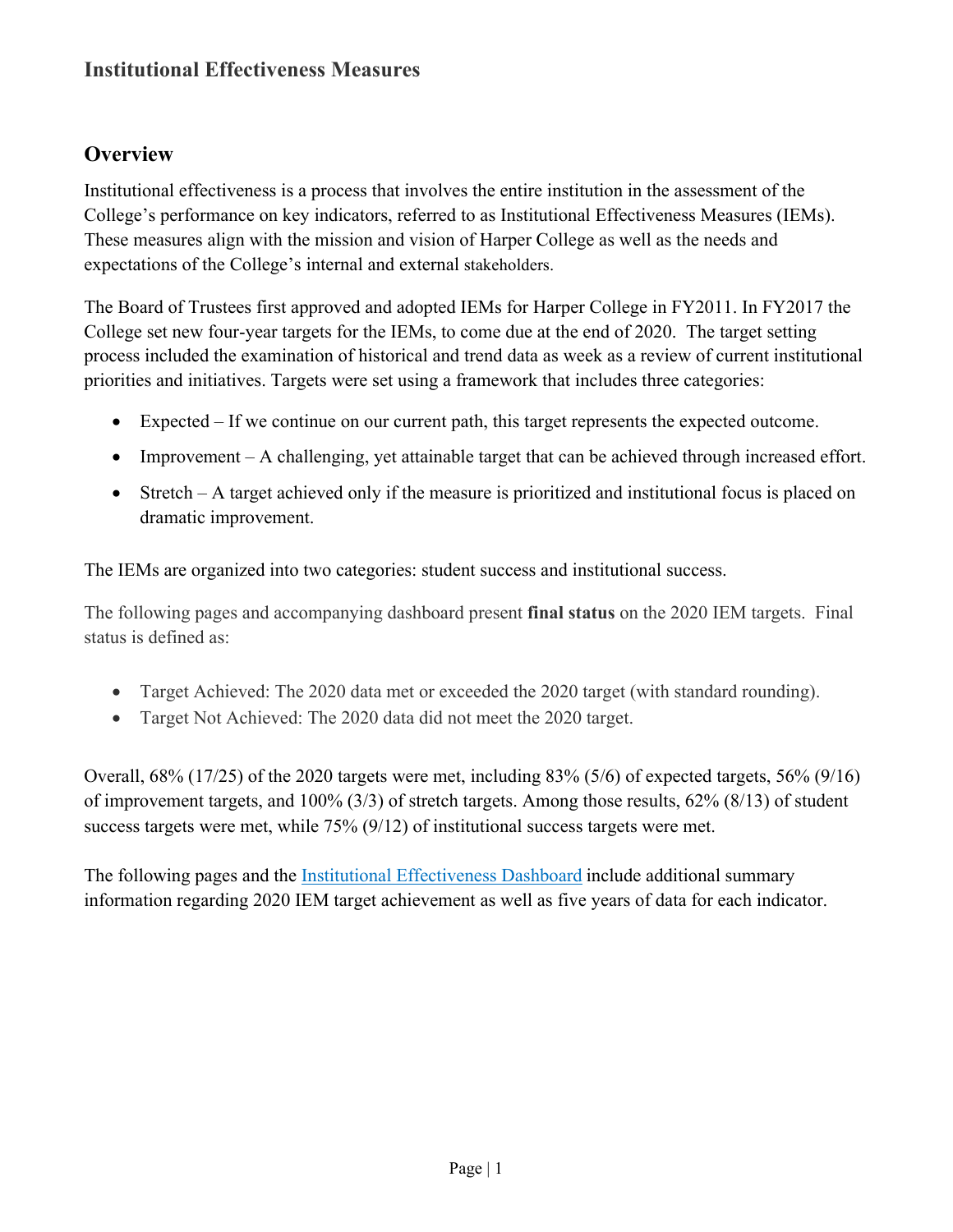## **Student Success IEMs – Final Status on 2020 Targets**

The student success IEMs detail the academic achievement of Harper College students. The student success measures are developmental education success, success in gateway courses, advancement, student persistence, and annual completions. Within each measure are indicators that provide specific data associated with the given student success measure.

Below is a representation of the **final status** on the 2020 targets for the student success IEMs. Data on the indicators for each measure are provided on the following pages. Overall, 62% (8/13) of student success targets were achieved. Click the measure and indicator for more detailed information.

| <b>Measure</b>                                             | <b>Indicator</b>                                            | <b>Target</b><br><b>Not Achieved</b> | <b>Target</b><br><b>Achieved</b> |
|------------------------------------------------------------|-------------------------------------------------------------|--------------------------------------|----------------------------------|
| <b>Developmental</b><br><b>Education</b><br><b>Success</b> | <b>Developmental Math</b><br><b>Success</b>                 |                                      |                                  |
|                                                            | <b>Developmental Writing</b><br><b>Success</b>              |                                      |                                  |
| <b>Success in</b>                                          | <b>Gateway Math Success</b>                                 |                                      |                                  |
| <b>Gateway</b><br><b>Courses</b>                           | <b>Gateway English Success</b>                              |                                      |                                  |
|                                                            | <b>Success in 0 to 15 Courses</b>                           |                                      |                                  |
| <b>Advancement</b>                                         | <b>Graduation Rate</b>                                      |                                      |                                  |
|                                                            | <b>Transfer Rate</b>                                        |                                      |                                  |
|                                                            | <b>Still Enrolled</b>                                       |                                      |                                  |
|                                                            | <b>Advancement Rate</b>                                     |                                      |                                  |
| <b>Student</b><br><b>Persistence</b>                       | <b>Persistence Rate:</b><br><b>Fall to Fall (Full-Time)</b> |                                      |                                  |
|                                                            | <b>Persistence Rate:</b><br><b>Fall to Fall (Part-Time)</b> |                                      |                                  |
| <b>Annual</b><br><b>Completions</b>                        | <b>Credentials Conferred</b>                                |                                      |                                  |
|                                                            | <b>Completers</b>                                           |                                      |                                  |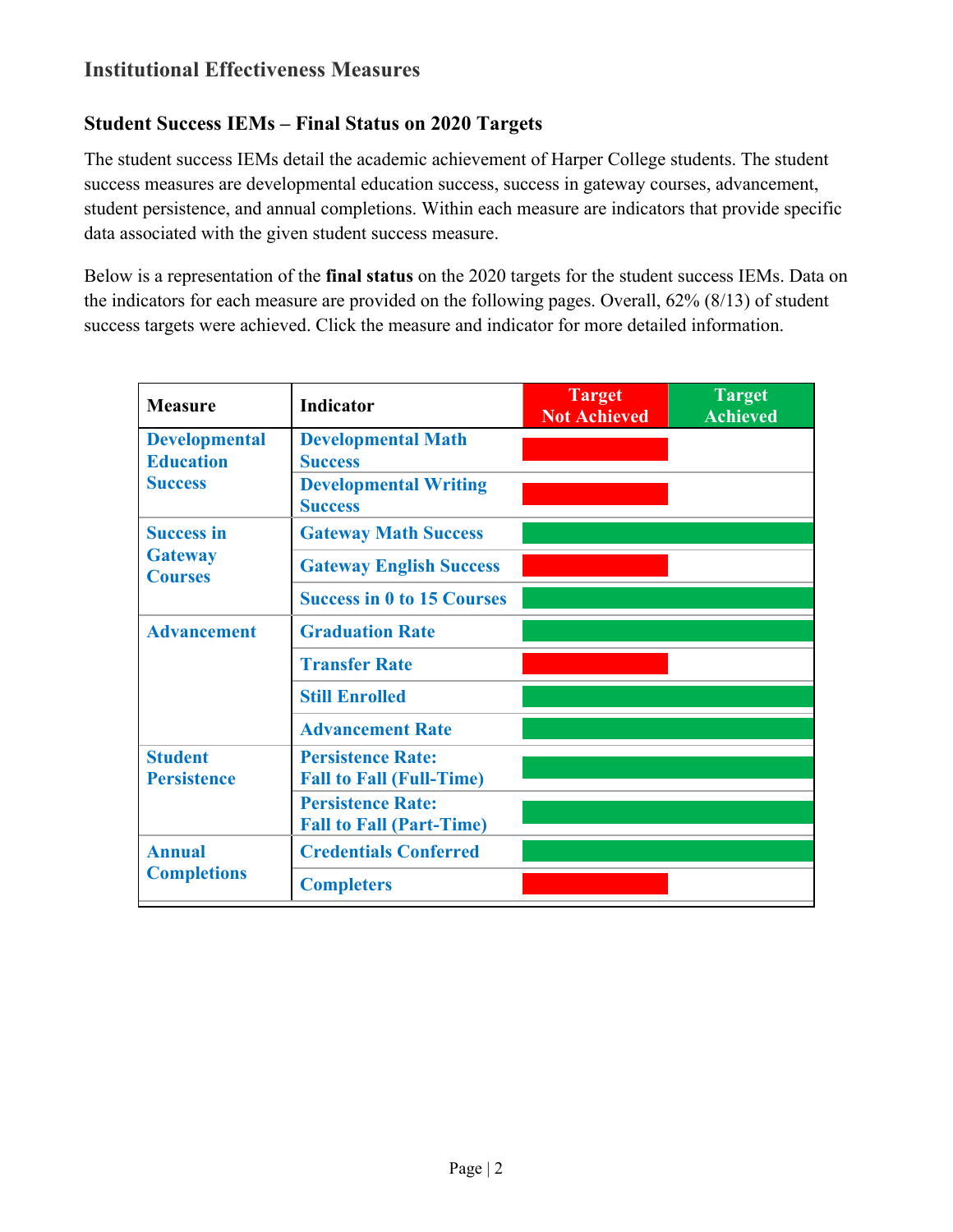## **Institutional Effectiveness Measures**

#### **Institutional Success IEMs – Final Status on 2020 Targets**

The institutional success IEMs detail the College's progress in non-academic areas. The measures of institutional success are employee diversity, high school market penetration, facilities, instructional cost, and information technology. Within each measure are indicators that provide specific data associated with the given institutional success measure.

Below is a representation of the **final status** on the 2020 targets for the institutional success IEMs. Data on the indicators for each measure are provided on the following pages. Overall, 75% (9/12) of institutional success targets were achieved. Click the measure and indicator for more detailed information.

| <b>Measure</b>                                            | <b>Indicator</b>                                                       | <b>Target</b><br><b>Not Achieved</b> | <b>Target</b><br><b>Achieved</b> |
|-----------------------------------------------------------|------------------------------------------------------------------------|--------------------------------------|----------------------------------|
| <b>Employee</b><br><b>Diversity</b>                       | <b>Diverse New Hires</b>                                               |                                      |                                  |
|                                                           | <b>Underrepresented</b><br><b>Employee Separations</b>                 |                                      |                                  |
| <b>High School</b><br><b>Market</b><br><b>Penetration</b> | <b>Dual/Concurrent Credit</b><br><b>Penetration Rate</b>               |                                      |                                  |
|                                                           | <b>Post-High School</b><br><b>Penetration Rate</b>                     |                                      |                                  |
|                                                           | <b>New in College</b><br><b>Penetration Rate</b>                       |                                      |                                  |
| <b>Facilities</b>                                         | <b>Major Capital</b><br><b>Expenditures</b>                            |                                      |                                  |
|                                                           | <b>Major Preventative</b><br><b>Maintenance</b><br><b>Expenditures</b> |                                      |                                  |
|                                                           | <b>Energy Consumption</b>                                              |                                      |                                  |
| <b>Instructional</b><br><b>Cost</b>                       | <b>Cost Per Credit Hour</b>                                            |                                      |                                  |
| <b>Information</b><br><b>Technology</b>                   | <b>Student Success</b><br><b>Technologies</b>                          |                                      |                                  |
|                                                           | <b>E-learning Technologies</b>                                         |                                      |                                  |
|                                                           | <b>Classroom Technologies</b>                                          |                                      |                                  |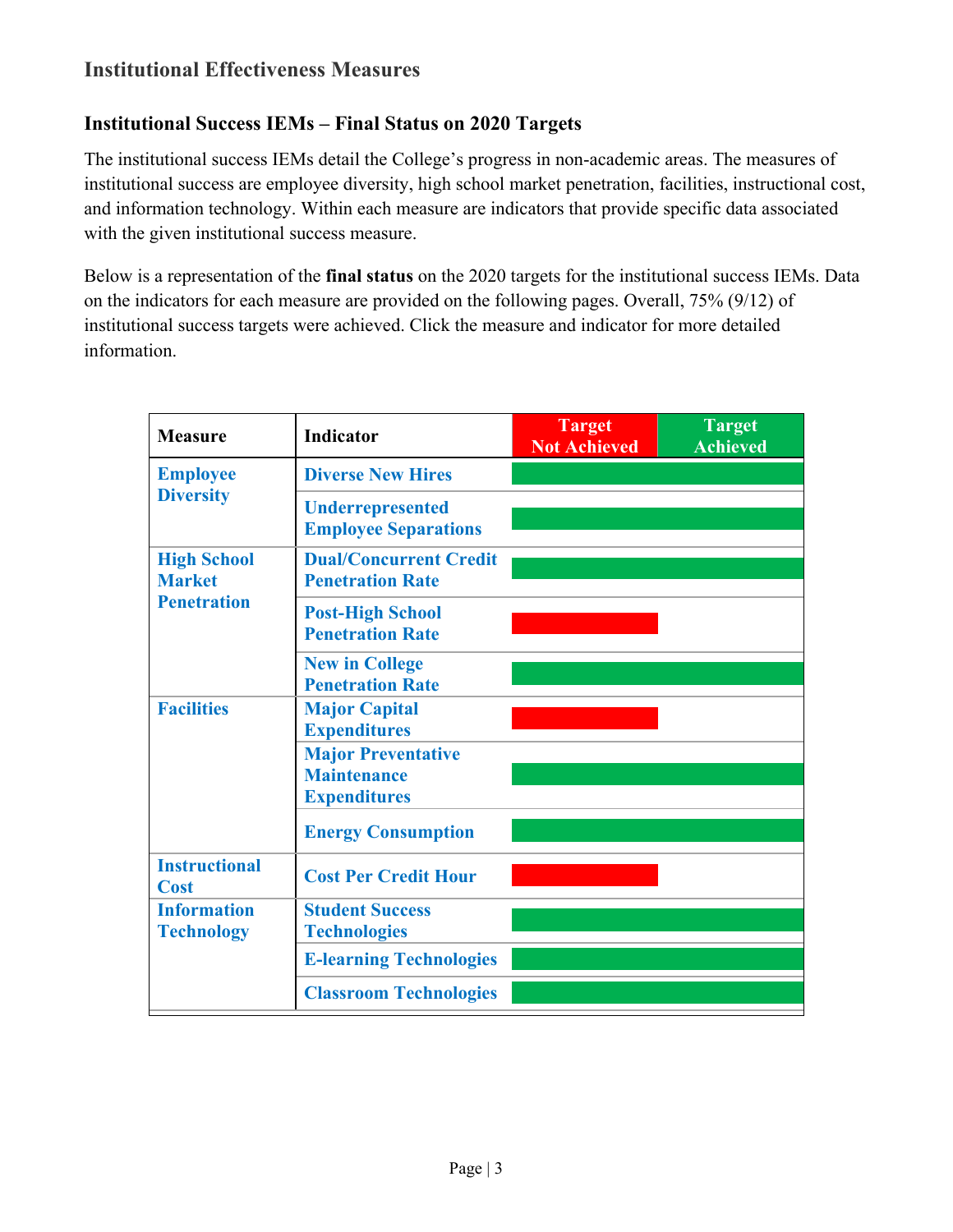## **Institutional Effectiveness Measures Student Success Measure 1: Developmental Education Success**

## <span id="page-11-0"></span>**Indicator 1: Developmental Math Success**

**Developmental Math Success** measures students who were enrolled in developmental math in the given fall term and earned a grade of C or higher. While Harper's success rate for developmental math increased until fall 2017, it has since declined. The success rate decreased to 53.3% in fall 2020, not achieving the improvement target. It should be noted that the success rate in fall 2020 was just slightly below the target of 54.0-55.0%. Additionally, the fall 2020 developmental math courses were held entirely online due to the COVID-19 pandemic. This shift in instructional method may have impacted the student success rate.





#### **2020 Target Status:** Not Achieved

**Full definition:** Percent of students who were enrolled in developmental math in the given fall term and earned a grade of C or higher.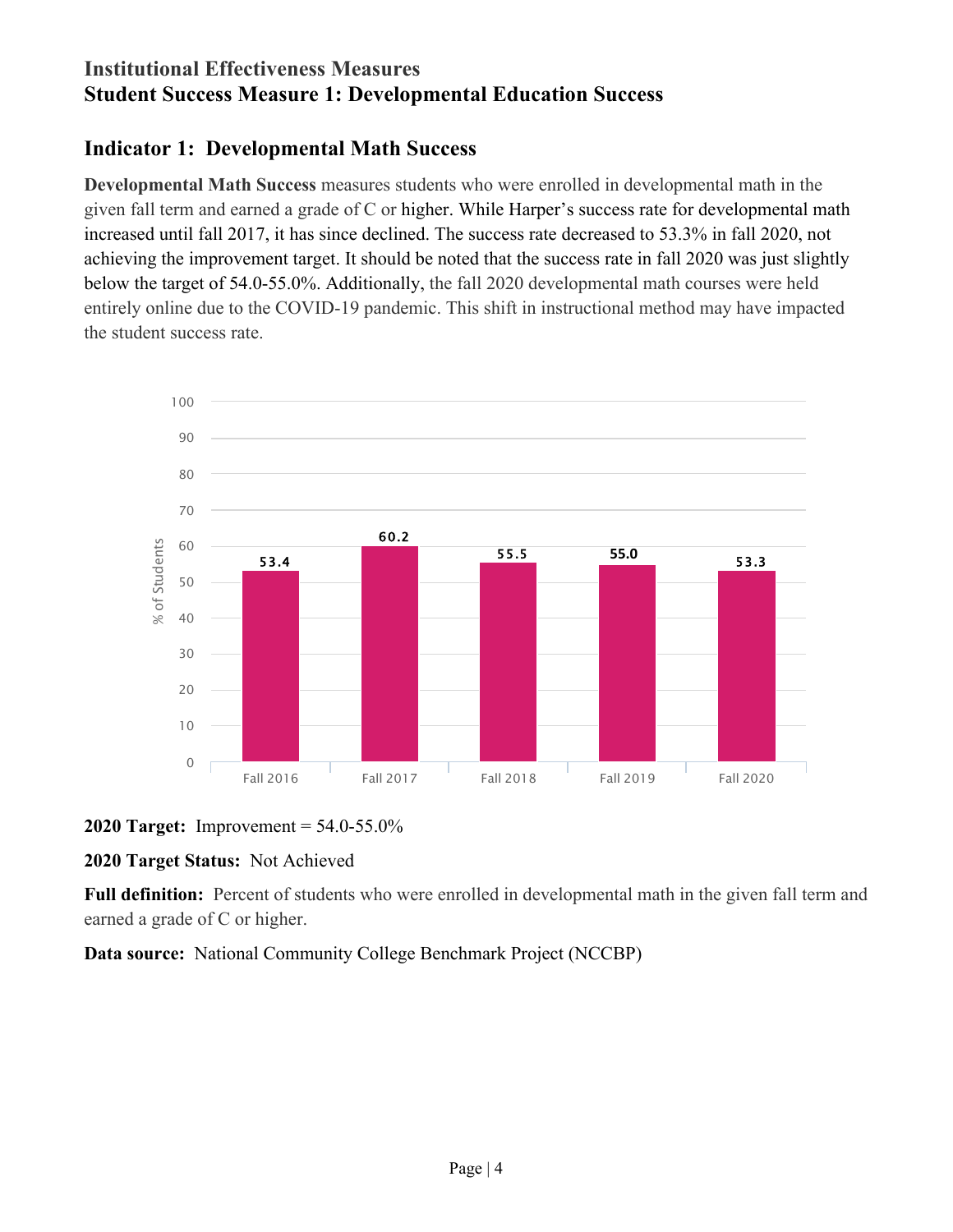## **Institutional Effectiveness Measures Student Success Measure 1: Developmental Education Success**

## <span id="page-12-0"></span>**Indicator 2: Developmental Writing Success**

**Developmental Writing Success** measures students who were enrolled in developmental English in the given fall term and earned a grade of C or higher. Harper's developmental writing success rate has varied over the last several years, however in fall 2020 the success rate declined to 52.6%, well below the improvement target of 64.0-65.0%. It is important to note that fall 2020 developmental writing courses were held entirely online due to the COVID-19 pandemic. This shift in instructional method may have impacted the student success rate.

A large percentage of students have entered Harper college-ready in English in recent years, leading to a smaller number of students enrolling in developmental English. Numbers of students in these courses has fluctuated but enrollment averages about 300 students per year. Small numbers of students contribute to increased variability in results from year to year.





#### **2020 Target Status:** Not Achieved

**Full definition:** Percent of students who were enrolled in developmental English (including ENG100) in the given fall term and earned a grade of C or higher.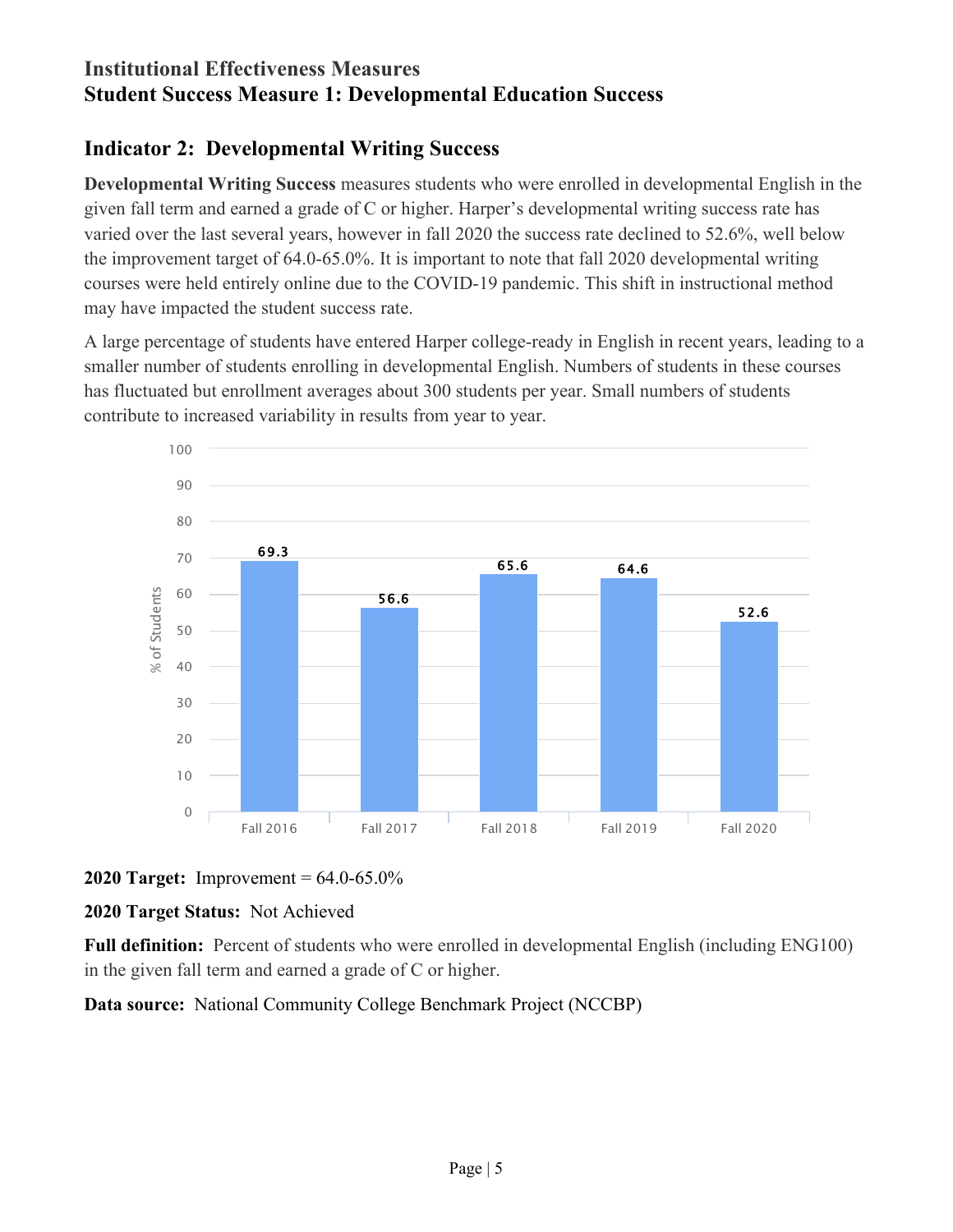### **Institutional Effectiveness Measures Student Success Measure 2: Success of Developmental Students in Gateway Courses**

## <span id="page-13-0"></span>**Indicator 1: Success of Developmental Students in Gateway Math**

**Success of Developmental Students in Gateway Math** measures students who successfully completed developmental math in the given fall semester and subsequently successfully completed college-level math before the end of the following fall semester. Harper's success rate has been above the improvement target of 73.0-74.0% since fall of 2016, and while this percentage has fluctuated, in fall 2020, the success rate reached a high of 98.4%, surpassing the 2020 target.

A large percentage of students enter Harper college-ready in math, which leads to smaller numbers of students enrolling in developmental math and then enrolling in gateway math (124 students in fall 2019). Smaller numbers of students contribute to increased variability in results from year to year.





#### **2020 Target Status:** Achieved

**Full definition:** Percent of students who successfully completed developmental math in the given fall semester and subsequently enrolled in and successfully completed college-level math before the end of the following fall semester, with a grade of C or higher. Fall 2019 data represents students who successfully completed developmental math in fall 2019 and went on to successfully complete collegelevel math by fall 2020.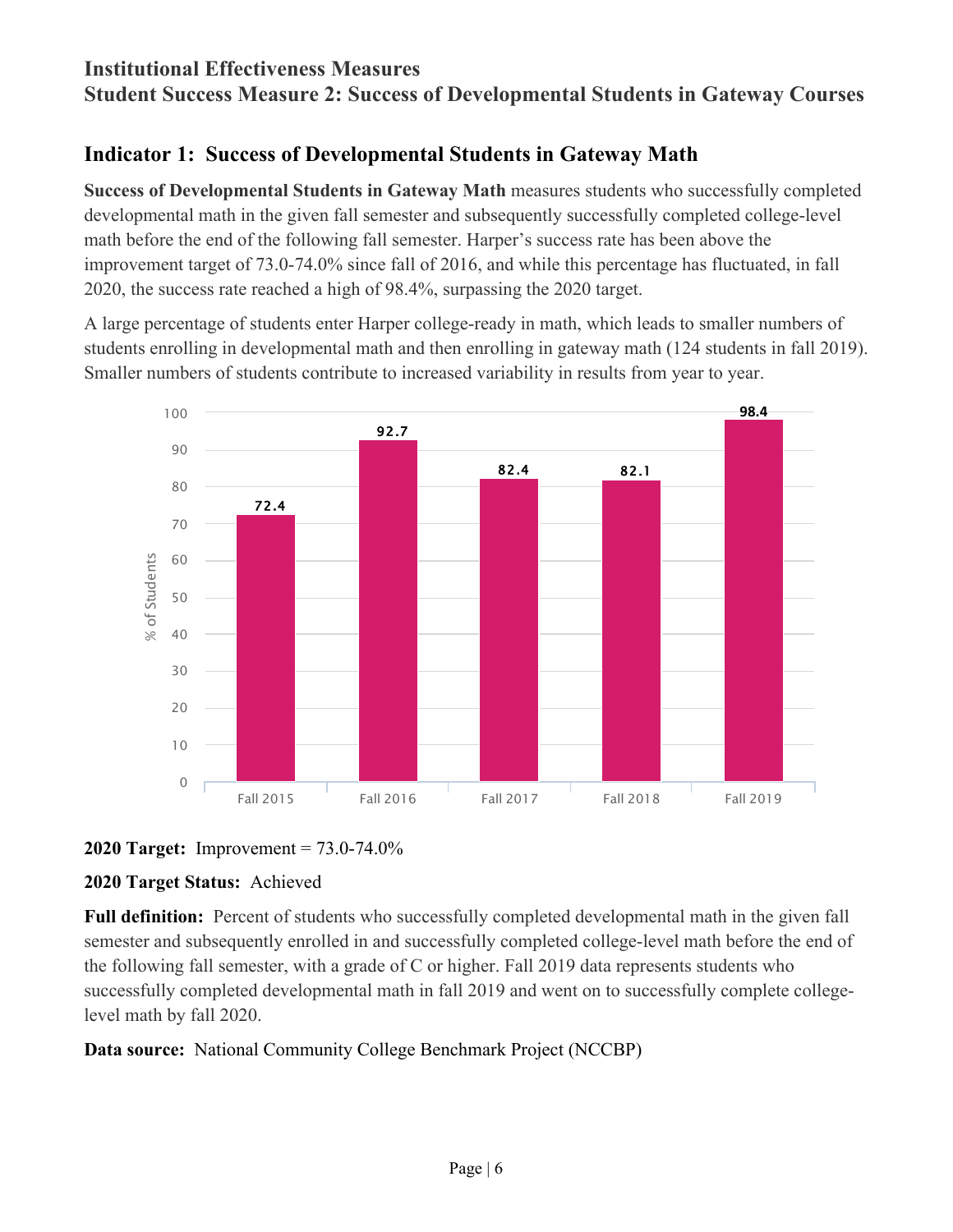## **Institutional Effectiveness Measures**

<span id="page-14-0"></span>**Student Success Measure 2: Success of Developmental Students in Gateway Courses**

## **Indicator 2: Success of Developmental Students in Gateway English**

**Success of Developmental Students in Gateway English** measures students who successfully completed developmental writing in the given fall semester and subsequently successfully completed a college-level English course before the end of the following fall semester. Harper's success rate has varied over the last several years and in fall 2019 the success rate was 71.0%. This percentage is below the improvement target of 77.0-78.0%, therefore the target was not achieved. Students who successfully completed developmental English in fall 2019, enrolled in gateway English in spring, summer, or fall 2020. These semesters were impacted by COVID-19 and the transition to online courses may have impacted success rates.

A relatively small number of students enroll in developmental writing each year, leading to a smaller number of students enrolling in developmental writing and then enrolling in gateway English (138 students in fall 2019). Smaller numbers of students contribute to increased variability in results from year to year.



#### **2020 Target:** Improvement = 77.0-78.0%

### **2020 Target Status:** Not Achieved

**Full definition:** Percent of students who successfully completed developmental English in the given fall semester and subsequently enrolled in and successfully completed college-level English before the end of the following fall semester, earning a grade of C or higher. Fall 2019 data represents students who successfully completed developmental English in fall 2019 and went on to successfully complete college-level English by fall 2020.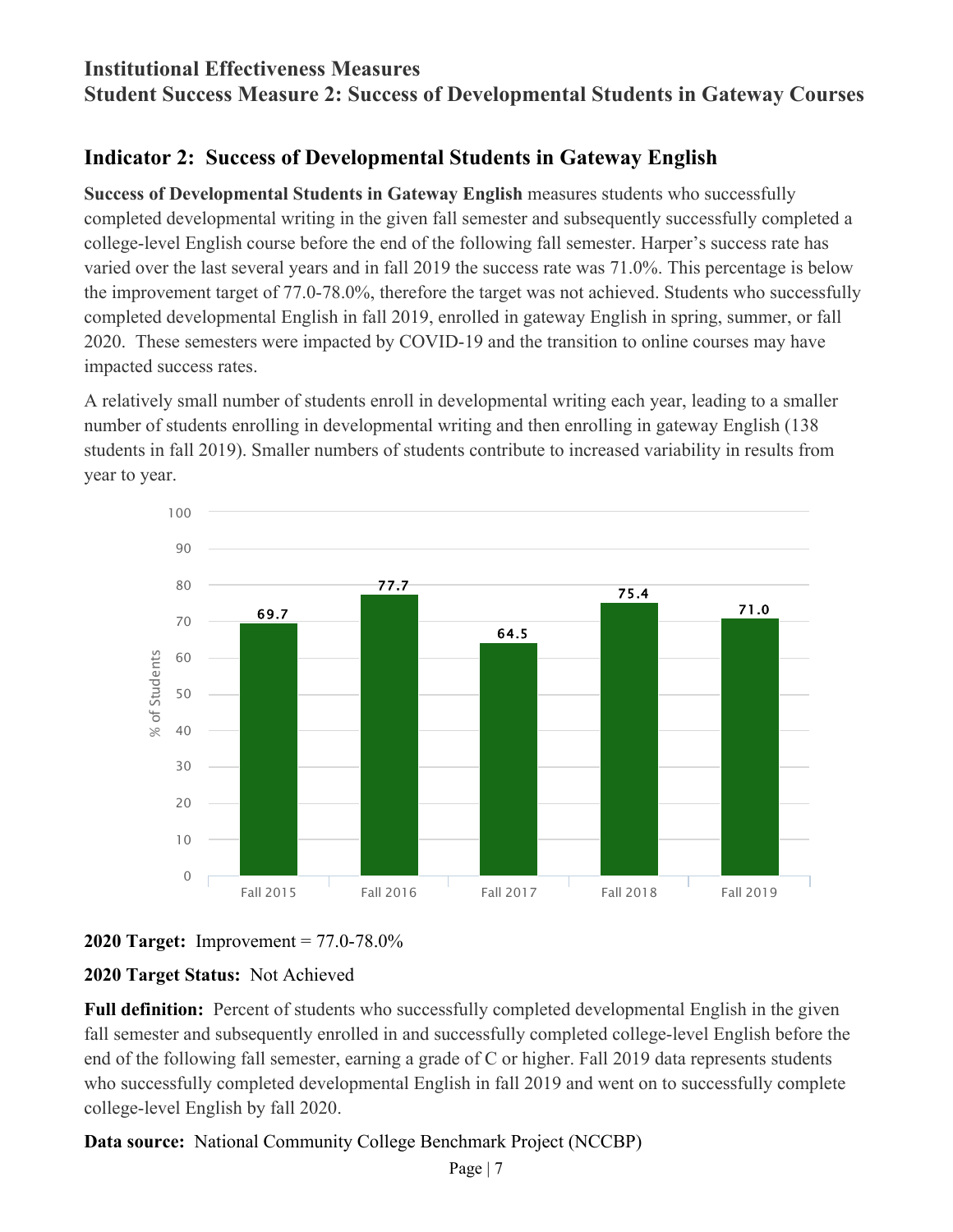## **Institutional Effectiveness Measures Student Success Measure 2: Success of Developmental Students in Gateway Courses**

## <span id="page-15-0"></span>**Indicator 3: Success in 0 to 15 Courses**

**Success in 0 to 15 Courses** measures success rates (C or higher) of students enrolled in the identified high enrollment and lower than average success rate courses, known as the 0-15 courses, during the given fall semester. Success in these courses has remained relatively stable and in fall 2020, the success rate for the original set of 0-15 courses was 69.5%, achieving the improvement target of 68.0-69.0%.

In early 2018, the success rates in large enrollment courses were analyzed to determine if new courses needed focused attention. As a result, an updated 0-15 course list was created, allowing Harper to focus on the current high-enrollment, lower than average success courses. The 2020 target had been set for the "original" 0-15 courses, however the "updated" 0-15 courses were included from 2018 forward.





#### **2020 Target Status:** Achieved

**Full definition:** Success rates (C or higher) for 0-15 courses in the given fall term. The 0-15 courses are typically 100-level high enrollment courses with success rates below the college-level course average.

Original 0-15 courses (courses for which the target was set): Accounting 101, Computer Information Systems 101, Economics 211, English 101, History 111, Law Enforcement and Justice Administration 101, Management 111, Math 103, Psychology 101, Sociology 101, and Speech 101.

Updated 0-15 courses (beginning fall 2018): Accounting 101, Biology 160, Chemistry 121, Computer Information Systems 101, Economics 211, English 101, Management 111, Math 165, Psychology 101, and Sociology 101.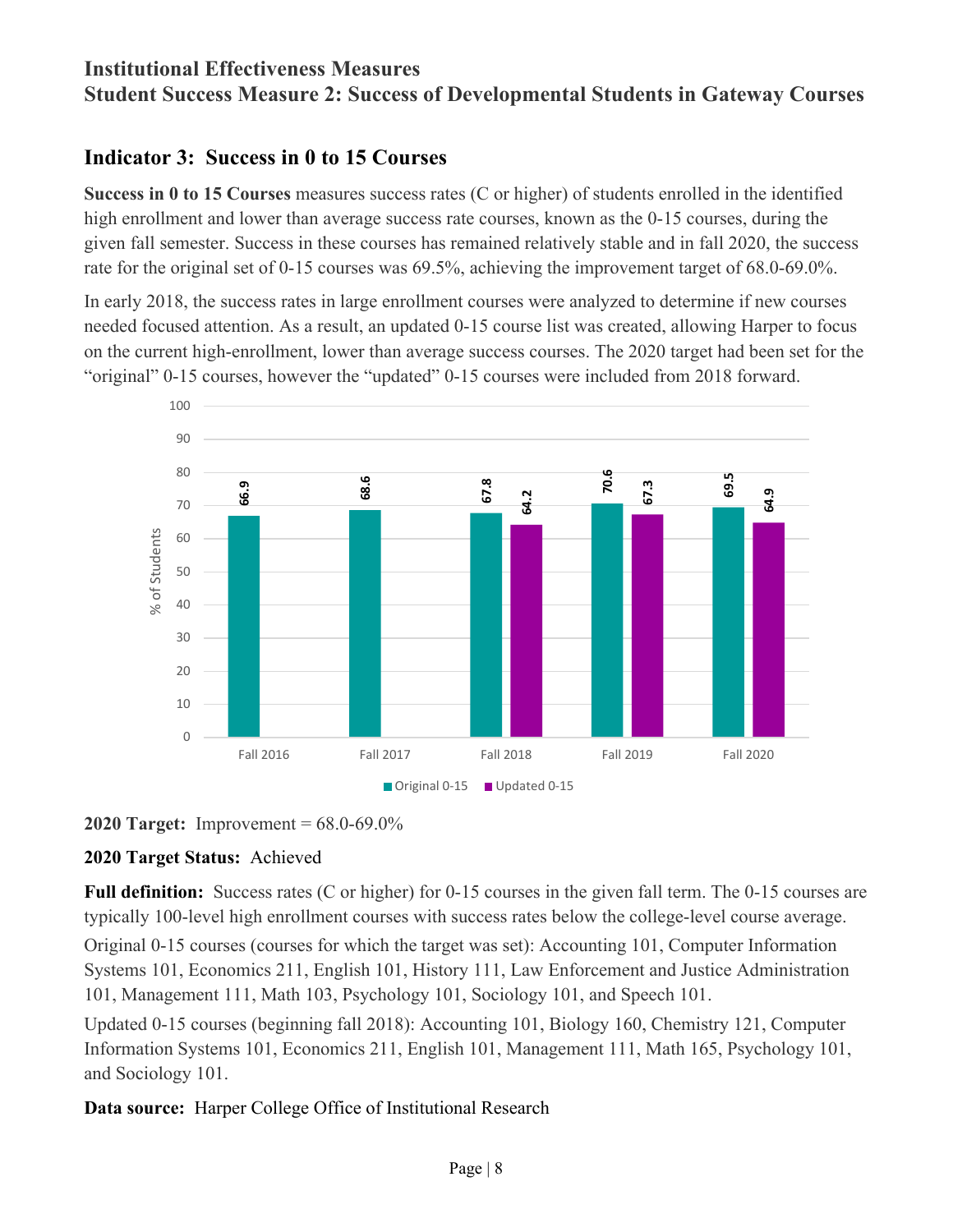## <span id="page-16-0"></span>**Indicator 1: Graduation Rate**

**Graduation Rate** measures first-time, full-time, degree/certificate-seeking students who completed a credential within three years of enrolling at Harper. Harper's graduation rate has been increasing since 2016 and reached a high of 34.7% in 2020, surpassing the improvement target of 30.0-31.0%.



**<sup>2020</sup> Target:** Improvement = 30.0-31.0%

#### **2020 Target Status:** Achieved

**Full definition:** Percent of first-time, full-time, degree/certificate-seeking students who completed a degree or certificate within three years of initial enrollment.

**Data source:** Integrated Postsecondary Education Data System (IPEDS) – Three-year rate (2020 data represents students who enrolled at Harper in fall 2017 and completed a degree or certificate by summer 2020)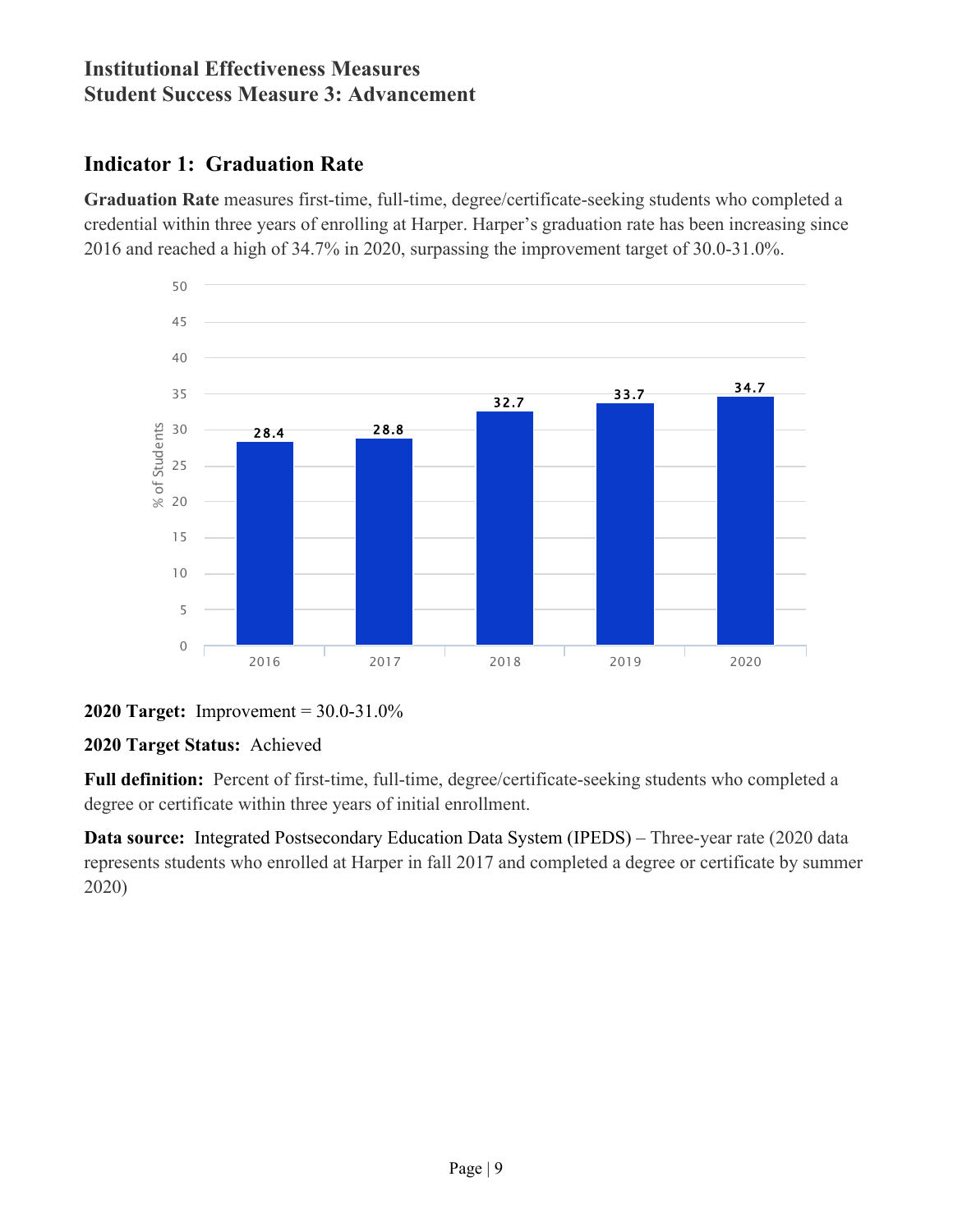## <span id="page-17-0"></span>**Indicator 2: Transfer Rate**

**Transfer Rate** measures first-time, full-time, degree/certificate-seeking students who enrolled at another institution within three years of enrolling at Harper. Transfer rate does not include students who graduated and then transferred and is therefore impacted by increases in graduation rate. Harper's transfer rate has been declining, and in 2020 decreased to 23.0%, below the improvement target of 31.0- 32.0%, therefore the target was not achieved.





### **2020 Target Status:** Not Achieved

**Full definition:** Percent of first-time, full-time, degree/certificate-seeking students who enrolled at another institution within three years of initial enrollment (does not include completers who transfer).

**Data source:** Integrated Postsecondary Education Data System [\(IPEDS\)](http://www.harpercollege.edu/accountability/iem/datadescriptions.html#IPEDS) – Three-year rate (2020 data represents students who enrolled at Harper in fall 2017 and enrolled at another institution by summer 2020)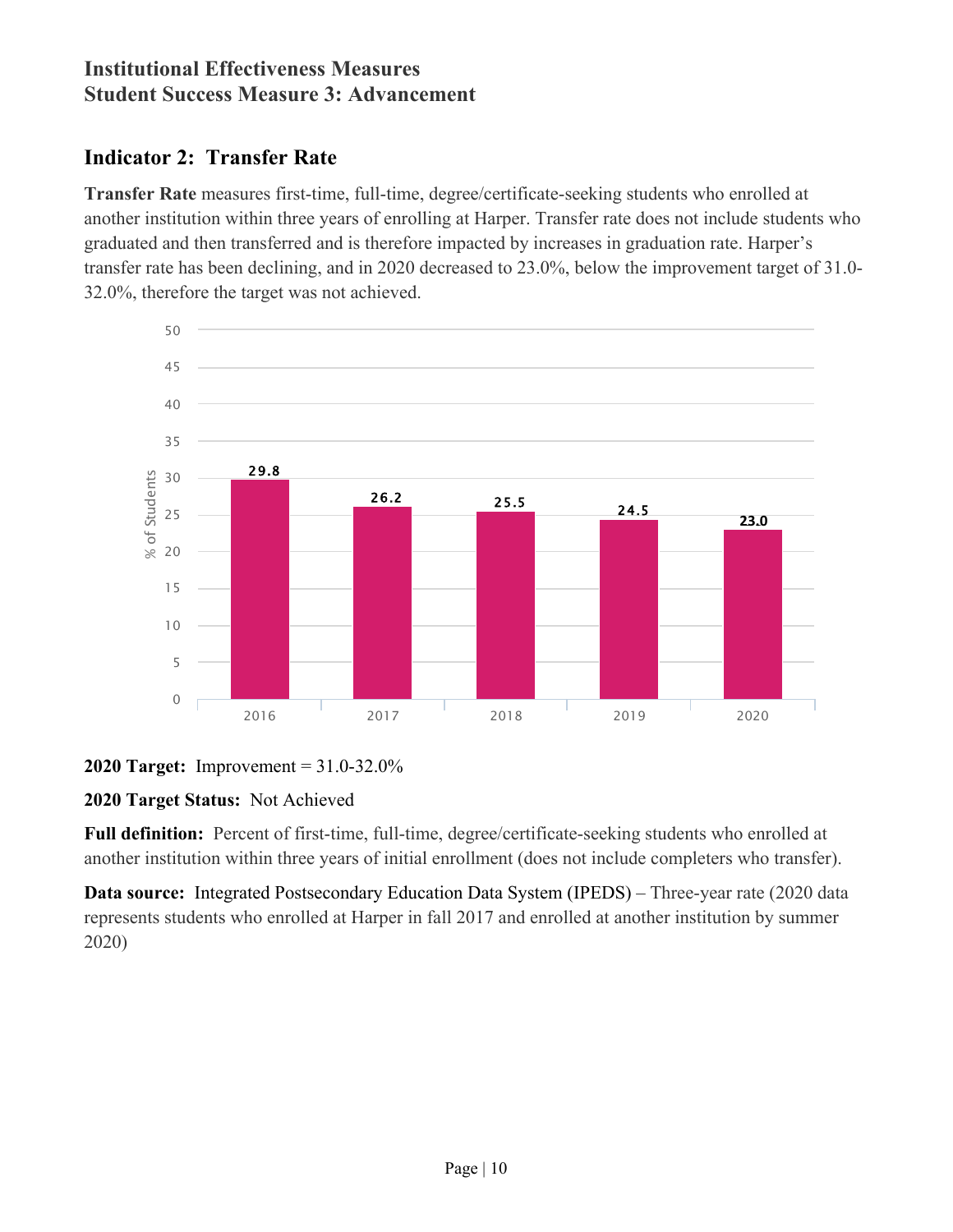## <span id="page-18-0"></span>**Indicator 3: Still Enrolled**

**Still Enrolled** measures first-time, full-time, degree/certificate-seeking students who are still enrolled three years after initial enrollment. Students who graduated or transferred are not included in this indicator, even if they continue to take courses at the College. Harper's still enrolled rate had been stable since 2017 but increased in 2020 to a high of 14.1%, achieving the target of 14.0-15.0%.



#### **2020 Target:** Improvement = 14.0-15.0%

#### **2020 Target Status:** Achieved

**Full definition:** Percent of first-time, full-time, degree/certificate-seeking students who are still enrolled three years after initial enrollment (does not include completers who continue at the College).

**Data source:** Integrated Postsecondary Education Data System (IPEDS) – Three-year rate (2020 data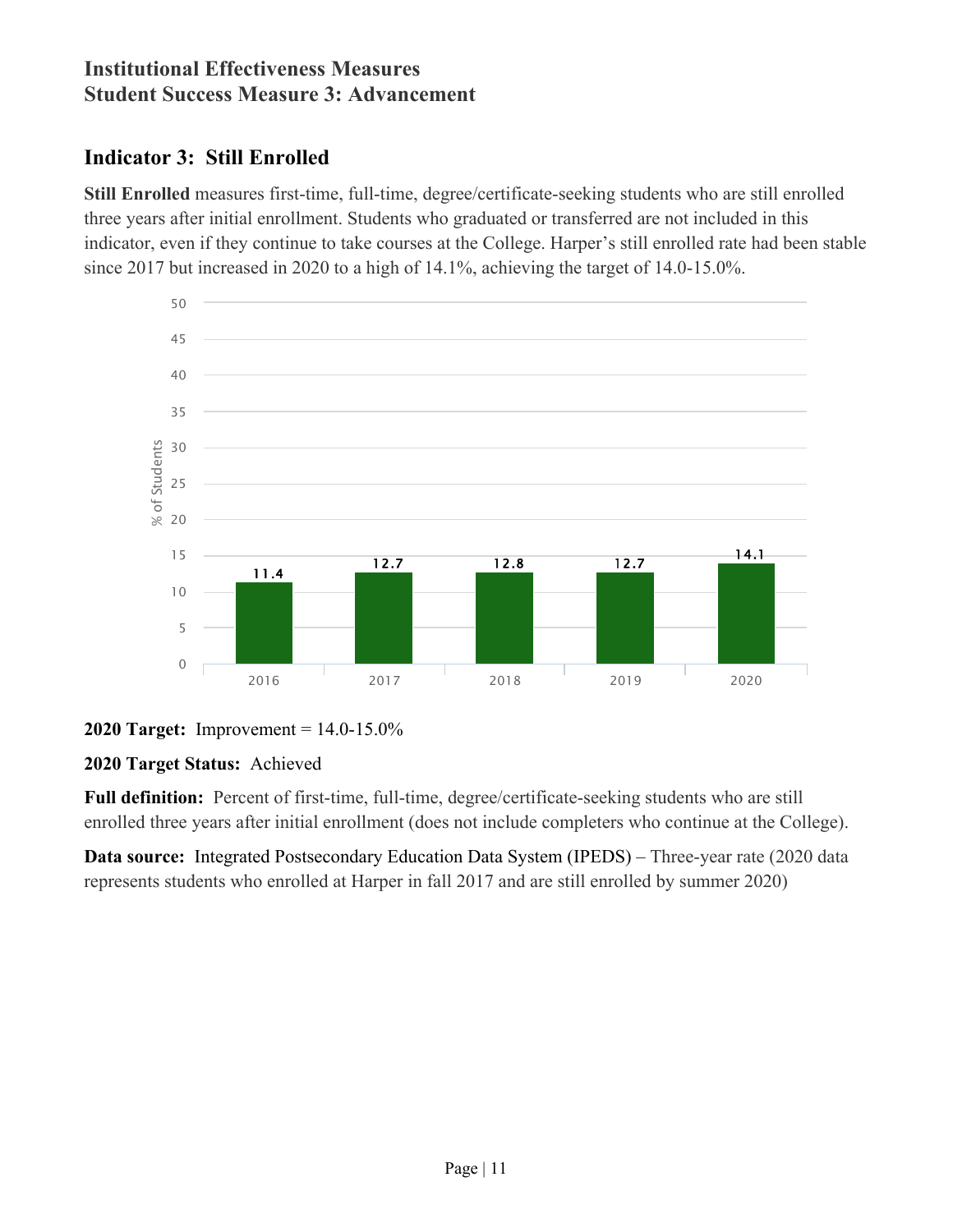## <span id="page-19-0"></span>**Indicator 4: Advancement Rate**

**Advancement Rate** measures first-time, full-time, degree/certificate-seeking students who graduated, transferred, or continued to enroll at Harper after three years. Harper's advancement rate has remained relatively stable over the past three years and in 2020 was 71.8%, achieving the target of 71.0-73.0%.



**<sup>2020</sup> Target:** Improvement = 71.0-73.0%

### **2020 Target Status:** Achieved

**Full definition:** Percent of first-time, full-time, degree/certificate-seeking students who initially enrolled fall semester and who by summer three years later graduated, transferred or continued to enroll at Harper.

**Data source:** Integrated Postsecondary Education Data System (IPEDS) – Three-year rate (2020 data represents students who enrolled at Harper in fall 2017 and graduated, transferred or continued to enroll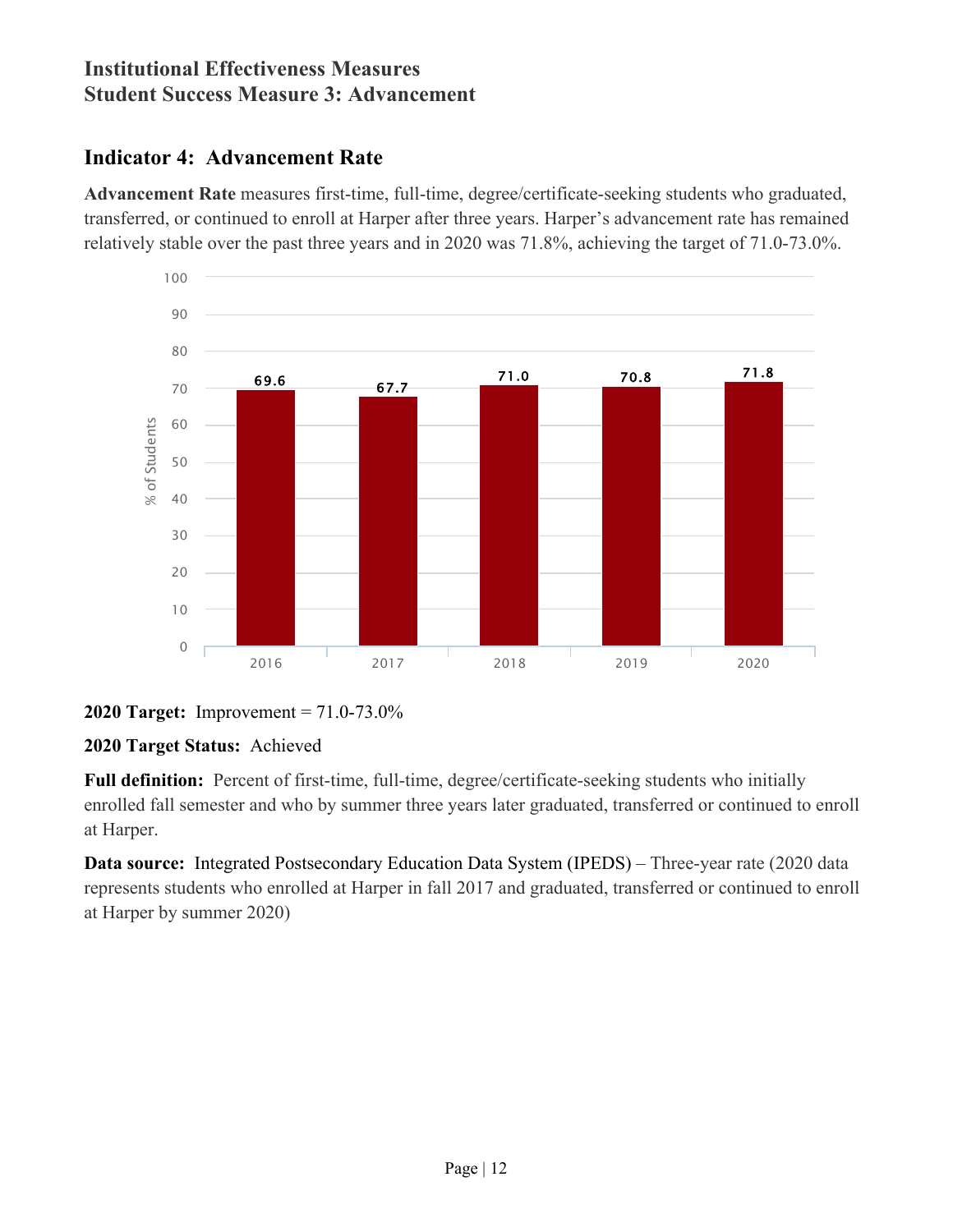## **Institutional Effectiveness Measures Student Success Measure 4: Student Persistence**

## <span id="page-20-0"></span>**Indicator 1: Persistence Rate: Fall to Fall (Full-Time)**

**Persistence Rate: Fall to Fall (Full-Time)** measures first-time, full-time, credential-seeking students who first enroll at Harper in the given fall semester and return the following fall. Harper's fall to fall persistence rate for full-time students has remained stable over the past three years. For students beginning at Harper in fall 2019 and continuing in fall 2020, the persistence rate was 74.7%. With standard rounding, this rate reaches the 2020 target of 75.0%.



#### **2020 Target:** Stretch = 75.0%+

#### **2020 Target Status:** Achieved

**Full definition**: Percent of first-time, full-time, degree/certificate-seeking who first enroll at Harper in the given fall semester and return the following fall.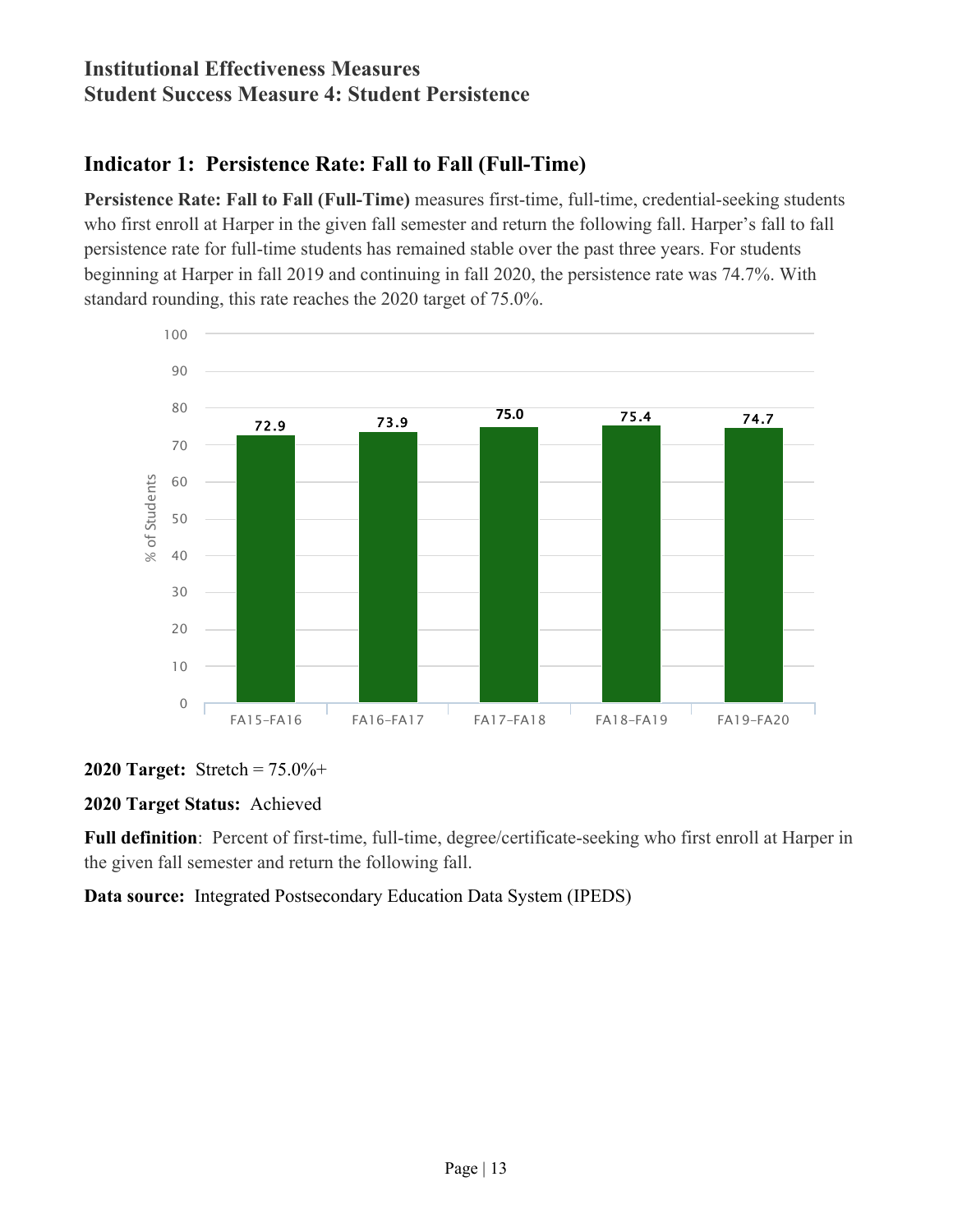## **Institutional Effectiveness Measures Student Success Measure 4: Student Persistence**

## <span id="page-21-0"></span>**Indicator 2: Persistence Rate: Fall to Fall (Part-Time)**

**Persistence Rate: Fall to Fall (Part-Time)** measures first-time, part-time, credential-seeking students who first enroll at Harper in the given fall semester and return the following fall. Harper's fall to fall persistence rate for part-time students been increasing steadily in recent years and reached a five-year high of 58.8% for students beginning in fall 2018 and continuing to fall 2019. For students beginning in fall 2019 and continuing to fall 2020, the persistence rate decreased to 50.3% but remained above the stretch target of 49.0%+.



#### **2020 Target:** Stretch = 49.0%+

#### **2020 Target Status:** Achieved

**Full definition:** Percent of first-time, part-time, degree/certificate-seeking students who first enroll at Harper in the given fall semester and return the following fall.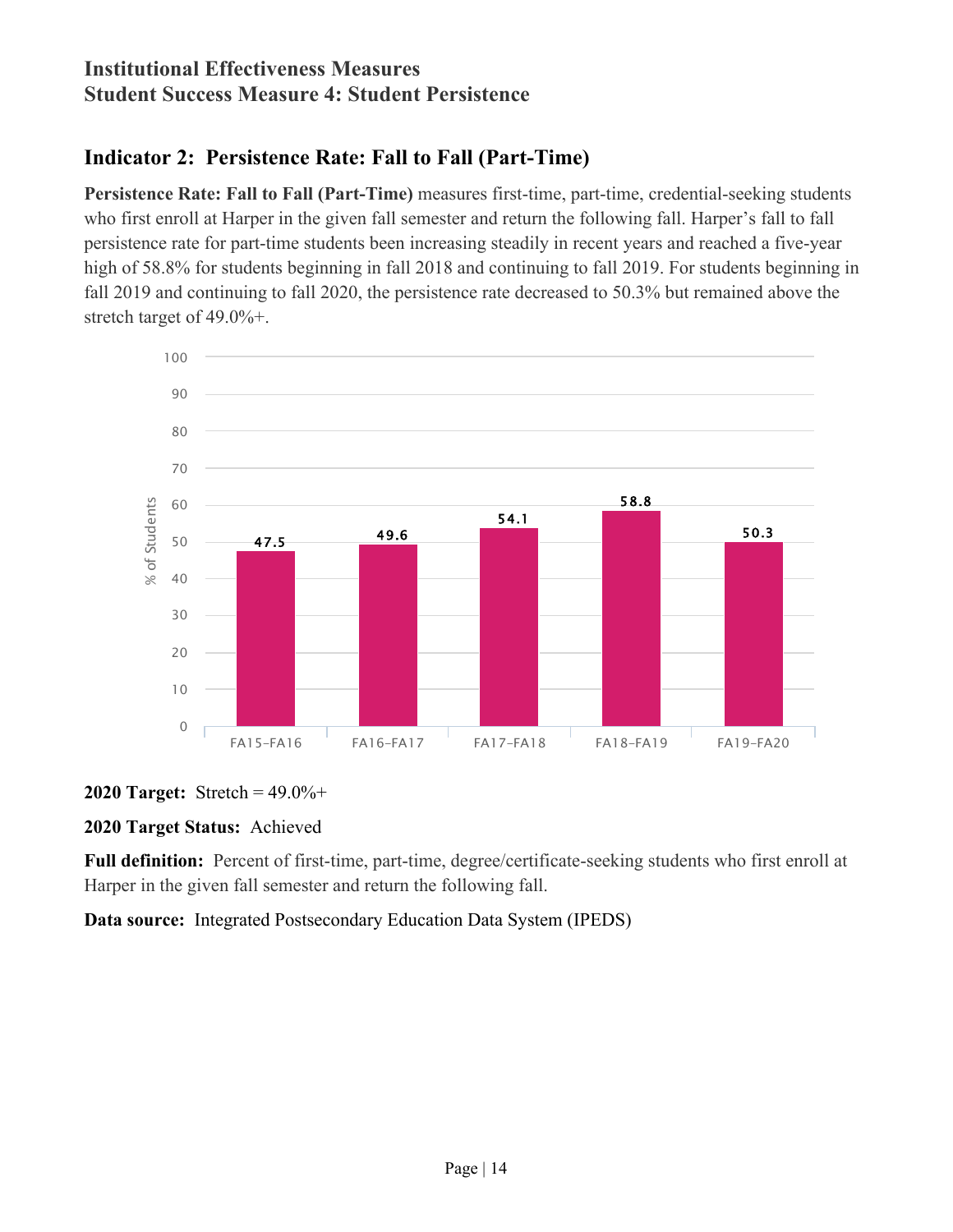## **Institutional Effectiveness Measures Student Success Measure 5: Annual Completions**

## <span id="page-22-0"></span>**Indicator 1: Credentials Conferred**

**Credentials Conferred** measures the number of degrees and certificates conferred during the given fiscal year. The number of credentials conferred has increased over the past two years and reached 4,371 in FY2019, surpassing the 2020 target of 3,680 credentials conferred.



**<sup>2020</sup> Target:** Improvement = 3,680

**2020 Target Status:** Achieved

**Full definition:** The number of degrees and certificates conferred during the given fiscal year.

**Data source:** Harper College Enrollment Services

Note: Data indicate an increase in credentials conferred for FY2021 with 4,517 degrees or certificates awarded. This is the highest number of credentials conferred since FY2012.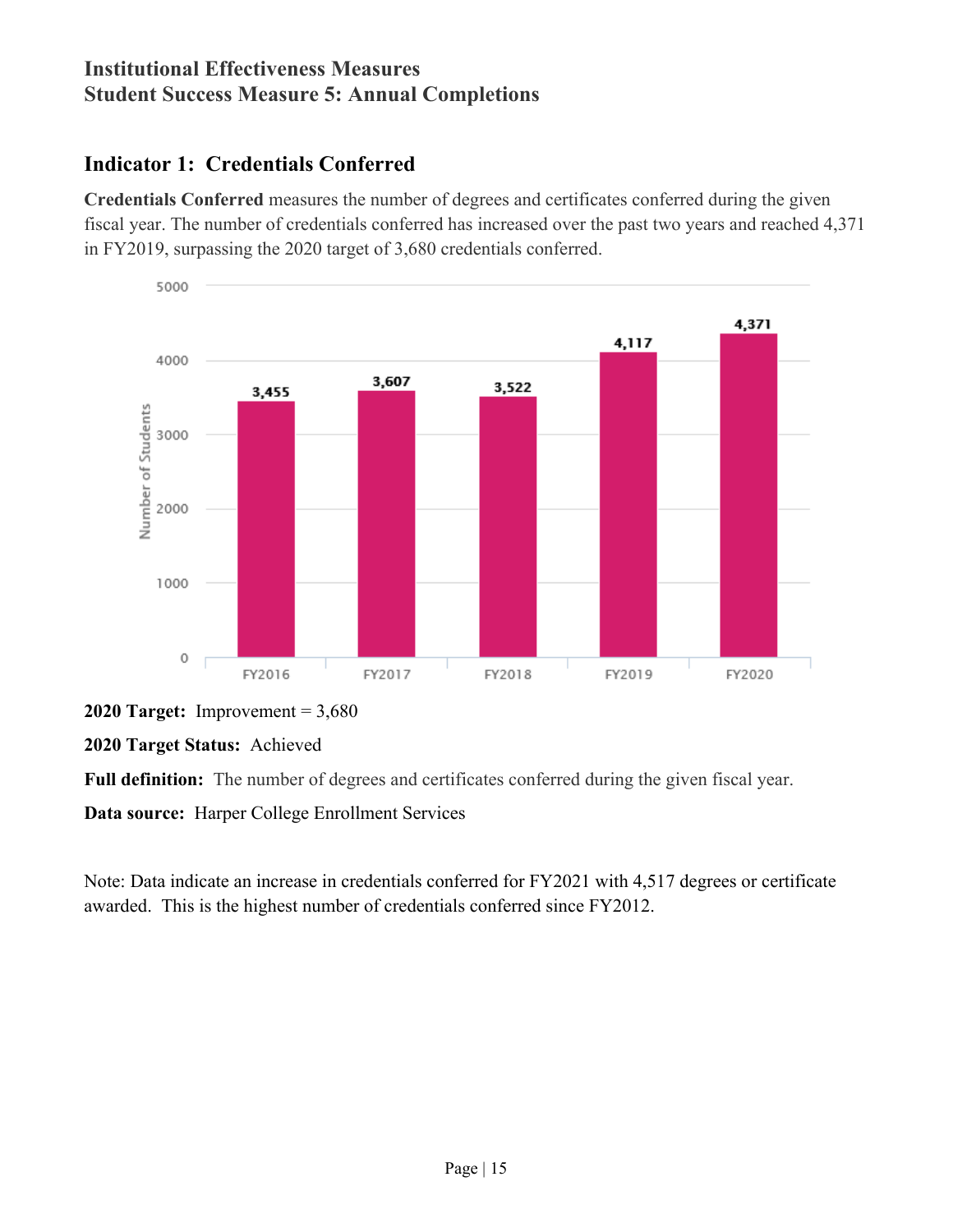## **Institutional Effectiveness Measures Student Success Measure 5: Annual Completions**

## <span id="page-23-0"></span>**Indicator 2: Completers**

**Completers** measures the number of students who earned one or more credentials during the given fiscal year. Although the number of completers increased to 3,412 in FY2019, this number decreased to 3,168 in FY2020 falling below the improvement target of 3,213.



**<sup>2020</sup> Target:** Improvement = 3,213

**2020 Target Status:** Not Achieved

**Full definition:** The number of students who earn one or more credentials during the given fiscal year.

**Data source:** Integrated Postsecondary Education Data System (IPEDS)

Note: Data indicate a decrease in completers for FY2021 with 3,109 students earning one or more credentials.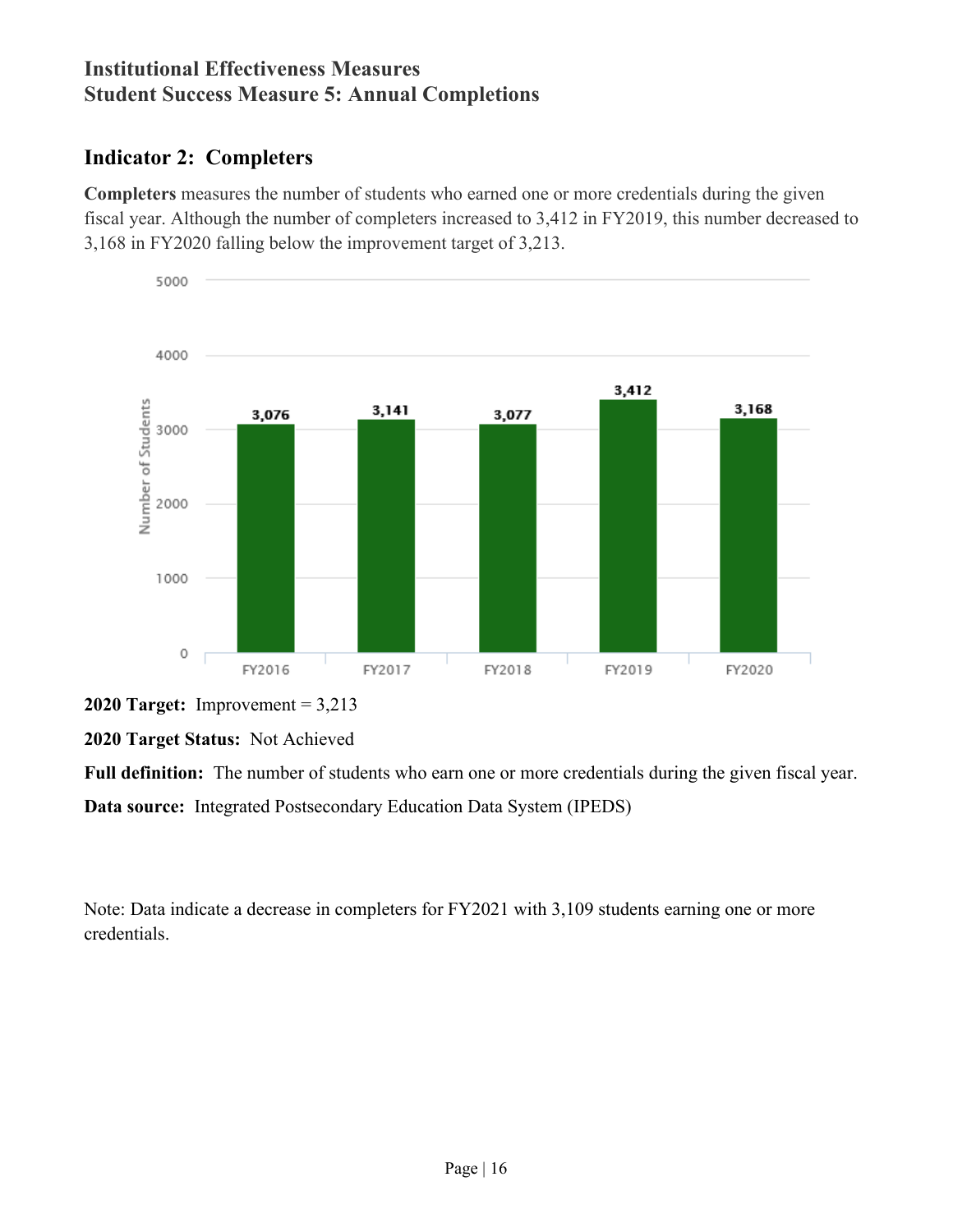## **Institutional Effectiveness Measures Institutional Success Measure 1: Employee Diversity**

## <span id="page-24-0"></span>**Indicator 1: Diverse New Hires**

**Diverse New Hires** measures the percentage of diverse new hires each year. The district's diversity has gradually increased in recent years and reached a high of 35.8% in 2020. The percentage of diverse new hires at Harper in FY2020 reached a high of 39.3%, a 13.4 percentage point increase over FY2019. This percentage represents 33 diverse new hires of the 84 overall new hires. The 2020 improvement target of 35.8%+ was achieved.



**2020 Target:** Improvement = 35.8%+ This target varies annually based on district diversity.

#### **2020 Target Status:** Achieved

**Full definition:** The percentage of diverse new hires each year.

*Note: The classification of diverse is limited to standard Equal Employment Opportunity Commission recognized racial and ethnic categories including African American, America Indian/Alaskan Native, Asian/Pacific Islander and Hispanic/Latino.*

**Data source:** American Community Survey estimates, Harper College Human Resources (reported year is actual fiscal year)

*Note: Not included in these data are Adjuncts, Continuing Education Instructors, Clinical Supervisors, Coaches, Contingent*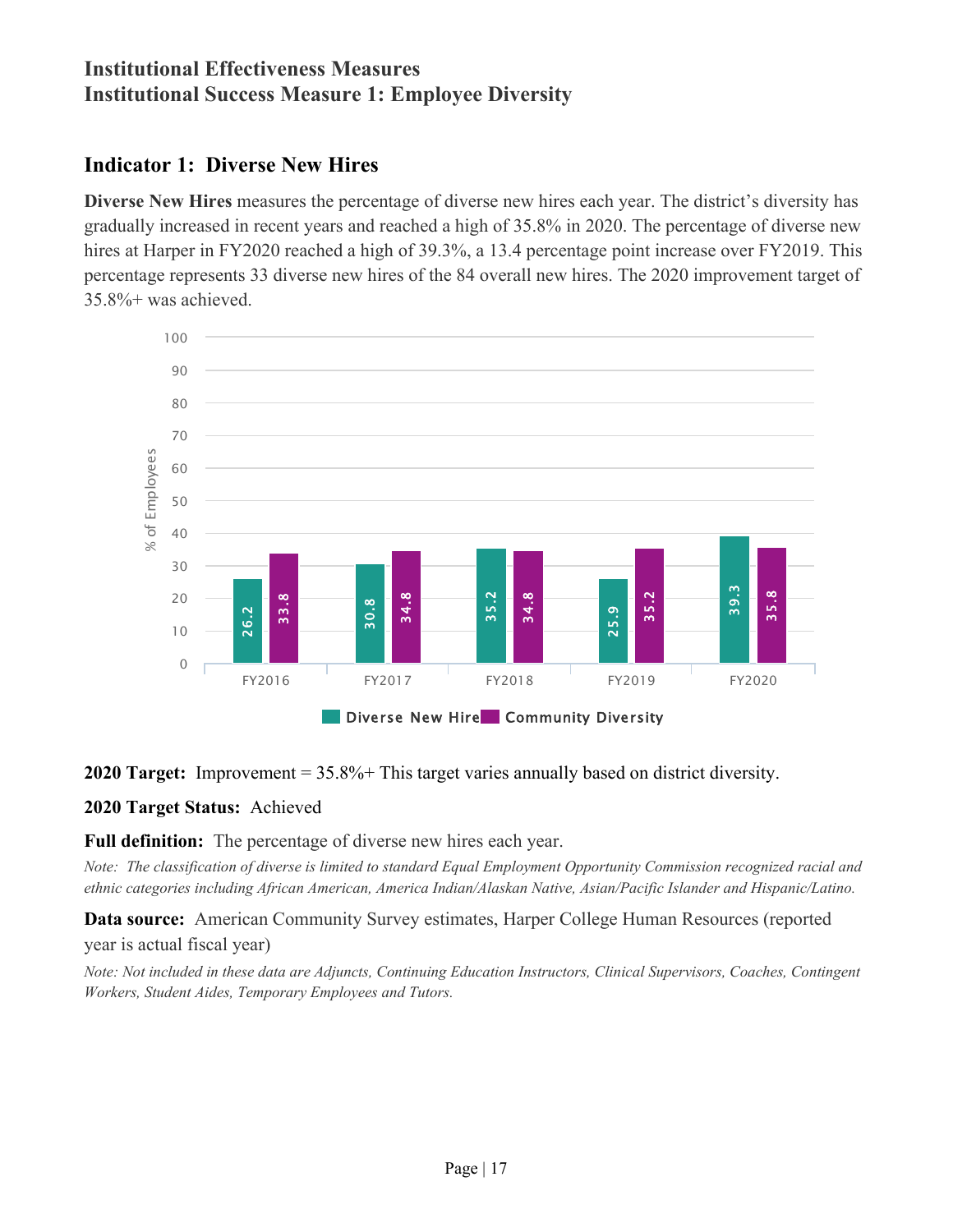## **Institutional Effectiveness Measures Institutional Success Measure 1: Employee Diversity**

## <span id="page-25-0"></span>**Indicator 2: Underrepresented Employee Separations**

**Underrepresented Employee Separations** measures the percentage of underrepresented employees who separate from the College through voluntary resignation. The FY2019 voluntary separation rate of underrepresented employees had a sharp decrease from 11.0% in FY2018 to 5.9% in FY2019. In FY2020, the voluntary separation rate of underrepresented employees was 6.32% compared to 6.24% for overall employees, a difference of .08% meeting the target.

There is a relatively small number of employees voluntarily resigning from the College each year. For example, 49 employees voluntarily resigned in FY2020, 11 of whom were diverse employees. These small annual numbers lead to increased variability in results from year to year. While the underrepresented employee separation rate had been much higher than the overall employee separation rate for several years, it has been in line with the overall rate since FY2019.



**2020 Target:** Stretch = The percentage of underrepresented employees who separate from the College should be equal to or less than each year's overall employee separation rate.

**2020 Target Status:** Achieved (within .08% of overall, representing .15 employee)

**Full definition:** The percentage of underrepresented employees who voluntarily separate from the College.

*Note: The classification of diverse is limited to standard Equal Employment Opportunity Commission recognized racial and ethnic categories including African American, America Indian/Alaskan Native, Asian/Pacific Islander and Hispanic/Latino.*

#### **Data source:** Harper College Human Resources

*Note: Not included in these data are Adjuncts, Continuing Education Instructors, Clinical Supervisors, Coaches, Contingent*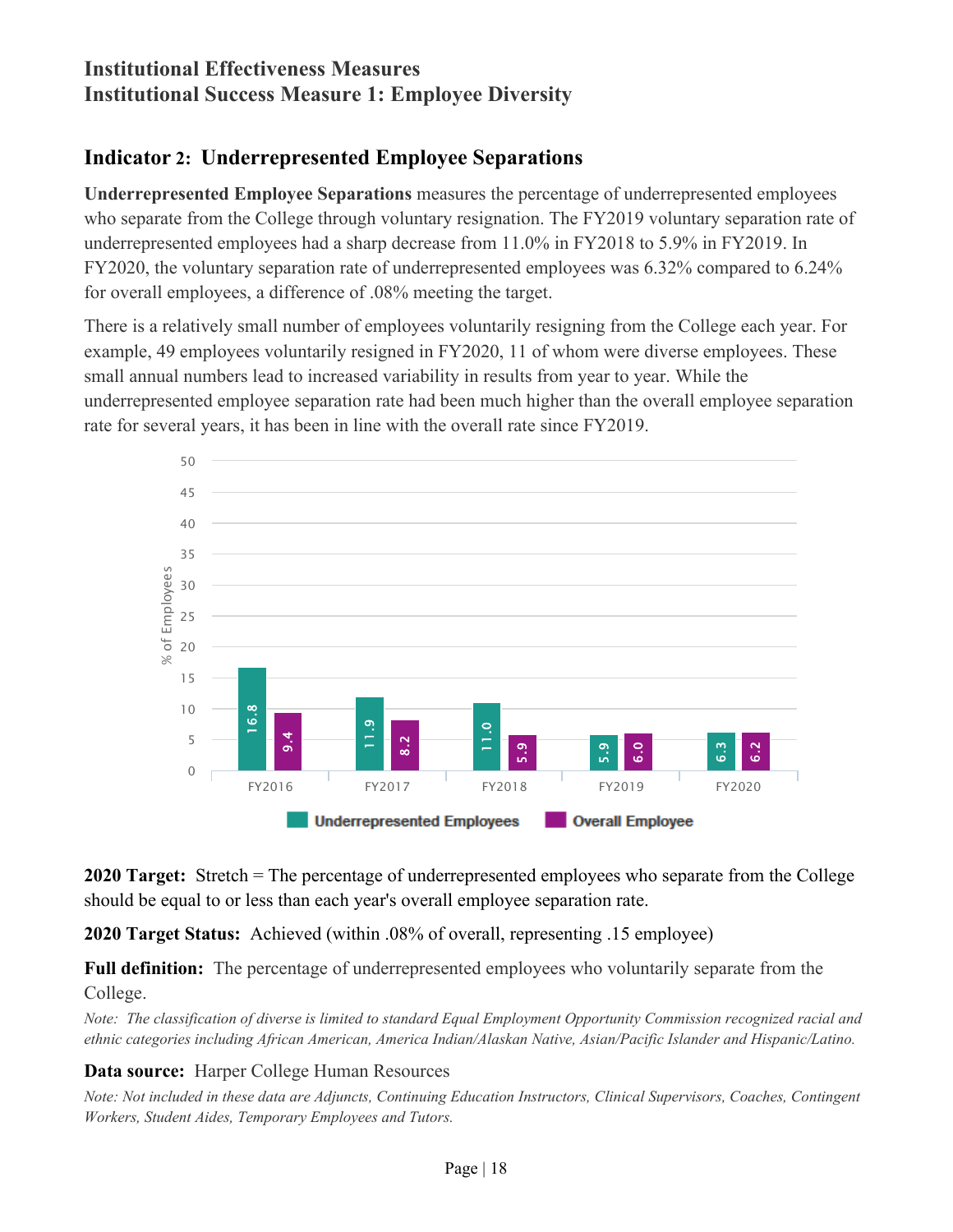## **Institutional Effectiveness Measures Institutional Success Measure 2: High School Market Penetration**

## <span id="page-26-0"></span>**Indicator 1: Dual/Concurrent Credit Penetration Rate**

**Dual/Concurrent Credit Penetration Rate** measures the percent of total district high school students who enrolled at Harper at any time prior to high school graduation. Harper's dual/concurrent penetration has been steadily increasing since 2018 and reached 30.1% for the 2020 graduates, achieving the improvement target of 29.0-30.0%.





### **2020 Target Status:** Achieved

**Full definition:** The percent of total district high school students who enroll at Harper at any time prior to high school graduation and do not enroll at Harper within one year of high school graduation.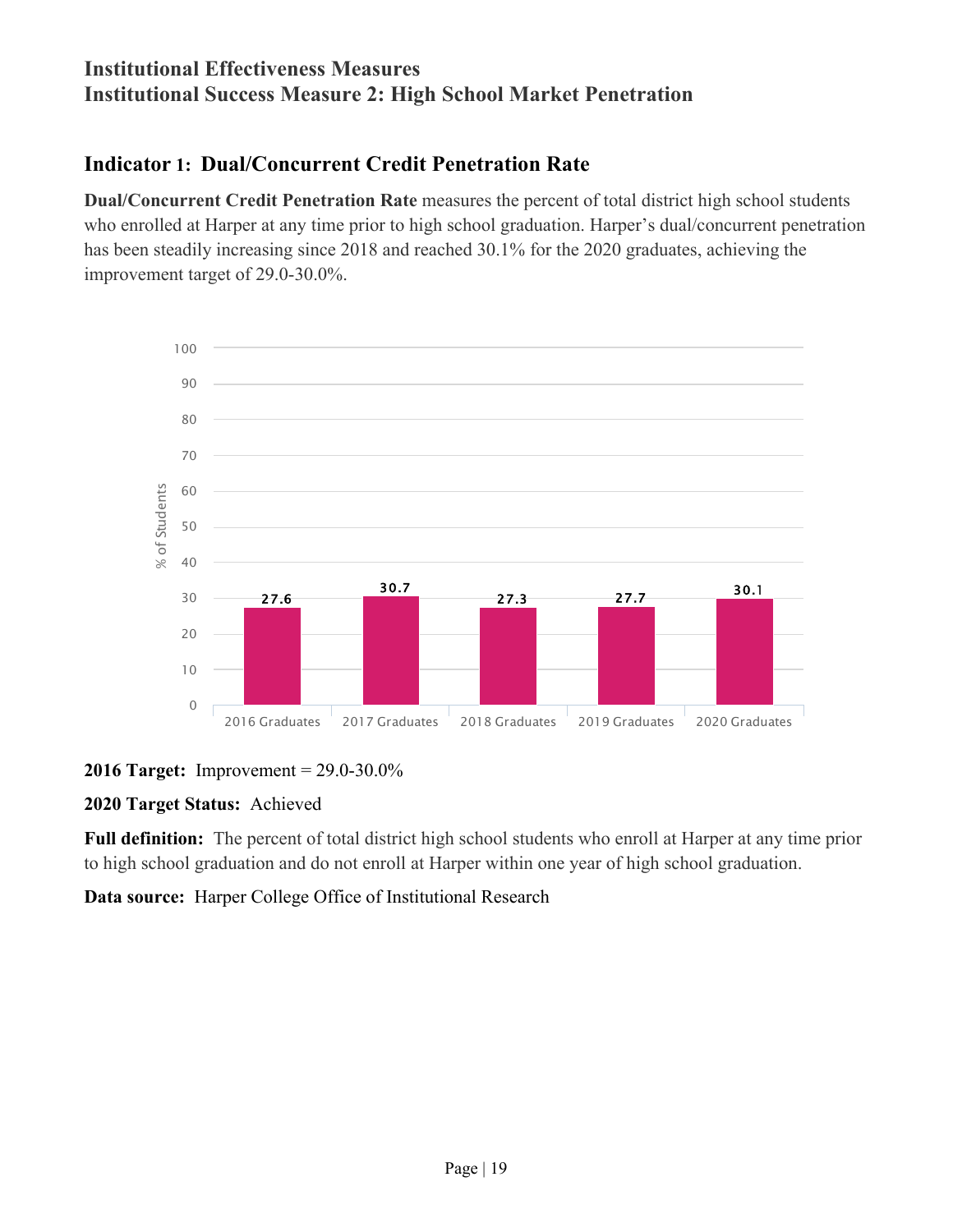## **Institutional Effectiveness Measures Institutional Success Measure 2: High School Market Penetration**

## <span id="page-27-0"></span>**Indicator 2: Post-High School Penetration Rate**

**Post-High School Penetration Rate** measures the percent of total district high school graduates who enrolled at Harper at any time within one-year post-high school graduation. Harper's post-high school penetration rate has been relatively stable over the past several years and reached 30.7% for the 2020 graduates, below the 2020 improvement target of 33.0-34.0%.



#### **2020 Target:** Improvement = 33.0-34.0%

#### **2020 Target Status:** Not Achieved

**Full definition:** The percent of total district high school graduates who enroll at Harper at any time within one-year post-high school graduation.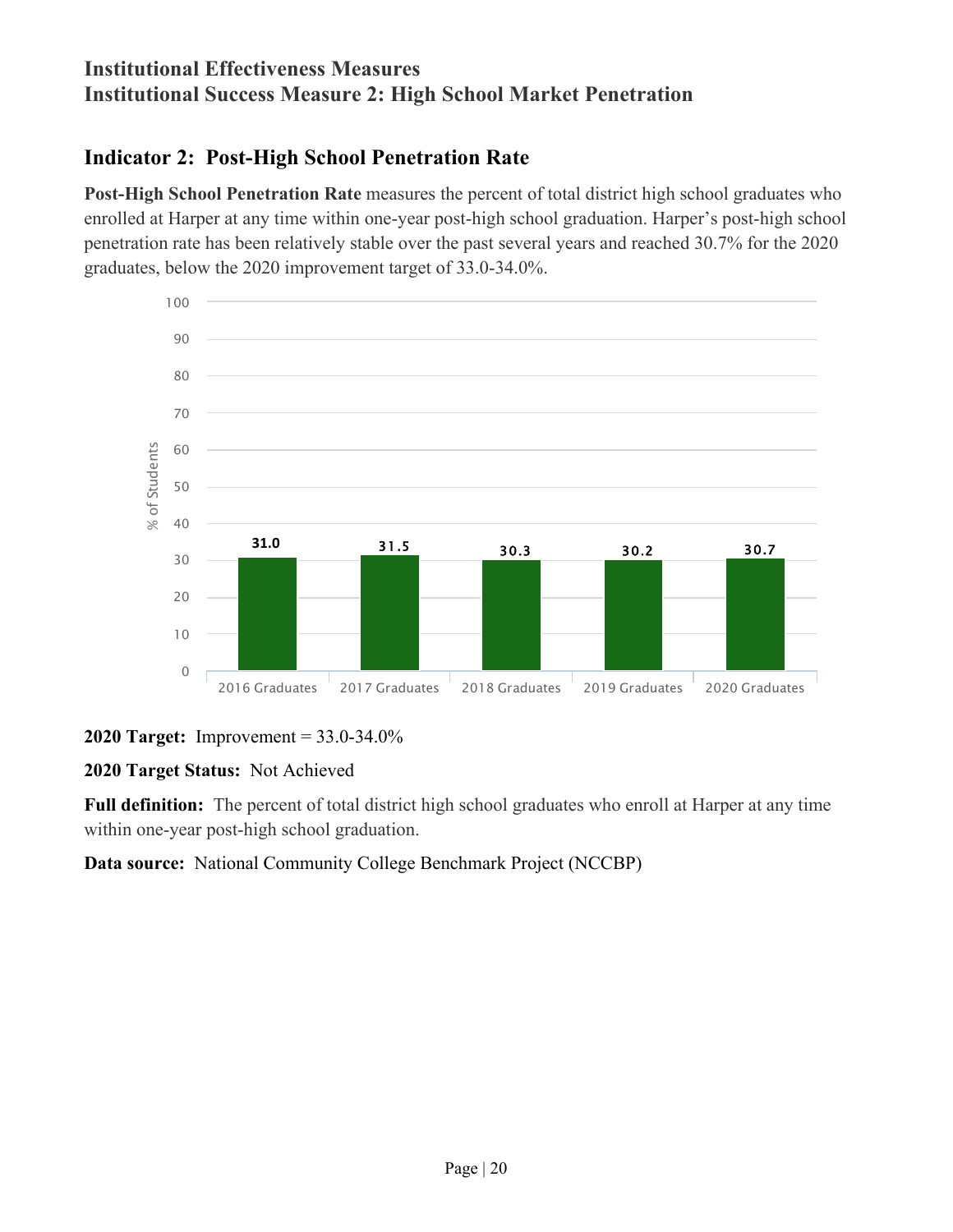## **Institutional Effectiveness Measures Institutional Success Measure 2: High School Market Penetration**

## <span id="page-28-0"></span>**Indicator 3: New in College Penetration Rate**

**New in College Penetration Rate** measures the percent of total district high school graduates who enrolled at Harper at any time within one year of high school graduation, including dual-credit. Harper's new in college penetration rate increased with the 2020 graduates to 60.8%. With standard rounding, this rate reaches the improvement target of 61.0%.



#### **2020 Target:** Improvement = 61.0-63.0%

#### **2020 Target Status:** Achieved

**Full definition:** The percent of total district high school graduates (including dual-credit) who enroll at Harper at any time within one year of high school graduation.

**Data source:** National Community College Benchmark Project (NCCBP) and Harper College Office of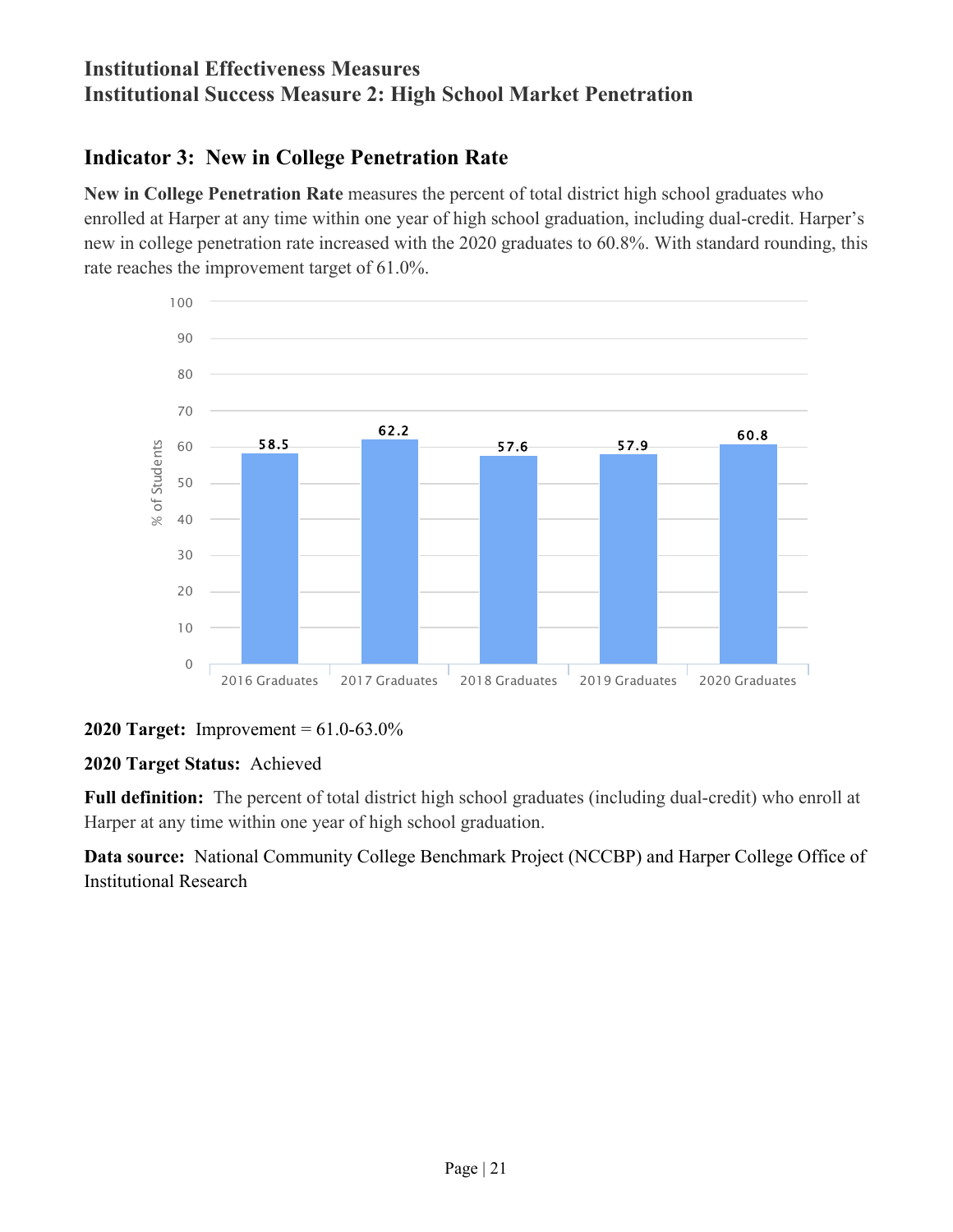## **Institutional Effectiveness Measures Institutional Success Measure 3: Facilities**

## <span id="page-29-0"></span>**Indicator 1: Major Capital Expenditures**

**Major Capital Expenditures** measures the annual amount spent for new buildings, renovations, and additions. FY2020 expenditures did not reach the annual target due to the construction delay on the Canning Center, which is waiting for funding from the state, as well as major capital projects schedules spanning multiple fiscal years. However, all major projects other than the Canning Center were either completed on time or were on schedule.



**2020 Target:** Expected = An amount equivalent to the amount of planned expenditures.

**2020 Target Status:** Not Achieved

**Full definition:** The amount spent for new buildings, renovations and additions.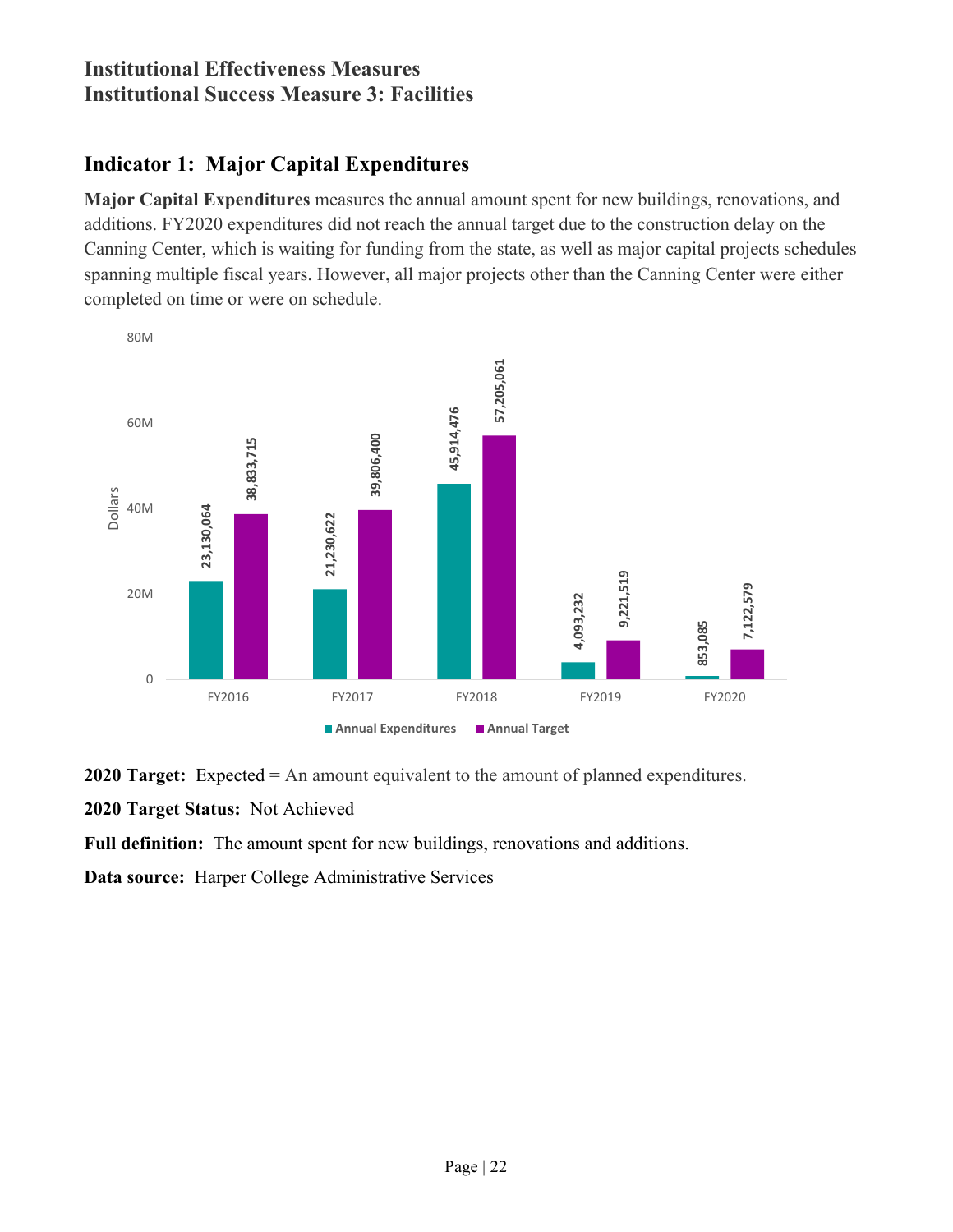## **Institutional Effectiveness Measures Institutional Success Measure 3: Facilities**

## <span id="page-30-0"></span>**Indicator 2: Major Preventative Maintenance Expenditures**

**Major Preventative Maintenance Expenditures** measures the amount of preventative maintenance funds expended. Major preventative maintenance expenditures are reported in annual and cumulative amounts. The College spent \$43.5 million of preventative maintenance funds through FY2019, exceeding the FY2019 target.



**2019 Target:** Expected = FY2019 goal of \$40 million

#### **2019 Target Status:** Achieved

**Full definition:** The amount of the \$40 million allocated for preventative maintenance expended.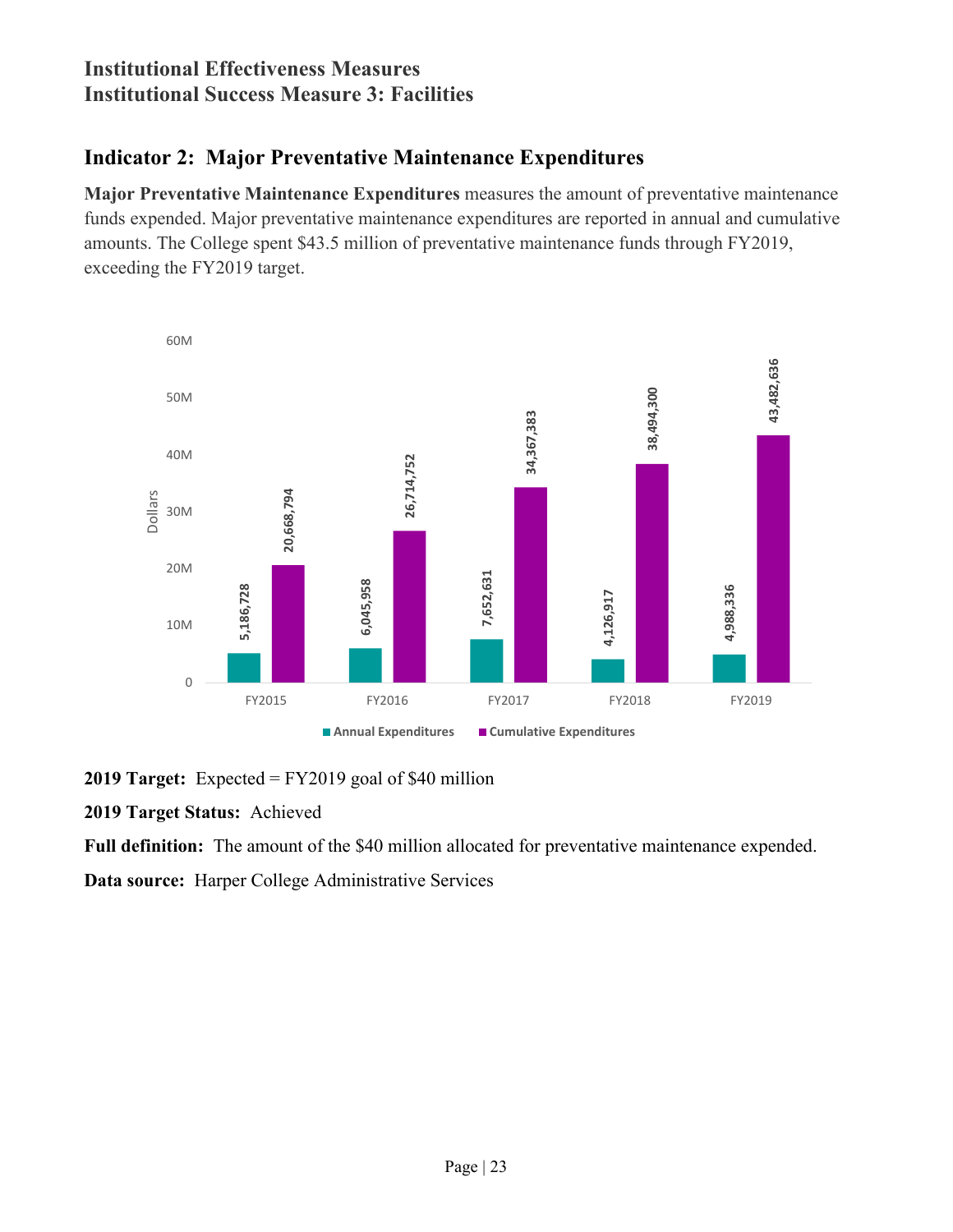## **Institutional Effectiveness Measures Institutional Success Measure 3: Facilities**

## <span id="page-31-0"></span>**Indicator 3: Energy Consumption**

**Energy Consumption** measures the energy consumed by fuel per gross square foot (GSF) of campus space, measured in British thermal units (BTUs). Harper's energy consumption has been within or below the target range of 156,000-166,000 BTU/GSF since FY2016. In FY2020, energy consumption reached a low of 136,095 BTU/GSF.



**2020 Target:** Expected = 156,000-166,000 BTU/GSF

#### **2020 Target Status:** Achieved

**Full definition:** Energy consumed by fuel per GSF of campus space, measured in British thermal units (BTUs).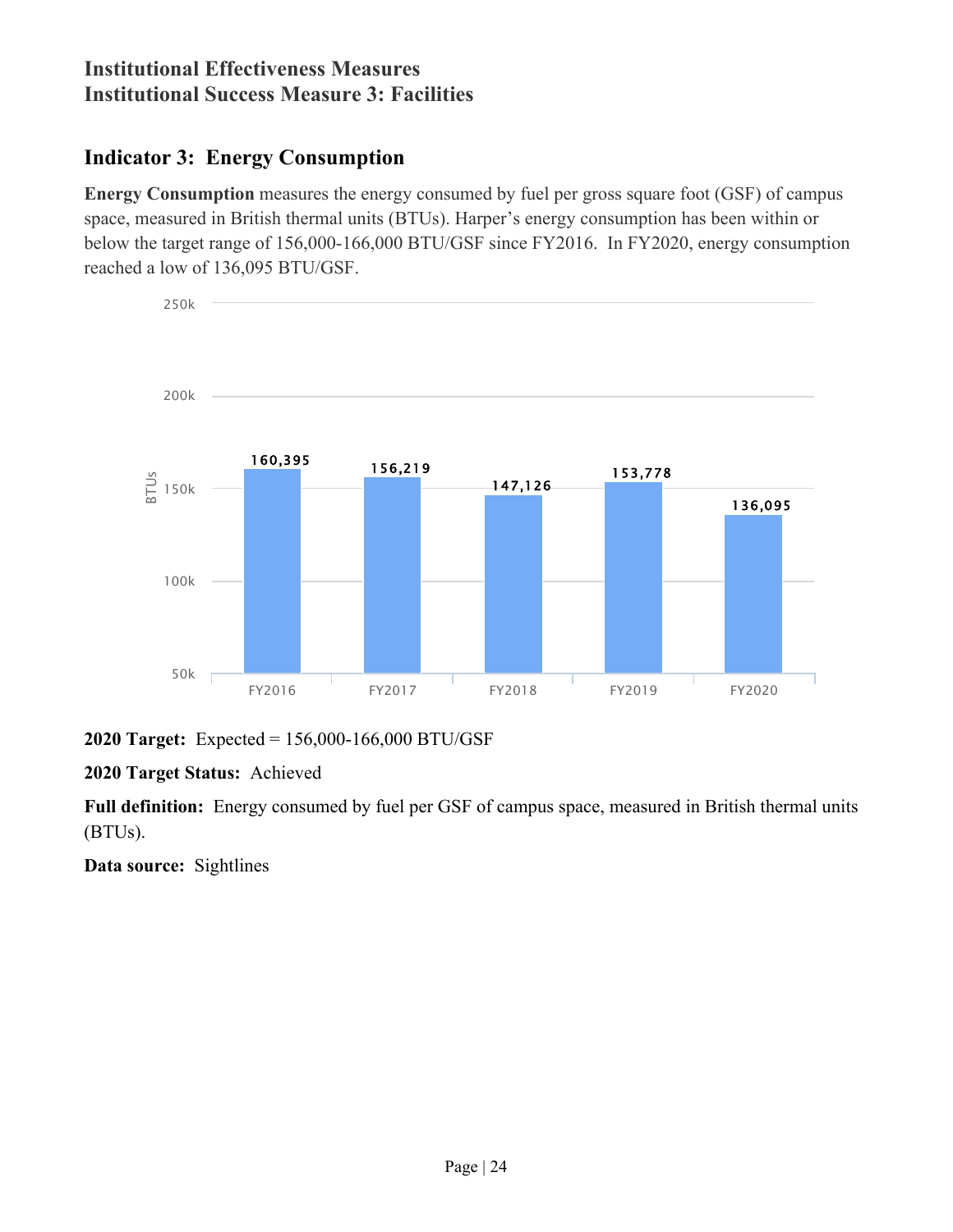## **Institutional Effectiveness Measures Institutional Success Measure 4: Instructional Cost**

## <span id="page-32-0"></span>**Indicator 1: Cost Per Credit Hour**

**Cost Per Credit Hour** measures total credit instructional expenditures divided by the total number of credit hours. The College's cost per credit hour, as defined by the National Community College Benchmarking Project, increased from \$229 in FY2016 to \$283 in FY2020. However, this calculation includes State Universities Retirement System (SURS) pass-through funds, which are not controllable by the College. Excluding the state's SURS pass-through amount, the overall instructional cost per credit hour has grown at a much slower rate, increasing from \$183 in FY2016 to \$209 in FY2020, not meeting the improvement target.



**2020 Target:** Improvement = \$263-267 (Total Cost Per Credit Hour), \$202-\$205 (Excluding SURS)

#### **2020 Target Status:** Not Achieved

**Full definition:** The total direct credit instructional expenditures divided by total number of credit hours.

**Data source:** National Community College Benchmark Project (NCCBP) and Harper College Administrative Services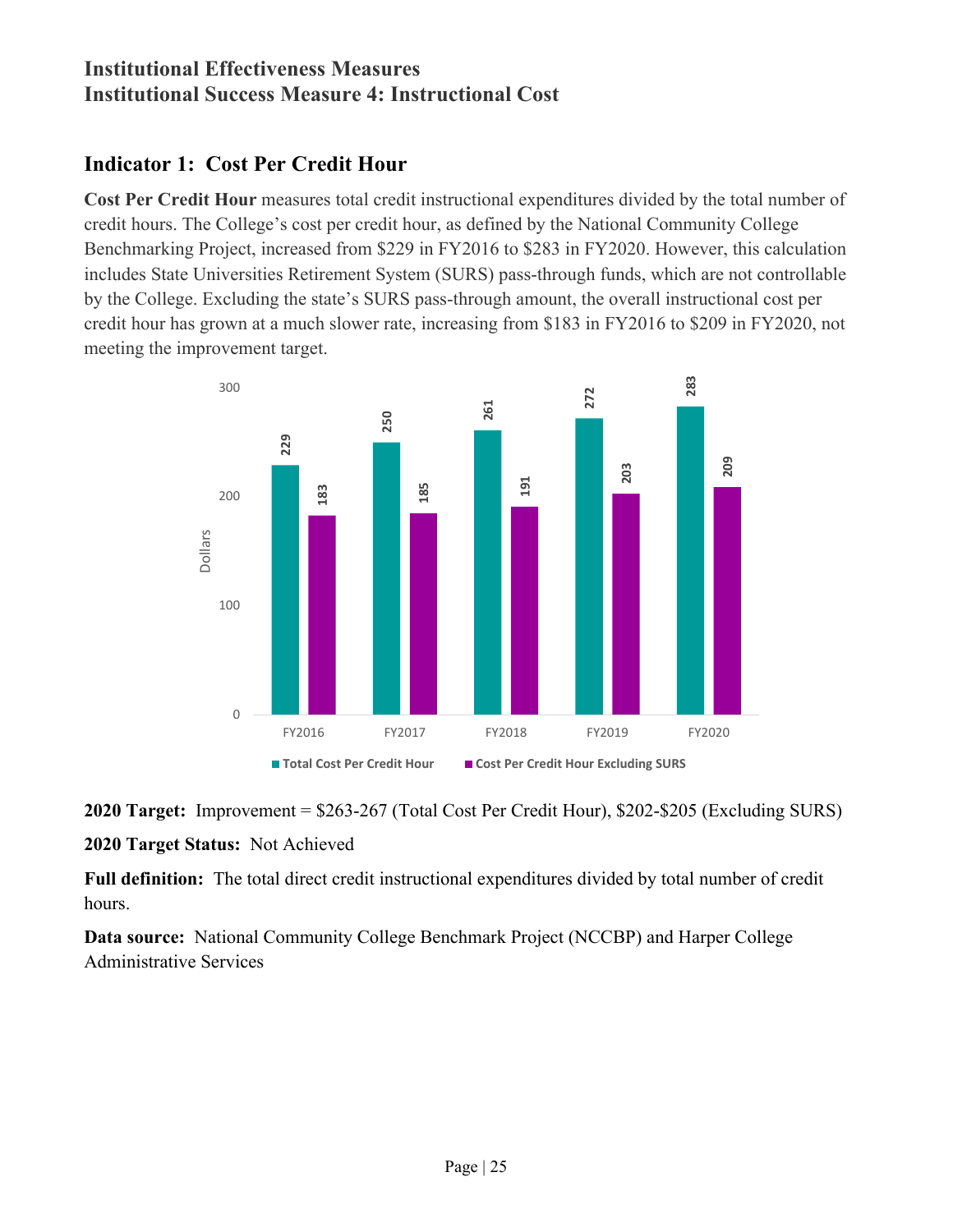## **Institutional Effectiveness Measures Institutional Success Measure 5: Information Technology**

## <span id="page-33-0"></span>**Indicator 1: Student Success Technologies**

**Student Success Technologies** measures the College compared to EDUCAUSE Associate Institutions on the most commonly deployed student success technologies. Harper has deployed and actively used the identified technologies, achieving the 2020 expected target.

| <b>Most commonly deployed</b><br>student success<br>technologies | <b>Percent of</b><br><b>Associate</b><br><b>Institutions</b> | <b>Deployed at Harper</b><br><b>College</b> | <b>Usage Statistics</b>                                                                                      |
|------------------------------------------------------------------|--------------------------------------------------------------|---------------------------------------------|--------------------------------------------------------------------------------------------------------------|
| 1. Degree Audit                                                  | 71%                                                          | Ellucian CAPP and<br>Degree Audit           | $79.2\%$ $(9,565/12,073)$ of<br>degree-seeking students<br>have run a Degree Audit.                          |
| 2. Academic early-alert<br>system                                | 63%                                                          | Starfish                                    | 99.8% (3,767/3,773) of<br>early-alert, degree-<br>seeking students are<br>actively tracked in<br>Starfish.   |
| 3. Advising Center<br>Management                                 | 59%                                                          | <b>SARS</b>                                 | $68.4\%$ $(8,261/12,073)$ of<br>degree-seeking students<br>have consulted with a<br>counselor or an advisor. |

**2020 Target:** Expected = Identified technologies deployed and in use

**2020 Target Status:** Achieved

**Full definition:** Most commonly deployed student success technologies.

**Data source:** 2016 EDUCAUSE Core Data Survey and 2020 Harper College Information Technology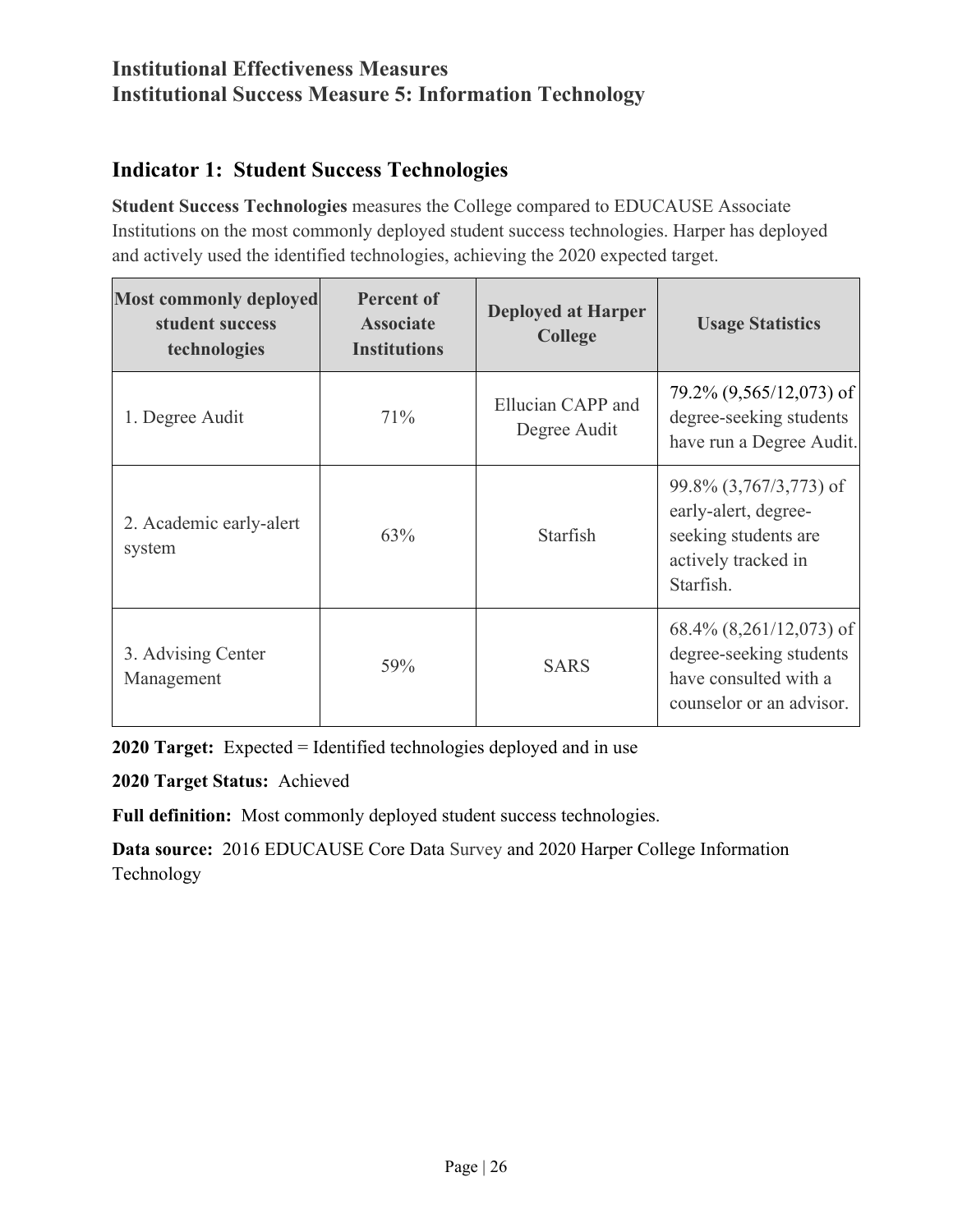## **Institutional Effectiveness Measures Institutional Success Measure 5: Information Technology**

## <span id="page-34-0"></span>**Indicator 2: E-learning Technologies**

**E-learning Technologies** measures the College compared to EDUCAUSE Associate Institutions on the most commonly deployed E-learning technologies. Harper has deployed and actively used the identified technologies, achieving the 2020 expected target.

| <b>Most commonly deployed</b><br><b>E-learning technologies</b> | Percent of<br><b>Associate</b><br><b>Institutions</b> | <b>Deployed at Harper</b><br><b>College</b>   | <b>Usage Statistics</b>                                                             |
|-----------------------------------------------------------------|-------------------------------------------------------|-----------------------------------------------|-------------------------------------------------------------------------------------|
| 1. Full-function online<br>learning delivery system             | 99%                                                   | <b>Blackboard</b>                             | 89.8% (3,822/4,256) of<br>course sections utilized<br>Blackboard.                   |
| 2. Student evaluation of<br>teaching effectiveness              | 87%                                                   | <b>Student Opinionnaire</b><br>of Instruction | 79.4% (3,791/4,776) of<br>course sections were<br>surveyed in the online<br>format. |
| 3. Collaboration tool for<br>learning                           | 80%                                                   | Collaborate                                   | Held 28,222 Blackboard<br>Collaborate sessions with<br>57,850 total attendees.      |

**2020 Target:** Expected = Identified technologies deployed and in use

**2020 Target Status:** Achieved

**Full definition:** Most commonly deployed E-learning technologies.

**Data source:** 2016 EDUCAUSE Core Data Survey and 2020 Harper College Information Technology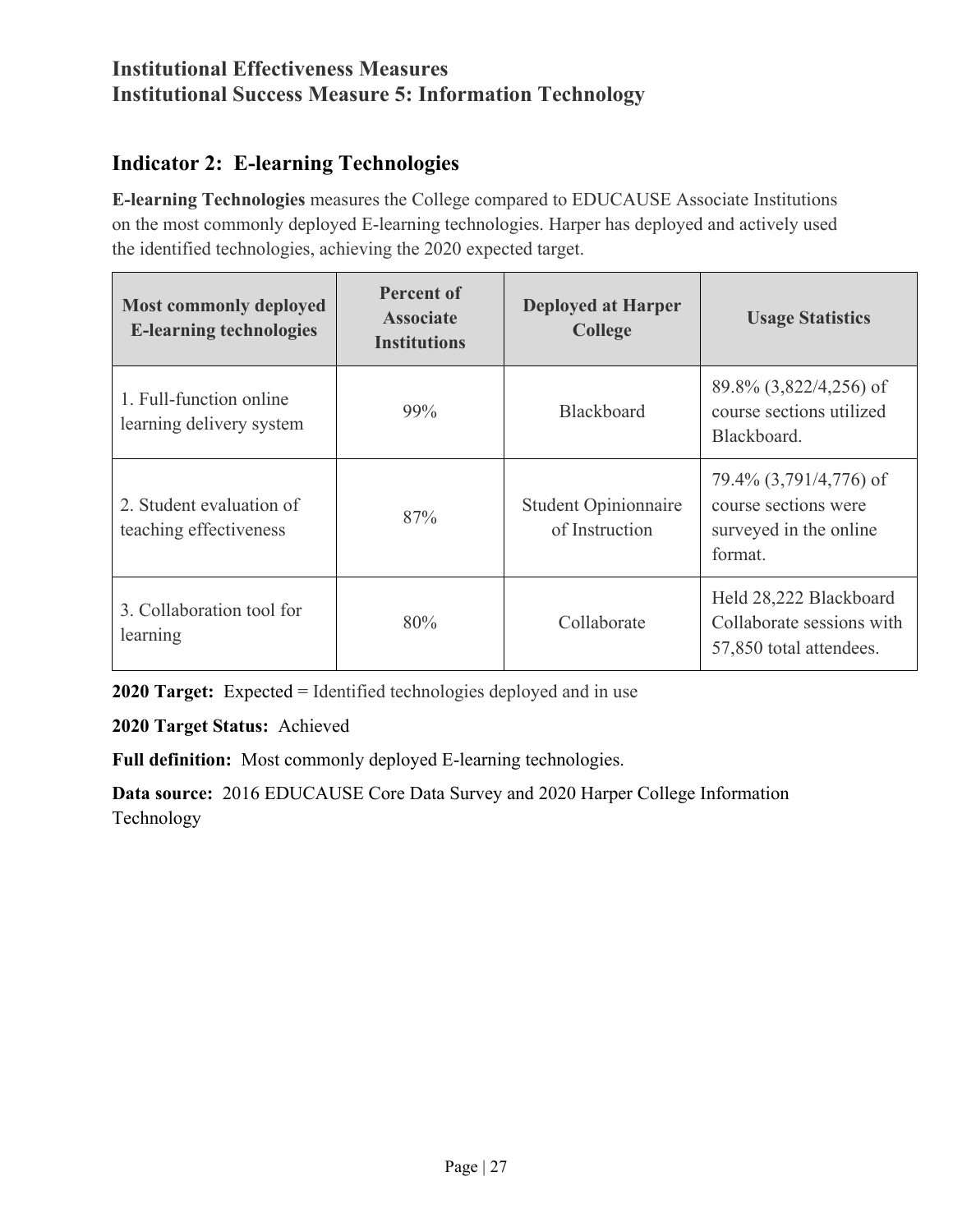## **Institutional Effectiveness Measures Institutional Success Measure 5: Information Technology**

## <span id="page-35-0"></span>**Indicator 3: Classroom Technologies**

**Classroom Technologies** measures the College compared to EDUCAUSE Associate Institutions on the most commonly deployed classroom technologies. Harper has deployed and actively used the identified technologies, achieving the 2020 expected target.

| <b>Most commonly deployed</b><br>classroom technologies   | <b>Percent of</b><br><b>Associate</b><br><b>Institutions</b> | <b>Deployed at Harper</b><br><b>College</b>    | <b>Usage Statistics</b>                                                       |
|-----------------------------------------------------------|--------------------------------------------------------------|------------------------------------------------|-------------------------------------------------------------------------------|
| 1. Wireless projection                                    | 37%                                                          | WePresent                                      | $9.4\%$ (24/254)<br>of classrooms                                             |
| 2. Automatic lecture capture<br>systems (audio and video) | 28%                                                          | <b>Blackboard Collaborate</b><br><b>U</b> ltra | Unique Sessions: 28,439<br>Unique Attendees: 58,293<br>All Recordings: 10,760 |
| 3. Interactive external<br>monitor                        | 19%                                                          | Extron, Epson,<br><b>SMART</b>                 | 79.5% (202/254)<br>of classrooms                                              |

**2020 Target:** Expected = Identified technologies deployed and in use

**2020 Target Status:** Achieved

**Full definition:** Most commonly deployed classroom technologies.

**Data source:** 2016 EDUCAUSE Core Data Survey and 2020 Harper College Information Technology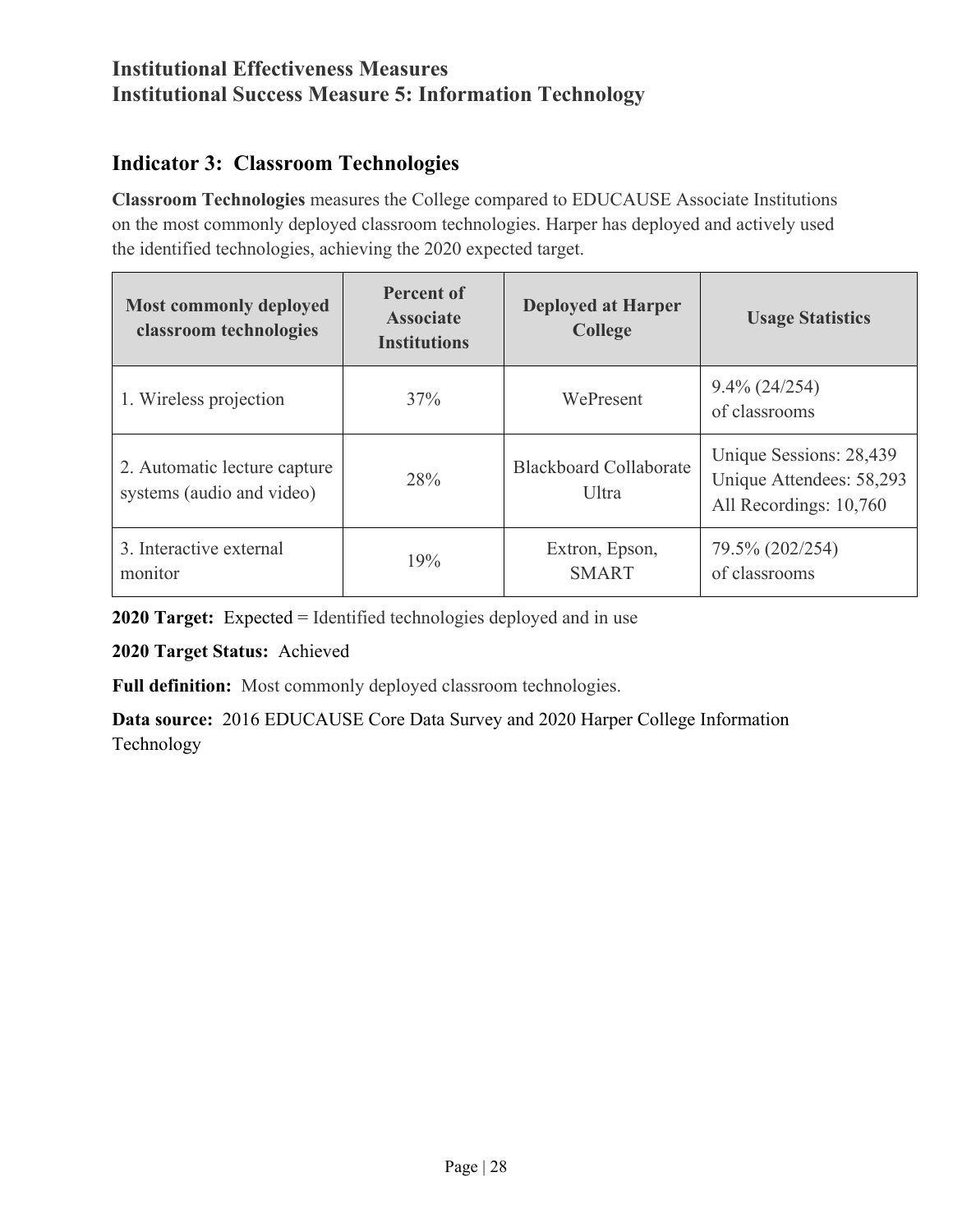# **ForwardTogether**

### STRATEGIC PLAN FY2021-2024

### **Overview**

Harper College's four-year Strategic Plan (FY2021-2024) is the result of broad engagement in a communitybased planning process designed to meet the changing needs of our students and community. The plan sets a strategic course for the College as it strives to achieve its vision as an innovative and inclusive institution, the community's first choice, and a national leader for student success.

The "Your Voice Our Potential" themed strategic planning process highlighted the importance of gathering input from all stakeholders. The College developed its community-based Strategic Plan under the guidance of the Strategic Planning and Accountability Committee (SPA) shared governance committee. The strategic planning process included a thorough assessment of the concluding plan, review of community and student data, employee dialogue sessions, data summits, and a strategic planning conference that built upon the reviews, data, and dialogues and included both internal and external stakeholders. Four themes – College Culture, Equity, Excellence in Teaching and Learning, and Partnerships and Outreach – emerged through this work. Shortly after the review and input process, the COVID-19 pandemic moved us to an online environment and resulted in the College reevaluating priorities to meet the growing basic needs of students, provide additional supports, and ensure online educational offerings are of the highest quality. Through these changes, the four themes remained just as relevant as they were before COVID-19.



In spring 2020, the SPA Committee synthesized the outcomes from the Strategic Planning Conference, resulting in six strategic goals – Core Values, Teaching and Learning, Student Success, Equity, Partnerships, and Awareness and Outreach – to guide the College towards achieving excellent outcomes, for students, employees, the workforce, and the larger community we serve. The "Forward Together" FY2021-2024 Strategic Plan was approved by the Board of Trustees in June 2020. In fall 2020, the Strategic Plan was launched, and goal teams began their work. During FY2021, goal teams met frequently to review data and information, gather feedback and input, and begin developing strategies to impact their goal targets and measures. Twelve strategic plan goal measures were scheduled for completion by the end of FY2021. Of these measures, ten were fully completed with the remaining two on schedule for completion in early fall 2021. The following pages and the [Strategic Plan Dashboard](https://app.powerbi.com/view?r=eyJrIjoiZDVjN2NmOWUtYjE0Yi00OWU4LTljMjItOTY4NDBjNTk2ZTViIiwidCI6IjE0N2ZmMmFhLTk1OGQtNDg5OS04YTEwLWY0NWEzNTY4NzNjMiIsImMiOjF9) highlight the strategic plan work accomplished during FY2021.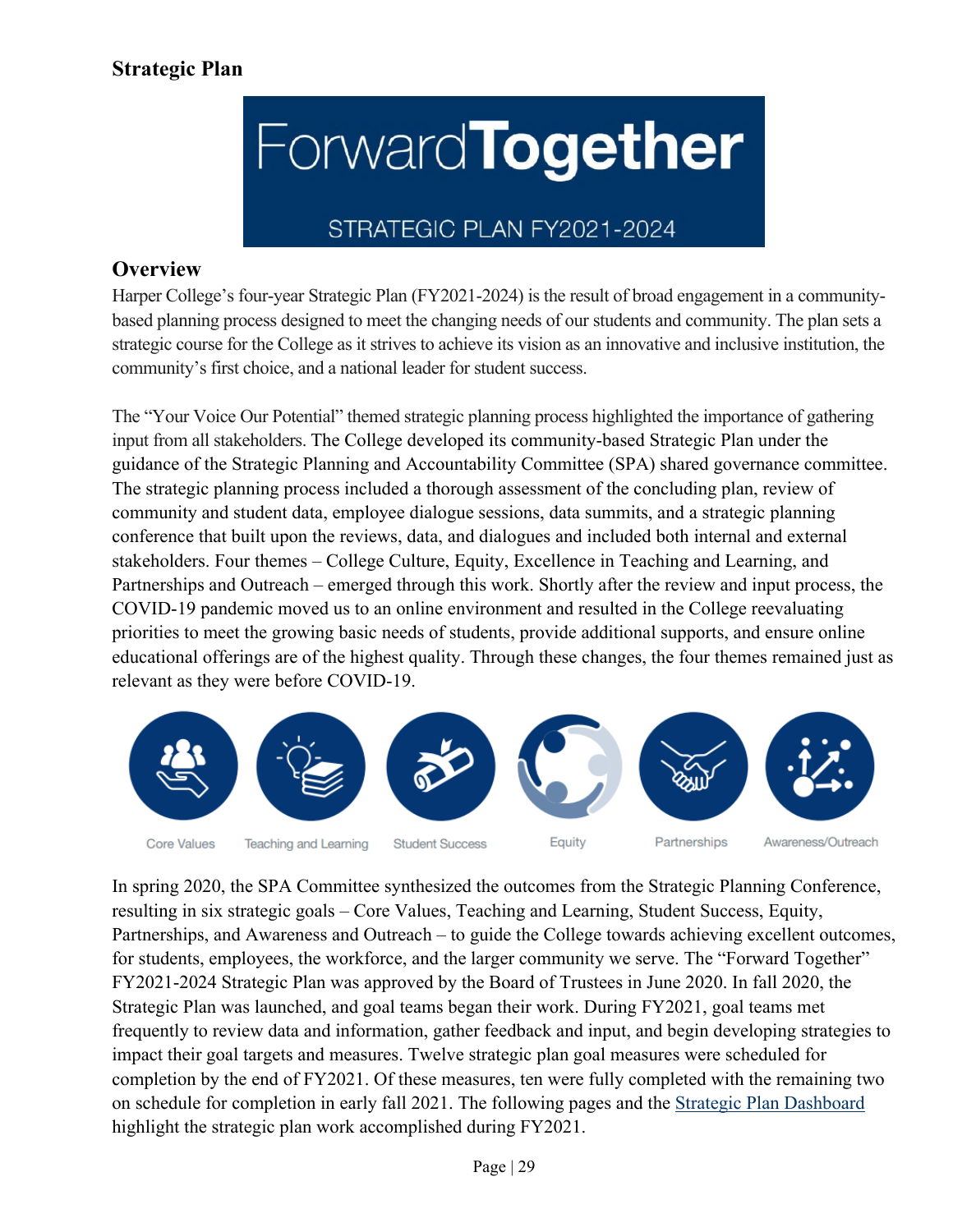### **Strategic Plan Measures with FY2021 Completion Dates**

The FY2021-2024 Strategic Goals are listed below. Each goal had one or more measures with completion dates in FY2021. Below is a summary of the 12 FY2021 measures by goal with a link to detailed information.

**Goal: AWARENESS/OUTREACH**

Enhance awareness of and access to Harper College programming, resources, events, and partnerships.

**Measure Achieved**

Developed a definition of [outreach](#page-38-0) by June 2021.

**Goal: CORE VALUES**

Implement practices that promote Harper's core values of respect, integrity, collaboration, and excellence.

**Measures Achieved** 

Developed a [philosophy](#page-40-0) of professional development by June 2021.

Developed a strategic plan [dashboard](#page-42-0) by June 2021.

**Goal: EQUITY**

**Build capacity to support equity, diversity, and inclusion.**

**Measure Achieved**

Developed [definitions](#page-43-0) for Equity, Diversity, and Inclusion by June 2021.

**Goal: PARTNERSHIPS**

**Advance relationships among education, community, and workforce partners.**

**Measures Achieved**

Identified existing Harper [relationships](#page-46-0) (as of June 30, 2020) by June 2021.

Identified current presence of [community organizations](#page-46-1) on Harper's campus (including extension sites) by June 2021.

**Measures In Progress**

Identify levels of engagement for all relationships by June 2021 (to be completed by September 2021).

Identify intended outcomes for relationships by June 2021 (to be completed by September 2021).

**Goal: STUDENT SUCCESS**

**Identify and remove barriers to student success.**

**Measures Achieved**

Identified [equity gaps](#page-48-0) by February 2021.

Developed [strategies](#page-49-0) to address student equity gaps by June 2021.

**Goal: TEACHING AND LEARNING**

**Implement innovative and inclusive teaching and learning.**

**Measures Achieved** 

Defined [essential skills](#page-51-0) by May 2021.

[Assessed program opportunities](#page-51-1) through the examination of workforce needs by June 2021.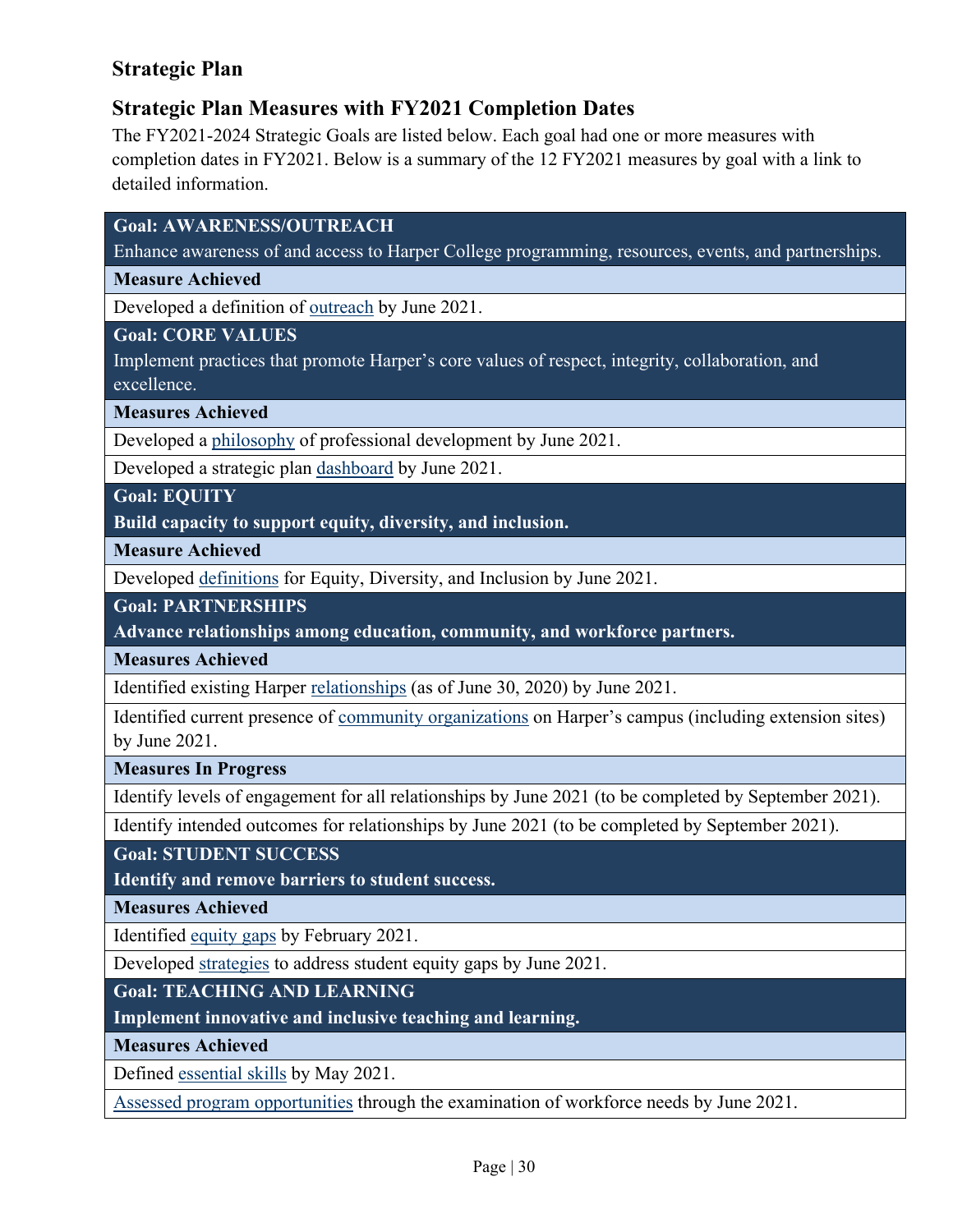<span id="page-38-0"></span>

| <b>Goal: AWARENESS/OUTREACH</b>                                                                     |                                                                                                                                                                         |
|-----------------------------------------------------------------------------------------------------|-------------------------------------------------------------------------------------------------------------------------------------------------------------------------|
| Enhance awareness of and access to Harper College programming, resources, events, and partnerships. |                                                                                                                                                                         |
| <b>Target/Measures</b>                                                                              | <b>Status</b>                                                                                                                                                           |
| Target: Develop and implement a holistic                                                            | In Progress - On Schedule. During FY2021, the goal team developed a definition of                                                                                       |
| outreach plan with targeted groups and outreach                                                     | outreach: Outreach is strengthening our relationship with the community by increasing                                                                                   |
| strategies.                                                                                         | awareness of Harper's programs and services to achieve our college's strategic goals. Outreach                                                                          |
| <b>Measures:</b>                                                                                    | is the collaborative responsibility of all members of the college.                                                                                                      |
| Develop a definition of outreach by June 2021                                                       |                                                                                                                                                                         |
| (Completed).                                                                                        | Began creating project timeline/check points for developing outreach plan, including:                                                                                   |
| Develop a holistic outreach plan, including                                                         | Identifying departments conducting outreach to community.<br>$\bullet$                                                                                                  |
| targeted groups and outreach strategies, by<br>June 2022.                                           | Identifying successful outreach strategies already in place, opportunities for growth in<br>current outreach strategies, and opportunities for new outreach strategies. |
| Implement the holistic outreach plan by June<br>$\bullet$                                           | Identifying groups targeted by current outreach strategies and potential groups to target.<br>$\bullet$                                                                 |
| 2023.                                                                                               |                                                                                                                                                                         |
| Target: Educate internal constituents on Harper                                                     | In Progress - On Schedule. During FY2021, goal team members worked to identify key                                                                                      |
| programs and services.                                                                              | programs and services. Information will be combined and finalized by December 2021.                                                                                     |
| <b>Measures:</b>                                                                                    |                                                                                                                                                                         |
| Identify key programs and services of which                                                         | Began creating project timeline and check points for development of education materials,                                                                                |
| all internal constituents should have                                                               | including:                                                                                                                                                              |
| knowledge by December 2021.                                                                         | Identifying type of materials and communication channels.<br>$\bullet$                                                                                                  |
| Develop education materials by June 2022.                                                           | Collaborating with internal communication manager to create communication plan and                                                                                      |
| Provide educational activities by June 2023.<br>$\bullet$                                           | identify current opportunities to share information with internal constituents.                                                                                         |
| Target: Increase enrollment and participation in                                                    | In Progress – On Schedule. During FY2021, the focus area for this target was identified as                                                                              |
| Harper College programming (credit and non-                                                         | adult students 25+. The goal team can now begin collaborative work to develop and grow                                                                                  |
| credit).                                                                                            | strategies to increase adult enrollment.                                                                                                                                |
| <b>Measures:</b>                                                                                    |                                                                                                                                                                         |
| Implement strategies to increase adult $(25+)$<br>enrollment in credit and non-credit               |                                                                                                                                                                         |
| programming by June 2022.                                                                           |                                                                                                                                                                         |
| Increase enrollment of adults 25+ in credit and                                                     |                                                                                                                                                                         |
| non-credit programs above FY2019 levels by                                                          |                                                                                                                                                                         |
| June 2024.                                                                                          |                                                                                                                                                                         |
|                                                                                                     |                                                                                                                                                                         |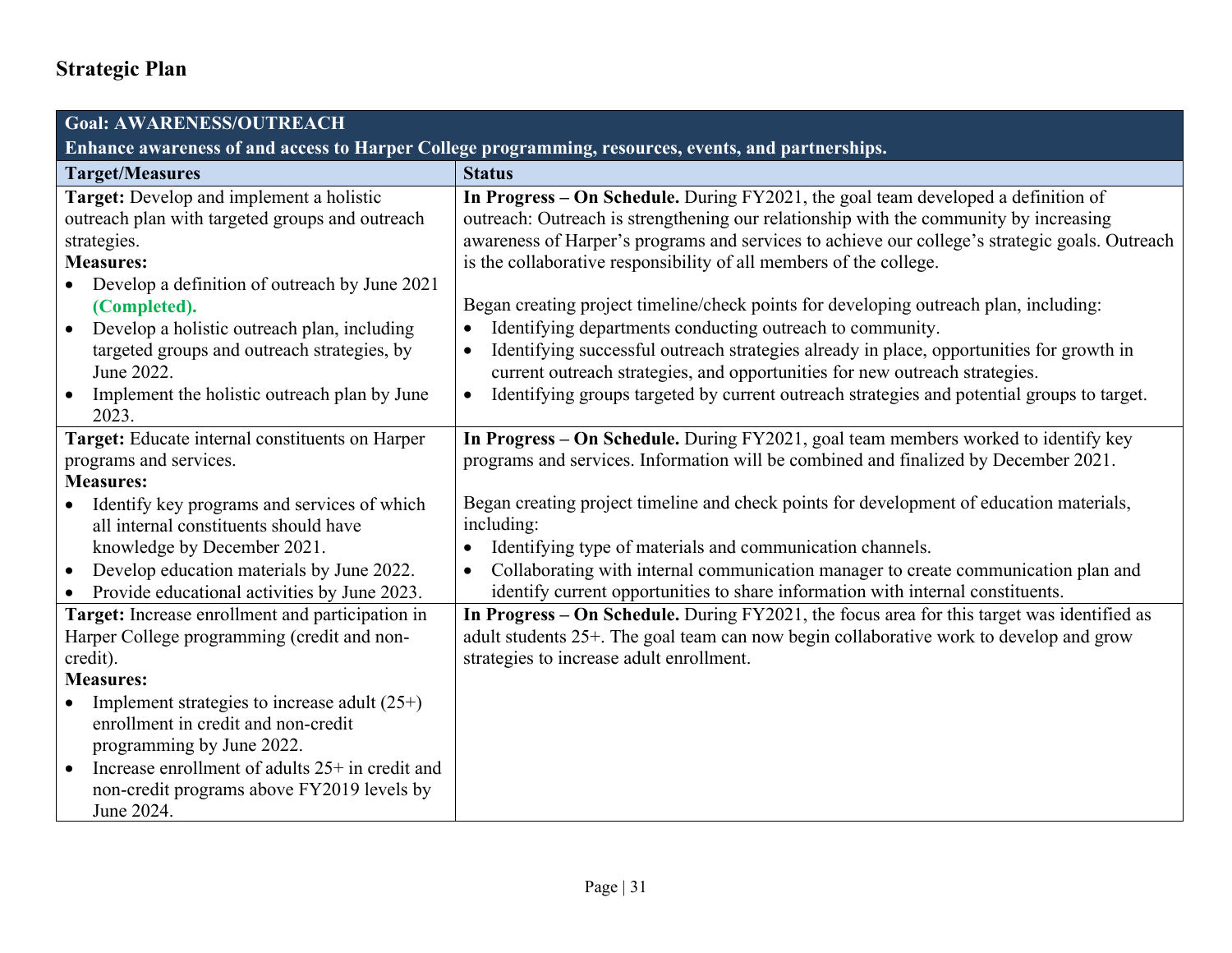| <b>Goal: AWARENESS/OUTREACH</b>                                                                     |                                                                                       |
|-----------------------------------------------------------------------------------------------------|---------------------------------------------------------------------------------------|
| Enhance awareness of and access to Harper College programming, resources, events, and partnerships. |                                                                                       |
| <b>Target/Measures</b>                                                                              | <b>Status</b>                                                                         |
| <b>Target:</b> Increase usage of College services and                                               | In Progress - On Schedule. During FY2021, goal team members began identifying College |
| resources.                                                                                          | services and resources. Lists will be combined and finalized by December 2021.        |
| <b>Measures:</b>                                                                                    |                                                                                       |
| Create a comprehensive list of College                                                              |                                                                                       |
| services and resources by December 2021.                                                            |                                                                                       |
| Using FY2019 data as a baseline, increase                                                           |                                                                                       |
| usage of identified College services and                                                            |                                                                                       |
| resources by 2% by June 2024.                                                                       |                                                                                       |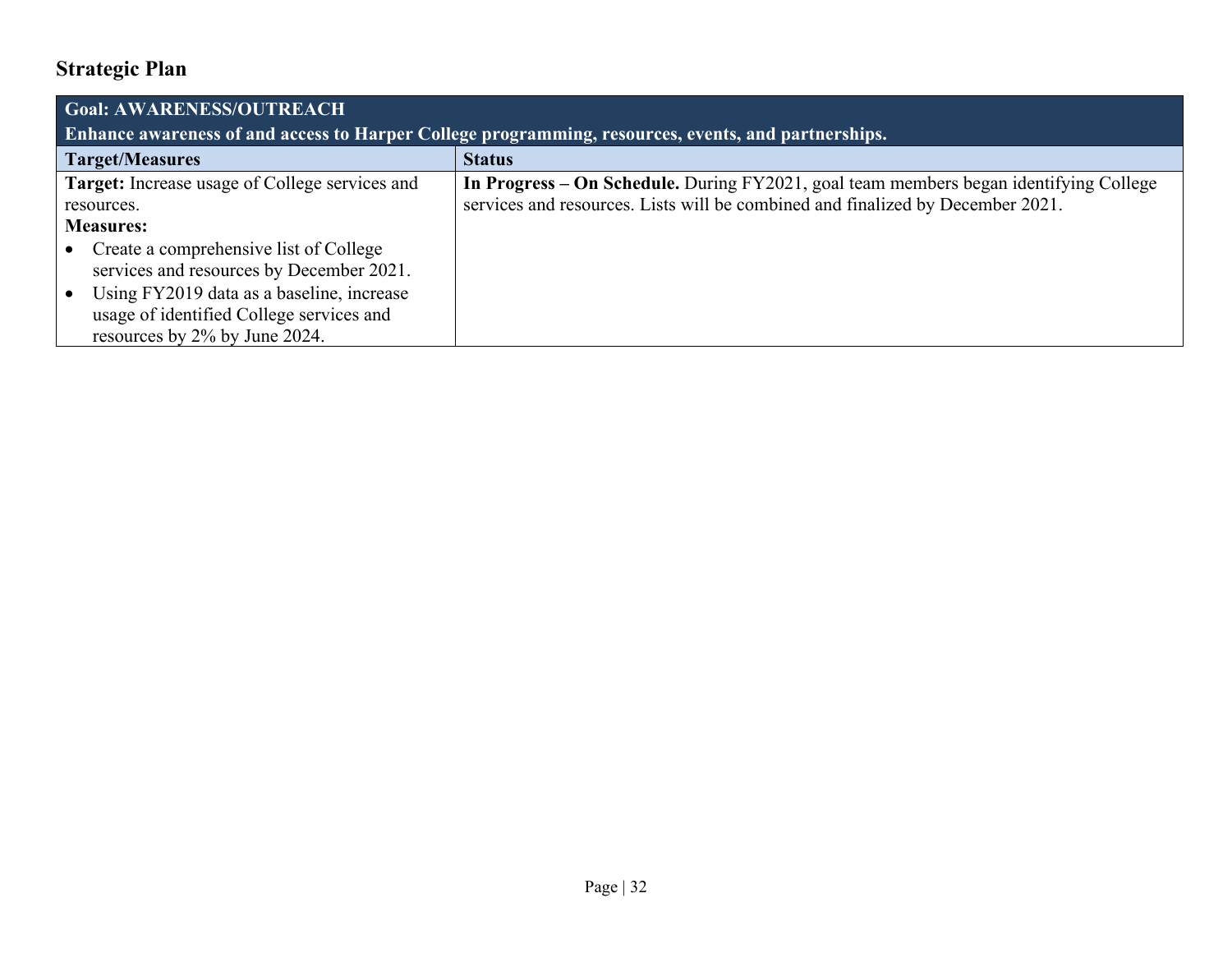<span id="page-40-0"></span>

| <b>Goal: CORE VALUES</b>                                                                                                                                                                                                                                                                                                                                                              |                                                                                                                                                                                                                                                                                                                                                                                                                                                                                                                                                                                                                                                                                                                                                                                                                                                                                                                                                                                                                                                                                                                                                                                                                                          |
|---------------------------------------------------------------------------------------------------------------------------------------------------------------------------------------------------------------------------------------------------------------------------------------------------------------------------------------------------------------------------------------|------------------------------------------------------------------------------------------------------------------------------------------------------------------------------------------------------------------------------------------------------------------------------------------------------------------------------------------------------------------------------------------------------------------------------------------------------------------------------------------------------------------------------------------------------------------------------------------------------------------------------------------------------------------------------------------------------------------------------------------------------------------------------------------------------------------------------------------------------------------------------------------------------------------------------------------------------------------------------------------------------------------------------------------------------------------------------------------------------------------------------------------------------------------------------------------------------------------------------------------|
| Implement practices that promote Harper's core values of respect, integrity, collaboration, and excellence.                                                                                                                                                                                                                                                                           |                                                                                                                                                                                                                                                                                                                                                                                                                                                                                                                                                                                                                                                                                                                                                                                                                                                                                                                                                                                                                                                                                                                                                                                                                                          |
| <b>Target/Measures</b>                                                                                                                                                                                                                                                                                                                                                                | <b>Status</b>                                                                                                                                                                                                                                                                                                                                                                                                                                                                                                                                                                                                                                                                                                                                                                                                                                                                                                                                                                                                                                                                                                                                                                                                                            |
| Target: Create a culture of professional<br>development.                                                                                                                                                                                                                                                                                                                              | In Progress - On Schedule. During FY2021, a philosophy of professional development was<br>developed:                                                                                                                                                                                                                                                                                                                                                                                                                                                                                                                                                                                                                                                                                                                                                                                                                                                                                                                                                                                                                                                                                                                                     |
| <b>Measures:</b><br>Develop a philosophy of professional<br>development by June 2021 (Completed).<br>Implement a system to track participation in<br>$\bullet$<br>professional development activities by June<br>2022.                                                                                                                                                                | Harper College believes the foundation of a dynamic learning organization is the ongoing<br>professional growth of its faculty and staff. Investing in professional development enhances<br>the skills of our employees, enabling them to more creatively and comprehensively drive<br>student success and deliver Harper's mission.<br>The college partners with employees on their paths to excellence and is committed to a<br>culture of professional development that:                                                                                                                                                                                                                                                                                                                                                                                                                                                                                                                                                                                                                                                                                                                                                              |
| Increase the percent of employees who use<br>$\bullet$<br>professional development funds by 25%, from<br>58% in FY2019 to 72.5% in FY2024.<br>Increase the percent of employees who are<br>$\bullet$<br>satisfied with opportunities, support,<br>recognition, and value of professional<br>development at Harper College by 3%, as<br>measured by PACE survey items by June<br>2023. | builds faculty and staff expertise in their individual fields and in the field of higher<br>education to benefit the individual, the college, our students, and the community<br>facilitates individual career aspirations to provide an engaging work experience and<br>prepare future leaders<br>supports the employee's sense of well-being to enable them to contribute more fully<br>fosters diversity, equity, and inclusion to create a sense of belonging among employees,<br>students, and the community<br>encourages multi-directional collaboration to spark innovation in the various ways the<br>college fulfills its mission<br>Harper recognizes the specific responsibilities for professional development by each level of<br>the organization:<br>individual employees bring a willingness to learn<br>$\bullet$<br>deans and supervisors encourage faculty and staff development and enable the time,<br>resources, and space needed<br>the institution provides funding, access, personnel, and accountability<br>$\bullet$<br>This holistic approach to professional development underscores the college's respect and<br>appreciation for faculty and staff and their contributions to our institutional mission. |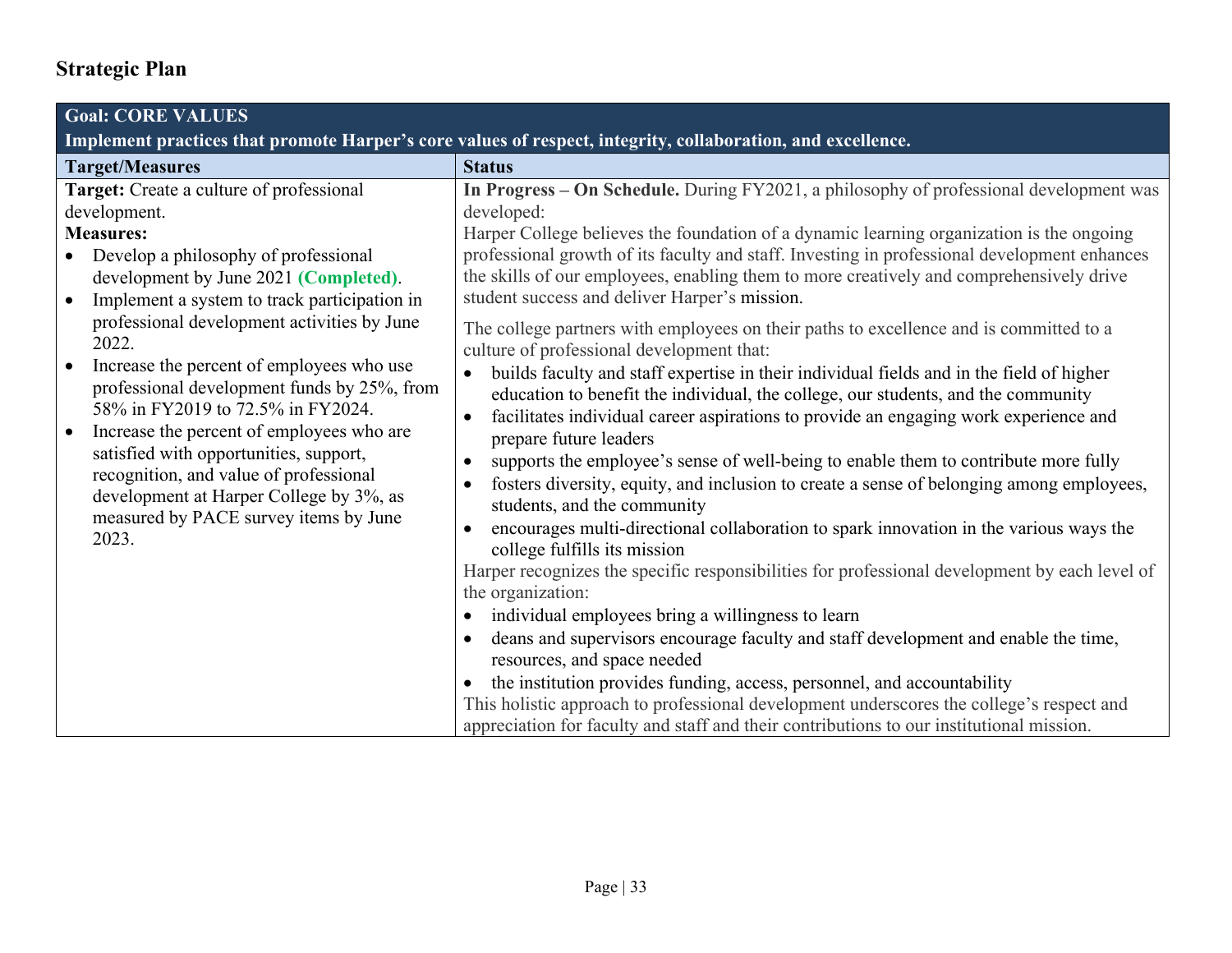| <b>Goal: CORE VALUES</b>                                                                                    |                                                                                                                                                                                            |
|-------------------------------------------------------------------------------------------------------------|--------------------------------------------------------------------------------------------------------------------------------------------------------------------------------------------|
| Implement practices that promote Harper's core values of respect, integrity, collaboration, and excellence. |                                                                                                                                                                                            |
| <b>Target/Measures</b>                                                                                      | <b>Status</b>                                                                                                                                                                              |
| Target: Increase student satisfaction and sense of                                                          | In Progress - On Schedule. During FY2021, a subcommittee of the goal team developed a                                                                                                      |
| belonging.                                                                                                  | "Weekly Blackboard Message" idea for proposal in fall 2021. Three things for students to                                                                                                   |
| <b>Measures:</b>                                                                                            | know each week would be posted on Blackboard in announcements. Categories would                                                                                                            |
| Increase students' sense of belonging by 4%,                                                                | include academic, programmatic, and wellness. One program could be highlighted each                                                                                                        |
| as measured on the CCSSE Race and Ethnicity                                                                 | week for students to attend. This approach will provide students with possible events to                                                                                                   |
| Survey items related to sense of belonging and<br>culture of care, by June 2024.                            | attend, introduce them to campus, and get them involved in and connected to campus.                                                                                                        |
| Maintain the percent of completers who would<br>$\bullet$                                                   |                                                                                                                                                                                            |
| recommend Harper at 97.6%, as measured by                                                                   |                                                                                                                                                                                            |
| the Follow-up Survey by June 2024.                                                                          |                                                                                                                                                                                            |
| Target: Increase employee satisfaction,                                                                     | In Progress - On Schedule. During FY2021, the goal team developed the Harper Helps                                                                                                         |
| recognition, and sense of belonging.                                                                        | idea for proposal in fall 2021. The Harper Helps initiative would encourage employees to                                                                                                   |
| <b>Measures:</b>                                                                                            | participate in community service projects throughout Harper and the surrounding                                                                                                            |
| Increase employee satisfaction and sense of                                                                 | community. Harper Helps would create service projects at Harper and with community                                                                                                         |
| belonging by 4% as measured by related                                                                      | organizations and encourage all Harper employees to participate. These projects would bring                                                                                                |
| PACE survey items by June 2023.                                                                             | together employees from around campus to make a meaningful impact.                                                                                                                         |
| Implement additional processes for                                                                          |                                                                                                                                                                                            |
| recognizing and appreciating employees by                                                                   |                                                                                                                                                                                            |
| June 2022.                                                                                                  |                                                                                                                                                                                            |
| Target: Increase collaboration/cooperation/                                                                 | In Progress – On Schedule. During FY2021, the goal team developed an initiative for                                                                                                        |
| communication.                                                                                              | summer/fall 2021 to first identify data and metrics that need attention related to increasing                                                                                              |
| <b>Measures:</b>                                                                                            | cooperation/communication. The team conducted a survey with Operations Council asking,                                                                                                     |
| Increase cooperation/communication by 3%,<br>$\bullet$                                                      | "What could you do to increase the spirit of cooperation in your department?" The team will<br>aggregate the findings of the survey and share ideas to help promote a shared understanding |
| as measured by items related to spirit of                                                                   | of spirit of cooperation.                                                                                                                                                                  |
| cooperation and communication on the PACE<br>survey by June 2023.                                           |                                                                                                                                                                                            |
| Achieve a current value of "collaboration" on<br>$\bullet$                                                  |                                                                                                                                                                                            |
| the CVA by June 2023 (collaboration was a                                                                   |                                                                                                                                                                                            |
| desired value in 2019).                                                                                     |                                                                                                                                                                                            |
|                                                                                                             |                                                                                                                                                                                            |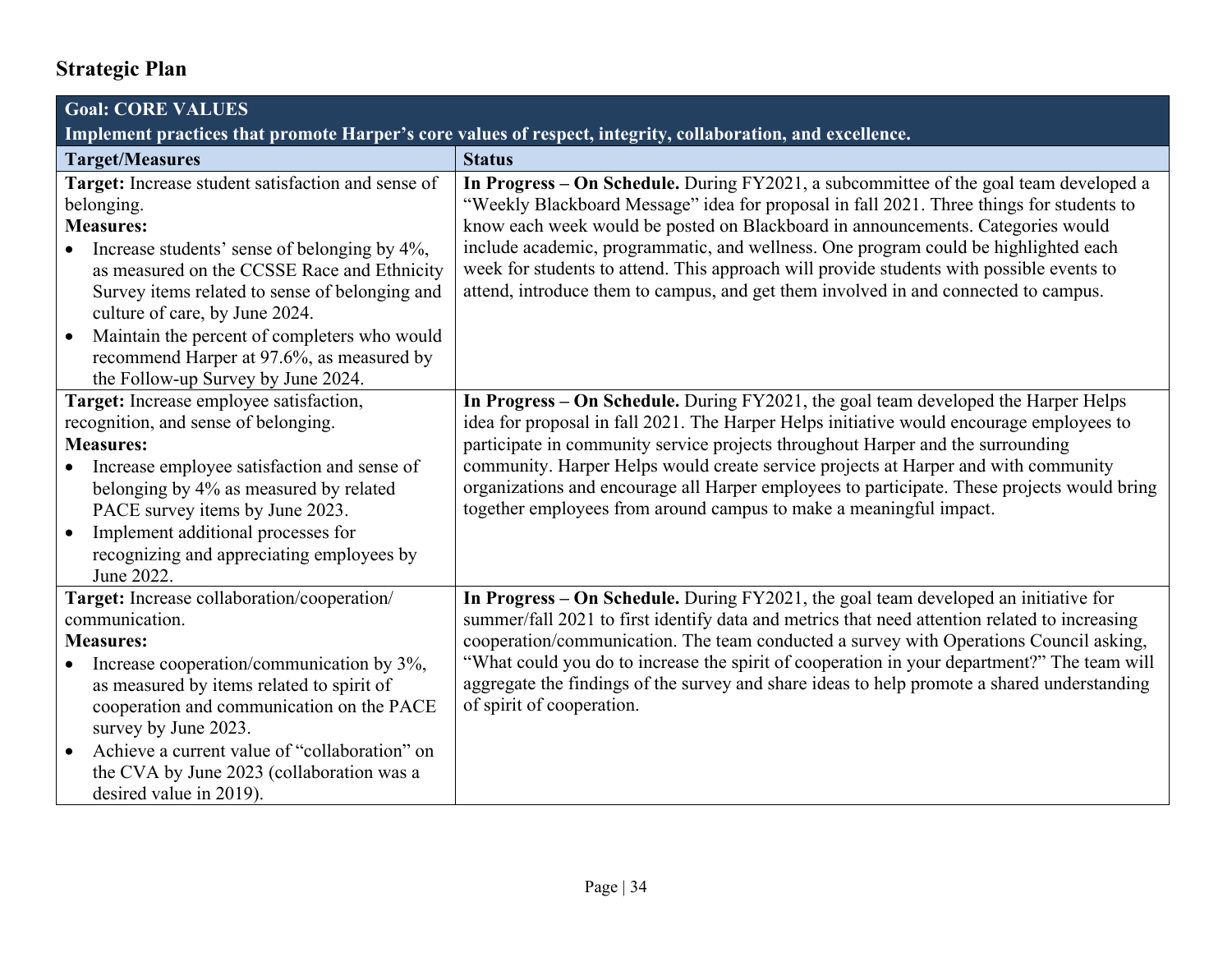<span id="page-42-0"></span>

| <b>Goal: CORE VALUES</b>                                                                                    |                                                                                         |
|-------------------------------------------------------------------------------------------------------------|-----------------------------------------------------------------------------------------|
| Implement practices that promote Harper's core values of respect, integrity, collaboration, and excellence. |                                                                                         |
| <b>Target/Measures</b>                                                                                      | <b>Status</b>                                                                           |
| Target: Ensure accountability.                                                                              | In Progress – On Schedule. During FY2021, a strategic plan dashboard was developed in   |
| <b>Measures:</b>                                                                                            | the Nuventive system. The dashboard can be found on the external website and is located |
| Develop a strategic plan dashboard by June                                                                  | here.                                                                                   |
| 2021 (Completed).                                                                                           |                                                                                         |
| Achieve a current value of "accountability" on                                                              |                                                                                         |
| the CVA by June 2023 (accountability was a                                                                  |                                                                                         |
| desired value in 2019).                                                                                     |                                                                                         |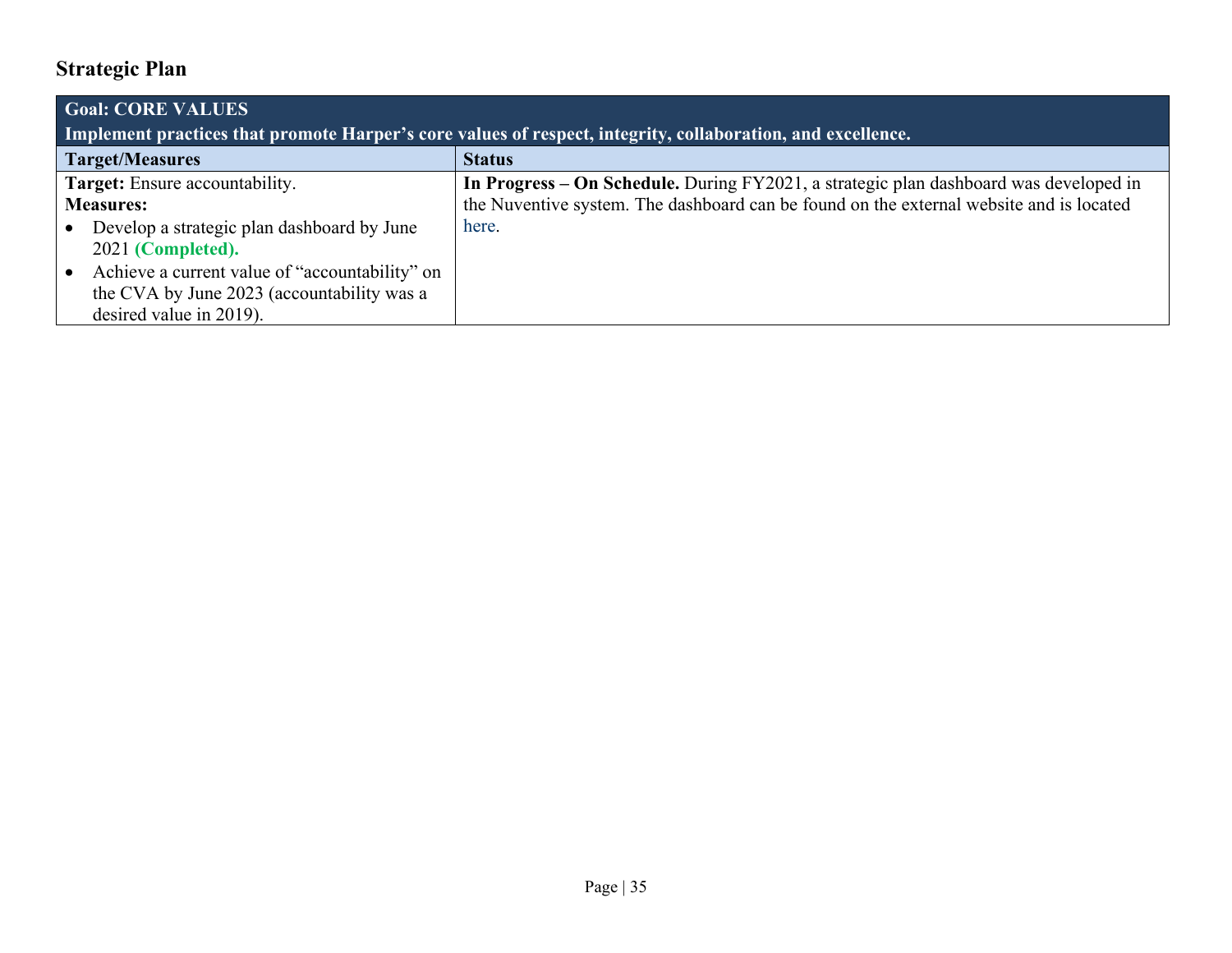<span id="page-43-0"></span>

| <b>Goal: EQUITY</b>                                                                                                                                                                                                                                               |                                                                                                                                                                                                                                                                                                                                                                                                                                                                                                                                                                                                                                                                                                                                                                                                                                                                                                                                                                                                                                                                                                                                                                                                                                                                                                                                                                                                                                                                                                                                                                                                                                                                                                                                                                                                                                                                                                                                                                                                                                                                                                                                                                            |
|-------------------------------------------------------------------------------------------------------------------------------------------------------------------------------------------------------------------------------------------------------------------|----------------------------------------------------------------------------------------------------------------------------------------------------------------------------------------------------------------------------------------------------------------------------------------------------------------------------------------------------------------------------------------------------------------------------------------------------------------------------------------------------------------------------------------------------------------------------------------------------------------------------------------------------------------------------------------------------------------------------------------------------------------------------------------------------------------------------------------------------------------------------------------------------------------------------------------------------------------------------------------------------------------------------------------------------------------------------------------------------------------------------------------------------------------------------------------------------------------------------------------------------------------------------------------------------------------------------------------------------------------------------------------------------------------------------------------------------------------------------------------------------------------------------------------------------------------------------------------------------------------------------------------------------------------------------------------------------------------------------------------------------------------------------------------------------------------------------------------------------------------------------------------------------------------------------------------------------------------------------------------------------------------------------------------------------------------------------------------------------------------------------------------------------------------------------|
| Build capacity to support equity, diversity, and inclusion.                                                                                                                                                                                                       |                                                                                                                                                                                                                                                                                                                                                                                                                                                                                                                                                                                                                                                                                                                                                                                                                                                                                                                                                                                                                                                                                                                                                                                                                                                                                                                                                                                                                                                                                                                                                                                                                                                                                                                                                                                                                                                                                                                                                                                                                                                                                                                                                                            |
| <b>Target/Measures</b>                                                                                                                                                                                                                                            | <b>Status</b>                                                                                                                                                                                                                                                                                                                                                                                                                                                                                                                                                                                                                                                                                                                                                                                                                                                                                                                                                                                                                                                                                                                                                                                                                                                                                                                                                                                                                                                                                                                                                                                                                                                                                                                                                                                                                                                                                                                                                                                                                                                                                                                                                              |
| Target: Develop a common language around<br>equity for Harper College.<br><b>Measures:</b>                                                                                                                                                                        | In Progress - On Schedule. During FY2021, an Equity statement for the College was developed<br>and approved, the Diversity statement was revised and approved, and inclusion was defined.                                                                                                                                                                                                                                                                                                                                                                                                                                                                                                                                                                                                                                                                                                                                                                                                                                                                                                                                                                                                                                                                                                                                                                                                                                                                                                                                                                                                                                                                                                                                                                                                                                                                                                                                                                                                                                                                                                                                                                                  |
| Develop definitions for Equity, Diversity, and<br>Inclusion by June 2021 (Completed).<br>Develop procedures and protocols to ensure<br>$\bullet$<br>use of common inclusive language in all<br>College materials (including classroom<br>materials) by June 2022. | Diversity Statement: Our vision is to enrich our world by educating culturally literate students<br>who recognize the opportunities of and make positive contributions to a global society.<br>We create a culture of scholarship, integrity and innovation rooted in the diversity of our<br>Harper community.<br>We inspire our Harper community to believe that there is a transformative impact when<br>$\bullet$<br>people from different world views work together collaboratively.<br>We partner with our community to demonstrate that it is possible for people of all<br>$\bullet$<br>viewpoints and persuasions to respect and learn from each other.<br>We are committed to fully engaging the wealth of thought, backgrounds, languages and life<br>experiences of our students, colleagues and community to foster an environment of academic<br>excellence and student success.<br>Equity Statement: The core values at Harper College include providing equity in learning,<br>teaching, and working environments for all students, faculty, and staff. While equality<br>involves treating everyone the same way regardless of their starting points and needs, equity<br>is based upon the principles of fairness. Equity acknowledges that everyone has a different<br>starting point and individual needs. It means meeting people where they are and providing<br>them with support and opportunities essential to accomplishing their goals.<br>Our commitment to equity at Harper involves providing support and access to resources for<br>all members of the college community and finding solutions to remedy academic equity gaps<br>for students. Our institution will identify inequities and remove structural barriers faced by<br>underserved populations. We will adopt practices and support services that promote equitable<br>participation in educational programs and the equal opportunity for everyone to achieve their<br>full potential. We will promote a culture of inclusion, work to bring about social justice, and<br>advance sustainable change to support the success of all members of the Harper College<br>community. |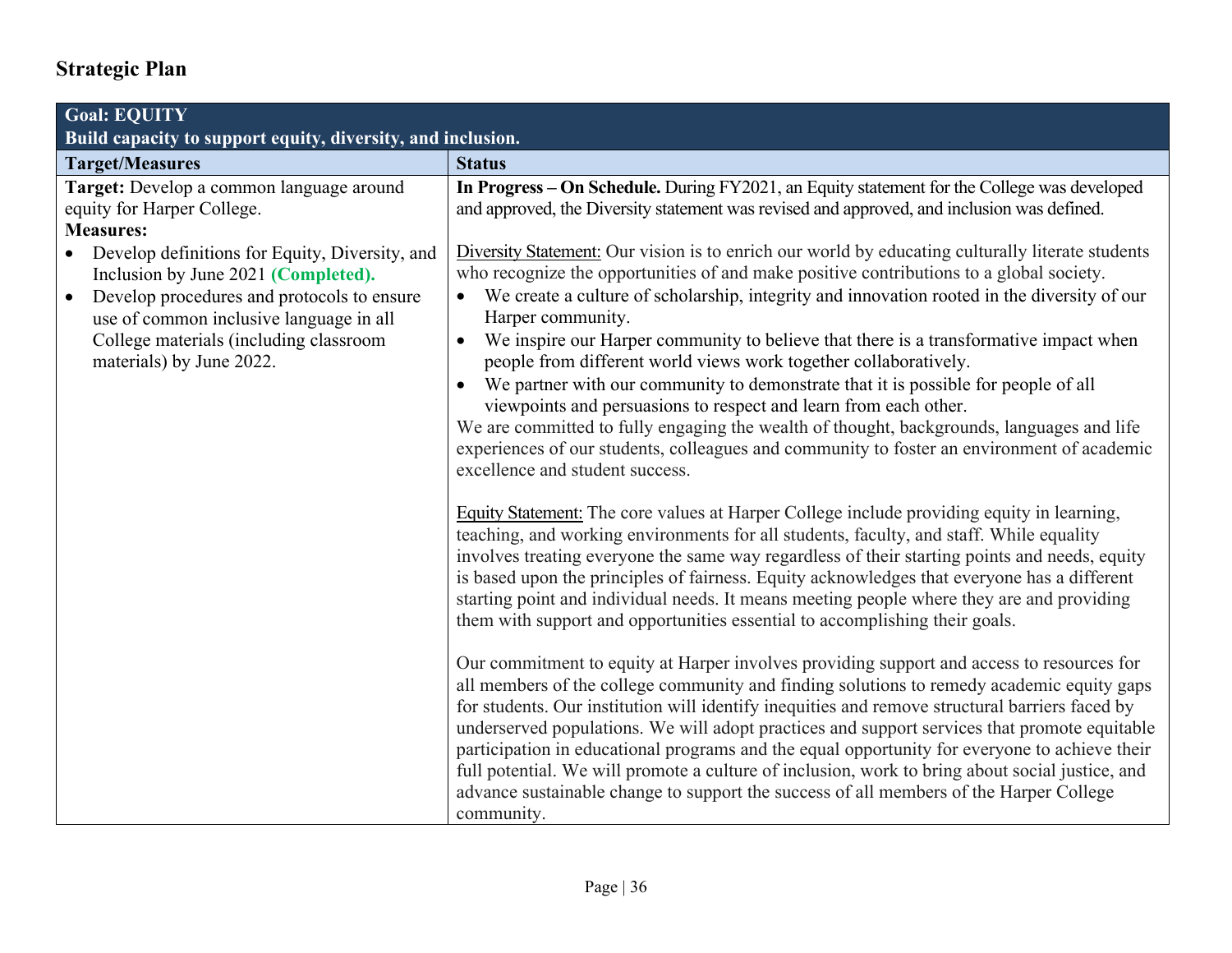| <b>Goal: EQUITY</b>                                                                                                                                                                                                                                                                                                                                                                                                     |                                                                                                                                                                                                                                                                                                                                                                                                                                                                                                                                                                                                                                                                                                                                                                                                                                          |
|-------------------------------------------------------------------------------------------------------------------------------------------------------------------------------------------------------------------------------------------------------------------------------------------------------------------------------------------------------------------------------------------------------------------------|------------------------------------------------------------------------------------------------------------------------------------------------------------------------------------------------------------------------------------------------------------------------------------------------------------------------------------------------------------------------------------------------------------------------------------------------------------------------------------------------------------------------------------------------------------------------------------------------------------------------------------------------------------------------------------------------------------------------------------------------------------------------------------------------------------------------------------------|
| Build capacity to support equity, diversity, and inclusion.                                                                                                                                                                                                                                                                                                                                                             |                                                                                                                                                                                                                                                                                                                                                                                                                                                                                                                                                                                                                                                                                                                                                                                                                                          |
| <b>Target/Measures</b>                                                                                                                                                                                                                                                                                                                                                                                                  | <b>Status</b>                                                                                                                                                                                                                                                                                                                                                                                                                                                                                                                                                                                                                                                                                                                                                                                                                            |
| Target: Develop a common language around<br>equity for Harper College (continued).<br><b>Measures:</b><br>Develop definitions for Equity, Diversity, and<br>Inclusion by June 2021 (Completed).<br>Develop procedures and protocols to ensure<br>$\bullet$<br>use of common inclusive language in all<br>College materials (including classroom<br>materials) by June 2022.                                             | The goal team also collaborated with the Equity Literacy Project Community of Practice that<br>was formed with Harper College faculty/staff and representation from high school districts<br>211 and 214, and Community Unit School District 220. Through this collaboration, a<br>common lexicon of diversity, equity, and inclusion (DEI) language was developed that will<br>be shared between individuals working with students starting at ninth grade. This research-<br>based project also features staff and student experiences to help draw personalized<br>connections to the topic being researched.<br>The project has yielded a definition of inclusion: An environment and commitment to respect,<br>represent and accept diverse social groups and identities; an environment where all people<br>feel like they belong. |
| Target: Assess academic and non-academic<br>policies/practices (equity lens) and recommend<br>adjustments.<br><b>Measures:</b><br>Assess policies/practices for needed equity<br>adjustments by December 2021.<br>Recommend equity adjustments to<br>$\bullet$<br>policies/practices by June 2023.<br>Support implementation of policy/practice<br>$\bullet$<br>adjustments by June 2024.                               | In Progress – On Schedule. During FY2021, the goal team worked on developing a rubric to<br>assess policies and practices. The rubric will be completed in fall 2021.                                                                                                                                                                                                                                                                                                                                                                                                                                                                                                                                                                                                                                                                    |
| Target: Develop and provide education and<br>training on Diversity, Equity, and Inclusion.<br><b>Measures:</b><br>Develop/identify a common institutional<br>Diversity, Equity, and Inclusion training<br>program for all employees by June 2022.<br>Ensure 100% of employees (staff and faculty)<br>$\bullet$<br>participate in the common institutional<br>Diversity, Equity, and Inclusion training by<br>June 2024. | In Progress – On Schedule. During FY2021, members of the goal team joined an already<br>formed working group to select a third-party vendor for delivery of DEI training. The vendor<br>was selected, and the contract finalized. Work will continue in fall 2021 to determine<br>modalities and roll-out.                                                                                                                                                                                                                                                                                                                                                                                                                                                                                                                               |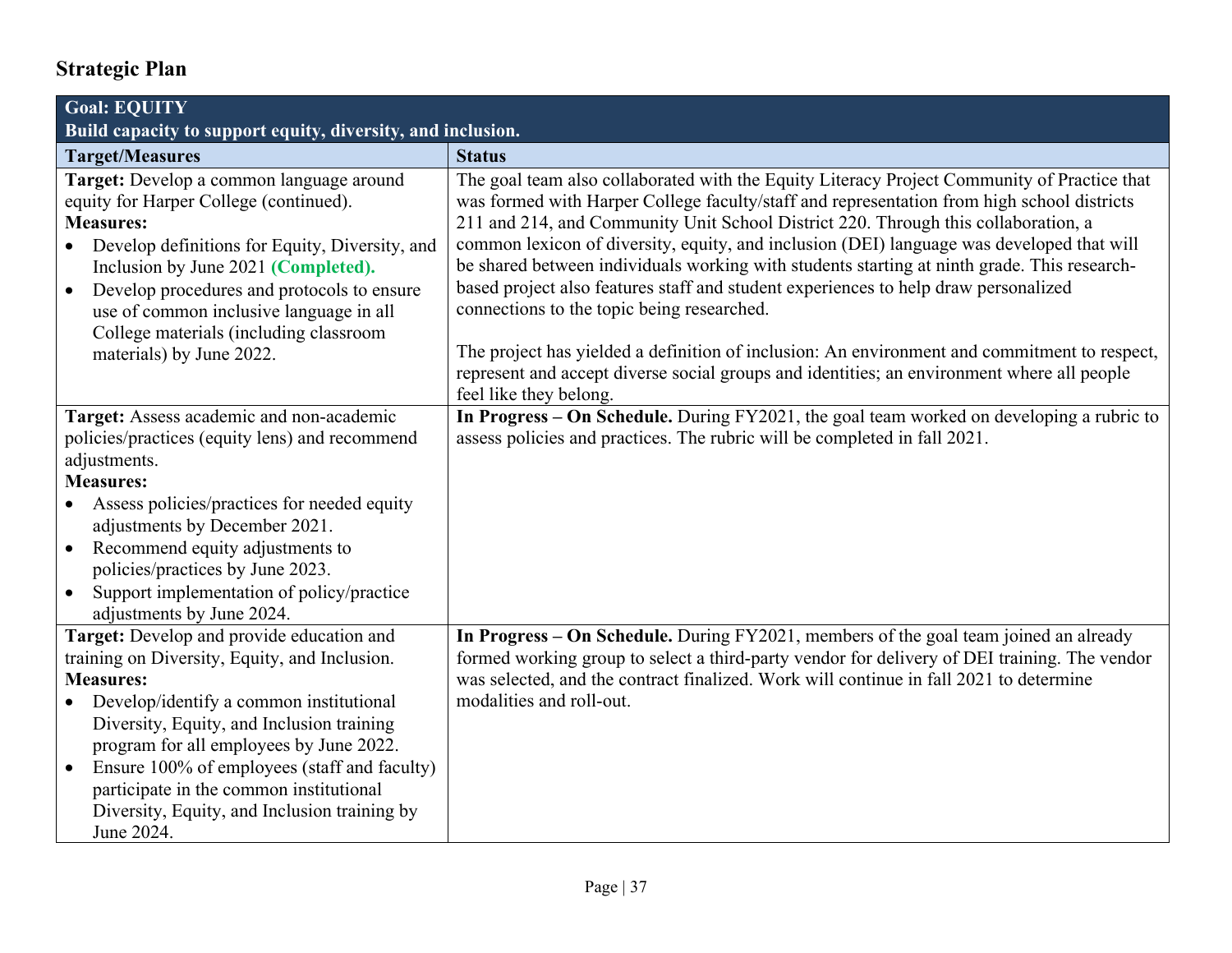| <b>Goal: EQUITY</b><br>Build capacity to support equity, diversity, and inclusion. |                                                                                                 |
|------------------------------------------------------------------------------------|-------------------------------------------------------------------------------------------------|
| <b>Target/Measures</b>                                                             | <b>Status</b>                                                                                   |
| Target: Create a culture of equity, diversity, and                                 | In Progress – On Schedule. During FY2021 the goal team consulted with the Office of             |
| inclusion.                                                                         | Institutional Research on how to tie work related to this target to the identified questions on |
| <b>Measures:</b>                                                                   | the CCSSE and PACE surveys.                                                                     |
| Maintain overall employee retention rate at                                        |                                                                                                 |
| 94.0% (FY2019 versus FY2023).                                                      |                                                                                                 |
| Improve student DEI culture by 4%, as                                              |                                                                                                 |
| measured by related CCSSE and CCSSE<br>Race/Ethnicity Survey items by June 2024.   |                                                                                                 |
| Improve employee DEI culture by 3% as                                              |                                                                                                 |
| measured by commitment to workplace                                                |                                                                                                 |
| diversity items on the PACE survey by June                                         |                                                                                                 |
| 2023.                                                                              |                                                                                                 |
| Target: Develop/enhance community                                                  | In Progress – On Schedule. During FY2021, the goal team collaborated with the                   |
| relationships that support DEI efforts.                                            | Partnerships team to discuss the target. The Partnerships team is developing a rubric to rate   |
| <b>Measures:</b>                                                                   | the strength of a community partner's commitment. The rubric will be used to determine how      |
| Consult with "Partnerships" goal team to                                           | those existing bonds support campus DEI efforts. In addition, the team made contacts with the   |
| identify community partnerships that support                                       | Kenneth Young Center and League of Women Voters.                                                |
| campus DEI efforts by December 2021.                                               |                                                                                                 |
| In collaboration with the "Partnerships" goal                                      |                                                                                                 |
| team, develop/enhance at least two                                                 |                                                                                                 |
| community partnerships focused on DEI                                              |                                                                                                 |
| efforts by June 2024.                                                              |                                                                                                 |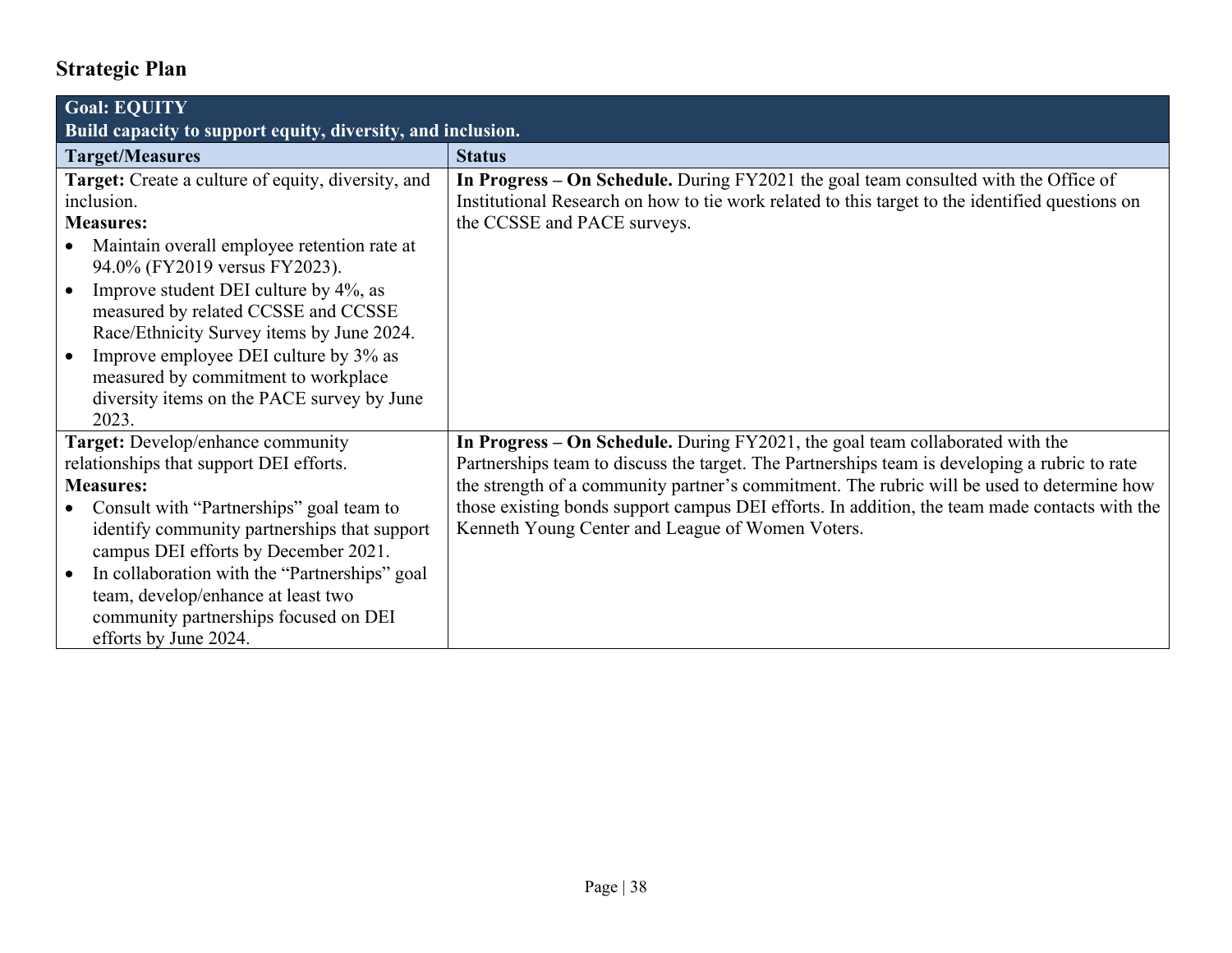<span id="page-46-1"></span><span id="page-46-0"></span>

| <b>Goal: PARTNERSHIPS</b>                                                                                                                                                                                                                                                                                                                                                                                                                                                                                                                                                                                                         |                                                                                                                                                                                                                                                                                                                                                                                                                                                                                 |  |
|-----------------------------------------------------------------------------------------------------------------------------------------------------------------------------------------------------------------------------------------------------------------------------------------------------------------------------------------------------------------------------------------------------------------------------------------------------------------------------------------------------------------------------------------------------------------------------------------------------------------------------------|---------------------------------------------------------------------------------------------------------------------------------------------------------------------------------------------------------------------------------------------------------------------------------------------------------------------------------------------------------------------------------------------------------------------------------------------------------------------------------|--|
| Advance relationships among education, community, and workforce partners.                                                                                                                                                                                                                                                                                                                                                                                                                                                                                                                                                         |                                                                                                                                                                                                                                                                                                                                                                                                                                                                                 |  |
| <b>Target/Measures</b>                                                                                                                                                                                                                                                                                                                                                                                                                                                                                                                                                                                                            | <b>Status</b>                                                                                                                                                                                                                                                                                                                                                                                                                                                                   |  |
| Target: Grow relationships across all sectors<br>(education, community, and workforce).<br><b>Measures:</b><br>Identify existing Harper relationships (as of<br>June 30, 2020) by June 2021 (Completed).<br>Increase relationships in identified area(s) of<br>$\bullet$<br>focus by 4% from x to y by June 2024. (need<br>baseline data on number of relationships).<br>Identify levels of engagement for all<br>$\bullet$<br>relationships (engagement as defined for<br>each sector) by June 2021 (In Progress).<br>Increase engagement levels for relationships<br>$\bullet$<br>in identified area(s) of focus by 10% by June | In Progress – On Schedule. During FY2021, the goal team's subgroups created a baseline list<br>of partners and created rubrics for identifying engagement level of partners based on sector.<br>Identified partners include:<br>113 community partners<br>$\bullet$<br>285 workforce partners (advisory)<br>$\bullet$<br>338 education partners<br>$\bullet$<br>Subgroups began identification of engagement level by sector. This work will be completed by<br>September 2021. |  |
| 2024.<br>Target: Leverage relationships that support<br>student needs.                                                                                                                                                                                                                                                                                                                                                                                                                                                                                                                                                            | In Progress - On Schedule. During FY2021, a subgroup of the goal team identified current<br>community organizations that have a regular presence on campus. The team also reviewed                                                                                                                                                                                                                                                                                              |  |
| <b>Measures:</b>                                                                                                                                                                                                                                                                                                                                                                                                                                                                                                                                                                                                                  | workforce and advisory partner lists to identify unique employers that were listed in more than                                                                                                                                                                                                                                                                                                                                                                                 |  |
| Identify current presence of community<br>organizations on Harper's campus (including<br>extension sites) by June 2021 (Completed).                                                                                                                                                                                                                                                                                                                                                                                                                                                                                               | one area.<br>Community Organizations at the Learning and Career Center:<br>Early Childhood Developmental Enrichment Center/Prospect Heights School District 23                                                                                                                                                                                                                                                                                                                  |  |
| Increase on-campus presence of community<br>$\bullet$<br>organizations by June 2023.                                                                                                                                                                                                                                                                                                                                                                                                                                                                                                                                              | all-day preschool<br>Family Learning Program/District 21 evening babysitting<br>$\bullet$                                                                                                                                                                                                                                                                                                                                                                                       |  |
| Connect with at least five existing<br>$\bullet$<br>community organizations to increase<br>resources to help meet student basic needs by<br>June 2022.                                                                                                                                                                                                                                                                                                                                                                                                                                                                            | North Suburban Legal Aid Clinic<br>$\bullet$<br>Freiman Law<br>$\bullet$<br>WINGS (Women in Need Growing Stronger)<br>$\bullet$<br><b>OMNI Youth and Family Services</b><br>$\bullet$                                                                                                                                                                                                                                                                                           |  |
| Increase student awareness of community<br>$\bullet$<br>partners that provide basic needs support by<br>5%, from x to y by June 2024. (need to<br>collect baseline data).                                                                                                                                                                                                                                                                                                                                                                                                                                                         | Community Organizations at Palatine Campus:<br>North Suburban Legal Aid for Immigration Law Practice<br>$\bullet$<br>Robert DeStefano - Attorney for General Legal Guidance<br>$\bullet$                                                                                                                                                                                                                                                                                        |  |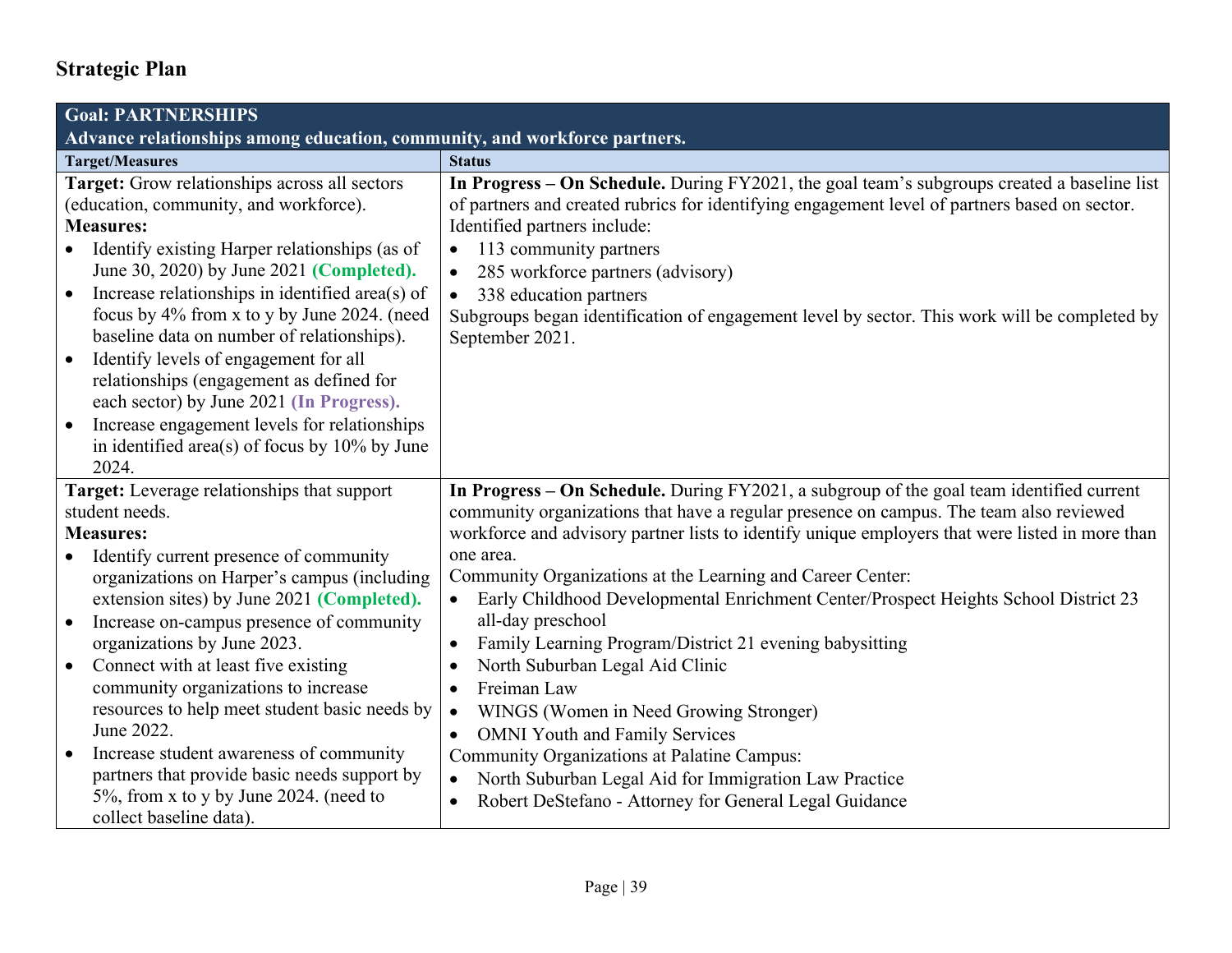| <b>Goal: PARTNERSHIPS</b>                                                 |                                                                                              |
|---------------------------------------------------------------------------|----------------------------------------------------------------------------------------------|
| Advance relationships among education, community, and workforce partners. |                                                                                              |
| <b>Target/Measures</b>                                                    | <b>Status</b>                                                                                |
| Target: Develop programming that responds to                              | In Progress – On Schedule. During FY2021, the goal team recognized that the Teaching and     |
| community and workforce needs, including                                  | Learning team was working to identify workforce needs and skills gaps. The Partnerships team |
| existing skills gaps.                                                     | will build on the information generated from the Teaching and Learning team to complete an   |
| <b>Measures:</b>                                                          | assessment in fall 2021.                                                                     |
| Assess training needs of the                                              |                                                                                              |
| workforce/community (including skills gaps)                               |                                                                                              |
| by December 2021.                                                         |                                                                                              |
| Develop at least three community education                                |                                                                                              |
| $(1.3)$ and community professional education                              |                                                                                              |
| $(1.6)$ courses and/or programming that                                   |                                                                                              |
| respond to needs/gaps by December 2023.                                   |                                                                                              |
| Implement courses and/or programming by                                   |                                                                                              |
| June 2024.                                                                |                                                                                              |
| Target: Improve outcomes for all relationships.                           | In Progress – On Schedule. During FY2021, the goal team began working to identify            |
| <b>Measures:</b>                                                          | intended outcomes for relationships (by sector) to be completed by September 2021.           |
| Identify intended outcomes for relationships                              |                                                                                              |
| (by sector) by June 2021 (In Progress).                                   |                                                                                              |
| Assess relationship outcomes by June 2022.<br>$\bullet$                   |                                                                                              |
| Implement strategies to improve relationship                              |                                                                                              |
| outcomes by December 2022.                                                |                                                                                              |
| Reassess relationship outcomes by June                                    |                                                                                              |
| 2024.                                                                     |                                                                                              |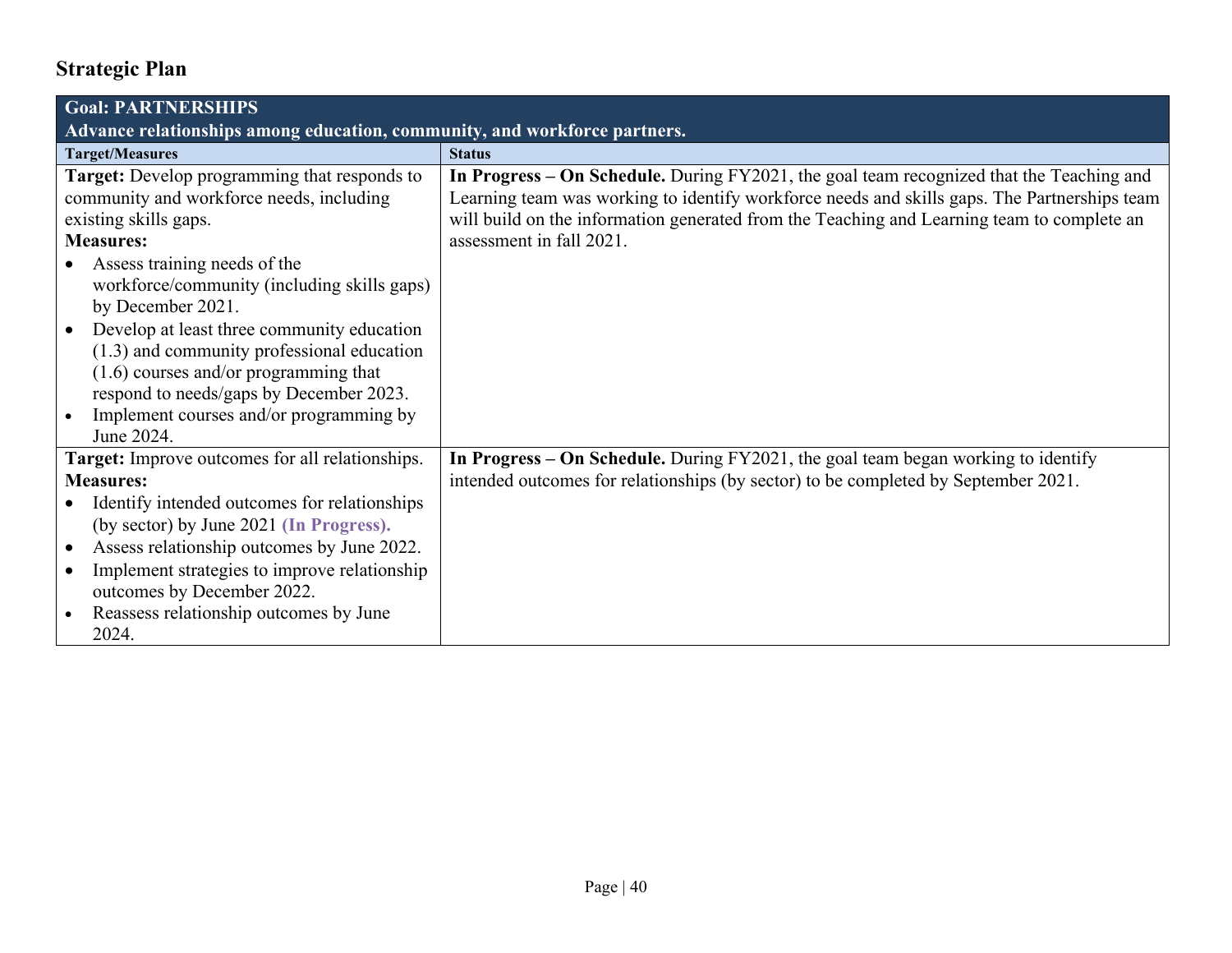<span id="page-48-0"></span>

| <b>Goal: STUDENT SUCCESS</b>                                                                |                                                                                                                                                                                              |
|---------------------------------------------------------------------------------------------|----------------------------------------------------------------------------------------------------------------------------------------------------------------------------------------------|
| Identify and remove barriers to student success.                                            |                                                                                                                                                                                              |
| <b>Target/Measures</b>                                                                      | <b>Status</b>                                                                                                                                                                                |
| Target: Close equity gaps.                                                                  | In Progress – On Schedule. During FY20201, existing equity gaps were identified:                                                                                                             |
| <b>Measures:</b>                                                                            | Developmental Course Success (4-year average, 2016-2019 baseline data)                                                                                                                       |
| Identify existing equity gaps by February<br>$\bullet$<br>2021 (Completed).                 | Black student success rate in developmental math is 44.7 %, White student success rate is<br>$60.2\%$ , a 15.5% gap.                                                                         |
| Develop strategies to address student<br>$\bullet$<br>equity gaps by June 2021 (Completed). | Latinx student success rate in developmental math is 53.6%, White student success rate is<br>$\bullet$<br>$60.2\%$ , a $6.6\%$ gap.                                                          |
| Implement strategies to address student<br>$\bullet$<br>equity gaps by June 2023.           | Black student success rate in developmental writing is 55.5%, White student success rate is<br>$\bullet$<br>66.2% a 10.7% gap.                                                               |
| Decrease equity gaps by 20% by June<br>$\bullet$                                            | Gateway Course Success (4-year average, 2016-2019 baseline data)                                                                                                                             |
| 2024.                                                                                       | Black student success in 0-15 courses is 56.3%, White student success rate is 71.4%, a 15.1%<br>gap.                                                                                         |
|                                                                                             | Latinx student success in 0-15 courses is 62.7%, White student success rate is 71.4%, an 8.7%<br>gap.                                                                                        |
|                                                                                             | Persistence (4-year average baseline data)                                                                                                                                                   |
|                                                                                             | Black student persistence rate (ft) is 56.1%, White student persistence rate (ft) is 75.2%, a<br>$19.1\%$ gap.                                                                               |
|                                                                                             | Black student persistence rate (pt) is 43.9%, White student persistence rate (pt) is 54.6%, a<br>$10.7\%$ gap.                                                                               |
|                                                                                             | Graduation (4-year average baseline data)                                                                                                                                                    |
|                                                                                             | Black student graduation rate is 13.1%, White student graduation rate is 34.9%, a 21.8% gap.<br>Latinx student graduation rate is 27.8%, White student graduation rate is 34.9%, a 7.1% gap. |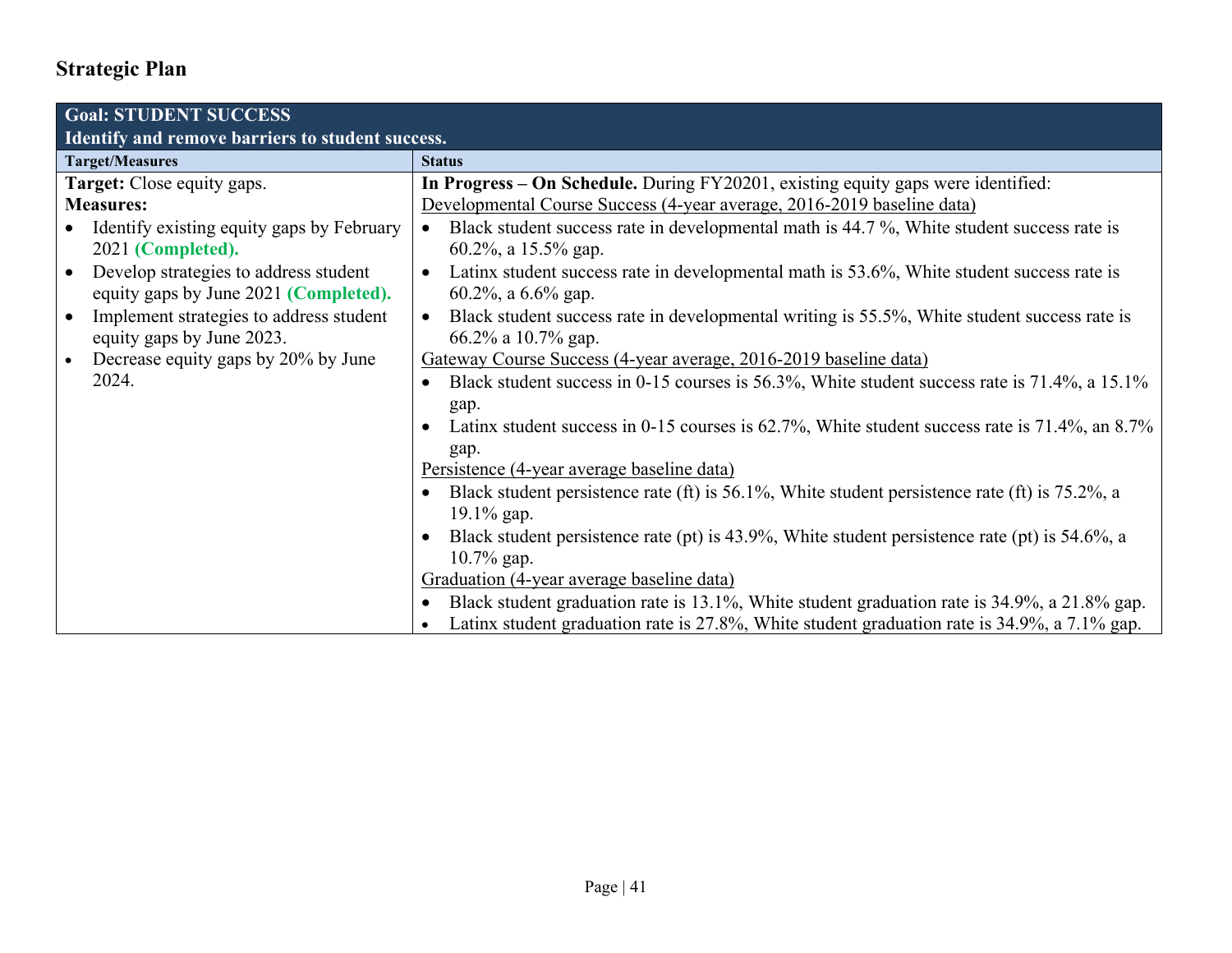<span id="page-49-0"></span>

| <b>Goal: STUDENT SUCCESS</b>                                                                                                                                                                                                                                                                                                                                     |                                                                                                                                                                                                                                                                                                                                                                                                                                                                                                                                                                                                                                                                                                                                                                                                                                                                                                                                                                                                                                                                                                                                                                                                                                                                                                                                                                                                                                                                                                                                                                                                                                                                                                                                                                                                                      |  |
|------------------------------------------------------------------------------------------------------------------------------------------------------------------------------------------------------------------------------------------------------------------------------------------------------------------------------------------------------------------|----------------------------------------------------------------------------------------------------------------------------------------------------------------------------------------------------------------------------------------------------------------------------------------------------------------------------------------------------------------------------------------------------------------------------------------------------------------------------------------------------------------------------------------------------------------------------------------------------------------------------------------------------------------------------------------------------------------------------------------------------------------------------------------------------------------------------------------------------------------------------------------------------------------------------------------------------------------------------------------------------------------------------------------------------------------------------------------------------------------------------------------------------------------------------------------------------------------------------------------------------------------------------------------------------------------------------------------------------------------------------------------------------------------------------------------------------------------------------------------------------------------------------------------------------------------------------------------------------------------------------------------------------------------------------------------------------------------------------------------------------------------------------------------------------------------------|--|
| Identify and remove barriers to student success.                                                                                                                                                                                                                                                                                                                 |                                                                                                                                                                                                                                                                                                                                                                                                                                                                                                                                                                                                                                                                                                                                                                                                                                                                                                                                                                                                                                                                                                                                                                                                                                                                                                                                                                                                                                                                                                                                                                                                                                                                                                                                                                                                                      |  |
| <b>Target/Measures</b>                                                                                                                                                                                                                                                                                                                                           | <b>Status</b>                                                                                                                                                                                                                                                                                                                                                                                                                                                                                                                                                                                                                                                                                                                                                                                                                                                                                                                                                                                                                                                                                                                                                                                                                                                                                                                                                                                                                                                                                                                                                                                                                                                                                                                                                                                                        |  |
| Target: Close equity gaps (continued).<br><b>Measures:</b><br>Identify existing equity gaps by February<br>2021 (Completed).<br>Develop strategies to address student<br>$\bullet$<br>equity gaps by June 2021 (Completed).<br>Implement strategies to address student<br>$\bullet$<br>equity gaps by June 2023.<br>Decrease equity gaps by 20% by June<br>2024. | The goal team developed two initiatives in FY2021 to be implemented in FY2022 that will<br>address student equity gaps:<br><b>First Year Seminar (FYS)/Learning Community Expansion</b><br>The first initiative is to expand offerings of FYS/ENG 101 and FYS/ENG 100 learning<br>communities over the next three years to include at a minimum 20 FYS/ENG 101, 8 FYS/ENG<br>101 ALP, and 4 FYS/ENG 100 sections by fall 2023. Faculty professional development,<br>implementation of integrative assignments, and experiential learning are incorporated in this<br>initiative. The goals are to close equity gaps, improve success in 0-15 courses, increase FYS<br>compliance, and increase credit momentum so that students can complete credits at the<br>recommended rate. Approximately 650 students per semester and at least 55 faculty will be<br>impacted by this initiative.<br><b>Philosophy Department - Equity Gaps</b><br>For the second initiative, the philosophy department will implement practices for inclusive<br>pedagogy within their discipline and select several changes to make in their classes for fall 2021.<br>The philosophy department developed this initiative after uncovering equity gaps between White<br>students and Black and Latinx students in their courses. The department conducted research into<br>best practices for inclusive pedagogy within their discipline and compiled a list of resources for<br>faculty to consult. During summer 2021, faculty will review those resources and select several<br>changes to make in their classes for fall 2021. This initiative also provides professional<br>development for philosophy instructors. For the fall 2021 semester, the department approximately<br>600-800 students will be impacted by this initiative. |  |
| Target: Increase completion rates for all<br>students.<br><b>Measures:</b><br>Increase overall graduation rate by 10%,                                                                                                                                                                                                                                           | In Progress – On Schedule. During FY2021, the goal team identified areas of focus to increase<br>overall graduation rate including academic support available to students; student case<br>management; success in 0-15 courses; corequisites; cold lists; and success in eight-week courses.<br>Initial work has begun in gathering data and developing initiatives to impact credential                                                                                                                                                                                                                                                                                                                                                                                                                                                                                                                                                                                                                                                                                                                                                                                                                                                                                                                                                                                                                                                                                                                                                                                                                                                                                                                                                                                                                             |  |
| from 33.7% (2019) to 37.1% by June<br>2024.<br>Increase annual credentials conferred by<br>5%, from 4,317 (2020) to 4,532 by June<br>2024.                                                                                                                                                                                                                       | completions.                                                                                                                                                                                                                                                                                                                                                                                                                                                                                                                                                                                                                                                                                                                                                                                                                                                                                                                                                                                                                                                                                                                                                                                                                                                                                                                                                                                                                                                                                                                                                                                                                                                                                                                                                                                                         |  |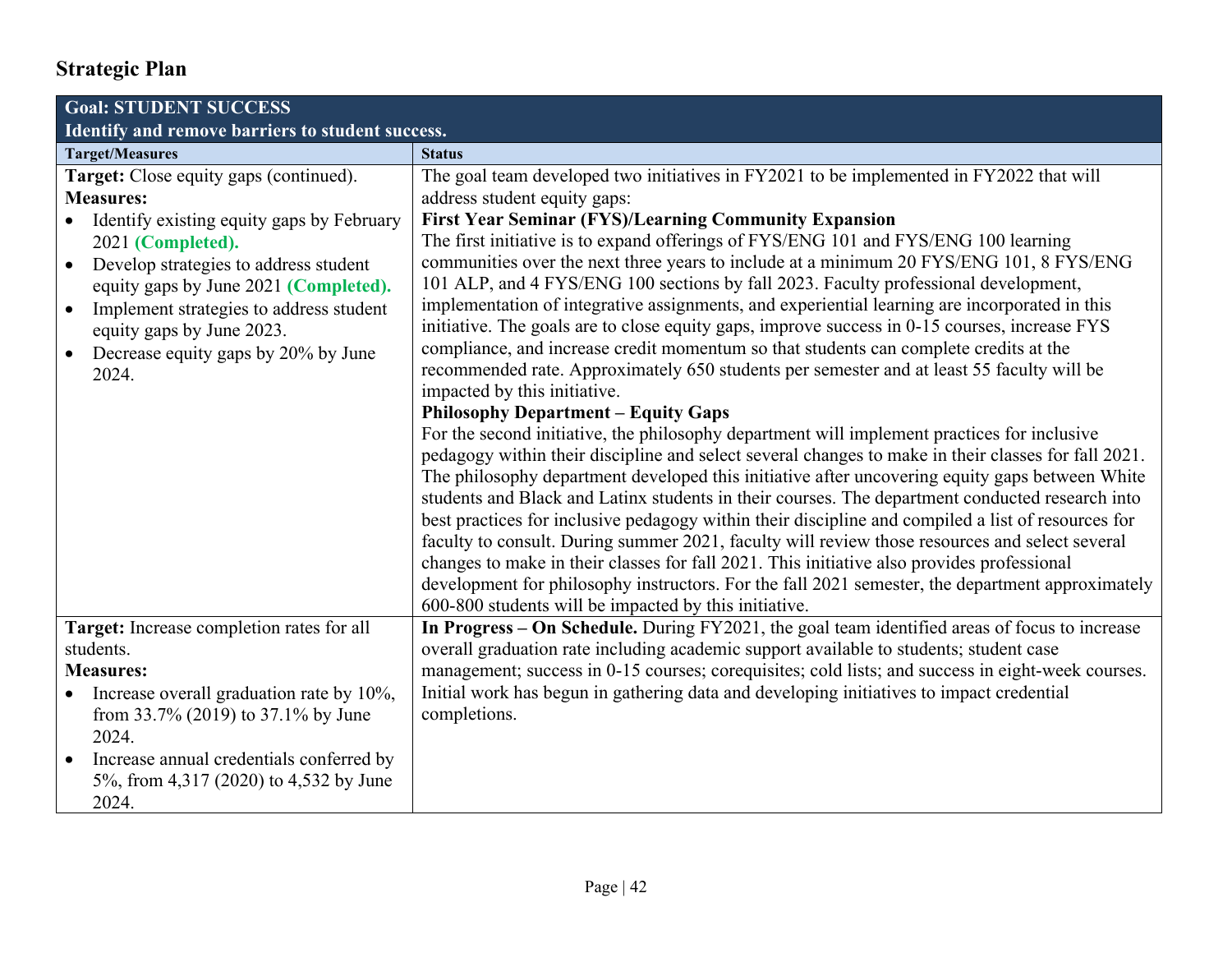| <b>Goal: STUDENT SUCCESS</b>                        |                                                                                                  |
|-----------------------------------------------------|--------------------------------------------------------------------------------------------------|
| Identify and remove barriers to student success.    |                                                                                                  |
| <b>Target/Measures</b>                              | <b>Status</b>                                                                                    |
| Target: Provide professional development            | In Progress – On Schedule. During FY2021, the goal team focused on identifying professional      |
| around equitable practices (faculty/student         | development resource training related to student scholarships and financial assistance. The team |
| support staff).                                     | is working on how to approach resource training and how to partner with the Harper College       |
| <b>Measures:</b>                                    | Educational Foundation.                                                                          |
| Identify and/or develop training for                |                                                                                                  |
| faculty and support staff to address                |                                                                                                  |
| equitable practices (addressing student             |                                                                                                  |
| bandwidth demands and basic needs) by               |                                                                                                  |
| December 2021.                                      |                                                                                                  |
| Ensure 75% of faculty/student support<br>$\bullet$  |                                                                                                  |
| staff participate in bandwidth/basic needs          |                                                                                                  |
| professional development by June 2024.              |                                                                                                  |
| Target: Increase/enhance support services           | In Progress – On Schedule. During FY2021, the goal team began to identify and work               |
| for basic needs/bandwidth demands.                  | collaboratively with various student support services such as financial aid, advising, library   |
| <b>Measures:</b>                                    | services, and the academic support center to examine student usage and student satisfaction in   |
| Implement new services as well as                   | those areas.                                                                                     |
| enhancements to existing services by                |                                                                                                  |
| June 2023.                                          |                                                                                                  |
| Improve student use and satisfaction with           |                                                                                                  |
| support services by 4% by June 2024.                |                                                                                                  |
| Improve support for students by 4%, as<br>$\bullet$ |                                                                                                  |
| measured by related CCSSE and CCSSE                 |                                                                                                  |
| Students in Need survey items, by June              |                                                                                                  |
| 2024.                                               |                                                                                                  |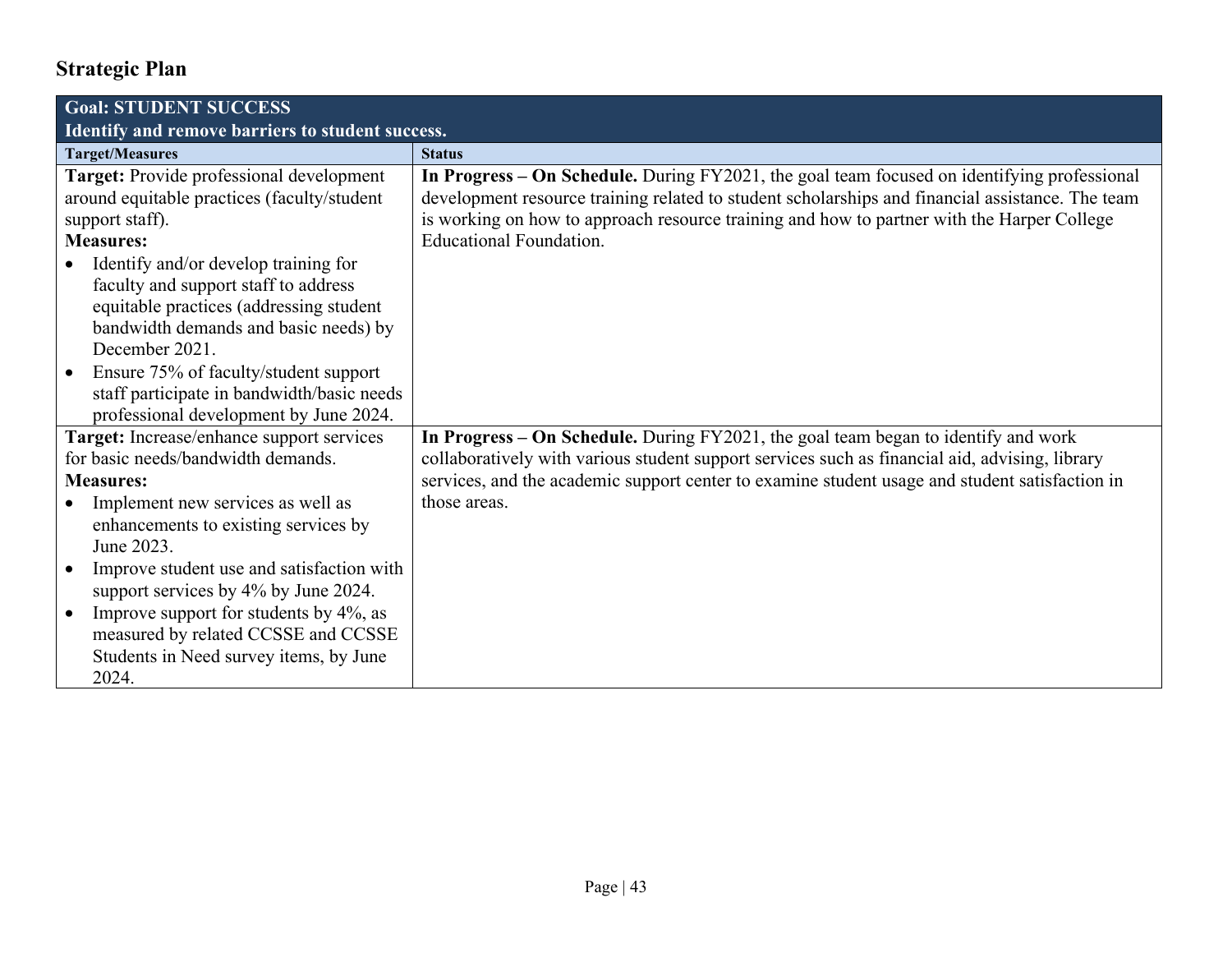<span id="page-51-1"></span><span id="page-51-0"></span>

| <b>Goal: TEACHING AND LEARNING</b>                                            |                                                                                                                                                                                 |
|-------------------------------------------------------------------------------|---------------------------------------------------------------------------------------------------------------------------------------------------------------------------------|
| Implement innovative and inclusive teaching and learning.                     |                                                                                                                                                                                 |
| <b>Target/Measures</b>                                                        | <b>Status</b>                                                                                                                                                                   |
| Target: Ensure students leave Harper<br>with essential skills ("soft skills", | In Progress – On Schedule. During FY2021, the goal team identified essential skills through the<br>National Association of Colleges and Employers (NACE) Competencies. The NACE |
| general education outcomes).                                                  | competencies are:                                                                                                                                                               |
| <b>Measures:</b>                                                              | Career and Self Development                                                                                                                                                     |
| Define essential skills by May 2021                                           | Communication<br>$\bullet$                                                                                                                                                      |
| (Completed).                                                                  | <b>Critical Thinking</b><br>$\bullet$                                                                                                                                           |
| Assess essential skills, in credential                                        | Equity and Inclusion<br>$\bullet$                                                                                                                                               |
| seeking students near completion, by                                          | Leadership<br>$\bullet$                                                                                                                                                         |
| June 2024.                                                                    | Professionalism                                                                                                                                                                 |
| Improve student report of college                                             | Teamwork                                                                                                                                                                        |
| experience related to essential skills                                        | Technology<br>$\bullet$                                                                                                                                                         |
| by 4%, as measured by related                                                 |                                                                                                                                                                                 |
| CCSSE items by June 2024.                                                     |                                                                                                                                                                                 |
| <b>Target:</b> Develop new credit programs<br>that are responsive to student, | In Progress - On Schedule. During FY2021, the goal team assessed program opportunities<br>through the examination of workforce data and identified four sectors:                |
| workforce, and community needs.                                               | Transportation/Manufacturing                                                                                                                                                    |
| <b>Measures:</b>                                                              | Healthcare                                                                                                                                                                      |
| Assess program opportunities                                                  | Technology<br>$\bullet$                                                                                                                                                         |
| through the examination of                                                    | Business/Management                                                                                                                                                             |
| workforce needs by June 2021                                                  |                                                                                                                                                                                 |
| (Completed).                                                                  | Sectors were identified based on 10% job growth (2014-2019), and 2019 median hourly earnings                                                                                    |
| Develop at least three high-demand<br>$\bullet$                               | of more than \$15 per hour.                                                                                                                                                     |
| programs that respond to identified                                           |                                                                                                                                                                                 |
| needs by June 2024.                                                           | The team also began conducting a gap analysis of supply and demand in the region and looking                                                                                    |
|                                                                               | for a crosswalk between the sectors above and gaps in workforce supply.                                                                                                         |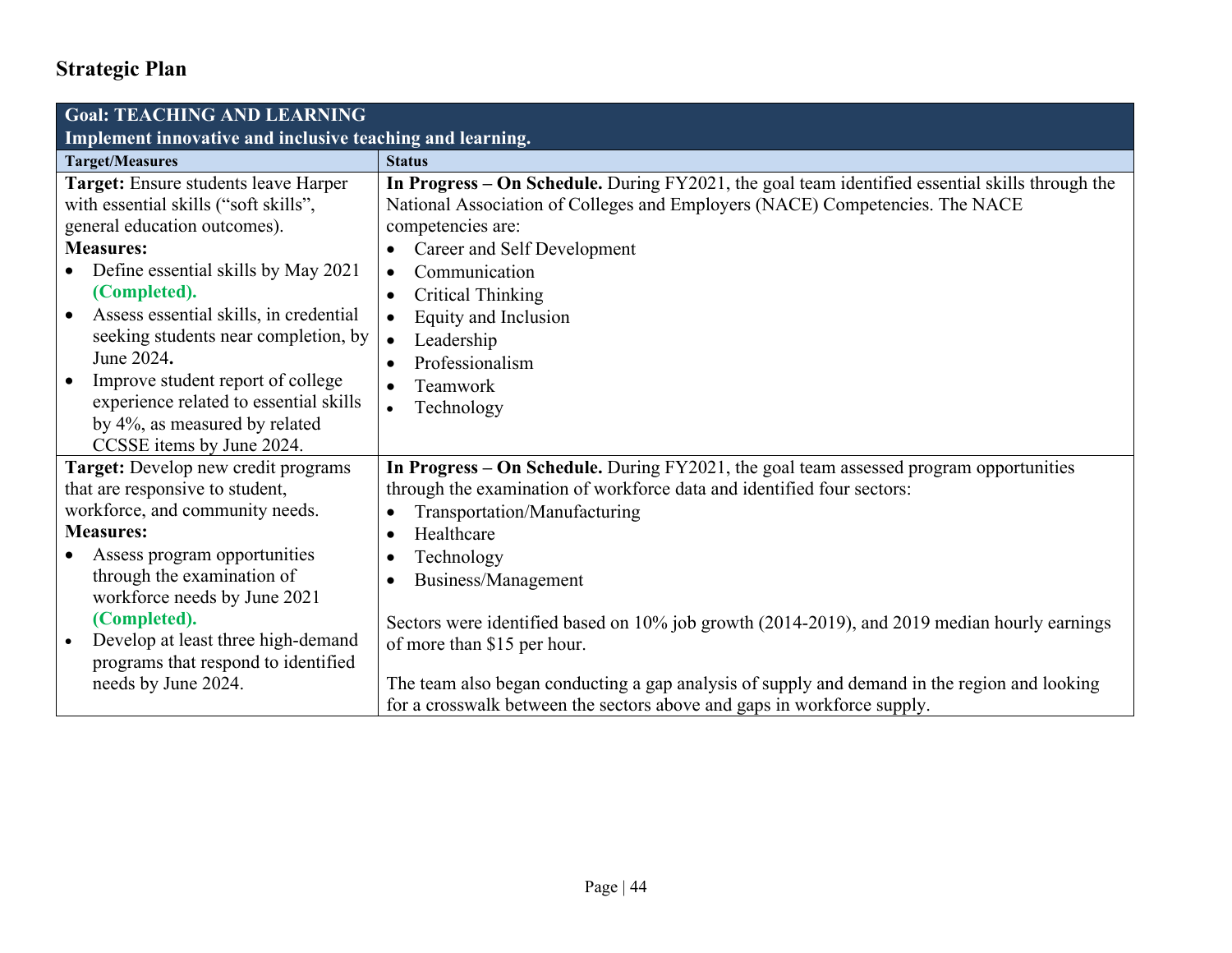| <b>Goal: TEACHING AND LEARNING</b>                        |                                                                                                    |
|-----------------------------------------------------------|----------------------------------------------------------------------------------------------------|
| Implement innovative and inclusive teaching and learning. |                                                                                                    |
| <b>Target/Measures</b>                                    | <b>Status</b>                                                                                      |
| Target: Enhance alternative delivery                      | In Progress – On Schedule. During FY2021, the goal team evaluated data from the student            |
| methods/flexible scheduling.                              | opinionnaire of instruction (SOI) survey as well as the student technology survey. The team began  |
| <b>Measures:</b>                                          | and will continue collaborating with the Distance Education teams to evaluate both surveys and     |
| Improve student satisfaction with                         | ensure they are valid measures of the online experience for distance education students.           |
| online courses by 4%, as measured                         |                                                                                                    |
| by x item on the student                                  | The goal team collaborated with the Distance Education teams and the Digital Accessibility         |
| opinionnaire of instruction by June                       | Taskforce on improving accessibility scores of online course content. Ally/Accessibility trainings |
| 2024 (need baseline data).                                | were held resulting in 31 Ally Advocates. An agreement was also developed to enable Ally for all   |
| Improve online course success rates                       | Blackboard courses starting in fall 2021.                                                          |
| by 4%, from $64.3\%$ in fall 2019 to                      |                                                                                                    |
| 66.9% in fall 2023, by June 2024.                         |                                                                                                    |
| Ensure 150 faculty earn the Ally                          |                                                                                                    |
| Advocate badge by remediating                             |                                                                                                    |
| course content to increase the digital                    |                                                                                                    |
| accessibility of at least one                             |                                                                                                    |
| Blackboard shell by June 2024.                            |                                                                                                    |
| Develop flexible schedules to meet                        |                                                                                                    |
| the identified needs of students, the                     |                                                                                                    |
| community, and the workforce by                           |                                                                                                    |
| December 2022, to be implemented                          |                                                                                                    |
| fall 2023.                                                |                                                                                                    |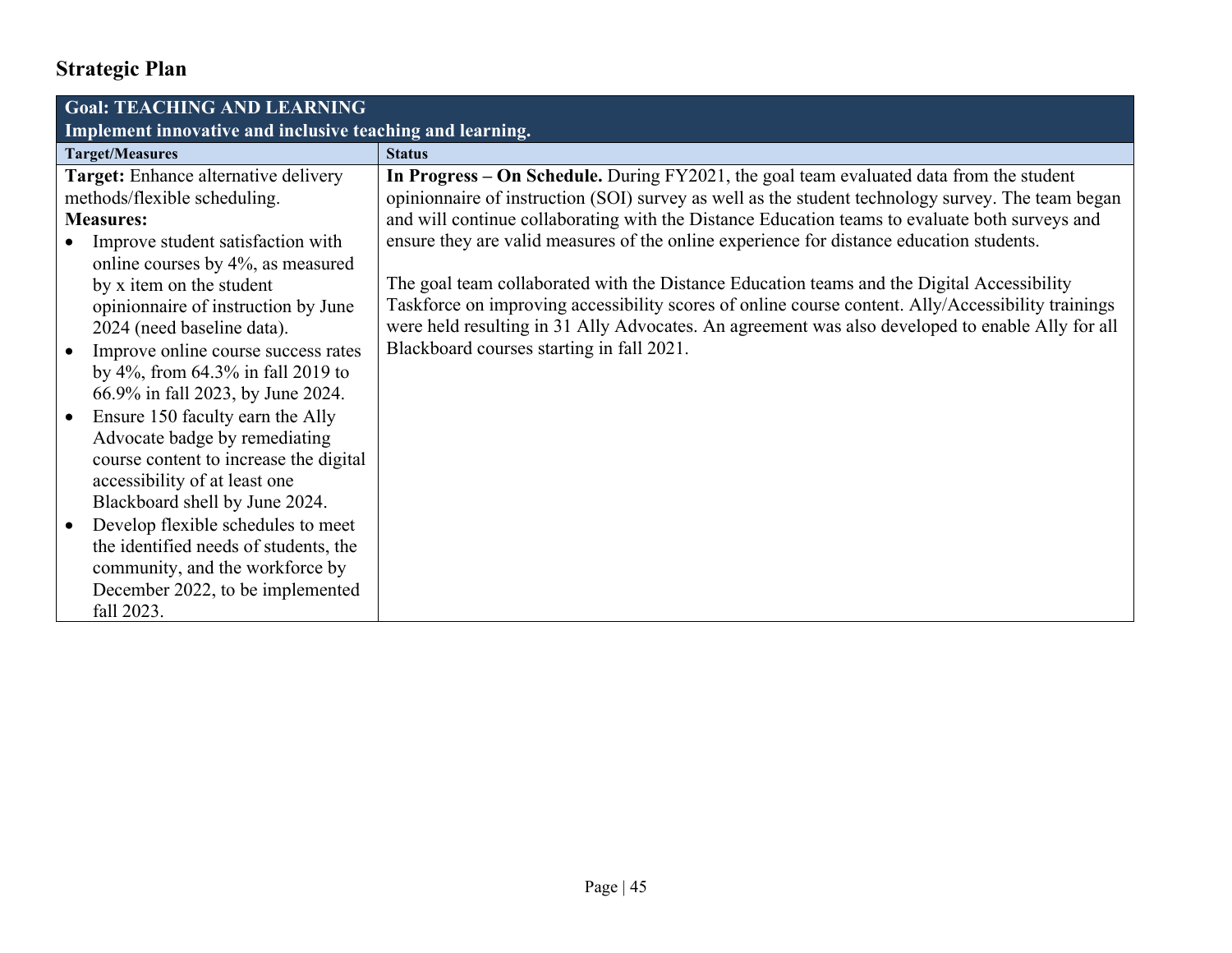| <b>Goal: TEACHING AND LEARNING</b>                        |                                                                                                      |  |  |  |  |
|-----------------------------------------------------------|------------------------------------------------------------------------------------------------------|--|--|--|--|
| Implement innovative and inclusive teaching and learning. |                                                                                                      |  |  |  |  |
| <b>Target/Measures</b>                                    | <b>Status</b>                                                                                        |  |  |  |  |
| Target: Implement interculturally                         | In Progress – On Schedule. During FY2021, the goal team evaluated the existing, in progress,         |  |  |  |  |
| competent classroom pedagogies.                           | and future professional development opportunities around interculturally competent classroom         |  |  |  |  |
| <b>Measures:</b>                                          | pedagogies and discussed the Illinois Board of Education standards as measures to adopt as           |  |  |  |  |
| Develop faculty professional                              | expectations of interculturally competent faculty.                                                   |  |  |  |  |
| development on interculturally                            |                                                                                                      |  |  |  |  |
| competent classroom pedagogies by                         | The goal team defined interculturally competent pedagogies as: a variety of methods and practices    |  |  |  |  |
| December 2021.                                            | of teaching that promote among learners the knowledge, skills, values, and attitudes to              |  |  |  |  |
| Ensure 75% of faculty participate in                      | communicate and work across cultural, social, and personal differences.                              |  |  |  |  |
| professional development on                               |                                                                                                      |  |  |  |  |
| interculturally competent pedagogies                      | The team outlined faculty and student expectations for interculturally competent pedagogies and      |  |  |  |  |
| by June $2024$ .                                          | discussed objectives and metrics for professional development programs including the <i>Enacting</i> |  |  |  |  |
| Assess student experience around                          | Equity Guidelines instrument.                                                                        |  |  |  |  |
| interculturally competent classroom                       |                                                                                                      |  |  |  |  |
| pedagogies by June 2024.                                  |                                                                                                      |  |  |  |  |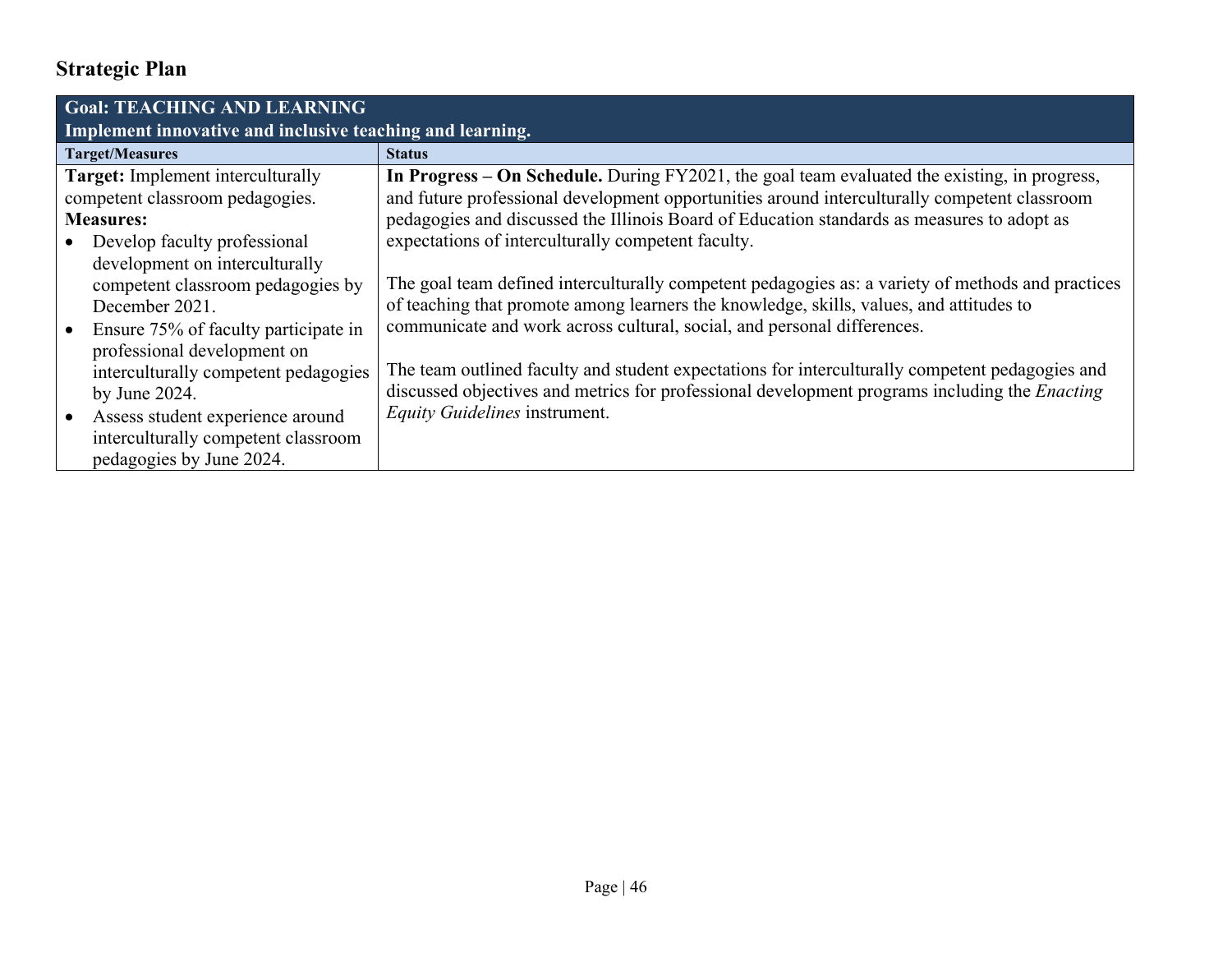| <b>Goal: TEACHING AND LEARNING</b>                        |                                                                                                |
|-----------------------------------------------------------|------------------------------------------------------------------------------------------------|
| Implement innovative and inclusive teaching and learning. |                                                                                                |
| <b>Target/Measures</b>                                    | <b>Status</b>                                                                                  |
| Target: Improve paths to transfer and                     | In Progress – On Schedule. During FY2021, the goal team began compiling a list of University   |
| career (post-Harper outcomes).                            | Center programs connected to associate degree programs as well as a list of areas of study for |
| <b>Measures:</b>                                          | possible articulation agreements. Areas of study include instruction, fire science, emergency  |
| Improve student report of college                         | medical services, electronics, aviation, and manufacturing.                                    |
| experience related to career/future                       |                                                                                                |
| education preparation by 4%, as                           |                                                                                                |
| measured by related CCSSE items                           |                                                                                                |
| by 2024.                                                  |                                                                                                |
| Improve the percentage of students                        |                                                                                                |
| who are enrolled in further                               |                                                                                                |
| education (transfer completers) or                        |                                                                                                |
| working in a related field (career                        |                                                                                                |
| completers) after Harper by 4%, as                        |                                                                                                |
| measured by the Follow-Up Survey                          |                                                                                                |
| by June 2024.                                             |                                                                                                |
| Increase the number of value-added                        |                                                                                                |
| articulation agreements with four-                        |                                                                                                |
| year colleges and universities by                         |                                                                                                |
| 2%, from 251 to 256, by June 2024.                        |                                                                                                |
| Increase the number of University                         |                                                                                                |
| Center programs connected to                              |                                                                                                |
| Harper associate degree programs by                       |                                                                                                |
| 10%, from 10 to 11, by June 2024.                         |                                                                                                |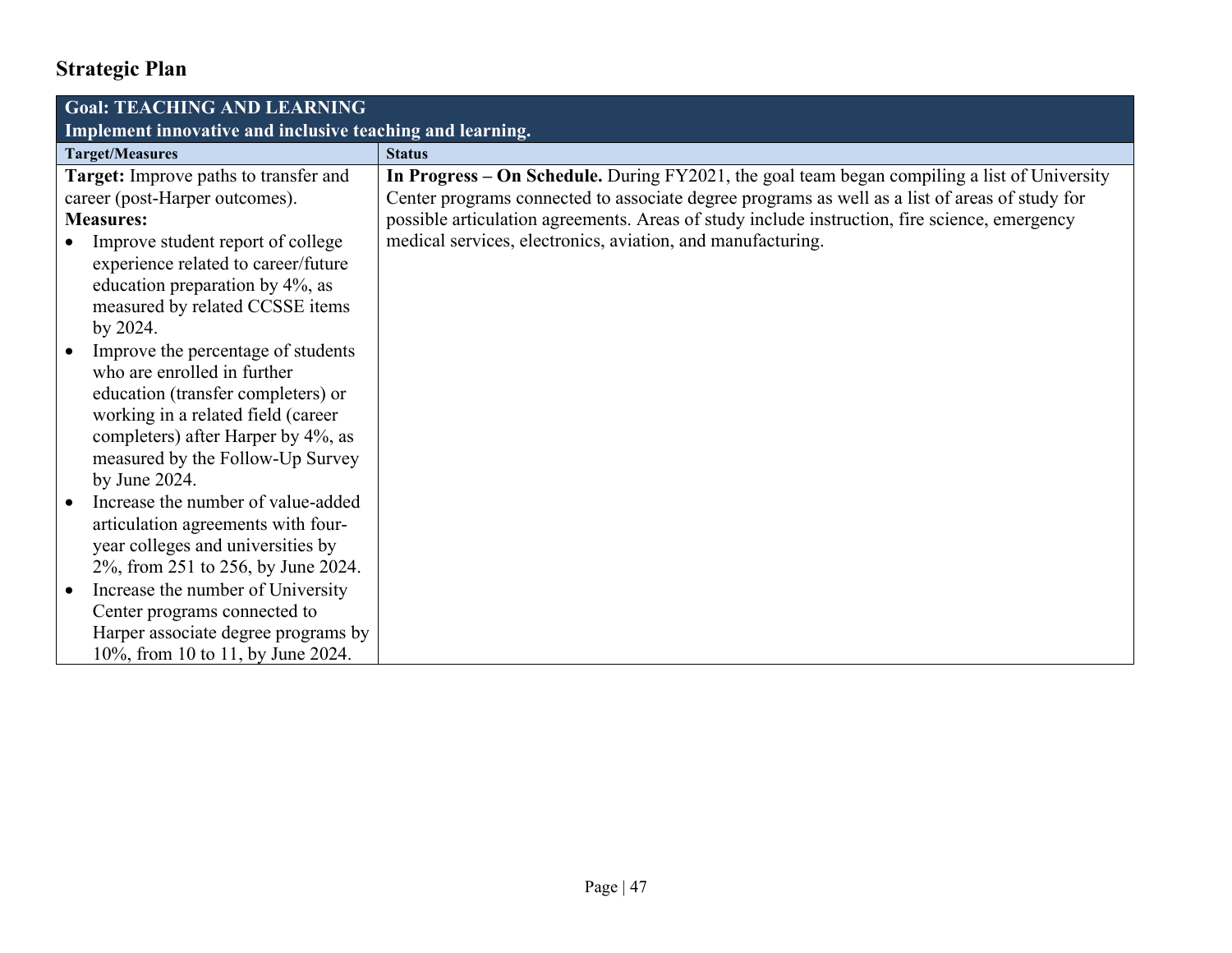### **Overview**

The College's Operational Plan delineates the goals that address the College priorities as well as the activities that support the Strategic Plan. Each goal includes an identified Executive Council leader and administrative leader(s). Performance targets are identified for each goal, and performance is tied to the evaluation of the administrator.

This report provides the outcomes against these goals and their performance targets. The report includes the following information: operational goal, performance target, person responsible, completion status, and related comments.

The Operational Goal categories for the FY2021 plan include:

#### **Accountability, Institutional Effectiveness, Transparency, and Governance:**

Foster a culture of data informed decision-making and accountability by creating a system of effectiveness measures, outcomes assessment, strategic planning, evaluation, and shared governance.

#### **Communications and Community Relations:**

Build awareness of and community support for the College while enhancing its reputation through quality communications.

#### **Diversity:**

Create a campus climate that is supportive of cultural differences and respectful of all constituents.

#### **Employee Relations and Wellness:**

Ensure employee recruitment, development, and retention through appropriate processes. Enhance the overall well-being of employees through a variety of programs, initiatives, and materials.

#### **Enrollment and Financial Aid:**

Develop and implement a cohesive set of strategies inclusive of recruitment, enrollment, and retention to support enrollment goals for credit and non-credit programs; and provide financial aid to all eligible students.

#### **Facilities:**

Ensure appropriate facilities to meet the instructional and non-instructional needs of the College community.

#### **Financial:**

Effectively develop, plan, and manage our financial resources.

#### **Safety:**

Ensure the safety of the Harper Community.

#### **Student Success:**

Operationalize student success initiatives.

#### **Technology:**

Support and enhance technology to meet the instructional and administrative needs of the College community.

#### **Workforce Development/Economic Development:**

Ensure Harper College provides workforce and entrepreneurial training and education and supports the region's economic health.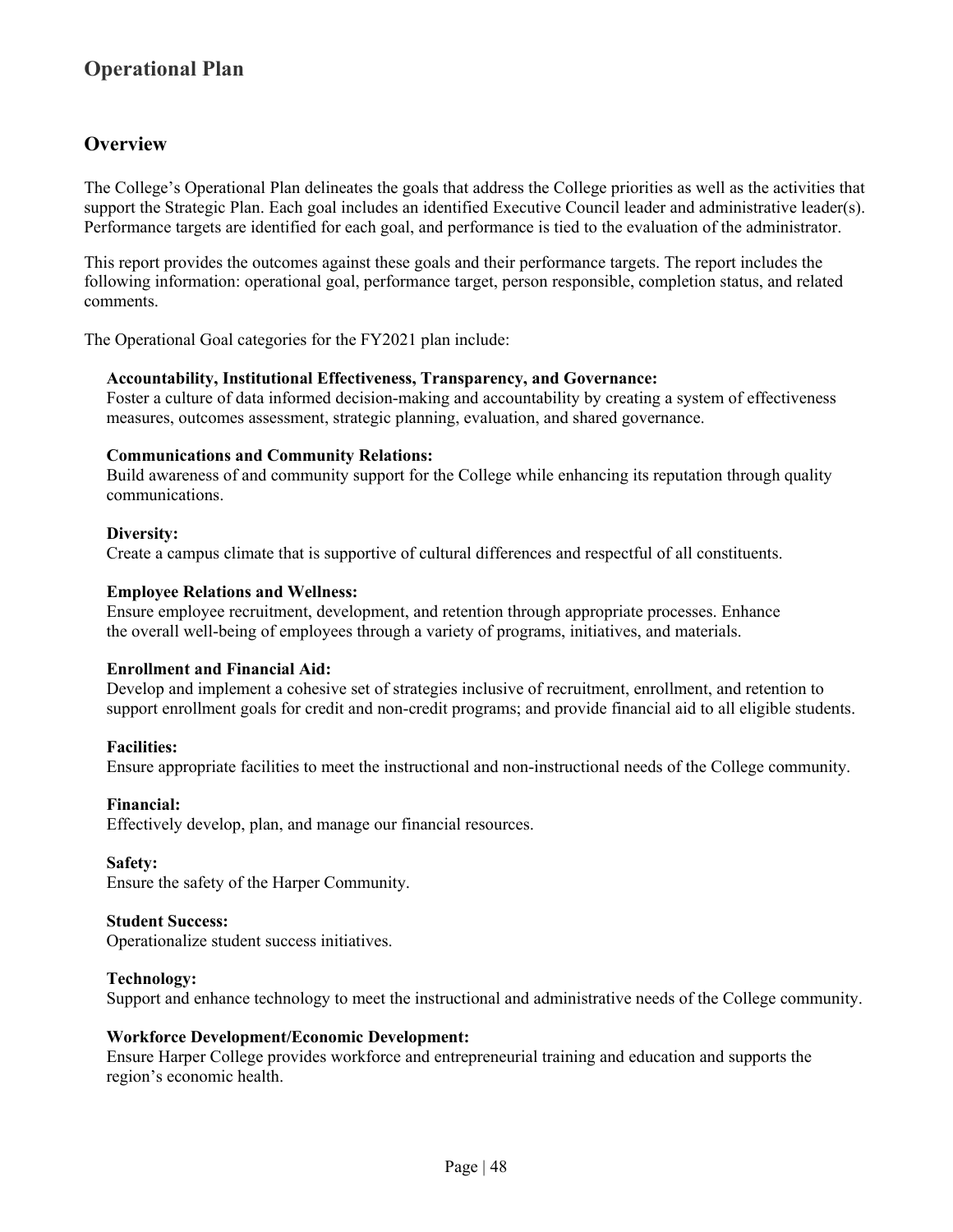### **Accountability, Institutional Effectiveness, Transparency, and Governance:**

Foster a culture of data informed decision-making and accountability by creating a system of effectiveness measures, outcomes assessment, strategic planning, evaluation, and shared governance.

| Goal                                                               | <b>Target</b>                                                                                                                                         | <b>Responsibility</b>              | <b>Status</b> | <b>Comment</b>                                                                                                                   |
|--------------------------------------------------------------------|-------------------------------------------------------------------------------------------------------------------------------------------------------|------------------------------------|---------------|----------------------------------------------------------------------------------------------------------------------------------|
| 1. Conduct large institutional<br>surveys and communicate results. | Personal Assessment of the<br>Campus Climate (PACE): Share<br>results and key findings of the<br>PACE survey with campus<br>community by August 2020. | Darlene Schlenbecker,<br>Kathy Coy | Completed     | Shared results and key findings of the<br>PACE survey with campus community<br>by August 2020.                                   |
|                                                                    | Personal Assessment of Campus<br>Climate: Consult on use of PACE<br>data with key groups by December<br>2020.                                         |                                    | Completed     | Consulted on use of PACE data with<br>key groups by December 2020.                                                               |
|                                                                    | Personal Assessment of Campus<br>Climate: - Develop PACE<br>dashboard, including current and<br>trend data by December 2020.                          |                                    | Completed     | Developed PACE dashboard, including<br>current and trend data, and posted to<br>Harper Intranet Portal (HIP) by October<br>2020. |
|                                                                    | Environmental Scan: Share key<br>trends from Environmental Scan<br>with campus community by<br>October 2020.                                          |                                    | Completed     | Shared key trends from Environmental<br>Scan with campus community by<br>October 2020.                                           |
|                                                                    | Environmental Scan: Consult on<br>leveraging Environmental Scan<br>data by December 2020.                                                             |                                    | Completed     | Consulted on leveraging Environmental<br>Scan data by December 2020.                                                             |
|                                                                    | Community College Survey of<br>Student Engagement (CCSSE):<br>Administer CCSSE by April 2021.                                                         |                                    | Completed     | Administered CCSSE by April 2021.                                                                                                |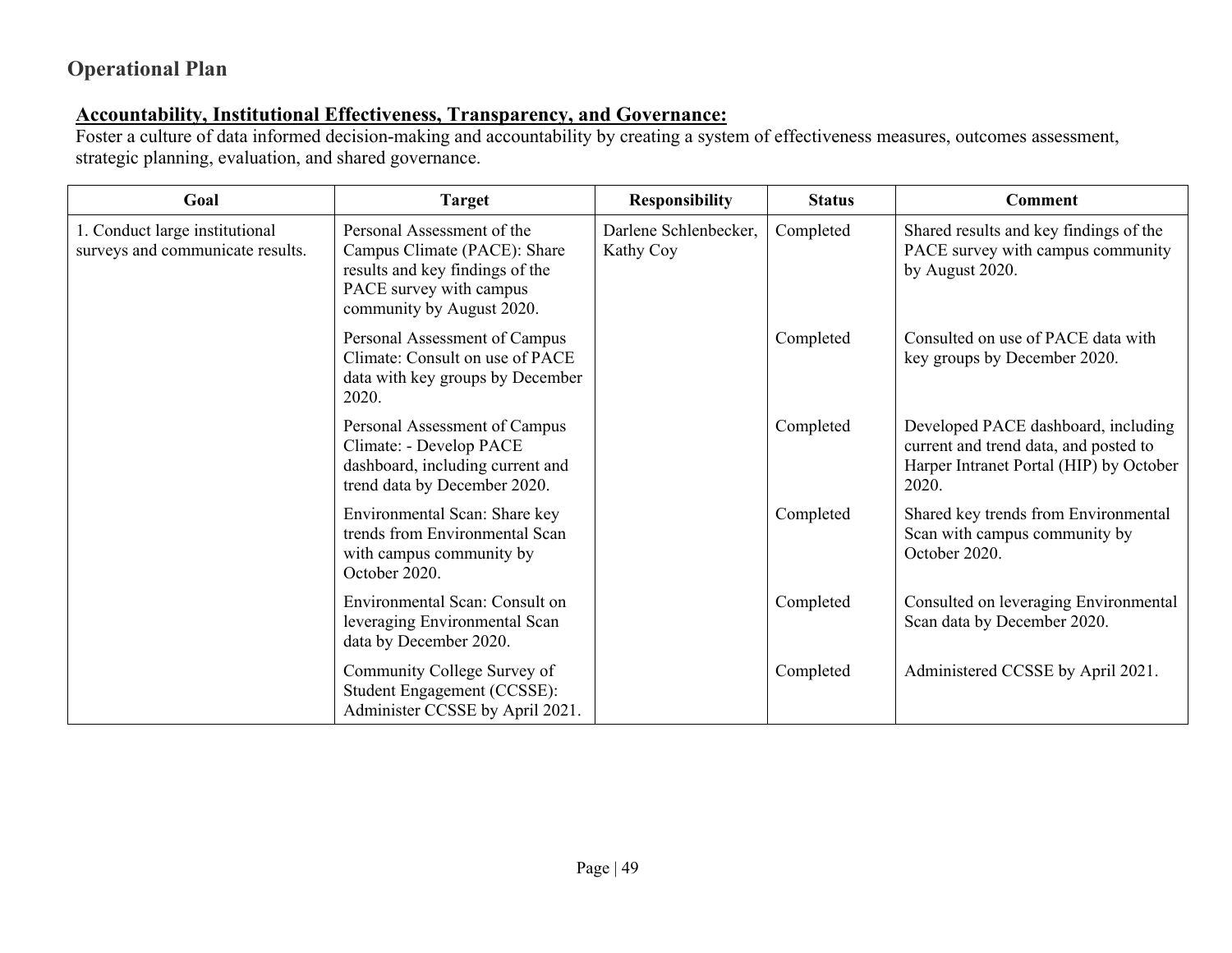| Goal                                                                                                               | <b>Target</b>                                                                                                                                 | <b>Responsibility</b>                                                                                                                                    | <b>Status</b>                        | <b>Comment</b>                                                                                                                                                                                             |
|--------------------------------------------------------------------------------------------------------------------|-----------------------------------------------------------------------------------------------------------------------------------------------|----------------------------------------------------------------------------------------------------------------------------------------------------------|--------------------------------------|------------------------------------------------------------------------------------------------------------------------------------------------------------------------------------------------------------|
| 2. Ensure student learning outcomes<br>assessment is conducted and results<br>utilized to improve student success. | Complete the course-level<br>assessment cycle for all<br>departments by June 2021.                                                            | MaryAnn Janosik,<br>Darlene Schlenbecker,<br>Deann Surdo,<br>Kimberly Chavis,<br>Travaris Harris,<br>Joanne Ivory,<br>Kimberley Polly,<br>Jaime Riewerts | Completed                            | Completed the course-level assessment<br>cycle for $100\%$ (26/26) of departments<br>by June 2021.                                                                                                         |
|                                                                                                                    | Complete the program-level<br>assessment cycle for all<br>instructional programs and student<br>support/administrative units by<br>June 2021. |                                                                                                                                                          | Completed -<br><b>Target Not Met</b> | Completed the program-level<br>assessment cycle for 98% (40/41) of<br>instructional programs and 97% (31/32)<br>of student support/administrative units<br>by June 2021.                                   |
|                                                                                                                    | Conduct a large-scale general<br>education assessment of the<br>Quantitative Reasoning outcome<br>by June 2021.                               |                                                                                                                                                          | Completed                            | Conducted a large-scale general<br>education assessment of the<br>Quantitative Reasoning outcome,<br>collecting 1,291 artifacts, by June 2021.                                                             |
|                                                                                                                    | Conduct a follow-up general<br>education assessment of the<br>Critical Thinking outcome by June<br>2021.                                      |                                                                                                                                                          | Completed                            | Conducted a follow-up assessment of<br>the Critical Thinking general education<br>learning outcome, collecting 1,066<br>artifacts, by June 2021.                                                           |
| 3. Increase data accessibility and<br>usage.                                                                       | Develop curriculum for a Data<br>Literacy badge by November 2020.                                                                             | Darlene Schlenbecker,<br>Deann Surdo,                                                                                                                    | Completed                            | Developed curriculum for a Data<br>Literacy badge by February 2021.                                                                                                                                        |
|                                                                                                                    | Offer Data Literacy badge by<br>January 2021.                                                                                                 | Kathy Coy                                                                                                                                                | Completed                            | Offered Data Literacy badge to cohorts<br>in February 2021 and June 2021.                                                                                                                                  |
|                                                                                                                    | Share outcomes from Data<br>Literacy badge earners by June<br>2021.                                                                           |                                                                                                                                                          | Completed                            | Gathered feedback from the first cohort<br>of Data Literacy badge earners by June<br>2021. Implemented improvements to<br>the curriculum based on feedback.                                                |
|                                                                                                                    | Enhance available data<br>visualizations including<br>dashboards and infographics by<br>June 2021.                                            |                                                                                                                                                          | Completed                            | Enhanced available data visualizations<br>by creating three infographics and more<br>than 20 interactive Power BI reports<br>about students, employees, the<br>community, and the College by June<br>2021. |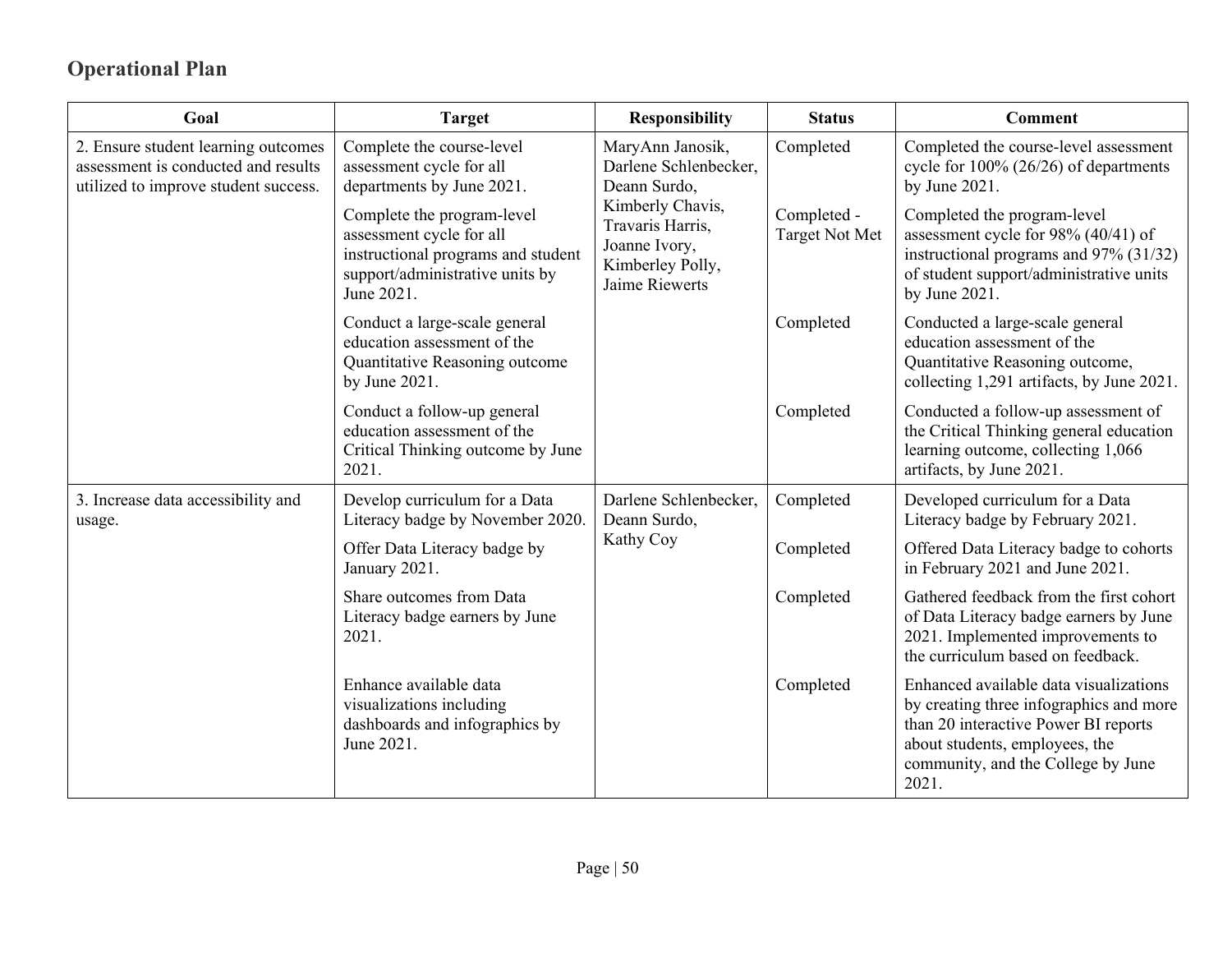| Goal                                                                                          | <b>Target</b>                                                                                  | <b>Responsibility</b>                                                         | <b>Status</b> | <b>Comment</b>                                                                                                                                                                         |
|-----------------------------------------------------------------------------------------------|------------------------------------------------------------------------------------------------|-------------------------------------------------------------------------------|---------------|----------------------------------------------------------------------------------------------------------------------------------------------------------------------------------------|
| 4. Implement FY2021-2024<br>Strategic Plan.                                                   | Communicate strategic plan<br>structure by August 2020.                                        | Avis Proctor,<br>Darlene Schlenbecker,                                        | Completed     | Communicated Strategic Plan structure<br>by August 2020.                                                                                                                               |
|                                                                                               | Identify goal team leads by August<br>2020.                                                    | Jeff Julian,<br>Strategic Planning and<br>Accountability                      | Completed     | Identified goal team leads by August<br>2020.                                                                                                                                          |
|                                                                                               | Launch FY2021-2024 Strategic<br>Plan by September 2020.                                        | Committee,<br>Deann Surdo                                                     | Completed     | Launched the FY2021-2024 Strategic<br>Plan the week of September 21, 2020.<br>Held a Strategic Plan overview session<br>and spotlight sessions for each of the<br>six strategic goals. |
|                                                                                               | Set goal targets by December<br>2020.                                                          |                                                                               | Completed     | Identified measures for the Strategic<br>Goal targets by December 2020.                                                                                                                |
|                                                                                               | Develop a strategic plan dashboard<br>to track and communicate progress<br>by June 2021.       |                                                                               | Completed     | Developed a strategic plan dashboard to<br>track and communicate progress on the<br>Strategic Plan by June 2021.                                                                       |
| 5. Recommend new targets for the<br>College's Institutional Effectiveness<br>Measures (IEMs). | Conduct benchmarking of<br>community college key<br>performance indicators by October<br>2020. | Darlene Schlenbecker,<br>Deann Surdo,<br>Kathy Coy,<br>Strategic Planning and | Postponed     | The process to recommend new targets<br>for the College's Institutional<br>Effectiveness Measures was postponed<br>in response to addressing priorities that                           |
|                                                                                               | Identify changes in IEMs and/<br>or data sources by February 2021.                             | Accountability<br>Committee                                                   | Postponed     | emerged during FY2021 due to the<br>COVID-19 pandemic.                                                                                                                                 |
|                                                                                               | Review historical, trend and peer<br>data to determine long-term IEM<br>targets by March 2021. |                                                                               | Postponed     |                                                                                                                                                                                        |
|                                                                                               | Collect feedback on recommended<br>IEM targets by April 2021.                                  |                                                                               | Postponed     |                                                                                                                                                                                        |
|                                                                                               | Make recommendation on IEM<br>targets by June 2021.                                            |                                                                               | Postponed     |                                                                                                                                                                                        |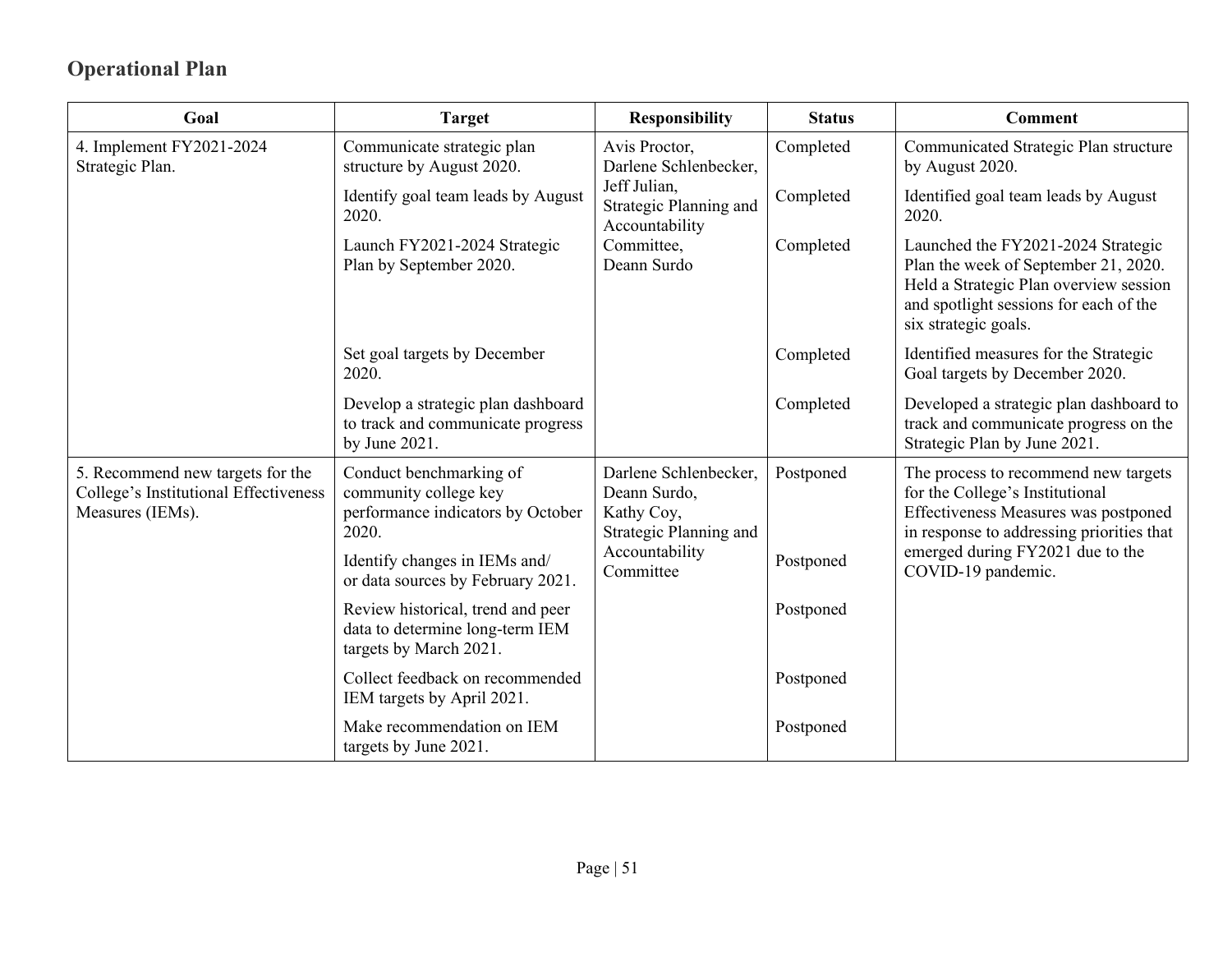| Goal                                                     | Target                                                                                         | <b>Responsibility</b> | <b>Status</b> | Comment                                                                                                                                             |
|----------------------------------------------------------|------------------------------------------------------------------------------------------------|-----------------------|---------------|-----------------------------------------------------------------------------------------------------------------------------------------------------|
| 6. Conduct a legal review of the<br>Board Policy Manual. | Develop a schedule with legal<br>counsel for review of the Policy<br>Manual by September 2020. | Maria Coons           | Completed     | Developed a schedule with legal<br>counsel for review of the Policy<br>Manual by September 2020.                                                    |
|                                                          | Continue review of Policy Manual<br>according to the schedule<br>developed by June 2021.       |                       | Completed     | Completed review of Policy Manual<br>according to the schedule. Final<br>revisions were approved at the Board of  <br>Trustees meeting in May 2021. |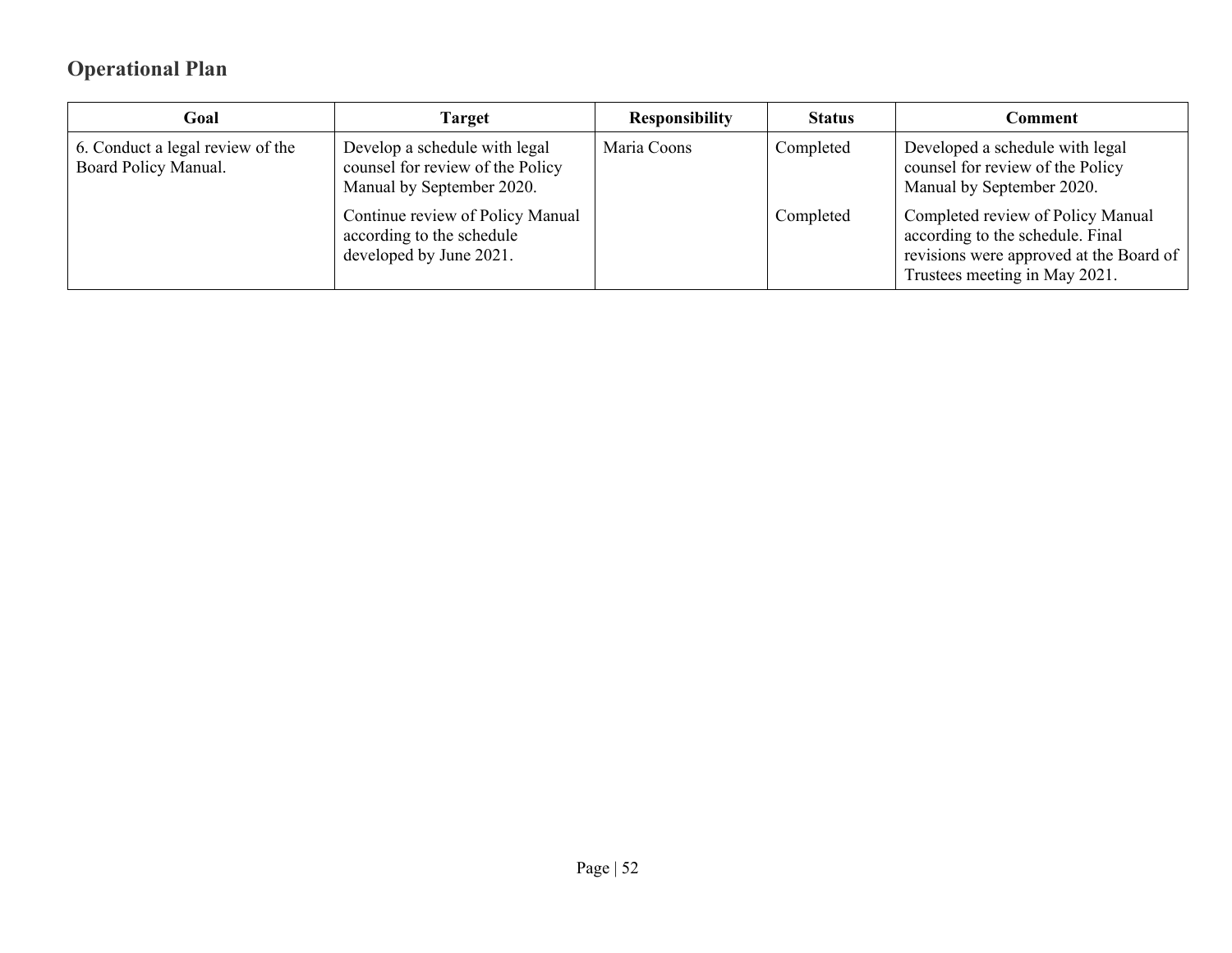### **Communications and Community Relations:**

Build awareness of and community support for the College while enhancing its reputation through quality communications.

| Goal                                                            | <b>Target</b>                                                                                                                                                                                                                                                | <b>Responsibility</b>                                                                                                        | <b>Status</b> | Comment                                                                                                                                                                                                                                                                                                                                                         |
|-----------------------------------------------------------------|--------------------------------------------------------------------------------------------------------------------------------------------------------------------------------------------------------------------------------------------------------------|------------------------------------------------------------------------------------------------------------------------------|---------------|-----------------------------------------------------------------------------------------------------------------------------------------------------------------------------------------------------------------------------------------------------------------------------------------------------------------------------------------------------------------|
| 7. Increase transparency and<br>knowledge of current community. | Create internal resource on HIP<br>that identifies current education<br>and community partners by<br>January 2021.                                                                                                                                           | Laura Brown,<br>MaryAnn Janosik,<br>Darlene Schlenbecker,<br>Amie Granger,<br>Vicki Atkinson,<br>Kathy Coy,<br>Carolynn Muci | Completed     | Created internal resources on HIP that<br>includes an overview of the four types<br>of organizations that work with<br>community relations (chambers of<br>commerce, civic, community, and K-8<br>education organizations) as well as<br>information about how community<br>relations can assist departments and<br>programs with outreach by December<br>2020. |
|                                                                 | Create and post a detailed<br>information document on partner<br>organizations including services<br>and communities served, internal<br>partnerships, Harper<br>representatives and positions<br>maintained within organizations on<br>HIP by January 2021. |                                                                                                                              | Completed     | Created and posted a document on the<br>Community Relations HIP page with<br>detailed information on the community<br>relations partner organization by<br>December 2020. This document<br>includes an overview of the<br>organization, Harper representatives,<br>and details regarding internal<br>collaboration with the organization.                       |
|                                                                 | Define levels of engagement with<br>partner organizations by January<br>2021.                                                                                                                                                                                |                                                                                                                              | Completed     | Defined three levels of engagement<br>with partner organizations by January<br>2021. The levels align with Harper's<br>Community Scan and include<br>awareness, knowledge, and<br>engagement.                                                                                                                                                                   |
|                                                                 | Develop rubric that will identify<br>level of engagement with listed<br>organizations by June 2021.                                                                                                                                                          |                                                                                                                              | Completed     | Developed a rubric that identifies the<br>level of engagement for each<br>community relations partner by May<br>2021.                                                                                                                                                                                                                                           |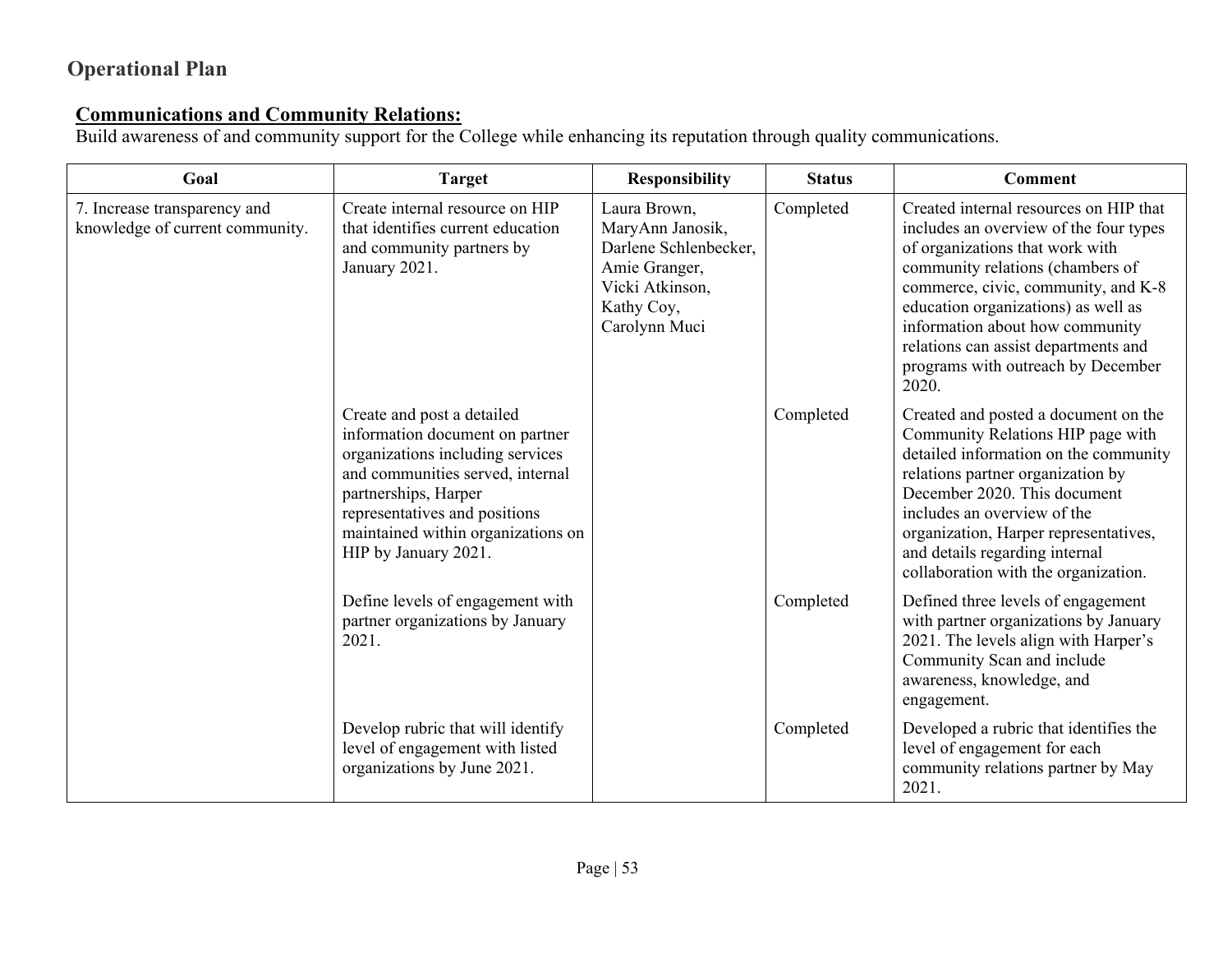| Goal                                                                             | <b>Target</b>                                                                                                                                                                                                                                                                                                               | <b>Responsibility</b>                                                                                                           | <b>Status</b> | <b>Comment</b>                                                                                                                                                                                                                                                                                                                                     |
|----------------------------------------------------------------------------------|-----------------------------------------------------------------------------------------------------------------------------------------------------------------------------------------------------------------------------------------------------------------------------------------------------------------------------|---------------------------------------------------------------------------------------------------------------------------------|---------------|----------------------------------------------------------------------------------------------------------------------------------------------------------------------------------------------------------------------------------------------------------------------------------------------------------------------------------------------------|
| 7. Increase transparency and<br>knowledge of current community<br>(continued).   | Develop dashboard that outlines<br>the level of engagement with<br>community organizations by June<br>2021.                                                                                                                                                                                                                 |                                                                                                                                 | Completed     | Developed a dashboard that provides a<br>visual overview of the level of<br>engagement with community<br>organizations by June 2021.                                                                                                                                                                                                               |
| 8. Identify community needs<br>through collaboration with<br>community partners. | Develop community advisory<br>committee that consists of 10-15<br>community and partner<br>organization leaders by June 2021.<br>• Target list complete by October<br>2020.<br>• Invitations sent by November<br>2020.<br>· Committee members confirmed<br>by December 2020.<br>• Quarterly meetings begin January<br>2021. | Laura Brown,<br>MaryAnn Janosik,<br>Amie Granger,<br>Vicki Atkinson,<br>Andrea Fiebig,<br>Joanne Ivory,<br><b>Bob Parzy</b>     | Completed     | Developed a community advisory<br>committee that consists of 15<br>community and partner organization<br>leaders. The first meeting was held in<br>January 2021 and bi-monthly meetings<br>are scheduled throughout FY2022.                                                                                                                        |
|                                                                                  | Align information collected from<br>advisory committee with 2019<br>Environmental Scan and<br>Community Scan by June 2021.                                                                                                                                                                                                  |                                                                                                                                 | Completed     | Aligned information collected from the<br>advisory committees with the 2019<br><b>Environmental Scan and Community</b><br>Scan by June 2021. Information<br>gathered included the increased need<br>for support services across multiple<br>socioeconomic groups and the added<br>impact of multiple life changing events<br>during the past year. |
| 9. Leverage partnerships to provide<br>resources to meet student needs.          | Develop communication piece to<br>support outreach efforts by<br>January 2021.                                                                                                                                                                                                                                              | Laura Brown,<br>MaryAnn Janosik,<br>Amie Granger,<br>Vicki Atkinson,<br>Mike Barzacchini,<br>Jennifer Brennan,<br>Andrea Fiebig | Completed     | Developed communication piece by<br>launching the Community Relations<br>HIP page that provides information on<br>community partners programming and<br>services to support outreach efforts by<br>December 2020.                                                                                                                                  |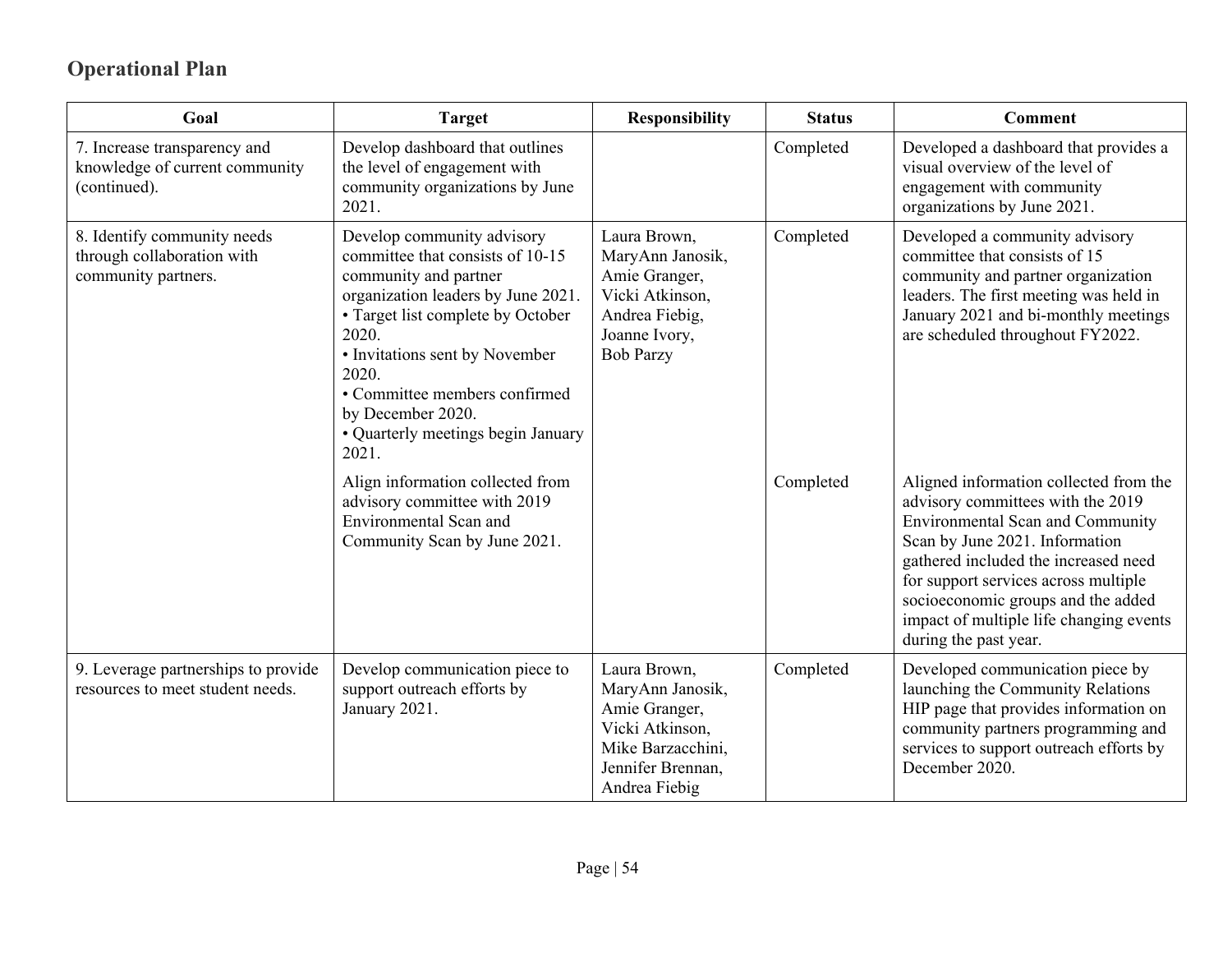| Goal                                                                                   | <b>Target</b>                                                                                                                                 | <b>Responsibility</b> | <b>Status</b> | <b>Comment</b>                                                                                                                                                                                                                                                     |
|----------------------------------------------------------------------------------------|-----------------------------------------------------------------------------------------------------------------------------------------------|-----------------------|---------------|--------------------------------------------------------------------------------------------------------------------------------------------------------------------------------------------------------------------------------------------------------------------|
| 9. Leverage partnerships to provide<br>resources to meet student needs<br>(continued). | Identify student needs by February<br>2021.                                                                                                   |                       | Completed     | Identified student needs from the<br>National College Health Assessment<br>and Trellis survey that included<br>financial insecurity and literacy,<br>housing insecurity, food insecurity, and<br>mental health issues by February 2021.                            |
|                                                                                        | Host information sessions for 10-<br>15 strategic partners by March<br>2021.                                                                  |                       | Completed     | Hosted more than 20 information<br>sessions through current partner<br>meetings and committees by March<br>2021.                                                                                                                                                   |
|                                                                                        | Conduct internal information<br>sessions with Student<br>Development, Student<br><b>Engagement and Adult Education</b><br>(AED) by March 2021 |                       | Completed     | Conducted multiple internal<br>communications with various student<br>support departments throughout<br>FY2021.                                                                                                                                                    |
|                                                                                        | Create list of current community<br>organizations (partners and non-<br>partners) by June 2021.                                               |                       | Completed     | Created list of current community<br>organizations (partners and non-<br>partners) and posted on the Community<br>Relations HIP page by June 2021.                                                                                                                 |
|                                                                                        | Create document that aligns<br>community organizations with<br>identified student needs by June<br>2021.                                      |                       | Completed     | Created a document that aligns services<br>provided by community organizations<br>with identified student needs by June<br>2021.                                                                                                                                   |
|                                                                                        | Develop multi-tier plan to align<br>community organizations with<br>appropriate Harper departments by<br>June 2021.                           |                       | Completed     | Developed a collaborative multi-tier<br>plan to align community organizations<br>with Hawks Care, Center for New<br><b>Student Orientation, Enrollment</b><br>Services, and Adult Education to create<br>a universal approach to outreach efforts<br>by June 2021. |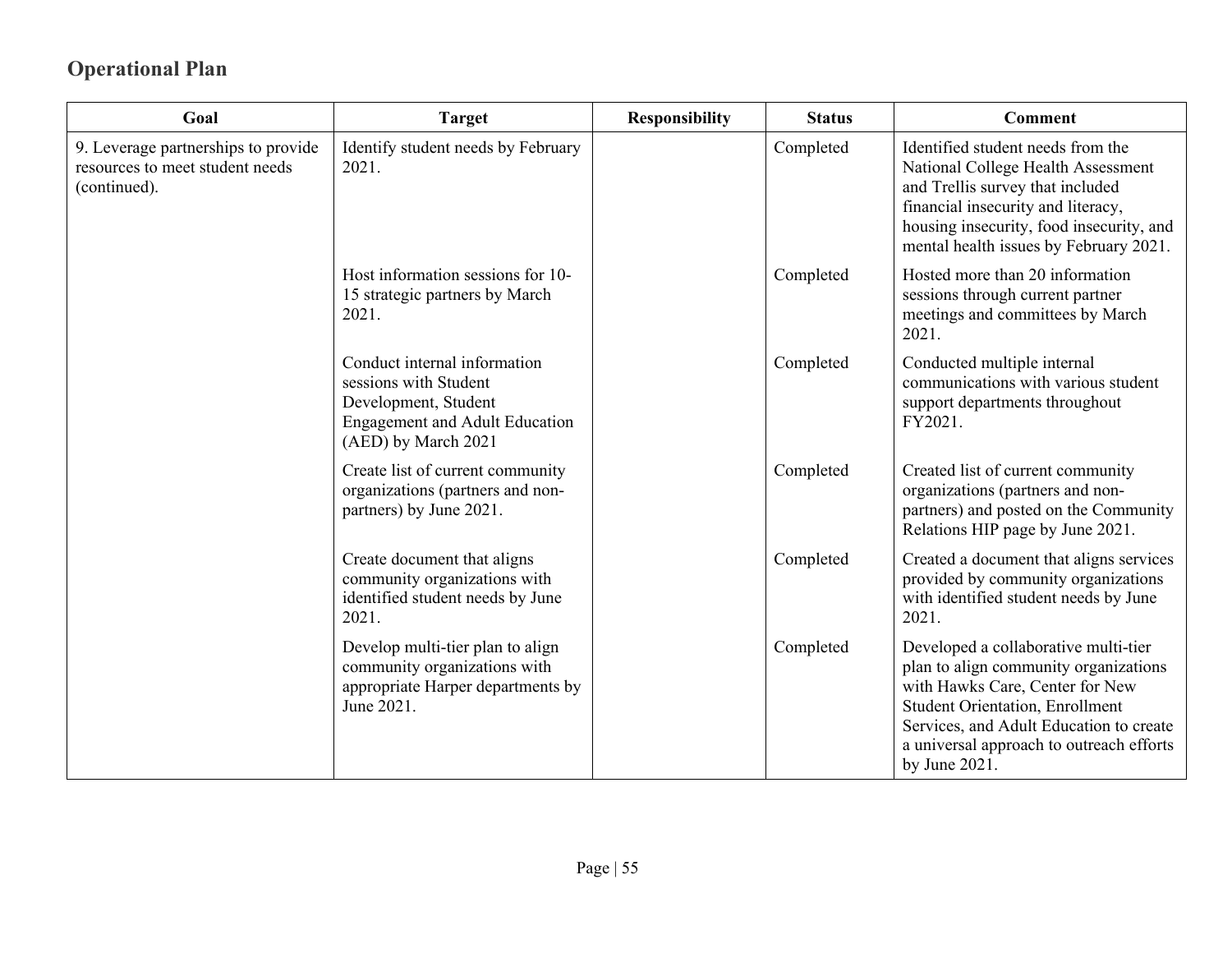| Goal                                                                                                        | <b>Target</b>                                                                                                                                                                                                                                                                                                                                                        | <b>Responsibility</b>                                                                       | <b>Status</b> | <b>Comment</b>                                                                                                                                                                                                                                                                                                                                                                                                                                                                                                                              |
|-------------------------------------------------------------------------------------------------------------|----------------------------------------------------------------------------------------------------------------------------------------------------------------------------------------------------------------------------------------------------------------------------------------------------------------------------------------------------------------------|---------------------------------------------------------------------------------------------|---------------|---------------------------------------------------------------------------------------------------------------------------------------------------------------------------------------------------------------------------------------------------------------------------------------------------------------------------------------------------------------------------------------------------------------------------------------------------------------------------------------------------------------------------------------------|
| 10. Develop and execute<br>communications to community<br>partners about college services and<br>resources. | Create community relations<br>marketing material that highlights<br>Harper's value to the community<br>as an educational institution and<br>community resource by January<br>2021.                                                                                                                                                                                   | Laura Brown,<br>Michelé Smith,<br>Amie Granger,<br>Mike Barzacchini,<br><b>Susan Mulvey</b> | Completed     | Created community relations marketing<br>material that provides a comprehensive<br>overview of available Harper services<br>and programs, and highlights Harper's<br>value to the community as an<br>educational institution and community<br>resource by June 2021.                                                                                                                                                                                                                                                                        |
|                                                                                                             | Distribute marketing materials to a<br>minimum of 20 organizations by<br>January 2021.                                                                                                                                                                                                                                                                               |                                                                                             | Completed     | Distributed marketing materials to 20<br>organizations by January 2021.                                                                                                                                                                                                                                                                                                                                                                                                                                                                     |
|                                                                                                             | Implement monthly<br>e-newsletter for community and<br>civic organization leaders<br>highlighting current topics, feel<br>good stories and resources<br>available to the community by<br>January 2021.<br>· Maintain distribution list of at<br>least 60 contacts.<br>• Average open rate of at least<br>30%.<br>• Average click through rate of at<br>least $4\%$ . |                                                                                             | Completed     | Implemented a monthly e-newsletter<br>for community and civic organization<br>leaders that includes stories about<br>students and alumni, information on<br>new programs and services, stories<br>about successful community<br>collaborations, information about<br>virtual programming, and details about<br>family friendly events open to the<br>community on Harper's campus by<br>January 2021.<br>• Maintained distribution list of at least<br>70 contacts.<br>• Average open rate was 49%.<br>• Average click through rate of 12%. |
|                                                                                                             | Identify enhancements to current<br>community relations webpage by<br>February 2021.                                                                                                                                                                                                                                                                                 |                                                                                             | Completed     | Identified enhancements needed to the<br>current community relations webpage<br>by February 2021.                                                                                                                                                                                                                                                                                                                                                                                                                                           |
|                                                                                                             | Implement enhancement to<br>community relations webpage by<br>June 2021.                                                                                                                                                                                                                                                                                             |                                                                                             | Completed     | Implemented enhancements to current<br>community relations webpage to<br>provide a more interactive page that<br>serves as a resource to the community<br>by June 2021.                                                                                                                                                                                                                                                                                                                                                                     |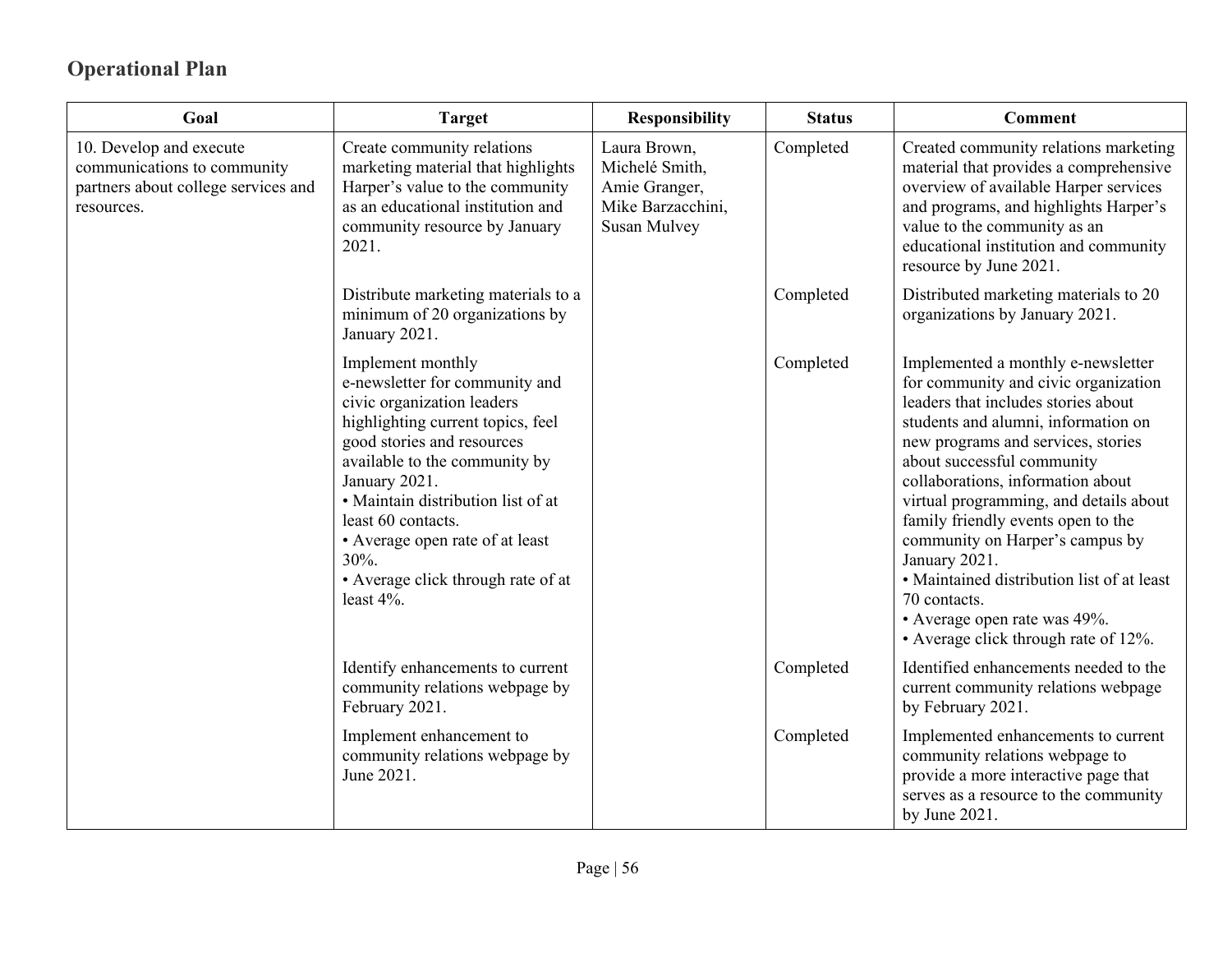| Goal                                                                                                                    | Target                                                                                        | <b>Responsibility</b> | <b>Status</b> | Comment                                                                                                        |
|-------------------------------------------------------------------------------------------------------------------------|-----------------------------------------------------------------------------------------------|-----------------------|---------------|----------------------------------------------------------------------------------------------------------------|
| 10. Develop and execute<br>communications to community<br>partners about college services and<br>resources (continued). | Increase community relations page<br>views by $3\%$ , from 1,245 to 1,282<br>by June $2021$ . |                       | Completed     | Increased community relations page<br>views by $90\%$ from 1,245 in FY2020 to<br>2,368 in FY2021 by June 2021. |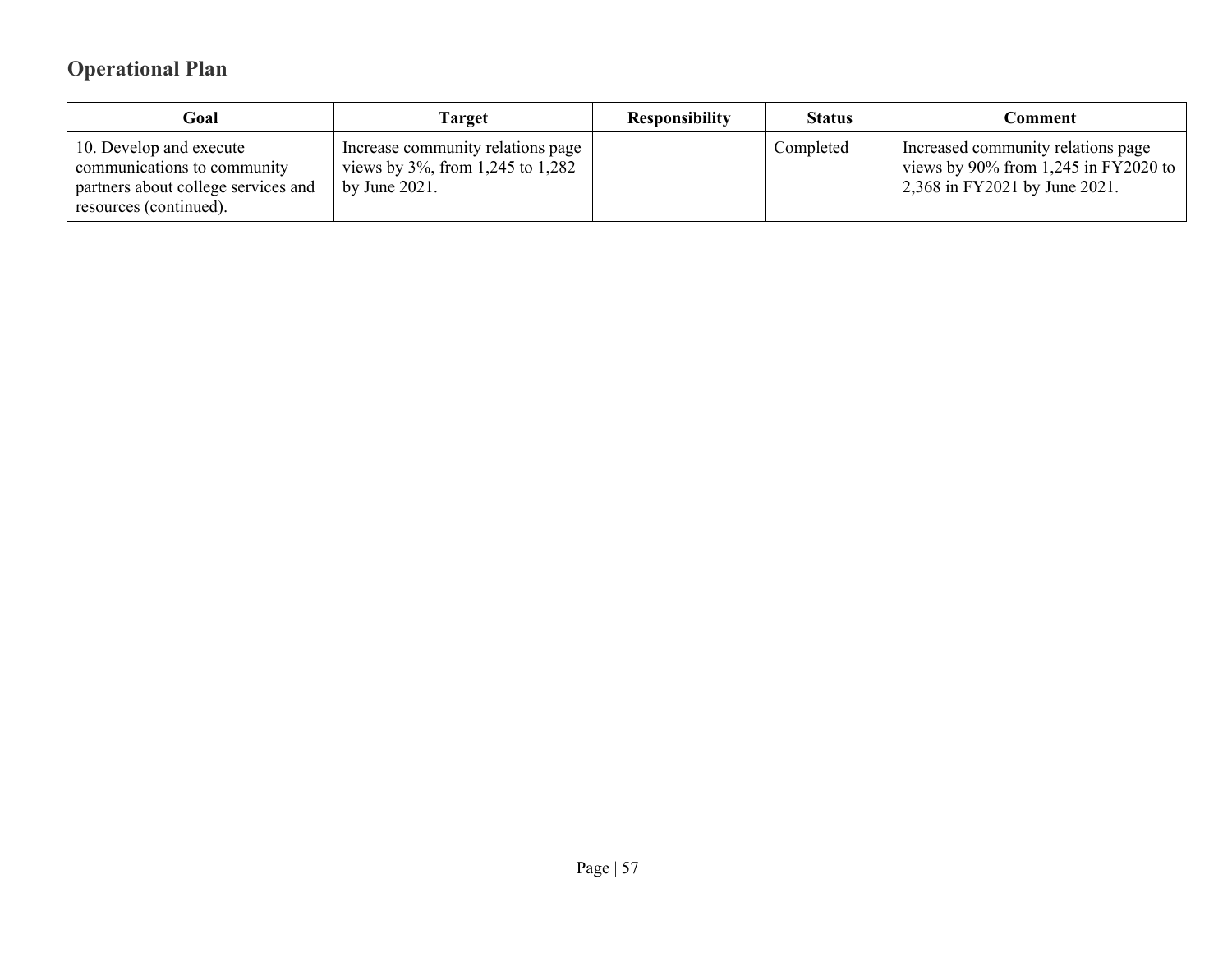### **Diversity:**

Create a campus climate that is supportive of cultural differences and respectful of all constituents.

| Goal                                                                                                  | <b>Target</b>                                                        | <b>Responsibility</b>                                                                                            | <b>Status</b>                               | <b>Comment</b>                                                                                                                                             |                                                                             |
|-------------------------------------------------------------------------------------------------------|----------------------------------------------------------------------|------------------------------------------------------------------------------------------------------------------|---------------------------------------------|------------------------------------------------------------------------------------------------------------------------------------------------------------|-----------------------------------------------------------------------------|
| 11. Implement Diversity, Equity<br>and Inclusion (DEI) improvements<br>per suggestions of the program | Present final report by July 2020.                                   | Claudia Mercado,<br>MaryAnn Janosik,<br>Jeff Julian,<br>Darlene Schlenbecker,<br>Mike Bates,<br>Mary Kay Harton, | Completed                                   | Presented final report to Executive<br>Cabinet in July 2020 and at the All-<br>Campus Meeting by August 2020.                                              |                                                                             |
| assessment.                                                                                           | Share out recommendations of the<br>DEI consultants by October 2020. |                                                                                                                  |                                             | Completed                                                                                                                                                  | Shared out recommendations of the<br>DEI consultants in August 2020.        |
|                                                                                                       | Create a strategy for the<br>recommendation(s) by January<br>2021.   | Roger Spayer,<br>Deann Surdo                                                                                     | Completed                                   | Created strategies for the<br>recommendation to increase diverse<br>hires by January 2021.                                                                 |                                                                             |
|                                                                                                       | Implement at least one<br>recommendation by June 2021.               |                                                                                                                  | Completed                                   | Implemented recommendation by<br>adding two cultural competency<br>questions to the job application by<br>January 2021.                                    |                                                                             |
| 12. Create a cultural center.                                                                         | Identify location of new cultural<br>center by August 2020.          | Claudia Mercado,<br>Rob Galick,<br>Darryl Knight,                                                                | Completed                                   | Identified location of new cultural<br>center in Building D above Starbucks<br>by October 2020.                                                            |                                                                             |
|                                                                                                       | Develop space requirements and<br>design by October 2020.            | <b>Steve Petersen</b>                                                                                            |                                             | Completed                                                                                                                                                  | Developed space requirements and<br>design with architects by January 2021. |
|                                                                                                       | Open new cultural center by March<br>2021.                           |                                                                                                                  | In Progress -<br>Behind Target/<br>Schedule | Due to construction delays during the<br>COVID-19 pandemic, the cultural<br>center is scheduled to be complete in<br>August 2021 with a fall 2021 opening. |                                                                             |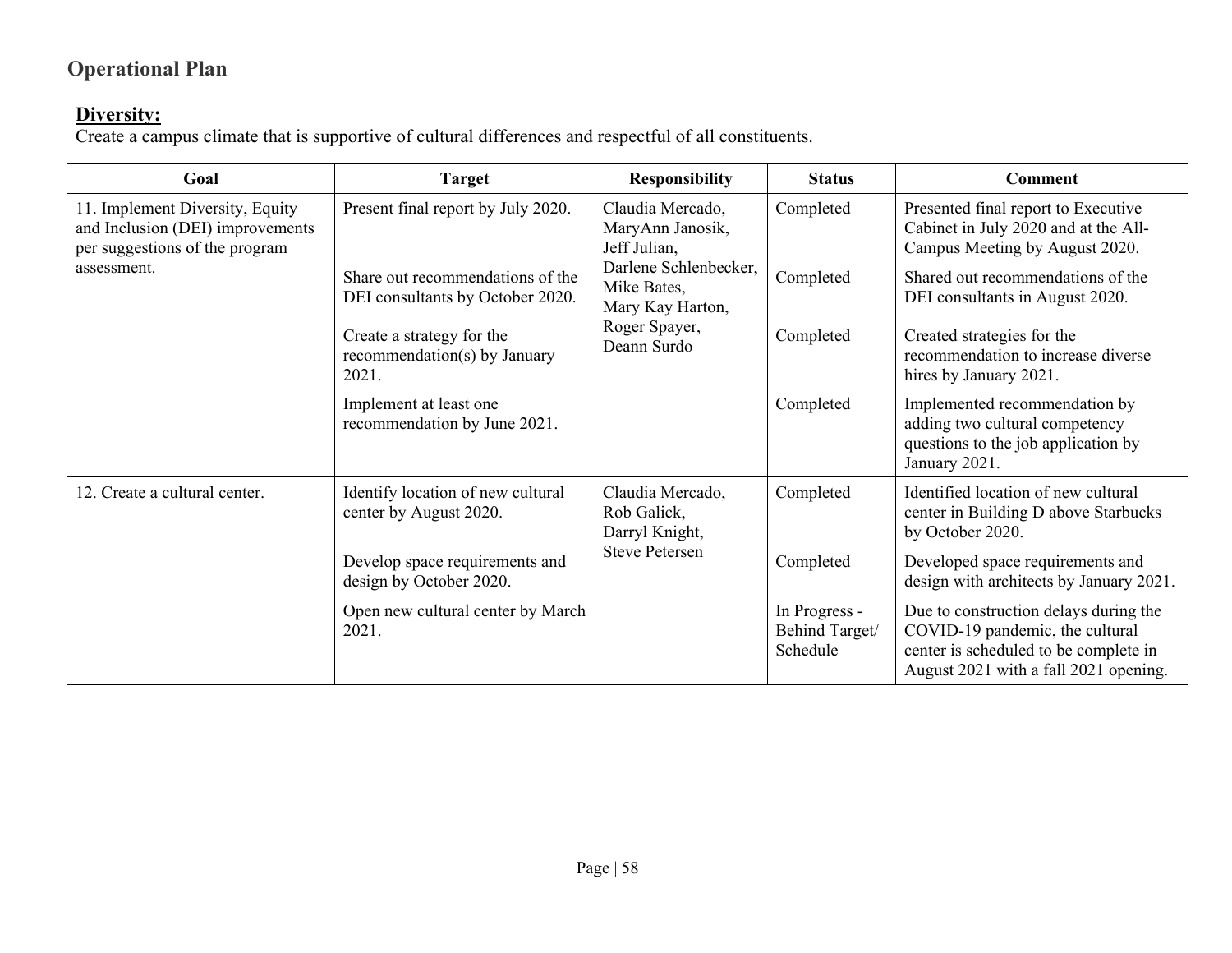| Goal                                                                                                                                     | <b>Target</b>                                                                                                                                                                                                       | <b>Responsibility</b>                                                                                    | <b>Status</b>                        | <b>Comment</b>                                                                                                                                                                                                                      |
|------------------------------------------------------------------------------------------------------------------------------------------|---------------------------------------------------------------------------------------------------------------------------------------------------------------------------------------------------------------------|----------------------------------------------------------------------------------------------------------|--------------------------------------|-------------------------------------------------------------------------------------------------------------------------------------------------------------------------------------------------------------------------------------|
| 13. Build equity culture.                                                                                                                | Define the term equity by October<br>2020.                                                                                                                                                                          | Claudia Mercado,<br>Rob Galick,                                                                          | Completed                            | Defined the term of equity, approved by<br>the Board of Trustees, in May 2021.                                                                                                                                                      |
|                                                                                                                                          | Identify student achievement gaps<br>by November 2020.                                                                                                                                                              | MaryAnn Janosik,<br>Jeff Julian,<br>Darlene Schlenbecker,<br>Kimberly Chavis,                            | Completed                            | Identified student achievement gaps<br>through the strategic plan by November<br>2020.                                                                                                                                              |
|                                                                                                                                          | Evaluate processes and policies to<br>identify institutional barriers by<br>leveraging the National<br>Assessment of Collegiate Campus<br><b>Climates or Family Friendly</b><br>Campus surveys by December<br>2020. | Travaris Harris,<br>Joanne Ivory,<br>Kimberley Polly,<br>Jaime Riewerts,<br>Roger Spayer,<br>Deann Surdo | Completed                            | Implemented improvements for Bias<br>and Discrimination reporting and<br>revised the Harper Equal Employment<br>Opportunity policy as a result of an<br>internal review of information by June<br>2021.                             |
|                                                                                                                                          | Develop strategies to address<br>student equity gaps for fall 2021<br>implementation by April 2021.                                                                                                                 |                                                                                                          | Completed                            | The Student Success strategic goal team<br>developed strategies to address equity<br>gaps in spring 2021 for fall 2021<br>implementation. Additional strategies<br>will continue to be proposed through<br>the strategic plan work. |
| 14. Utilize Cultural Values<br>Assessment (CVA) results and<br>Culture and Climate Team<br>recommendations to improve<br>campus climate. | Develop work groups to address<br>recommendations from CVA and<br>Culture and Climate Teams by<br>August 2020.                                                                                                      | Claudia Mercado,<br>Melissa Gawron,<br>Joanne Ivory,<br>Sean Warren-Crouch                               | Completed                            | Developed Core Values strategic goal<br>team as a part of the strategic plan by<br>October 2020. The team is examining<br>campus culture and climate as is the<br>Equity strategic goal team.                                       |
|                                                                                                                                          | Implement strategies by January<br>2021.                                                                                                                                                                            |                                                                                                          | Completed                            | Implemented one strategy, added<br>cultural competency questions to the<br>hiring process, by December 2021.                                                                                                                        |
|                                                                                                                                          | Collect preliminary data on<br>implemented strategies by June<br>2021.                                                                                                                                              |                                                                                                          | Completed -<br><b>Target Not Met</b> | Collected data from the campus<br>community on progress made related to<br>DEI work during FY2021 by May<br>2021.                                                                                                                   |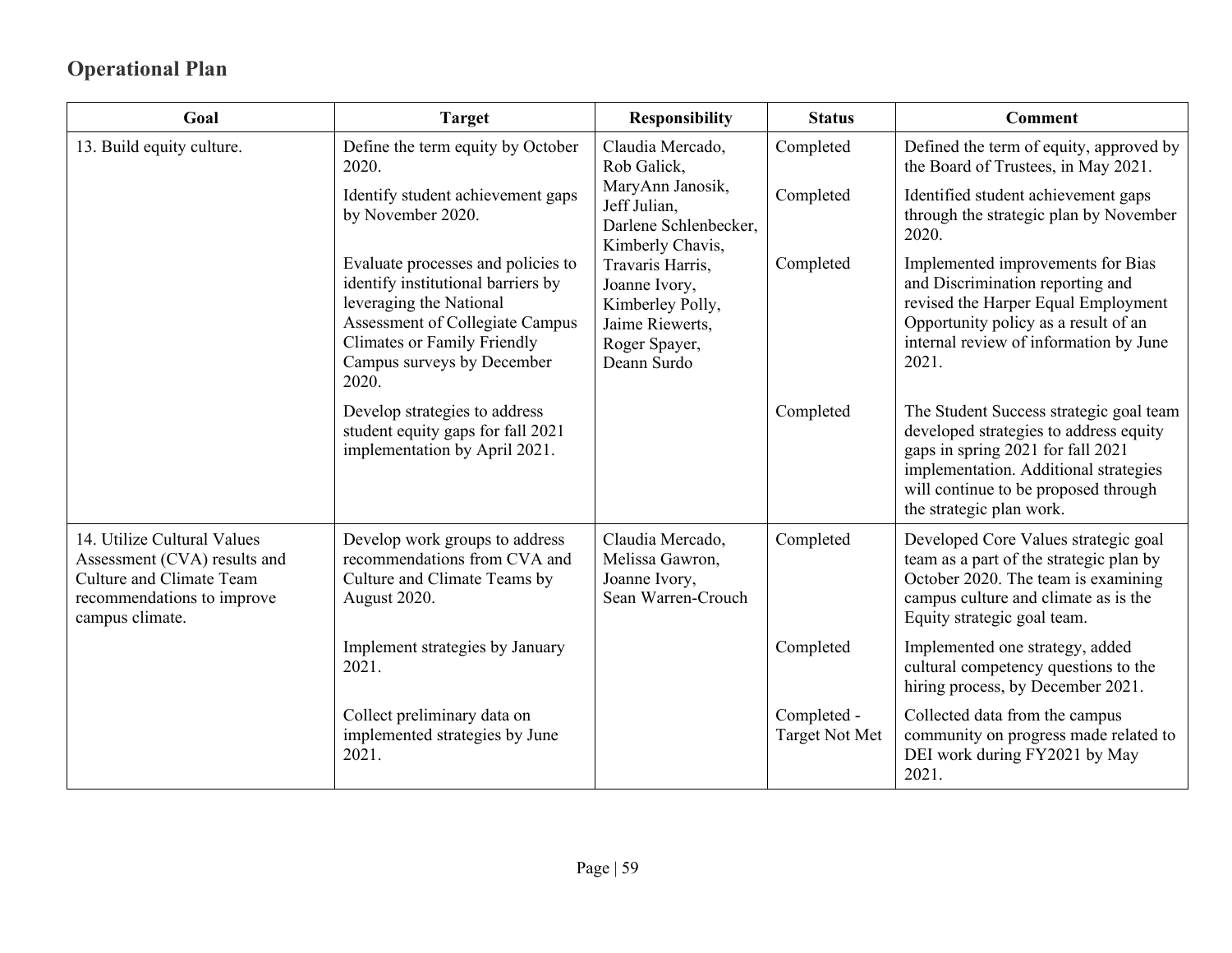### **Employee Relations and Wellness:**

Ensure employee recruitment, development, and retention through appropriate processes. Enhance the overall well-being of employees through a variety of programs, initiatives, and materials.

| Goal                                                                    | <b>Target</b>                                                                                           | <b>Responsibility</b>                                                           | <b>Status</b>                               | <b>Comment</b>                                                                                                                    |
|-------------------------------------------------------------------------|---------------------------------------------------------------------------------------------------------|---------------------------------------------------------------------------------|---------------------------------------------|-----------------------------------------------------------------------------------------------------------------------------------|
| 15. Negotiate successor contracts<br>with collective bargaining units.  | Finalize collective bargaining<br>agreement with the IEA-NEA,<br>Custodial-Maintenance by July<br>2020. | Rob Galick,<br>MaryAnn Janosik,<br>Roger Spayer<br>Darryl Knight<br>John Lawson | Completed                                   | Finalized collective bargaining<br>agreement with the IEA-NEA,<br>Custodial-Maintenance by July 2020.                             |
|                                                                         | Finalize collective bargaining<br>agreement with the ICOPS by June<br>2021.                             |                                                                                 | In Progress -<br>Behind Target/<br>Schedule | Collective bargaining agreement with<br>the ICOPS is in progress and expected<br>to be finalized in FY2022.                       |
|                                                                         | Begin negotiations with the<br>Adjunct Faculty Unit by June<br>2021.                                    |                                                                                 | Completed                                   | Began negotiations with the Adjunct<br>Faculty Unit by June 2021.                                                                 |
| 16. Enhance professional<br>development opportunities for<br>employees. | Offer a professional development<br>day focused on campus climate by<br>April 2021.                     | Rob Galick,<br>MaryAnn Janosik,<br>Jeff Julian,<br>Roger Spayer,                | Completed                                   | Offered an inaugural, virtual<br>professional development day with 22<br>sessions and over 500 attendees by<br>March 2021.        |
|                                                                         | Recommend pathways to advanced<br>degrees for employees by June<br>2021.                                | Mike Bates,<br>Bob Parzy,<br>Bev Riley                                          | Completed                                   | Recommended pathways to provide<br>maximum flexibility in program<br>selection to advanced degrees for<br>employees by June 2021. |
|                                                                         | Offer a Linked-In Learning<br>certificate program by June 2021.                                         |                                                                                 | Postponed                                   | A Linked-In Learning certificate<br>program was postponed due to other<br>priorities during the COVID-19<br>pandemic.             |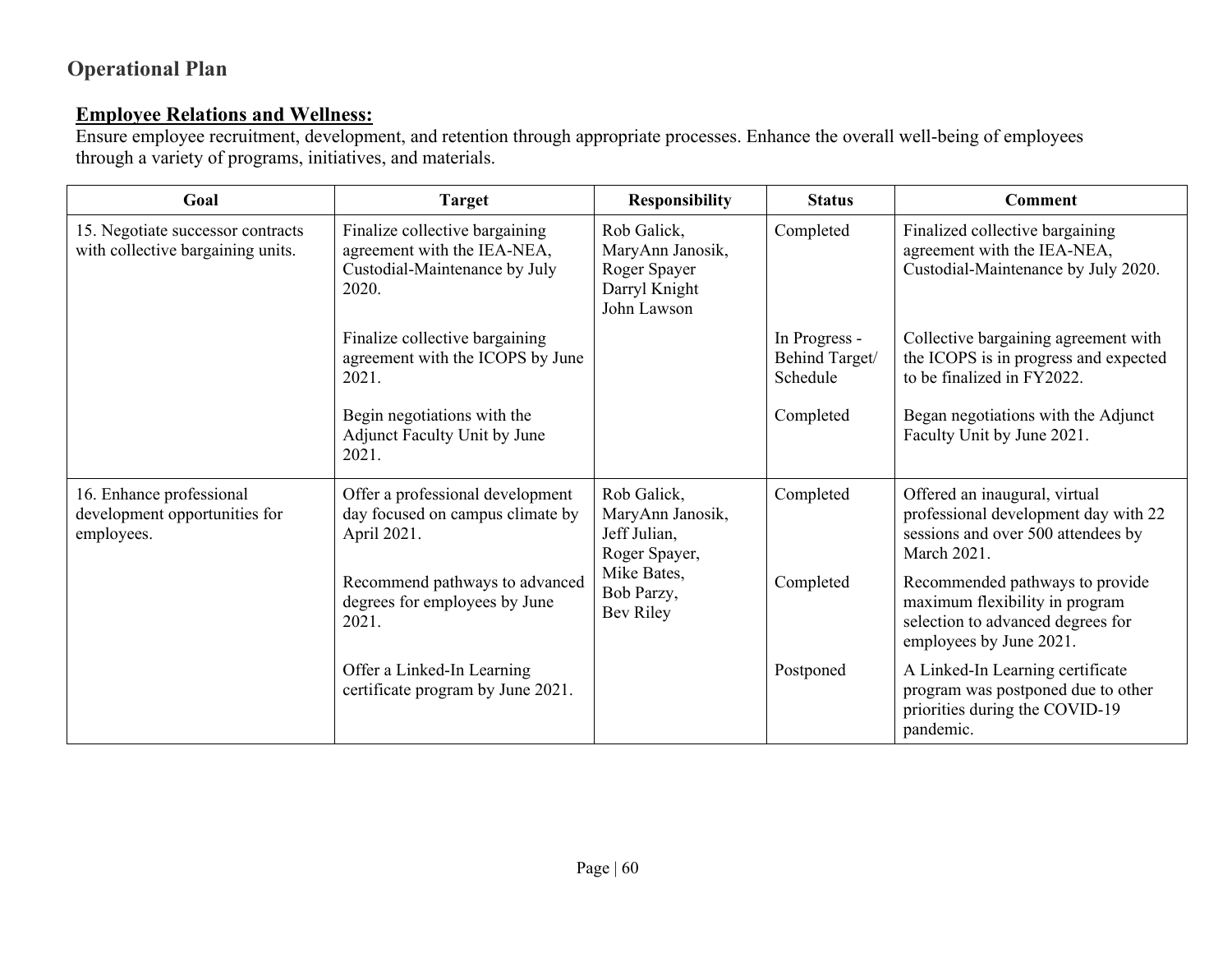| Goal                                                                                         | <b>Target</b>                                                                                        | <b>Responsibility</b>                     | <b>Status</b>                                        | <b>Comment</b>                                                                                                                                                                                              |
|----------------------------------------------------------------------------------------------|------------------------------------------------------------------------------------------------------|-------------------------------------------|------------------------------------------------------|-------------------------------------------------------------------------------------------------------------------------------------------------------------------------------------------------------------|
| 17. Operationalize the<br>Supervisor/Manager Toolkit.                                        | Assign Linked-in Learning Paths<br>to new managers by September<br>2020.                             | Rob Galick,<br>Bev Riley,<br>Roger Spayer | Completed                                            | Assigned Linked-in Learning Paths to<br>new managers by June 2021.                                                                                                                                          |
|                                                                                              | Assign buddy to new manager by<br>September 2020.                                                    |                                           | Completed                                            | Assigned buddy to new manager with<br>input from supervisor by September<br>2020.                                                                                                                           |
|                                                                                              | Add departmental introduction<br>videos to New Supervisor Tool Kit<br>Teams Site by January 2021.    |                                           | Not Completed                                        | Departmental introduction videos were<br>not added to New Supervisor Tool Kit<br>Teams Site as videos become outdated<br>too quickly. HIP directory and online<br>organizational charts are being utilized. |
|                                                                                              | Roll out First Day Welcome Kit to<br>new managers by March 2021.                                     |                                           | Postponed                                            | Distribution of First Day Welcome Kit<br>to managers has been postponed until<br>managers return to campus, beginning<br>in July 2021.                                                                      |
|                                                                                              | Add Oracle How To's<br>Departmental content to New<br>Supervisor Tool Kit Teams Site by<br>May 2021. |                                           | Not Completed                                        | Oracle How To's Departmental content<br>have not been added to the New<br>Supervisor Tool Kit Teams Site.<br>Alternatively, supervisors are being<br>referred to the Guide Me prompts in<br>Oracle.         |
| 18. Implement Oracle Cloud<br>Conduct project team training by<br>October 2020.<br>training. | Rob Galick,<br>Roger Spayer,                                                                         | Completed                                 | Conducted project team training by<br>December 2020. |                                                                                                                                                                                                             |
|                                                                                              | Conduct end-user training (finance<br>and human resources) by October<br>2020.                       | Bob Grapenthien,<br>Regan Myers           | Completed                                            | Conducted end-user training (finance)<br>and human resources) by January 2021.                                                                                                                              |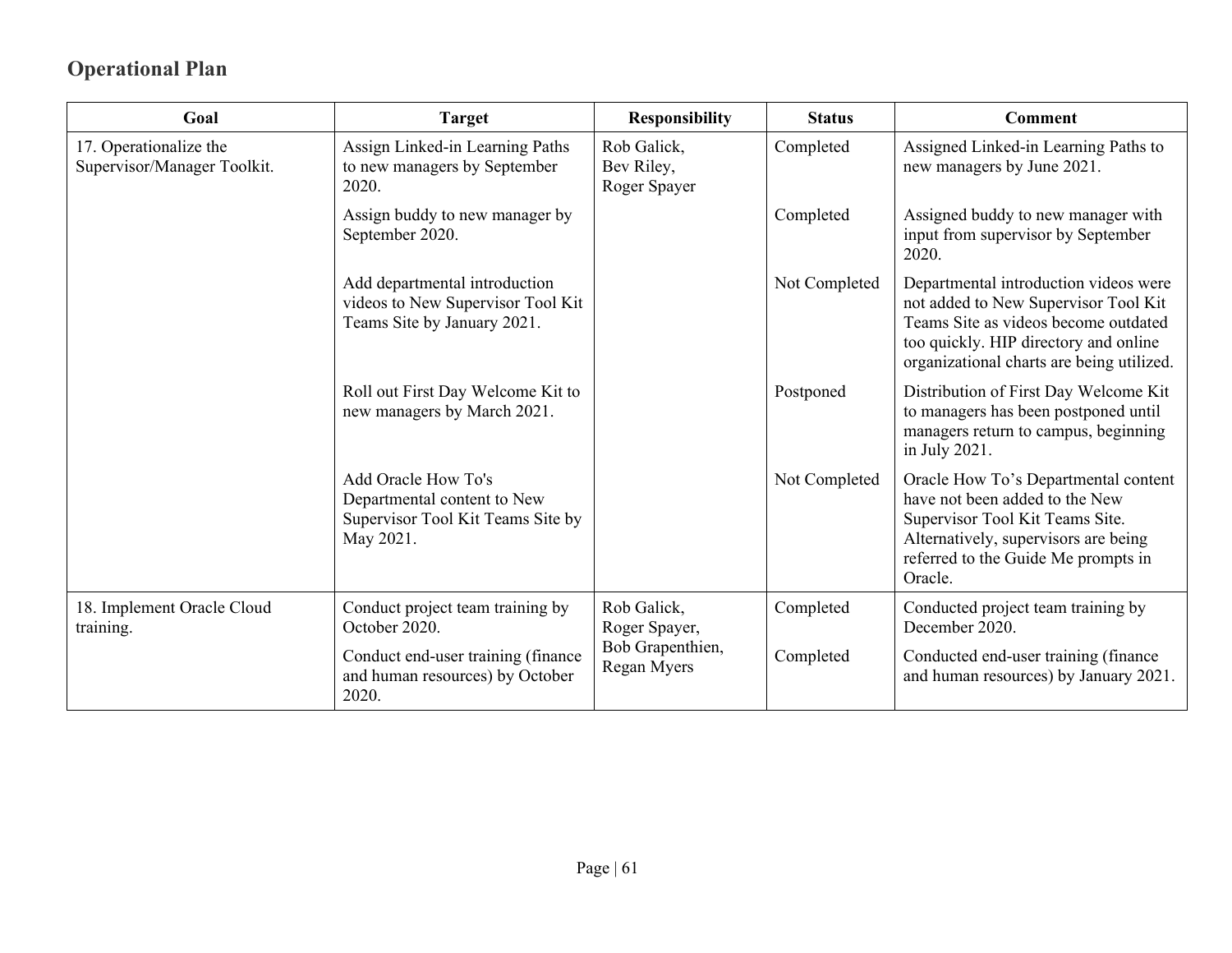| Goal                                                                                                                                | <b>Target</b>                                                                                                                                     | <b>Responsibility</b>                                                                  | <b>Status</b> | <b>Comment</b>                                                                                                                                                                                                                                      |
|-------------------------------------------------------------------------------------------------------------------------------------|---------------------------------------------------------------------------------------------------------------------------------------------------|----------------------------------------------------------------------------------------|---------------|-----------------------------------------------------------------------------------------------------------------------------------------------------------------------------------------------------------------------------------------------------|
| 19. Encourage the campus<br>community to engage in health and<br>wellness activities at the Foglia<br>Health and Recreation Center. | Create an annual holistic wellness<br>certificate program for students<br>that includes the eight dimensions<br>of wellness by August 2020.       | Rob Galick,<br>MaryAnn Janosik,<br>Mary Kay Harton,<br>Beth Ripperger,<br>Roger Spayer | Completed     | Created an annual holistic wellness<br>certificate program for students that<br>includes the eight dimensions of<br>wellness by August 2020. The<br>implementation and incentives for<br>students is being developed in the<br>virtual environment. |
|                                                                                                                                     | Develop an annual employee<br>wellness programming calendar<br>that includes one program from<br>each of the eight dimensions by<br>October 2020. |                                                                                        | Completed     | Developed an annual employee<br>wellness programming calendar that<br>includes one program from each of the<br>eight dimensions. Fall programing was<br>finalized by October 2020 and spring<br>programing was finalized by December<br>2020.       |
|                                                                                                                                     | Share results of previous needs<br>assessment and make<br>recommendations for<br>programming for both employees<br>and students by October 2020.  |                                                                                        | Completed     | Shared results of previous needs<br>assessment and made recommendations<br>for programming for both employees<br>and students by October 2020.                                                                                                      |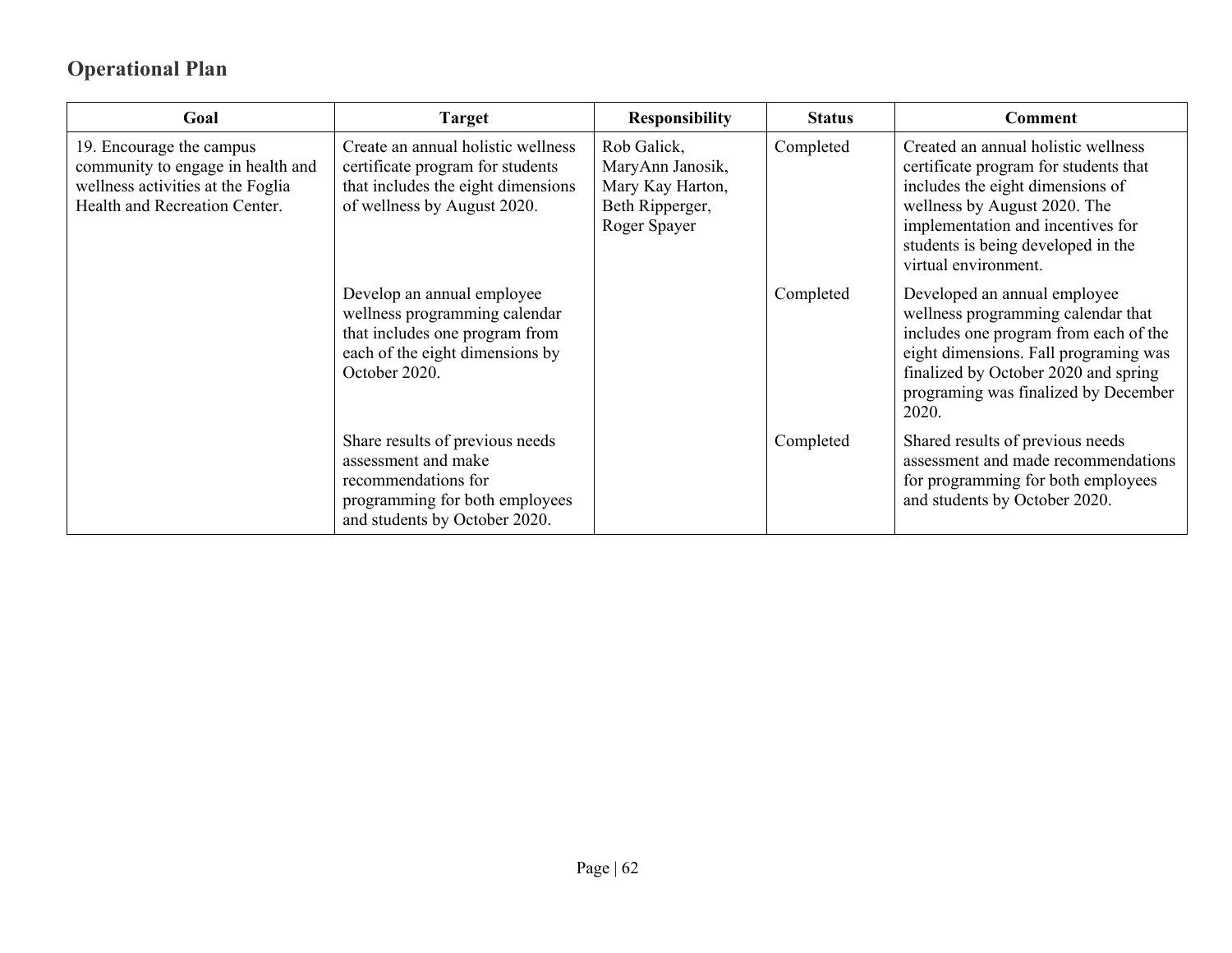### **Enrollment and Financial Aid:**

Develop and implement a cohesive set of strategies inclusive of recruitment, enrollment, and retention to support enrollment goals for credit and noncredit programs; and provide financial aid to all eligible students.

| Goal                                                  | <b>Target</b>                                                                                | <b>Responsibility</b>                                                                       | <b>Status</b>                        | <b>Comment</b>                                                                                                                                         |
|-------------------------------------------------------|----------------------------------------------------------------------------------------------|---------------------------------------------------------------------------------------------|--------------------------------------|--------------------------------------------------------------------------------------------------------------------------------------------------------|
| 20. Manage overall College<br>enrollment.             | Maintain overall enrollment at<br>FY2020 level by June 2021.                                 | MaryAnn Janosik,<br>Bob Parzy,<br>Vicki Atkinson,<br>Mike Barzacchini,                      | Completed -<br><b>Target Not Met</b> | Did not maintain overall enrollment at<br>the FY2020 level. The College<br>experienced a 5.2% decrease in<br>enrollment for FY2021.                    |
|                                                       | Maintain an overall fall 2019 to<br>fall 2020 persistence rate of 64%<br>by December 2020.   | Jennifer Brennan,<br>Kathy Bruce,<br>Kimberly Chavis,<br>Maggi Franks,<br>Travaris Harris,  | Completed -<br><b>Target Not Met</b> | The fall 2019 to fall 2020 persistence<br>rate was 62%, two percentage points<br>below the fall 2018 to fall 2019<br>persistence rate of 64%.          |
|                                                       | Maintain an overall spring 2020 to<br>fall 2020 persistence rate of 66%<br>by December 2020. | Mary Kay Harton,<br>Kris Hoffhines,<br>Joanne Ivory,<br>Kimberley Polly,<br>Jaime Riewerts, | Completed -<br><b>Target Not Met</b> | The spring 2020 to fall 2020<br>persistence rate was 63%, three<br>percentage points below the spring<br>2019 to fall 2019 persistence rate of<br>66%. |
|                                                       | Enroll 25 students in online<br>programs by December 2020.                                   | Darice Trout                                                                                | Completed -<br>Target Not Met        | Enrolled 12 students in the online<br>Associate of Arts degree, not achieving<br>the target of 25 students.                                            |
|                                                       | Conduct a mid-year review of<br>overall enrollment goal by<br>December 2020.                 |                                                                                             | Completed                            | Conducted overall enrollment<br>evaluation regularly during FY2021 to<br>monitor the impact of the pandemic on<br>enrollment.                          |
|                                                       | <b>Increase University Center</b><br>enrollment by 10%, from 188 to<br>207 by June 2021.     |                                                                                             | Completed                            | Increased University Center enrollment<br>by 72%, from 188 to 324 by June 2021.                                                                        |
|                                                       | Maintain high school penetration<br>rate of 30.2% by June 2021.                              |                                                                                             | Completed                            | Increased high school penetration rate<br>from 30.2% to 30.7% by June 2021.                                                                            |
| 20. Manage overall College<br>enrollment (continued). | Maintain an overall fall 2020 to<br>spring 2021 persistence rate of<br>77.1% by June 2021.   |                                                                                             | Completed                            | Increased overall fall 2020 to spring<br>2021 persistence rate from 77.1% to<br>77.3% by June 2021.                                                    |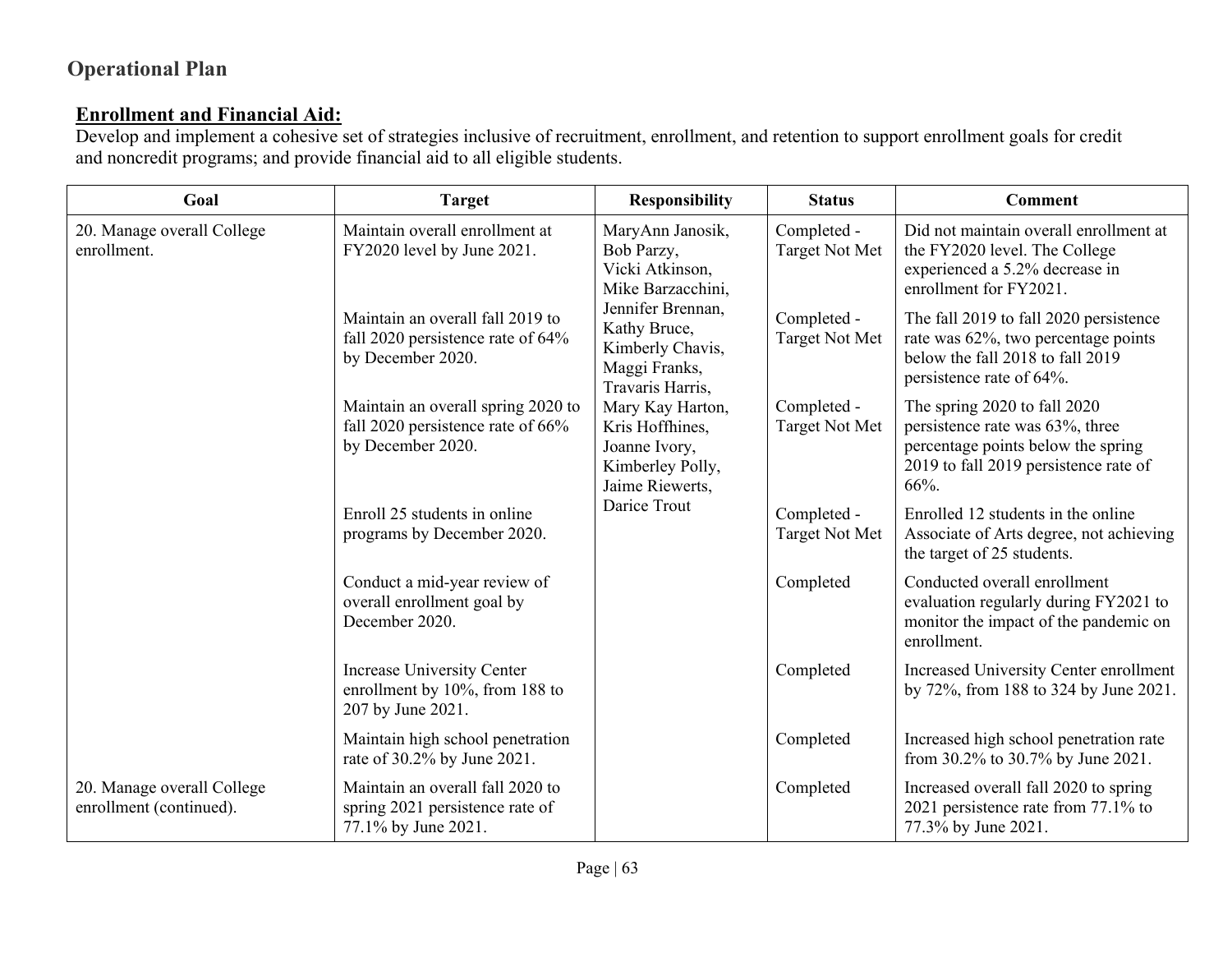| Goal                                                                                            | <b>Target</b>                                                                                                                                                                                                                                              | <b>Responsibility</b>                | <b>Status</b>                 | Comment                                                                                                                                                                                                                        |
|-------------------------------------------------------------------------------------------------|------------------------------------------------------------------------------------------------------------------------------------------------------------------------------------------------------------------------------------------------------------|--------------------------------------|-------------------------------|--------------------------------------------------------------------------------------------------------------------------------------------------------------------------------------------------------------------------------|
|                                                                                                 | Achieve 1.6 course enrollment<br>equivalent to the FY2019 rate<br>$(2,282 \text{ credit hours})$ by June 2021.                                                                                                                                             |                                      | Completed -<br>Target Not Met | Did not achieve the target of 2,282<br>credit hours for 1.6 course enrollment.<br>The FY2021 1.6 course enrollment<br>decreased to 1,823 credit hours.                                                                         |
| 21. Implement recommendations of<br>the Hispanic Strategic Enrollment<br>Management Task Force. | Develop mentor program by<br>December 2020.<br>Increase awareness of certificate<br>programs and stackable credentials<br>by February 2021 as indicated by a<br>3% increase in Latinx applicants<br>(baseline FY2020 certificate<br>application = $422$ ). | Claudia Mercado,<br><b>Bob Parzy</b> | Postponed<br>Postponed        | The plan to implement<br>recommendations of the Hispanic<br>Strategic Enrollment Management Task<br>Force was postponed in response to<br>addressing priorities that emerged<br>during FY2021 due to the COVID-19<br>pandemic. |
|                                                                                                 | Implement new mentor training<br>program by June 2021.                                                                                                                                                                                                     |                                      | Postponed                     |                                                                                                                                                                                                                                |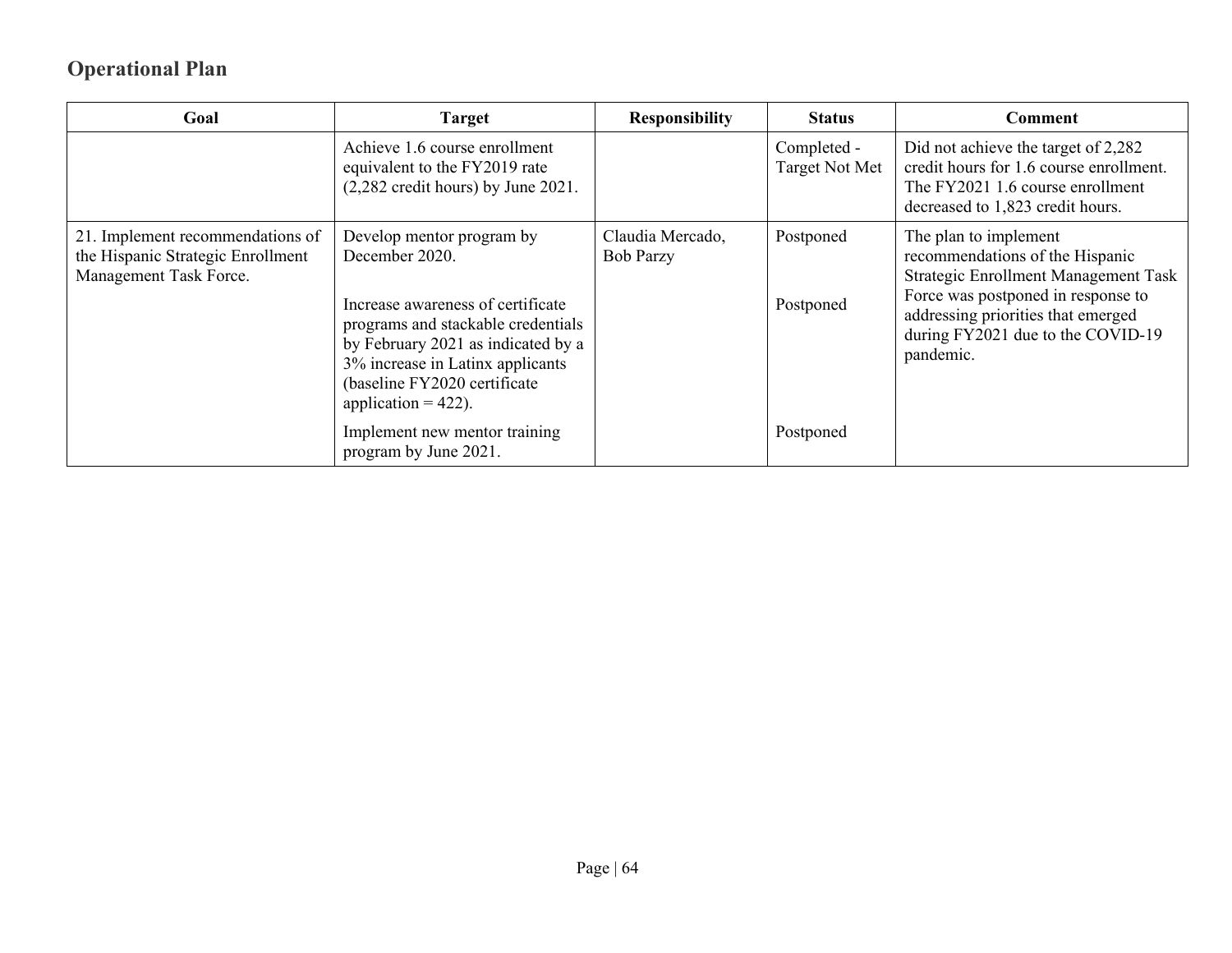#### **Facilities:**

Ensure appropriate facilities to meet the instructional and non-instructional needs of the College community.

| Goal                                                                                                                  | <b>Target</b>                                                                                            | <b>Responsibility</b>                                  | <b>Status</b> | <b>Comment</b>                                                                                        |
|-----------------------------------------------------------------------------------------------------------------------|----------------------------------------------------------------------------------------------------------|--------------------------------------------------------|---------------|-------------------------------------------------------------------------------------------------------|
| 22. Create Canning Center in<br>Buildings A/K for "One Stop" and<br>other services.                                   | Identify new Steering Committee<br>within 90 days after the State<br>approves and releases funding.      | Rob Galick,<br>Darryl Knight,<br><b>Steve Petersen</b> | Completed     | Identified new Steering Committee<br>within 90 days after the State approved<br>and released funding. |
|                                                                                                                       | Begin professional services<br>selection within 90 days after<br>formation of the Steering<br>Committee. |                                                        | Completed     | Began professional services selection<br>within 90 days after formation of the<br>Steering Committee. |
| 23. Develop the 2021 Campus<br>Master Plan to comply with Illinois<br><b>Community College Board</b><br>requirements. | Begin master planning process<br>with architect by August 2020.                                          | Rob Galick,<br>Darryl Knight,<br><b>Steve Petersen</b> | Completed     | Began master planning process with<br>architect by August 2020.                                       |
|                                                                                                                       | Present Campus Master Plan to<br>Board for approval by June 2021.                                        |                                                        | Completed     | Presented Campus Master Plan to<br>Board for approval by June 2021.                                   |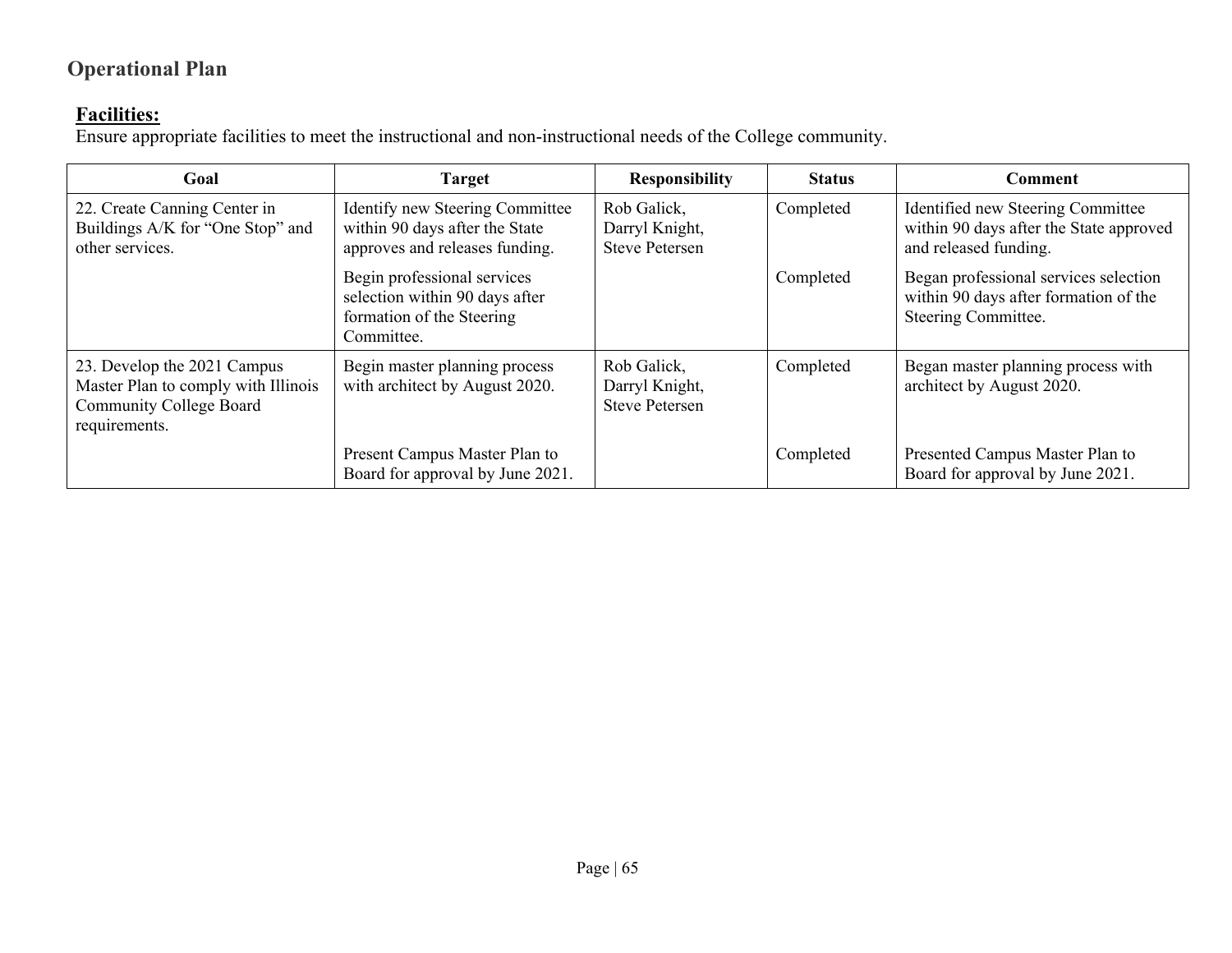#### **Financial:**

Effectively develop, plan, and manage our financial resources.

| Goal                                                                                       | <b>Target</b>                                                                                                                                                        | <b>Responsibility</b>                               | <b>Status</b> | <b>Comment</b>                                                                                                                                                                |
|--------------------------------------------------------------------------------------------|----------------------------------------------------------------------------------------------------------------------------------------------------------------------|-----------------------------------------------------|---------------|-------------------------------------------------------------------------------------------------------------------------------------------------------------------------------|
| 24. Evaluate dining and catering<br>services agreement.                                    | Evaluate dining and catering<br>services vendor performance by<br>September 2020.                                                                                    | Rob Galick,<br><b>Bob Grapenthien</b>               | Completed     | Evaluated dining and catering services<br>vendor performance based on pre-<br>pandemic by September 2020.                                                                     |
|                                                                                            | Agree to third extension term or<br>renegotiate agreement prior to the<br>second extension term expiration<br>in December 2020.                                      |                                                     | Completed     | Agreed to third extension of dining and<br>catering services agreement in<br>December 2020.                                                                                   |
| 25. Issue General Obligation Bonds.                                                        | Issue General Obligation short-<br>term bonds, up to the allowable<br>amount under the Debt Service<br>Extension Base, by March 2021<br>(amount approximately \$5M). | Rob Galick,<br>Bob Grapenthien                      | Completed     | Issued General Obligation short-term<br>bonds up to the allowable amount under<br>the Debt Service Extension Base with a<br>principal amount of \$5 million in<br>March 2021. |
|                                                                                            | <b>Issue General Obligation 20-year</b><br>bonds, as approved by the voters of<br>the district, by March 2021<br>(amount approximately \$180M).                      |                                                     | Completed     | Issued General Obligation 20-year<br>bonds in the amount of \$180 million in<br>September 2020.                                                                               |
| 26. Complete a request for proposal<br>(RFP) process for auditing services.                | Complete an RFP for auditing<br>services by December 2020.                                                                                                           | Rob Galick,<br><b>Bob Grapenthien</b>               | Completed     | Completed an RFP for auditing services<br>in March 2021.                                                                                                                      |
|                                                                                            | Select an auditing firm by March<br>2021.                                                                                                                            |                                                     | Completed     | Selected auditing firm and approved<br>contract at the May 2021 Board of<br>Trustees meeting.                                                                                 |
| 27. Evaluate impact of double<br>tuition on limited enrollment health<br>careers programs. | Establish a task force by August<br>2020.                                                                                                                            | Rob Galick,<br>Kimberly Chavis,<br>Bob Grapenthien, | Completed     | Established a task force by August<br>2020 that met regularly through<br>December 2020.                                                                                       |
|                                                                                            | Make recommendations regarding<br>double tuition charges by October<br>2020.                                                                                         | Kathi Hock,<br>Laura McGee,<br>Leslye Smith         | Completed     | Made recommendation to suspend<br>double tuition charges to the Board of<br>Trustees in February 2021.                                                                        |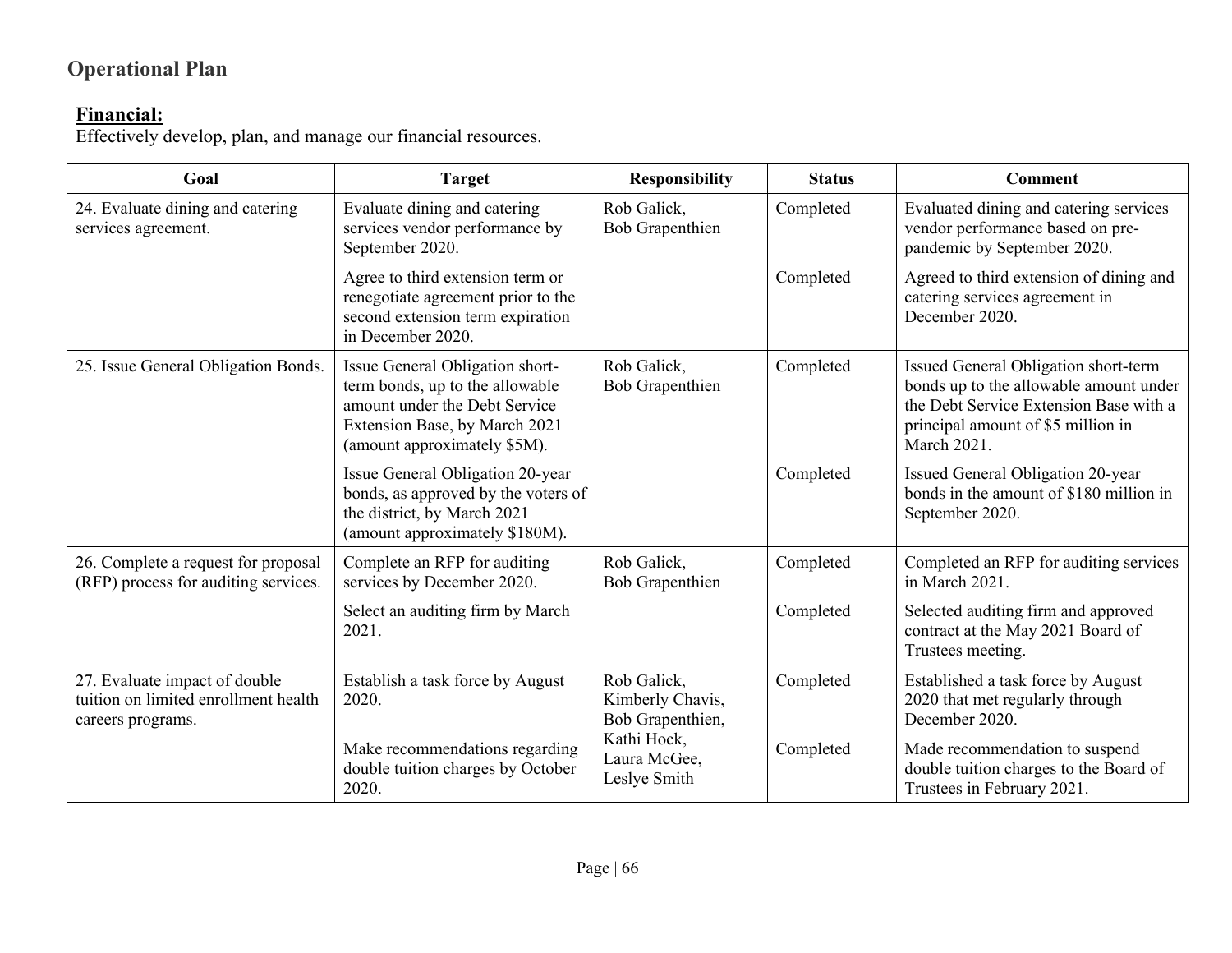#### **Safety:**

Ensure the safety of the Harper Community.

| Goal                                                                                                                | <b>Target</b>                                                      | <b>Responsibility</b>                                       | <b>Status</b> | <b>Comment</b>                                                                                                                                             |
|---------------------------------------------------------------------------------------------------------------------|--------------------------------------------------------------------|-------------------------------------------------------------|---------------|------------------------------------------------------------------------------------------------------------------------------------------------------------|
| 28. Exercise the College's<br>Emergency Operations Plan (EOP)<br>by conducting an emergency<br>exercise and drills. | Hold an active shooter drill by<br>February 2021.                  | Laura Brown,<br>Rob Galick,<br>John Lawson,<br>Sara Gibson, | Postponed     | The College postponed conducting<br>emergency exercises and drills due to<br>limited number of staff and students on<br>campus in response to the COVID-19 |
|                                                                                                                     | Hold a campus wide tornado drill<br>by April 2021.                 | Kim Pohl                                                    | Postponed     | pandemic.                                                                                                                                                  |
|                                                                                                                     | Conduct an emergency exercise of<br>the EOP by June 2021.          |                                                             | Postponed     |                                                                                                                                                            |
| 29. Engage emergency management<br>services in a full assessment of the<br>College.                                 | Select an emergency management<br>services firm by September 2020. | Laura Brown,<br>Rob Galick,<br>Kim Pohl,<br>John Lawson     | Completed     | Selected an emergency management<br>services firm, following the request for<br>proposal process, approved by the<br>Board of Trustees in August 2020.     |
|                                                                                                                     | Receive Phase 1 assessment report<br>by December 2020.             |                                                             | Completed     | Received Phase 1 assessment report by<br>February 2021, slightly delayed due to<br>scheduling and interviewing in a virtual<br>environment.                |
|                                                                                                                     | Receive Phase 2 assessment report<br>by February 2021.             |                                                             | Completed     | Received Phase 2 assessment report by<br>May 2021 due to Phase 1 assessment<br>delays and the COVID-19 pandemic.                                           |
|                                                                                                                     | Determine implementation plan<br>and timeline by May 2021.         |                                                             | Postponed     | The implementation plan and timeline<br>have been postponed to FY2022 due to<br>the delays in Phase 1 and 2.                                               |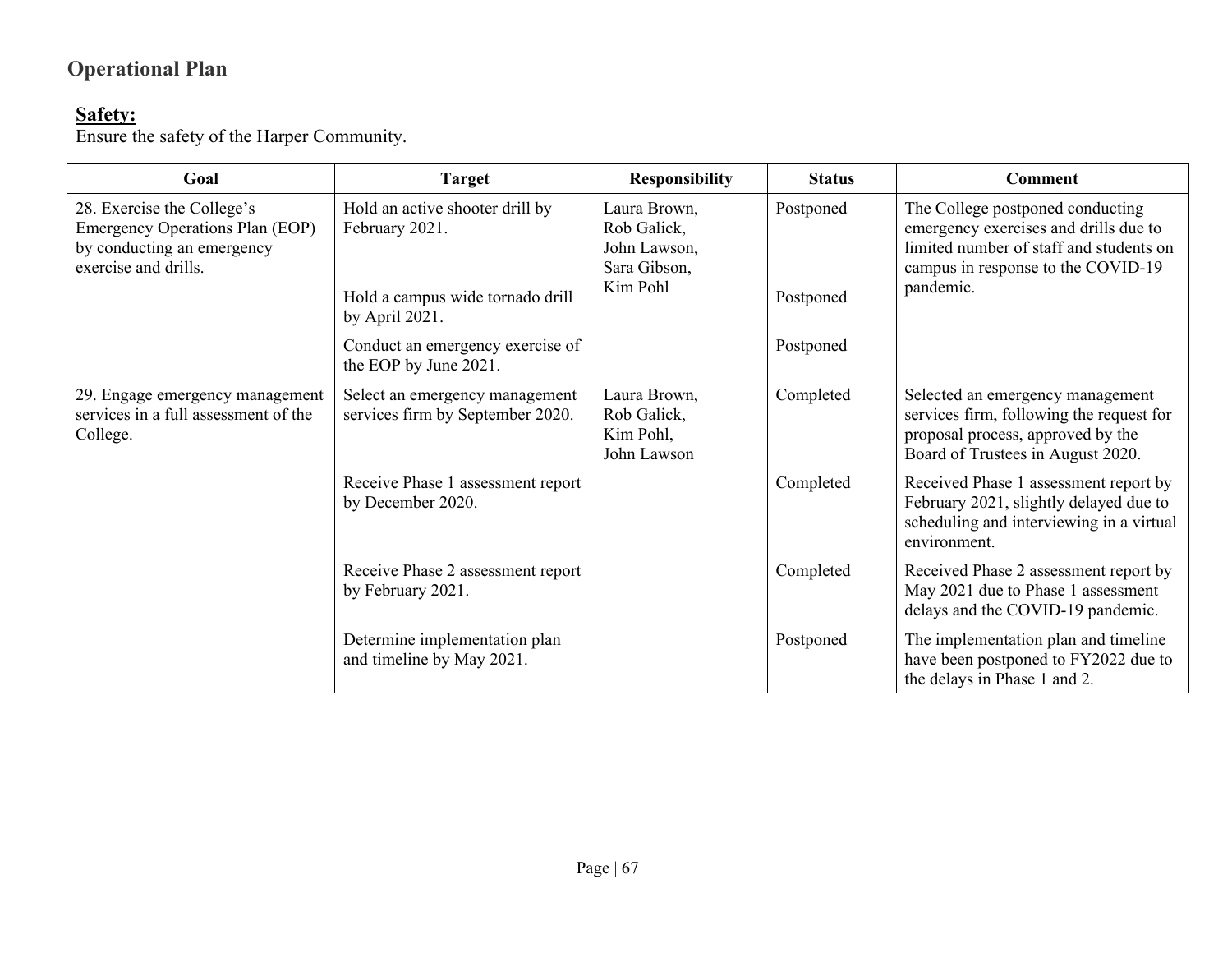| Goal                                                    | <b>Target</b>                                                                                  | <b>Responsibility</b>                                             | <b>Status</b>                               | Comment                                                                                                                                                              |
|---------------------------------------------------------|------------------------------------------------------------------------------------------------|-------------------------------------------------------------------|---------------------------------------------|----------------------------------------------------------------------------------------------------------------------------------------------------------------------|
| 30. Ensure compliance with new<br>Title IX regulations. | Implement 2020 Title IX<br>regulations by August 2020.                                         | Rob Galick,<br>MaryAnn Janosik,<br>Mary Kay Harton<br>(students), | Completed                                   | Implemented 2020 Title IX regulations<br>by August 2020.                                                                                                             |
|                                                         | Offer train the trainer session by<br>December 2020.                                           | Bev Riley<br>(faculty and staff),<br>Sara Gibson                  | Completed                                   | Offered train the trainer session by<br>December 2020.                                                                                                               |
|                                                         | Complete marketing plan, website<br>and training schedule for spring<br>2021 by December 2020. |                                                                   | In Progress -<br>Behind Target/<br>Schedule | The marketing plan, website, and<br>training schedule for Title IX will be<br>completed in August 2021 due to other<br>higher priority initiatives during<br>FY2021. |
|                                                         | Implement campus bystander<br>program by January 2021.                                         |                                                                   | Completed                                   | Implemented campus bystander<br>program with 30 students and 40<br>employees by June 2021.                                                                           |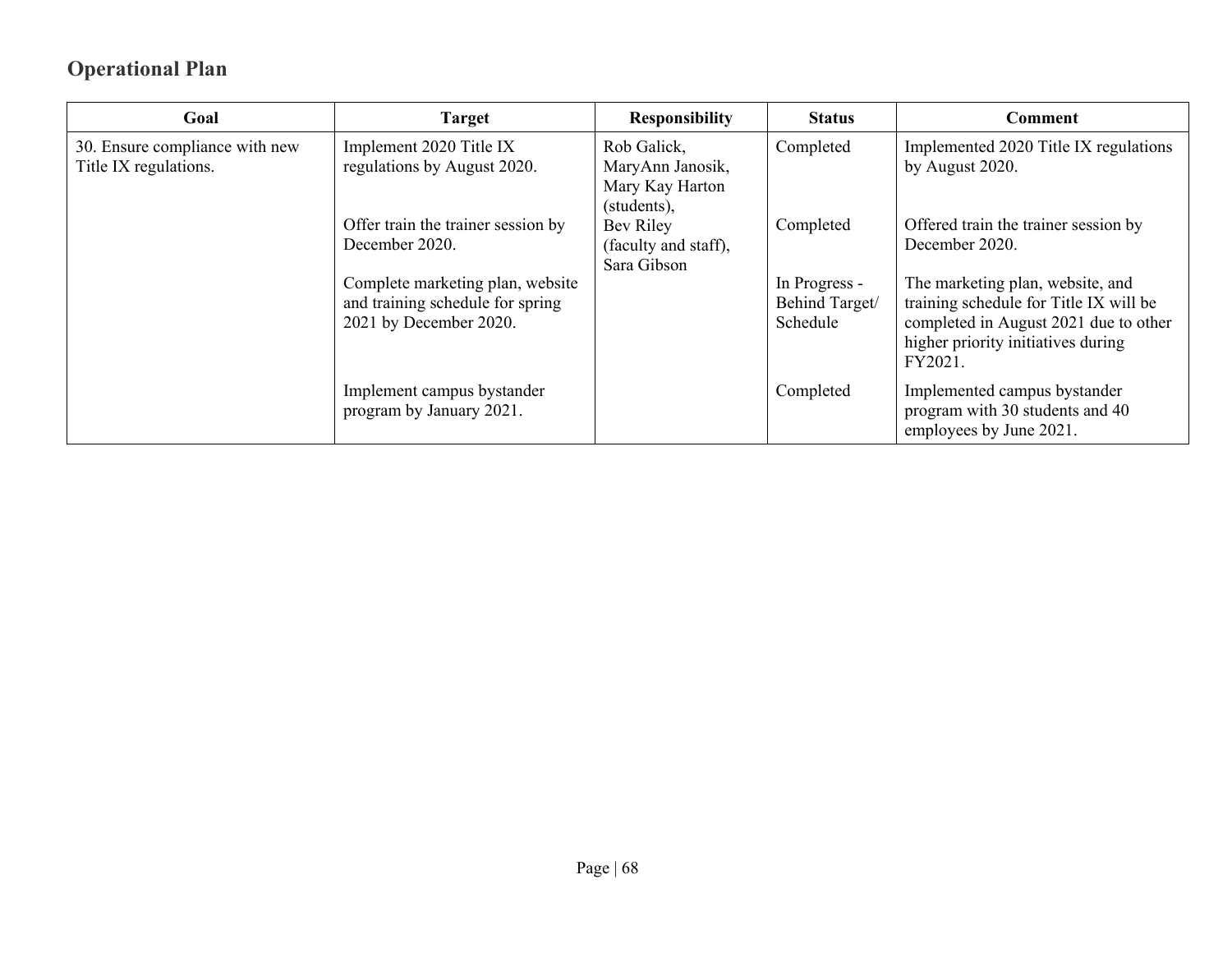#### **Student Success:**

Operationalize student success initiatives.

| Goal                                                              | <b>Target</b>                                                                                                                                                                                                                                                                                       | <b>Responsibility</b>                                                                                                                                                            | <b>Status</b>          | Comment                                                                                                                                                                                                                                                                                 |
|-------------------------------------------------------------------|-----------------------------------------------------------------------------------------------------------------------------------------------------------------------------------------------------------------------------------------------------------------------------------------------------|----------------------------------------------------------------------------------------------------------------------------------------------------------------------------------|------------------------|-----------------------------------------------------------------------------------------------------------------------------------------------------------------------------------------------------------------------------------------------------------------------------------------|
| 31. Reduce textbook and course<br>material costs for students.    | Establish a revised Open<br>Educational Resource (OER) grant<br>application and process through<br>the Faculty Development<br>Committee by October 2020.<br>Implement OER/no cost/low cost<br>course materials in 50 additional<br>course sections (baseline = $258$<br>sections) by February 2021. | Rob Galick,<br>MaryAnn Janosik,<br>Mike Bates,<br>Kathy Bruce,<br>Kimberly Chavis,<br>Travaris Harris,<br>Joanne Ivory,<br>Kimberley Polly,<br>David Richmond,<br>Jaime Riewerts | Completed<br>Completed | Established a revised OER grant<br>application and process through the<br>Faculty Development Committee by<br>October 2020. Launched the revised<br>grant in spring 2021.<br>Implemented OER/no cost/low cost<br>course materials in 51 additional course<br>sections by February 2021. |
| 32. Increase the number of degree<br>and certificate completions. | Award 4,368 degrees and<br>certificates, level with FY2020, by<br>June 2021.                                                                                                                                                                                                                        | MaryAnn Janosik,<br>Bob Parzy,<br>Sue Skora                                                                                                                                      | Completed              | Awarded 4,517 degrees and certificates,<br>a 3% increase from 4,371 degrees and<br>certificates awarded in FY2020 by June<br>2021.                                                                                                                                                      |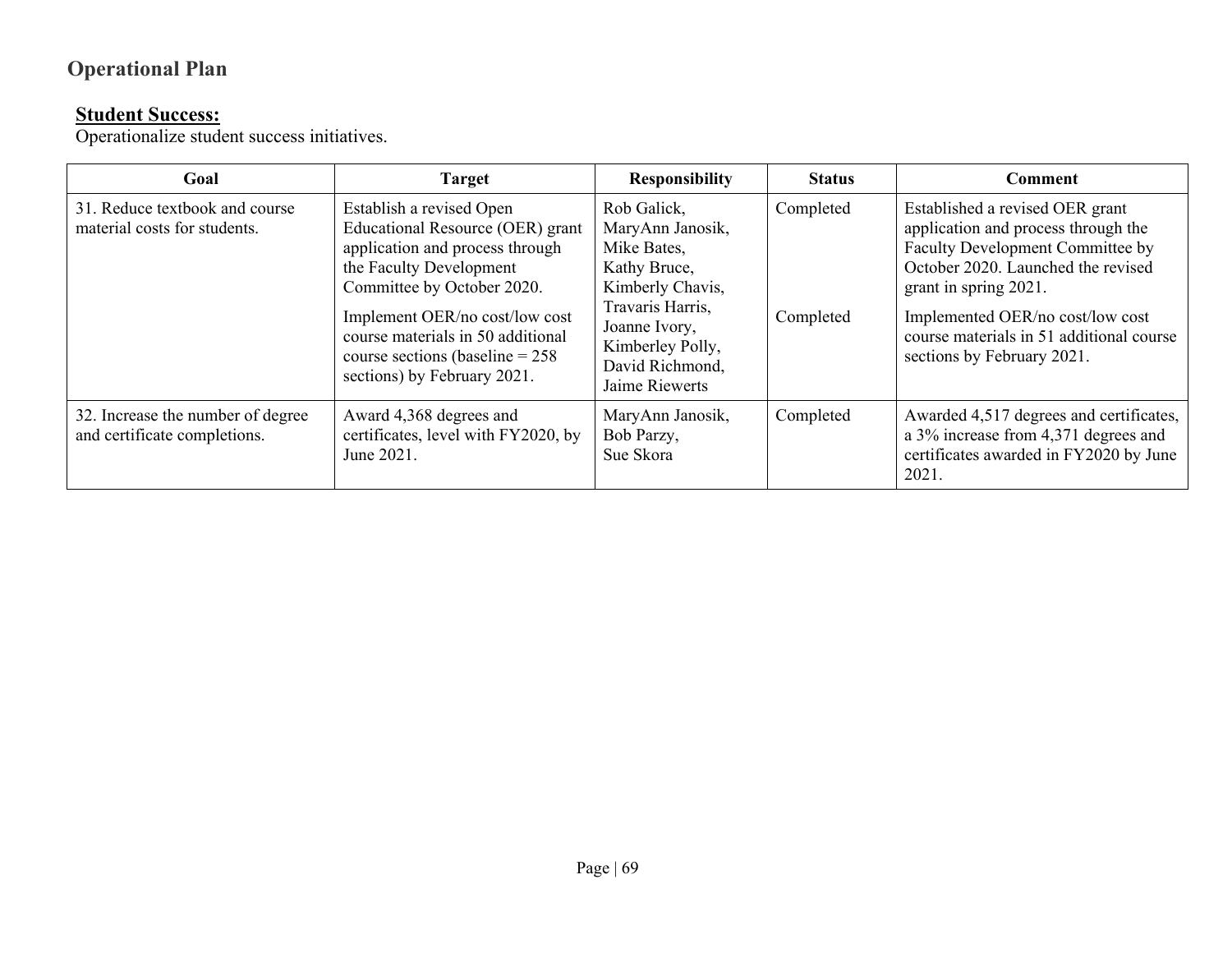| Goal                                                                                   | <b>Target</b>                                                                                                                                                                                                                                                                                                                                                                                                                                                                                                                                                                                                                                                               | <b>Responsibility</b>                                                                                                                                                                                                        | <b>Status</b> | <b>Comment</b>                                                                                                                                                      |
|----------------------------------------------------------------------------------------|-----------------------------------------------------------------------------------------------------------------------------------------------------------------------------------------------------------------------------------------------------------------------------------------------------------------------------------------------------------------------------------------------------------------------------------------------------------------------------------------------------------------------------------------------------------------------------------------------------------------------------------------------------------------------------|------------------------------------------------------------------------------------------------------------------------------------------------------------------------------------------------------------------------------|---------------|---------------------------------------------------------------------------------------------------------------------------------------------------------------------|
| 33. Complete the Illinois<br>Community College Board (ICCB)<br>program review process. | Conduct 26 program reviews<br>resulting in program improvement<br>plans by June 2021:<br>• Economics<br>• History<br>• Political Science<br>• Psychology<br>• Sociology<br>• Anthropology<br>• Geography<br>• Geographic Information Systems<br>• Education<br>· Early Childhood Educator<br>• Paraprofessional Educator<br>• Manufacturing<br>• Computer Numerical Control<br>• Medical Assistant<br>• Emergency Medical Technician<br>• Human Services<br>• Physical Therapy Assistant<br>· TESOL<br>• Kinesiology<br>• Personal Training<br>• Health Education<br>• Athletics<br>• Student Involvement<br>• Events Management<br>• Testing Center<br>• Business Services | MaryAnn Janosik,<br>Darlene Schlenbecker,<br>Mike Bates,<br>Vicki Atkinson,<br>Kimberly Chavis,<br>Kathy Coy,<br>Travaris Harris,<br>Mary Kay Harton,<br>Joanne Ivory,<br>Njambi Kamoche,<br>Jaime Riewerts,<br>Darice Trout | Completed     | Conducted 25 program reviews that<br>resulted in program improvement plans<br>by June 2021. Note: Testing Center was<br>mistakenly added to the list for<br>FY2021. |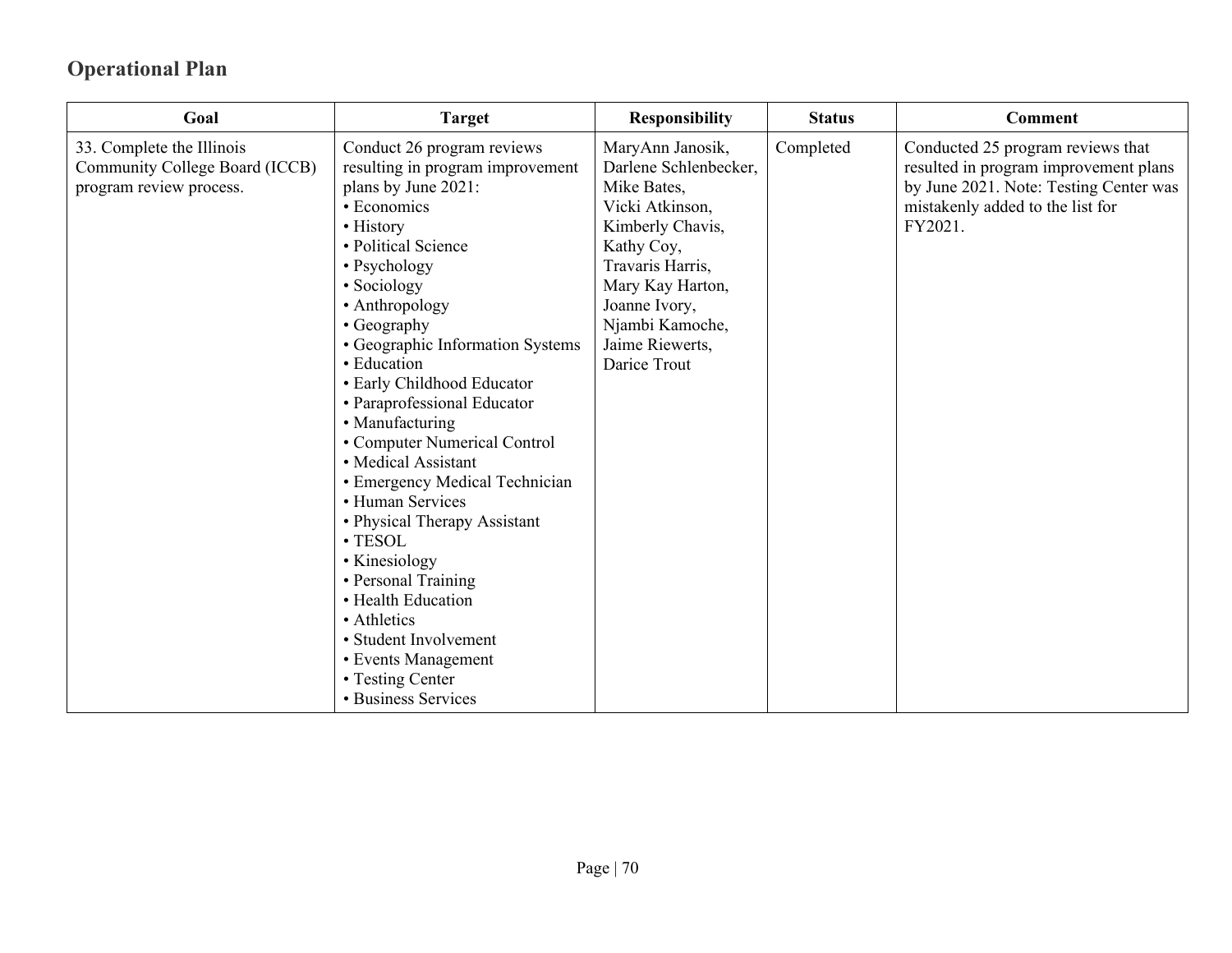| Goal                                                              | <b>Target</b>                                                                                                                | <b>Responsibility</b>                                                      | <b>Status</b>                                                                                                                                                                                     | <b>Comment</b>                                                                                                                                                                     |
|-------------------------------------------------------------------|------------------------------------------------------------------------------------------------------------------------------|----------------------------------------------------------------------------|---------------------------------------------------------------------------------------------------------------------------------------------------------------------------------------------------|------------------------------------------------------------------------------------------------------------------------------------------------------------------------------------|
| 34. Implement new programming.                                    | Work with a consultant and<br>develop curriculum for a Music<br>Kathy Bruce,<br>Technology Certificate by May<br>2021.       | MaryAnn Janosik,<br>Kimberly Chavis,<br>Travaris Harris,<br>Joanne Ivory,  | In Progress -<br>Behind Target/<br>Schedule                                                                                                                                                       | Worked with a consultant to develop<br>curriculum for a Music Technology<br>Certificate to be presented to the shared<br>governance Curriculum Committee and<br>ICCB in fall 2021. |
|                                                                   | Develop plans for part-time/<br>weekend program in Dental<br>Hygiene.<br>· Submit part-time proposal to<br>CODA by May 2021. | Bob Parzy,<br>Kimberley Polly,<br>Jaime Riewerts,                          | In Progress -<br>Behind Target/<br>Schedule                                                                                                                                                       | Developed plans for part-time/weekend<br>program in Dental Hygiene program to<br>be submitted to the Commission of<br>Dental Accreditation in July 2021.                           |
|                                                                   | Develop Medical Cannabis<br>certificate for credit by June 2021.                                                             |                                                                            | Completed                                                                                                                                                                                         | Developed Medical Cannabis certificate<br>for credit by June 2021.                                                                                                                 |
|                                                                   | Develop Respiratory Therapy<br>degree by June 2021.                                                                          |                                                                            | In Progress -<br>Behind Target/<br>Schedule                                                                                                                                                       | Continuing to develop Respiratory<br>Therapy degree with Roosevelt<br>University.                                                                                                  |
|                                                                   | <b>Implement Universal Aerial</b><br>Systems, Drone certificate by June<br>2021.                                             |                                                                            | Completed                                                                                                                                                                                         | Implemented Universal Aerial Systems,<br>Drone certificate with 17 students<br>enrolled in spring 2021 by June 2021.                                                               |
|                                                                   | Increase the number of programs<br>offered by University Center<br>partners by at least two by June<br>2021.                 | In Progress -<br>Behind Target/<br>Schedule                                | Increased the number of programs<br>offered by University Center partners<br>by one, a Master of Science in<br>Management with DePaul University.<br>An additional new program is in<br>progress. |                                                                                                                                                                                    |
| 35. Offer inaugural Summer Launch<br>transitional bridge program. | Enroll 50 new students in the<br>Summer Launch online "Focus on<br>Your Future" FYS 101 course for<br>summer 2020.           | MaryAnn Janosik,<br>Vicki Atkinson,<br>Megan Dallianis,<br>Kris Hoffhines, | Completed                                                                                                                                                                                         | Enrolled 50 new students in the<br>Summer Launch online "Focus on Your<br>Future" FYS 101 course for summer<br>2020.                                                               |
|                                                                   | • Of those enrolled, at least 70%<br>will successfully complete the<br>course with a grade of "C" or<br>better.              | Matt McLaughlin                                                            | Completed                                                                                                                                                                                         | • Of those enrolled, 76% successfully<br>completed the course with a grade of<br>"C" or better.                                                                                    |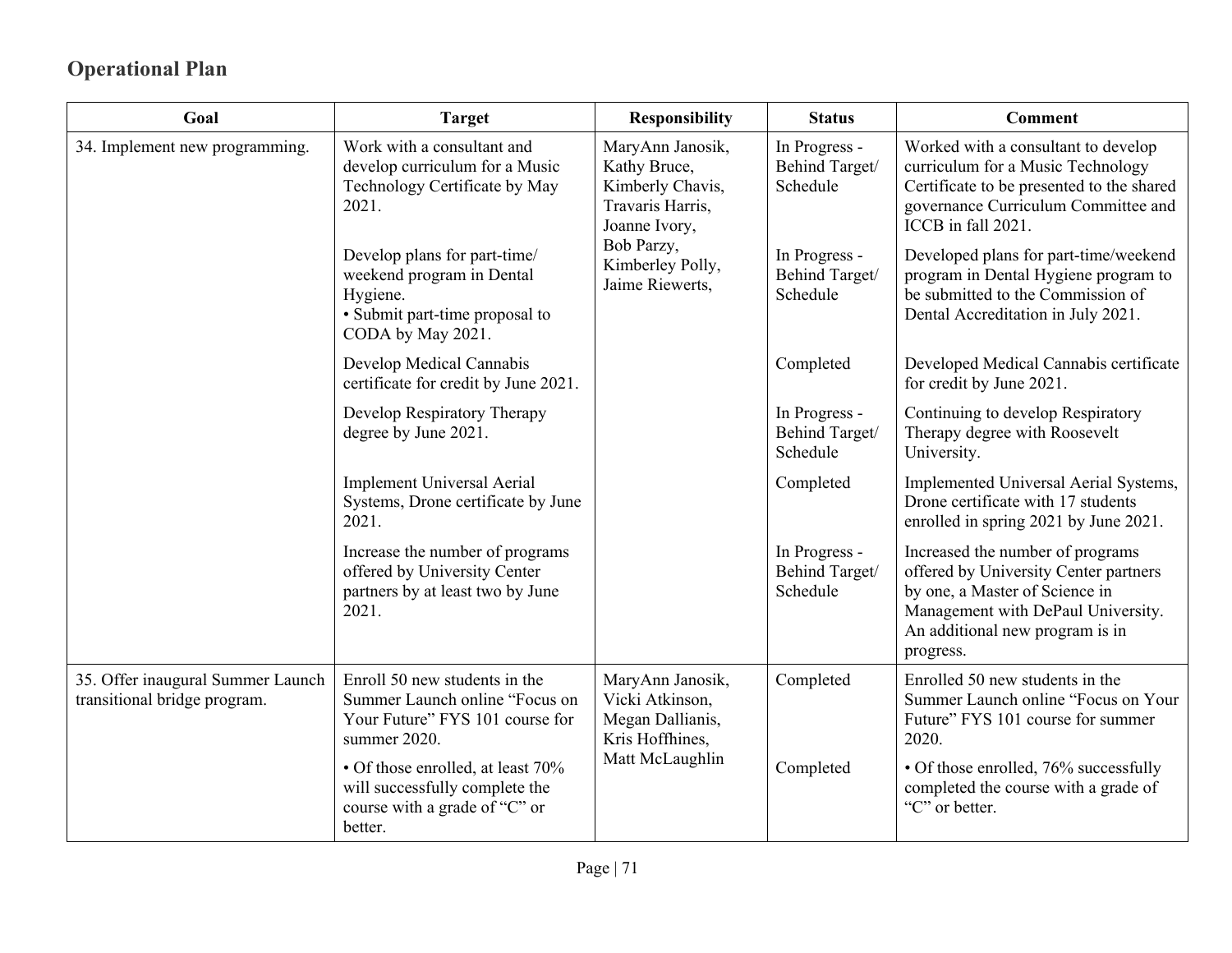| Goal                                                                                                                | <b>Target</b>                                                                                                                                                           | <b>Responsibility</b>                                                                                             | <b>Status</b> | Comment                                                                                                                                                                  |
|---------------------------------------------------------------------------------------------------------------------|-------------------------------------------------------------------------------------------------------------------------------------------------------------------------|-------------------------------------------------------------------------------------------------------------------|---------------|--------------------------------------------------------------------------------------------------------------------------------------------------------------------------|
| 35. Offer inaugural Summer Launch<br>transitional bridge program<br>(continued).                                    | • Of those who persist to fall 2020,<br>at least 70% will enroll in needed<br>developmental courses by<br>enrollment census one.                                        |                                                                                                                   | Completed     | · Of those who persist to fall 2020,<br>100% enrolled in needed<br>developmental courses by enrollment<br>census one.                                                    |
| 36. Leverage case managed<br>advising for student success.                                                          | Include at least 40% of students<br>enrolled in fall 2020 0-15 and<br>developmental courses in early<br>alert surveys by October 2020.                                  | MaryAnn Janosik,<br>Vicki Atkinson,<br>Megan Dallianis,<br>Kris Hoffhines,                                        | Completed     | Included 45% of students enrolled in<br>fall 2020 0-15 courses and<br>developmental courses in early alert<br>surveys by October 2020.                                   |
|                                                                                                                     | Increase the percentage of<br>enrolled, credential-seeking<br>students assigned to an advisor by<br>5%, from 85% to 90%, by May<br>2021.                                | Matt McLaughlin                                                                                                   | Completed     | Increased the percentage of enrolled,<br>credential-seeking students assigned to<br>an advisor by 15%, from 85% to 100%,<br>by May 2021.                                 |
| 37. Improve advising engagement<br>for first-time in college degree-<br>seeking African American/Black<br>students. | Increase developmental education<br>enrollment compliance of African<br>American/Black students by five<br>percentage points, from 59% to<br>64%, by September 2020.    | MaryAnn Janosik,<br>Claudia Mercado,<br>Vicki Atkinson,<br>Megan Dallianis,<br>Kris Hoffhines,<br>Matt McLaughlin | Completed     | Increased developmental education<br>enrollment compliance of African<br>American/Black students by 22<br>percentage points, from 59% to 81%,<br>by September 2020.      |
|                                                                                                                     | Increase the advisor seen rates of<br>African American/Black students<br>by three percentage points, from<br>69% to 72%, by January 2021.                               |                                                                                                                   | Completed     | Increased the advisor seen rates of<br>African American/Black students by<br>five percentage points, from 69% to<br>74%, by January 2021.                                |
|                                                                                                                     | Increase the development of<br>personalized educational plan for<br>African American/Black students<br>by three percentage points, from<br>72% to 75%, by January 2021. |                                                                                                                   | Completed     | Increased the development of a<br>personalized educational plan for<br>African American/Black students by six<br>percentage points, from 72% to 78%,<br>by January 2021. |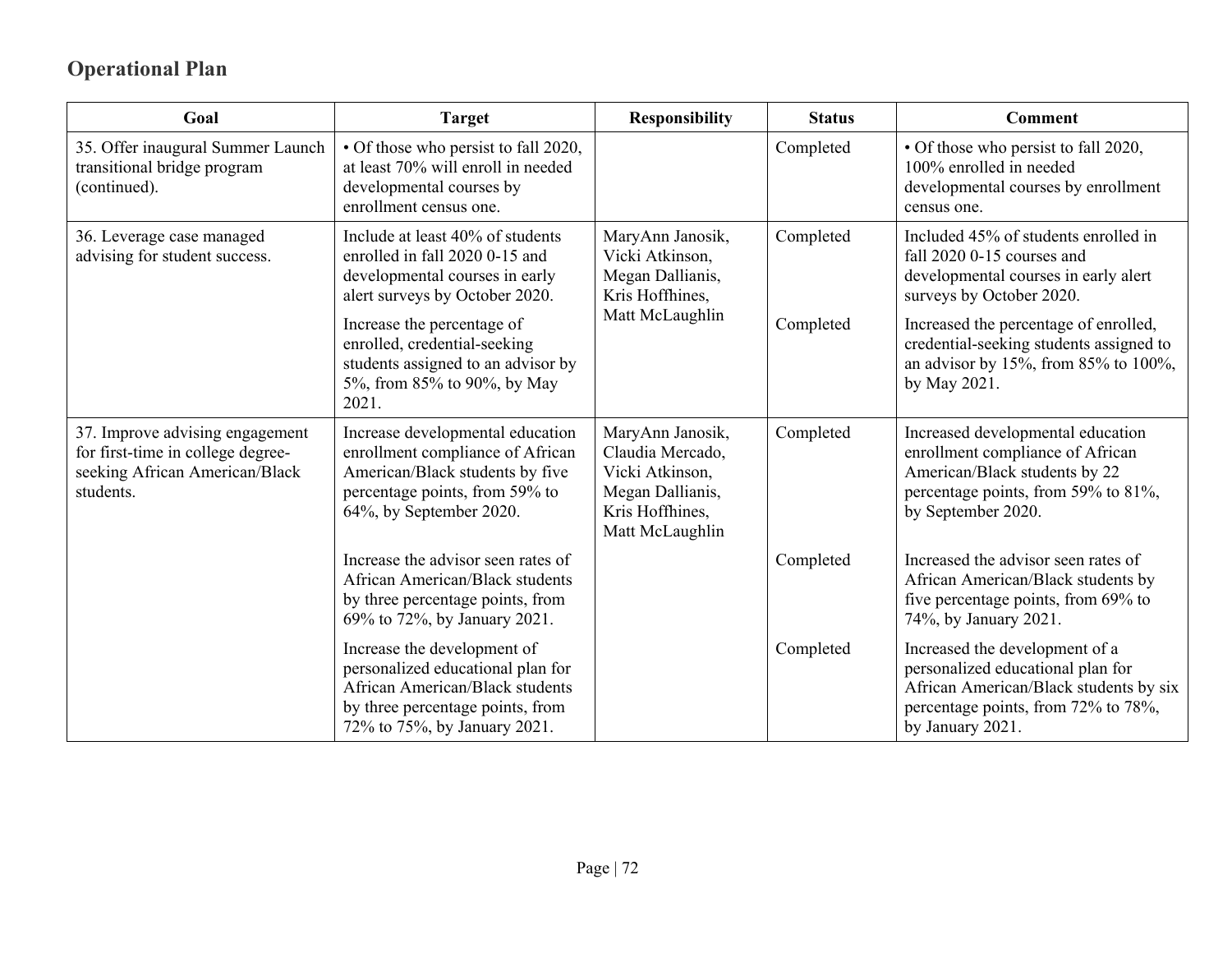| Goal                                                            | <b>Target</b>                                                                                                                                      | <b>Responsibility</b>           | <b>Status</b>                               | <b>Comment</b>                                                                                                                                                                                                                                          |
|-----------------------------------------------------------------|----------------------------------------------------------------------------------------------------------------------------------------------------|---------------------------------|---------------------------------------------|---------------------------------------------------------------------------------------------------------------------------------------------------------------------------------------------------------------------------------------------------------|
| 38. Support the continuous<br>improvement of online and blended | Launch online GECC/AA degree<br>by August 2020.                                                                                                    | MaryAnn Janosik,<br>Mike Bates, | Completed                                   | Launched online GECC/AA degree by<br>August 2020.                                                                                                                                                                                                       |
| courses.                                                        | Complete implementation of Ally<br>for Blackboard (accessibility<br>checker) by August 2020.                                                       | Kimberley Polly                 | Completed                                   | Completed implementation of Ally for<br>Blackboard (accessibility checker) with<br>two general pilot workshops and a<br>career and technical education series by<br>August 2020.                                                                        |
|                                                                 | Complete pilot of Ally for<br>Blackboard with 10 faculty by<br>December 2020.                                                                      |                                 | Completed                                   | Completed pilot of Ally for Blackboard<br>with 31 faculty earning their digital<br>badge and performing remediation to<br>improve digital accessibility in their<br>courses by December 2020.                                                           |
|                                                                 | Continue to implement the course<br>design review process for an<br>additional 100 course sections<br>$(baseline = 194 sections)$ by June<br>2021. |                                 | In Progress -<br>Behind Target/<br>Schedule | Continued to implement the course<br>design review process for an additional<br>81 course sections by June 2021. Some<br>faculty were not able to complete the<br>review during spring 2021 and will<br>complete the requirement during<br>summer 2021. |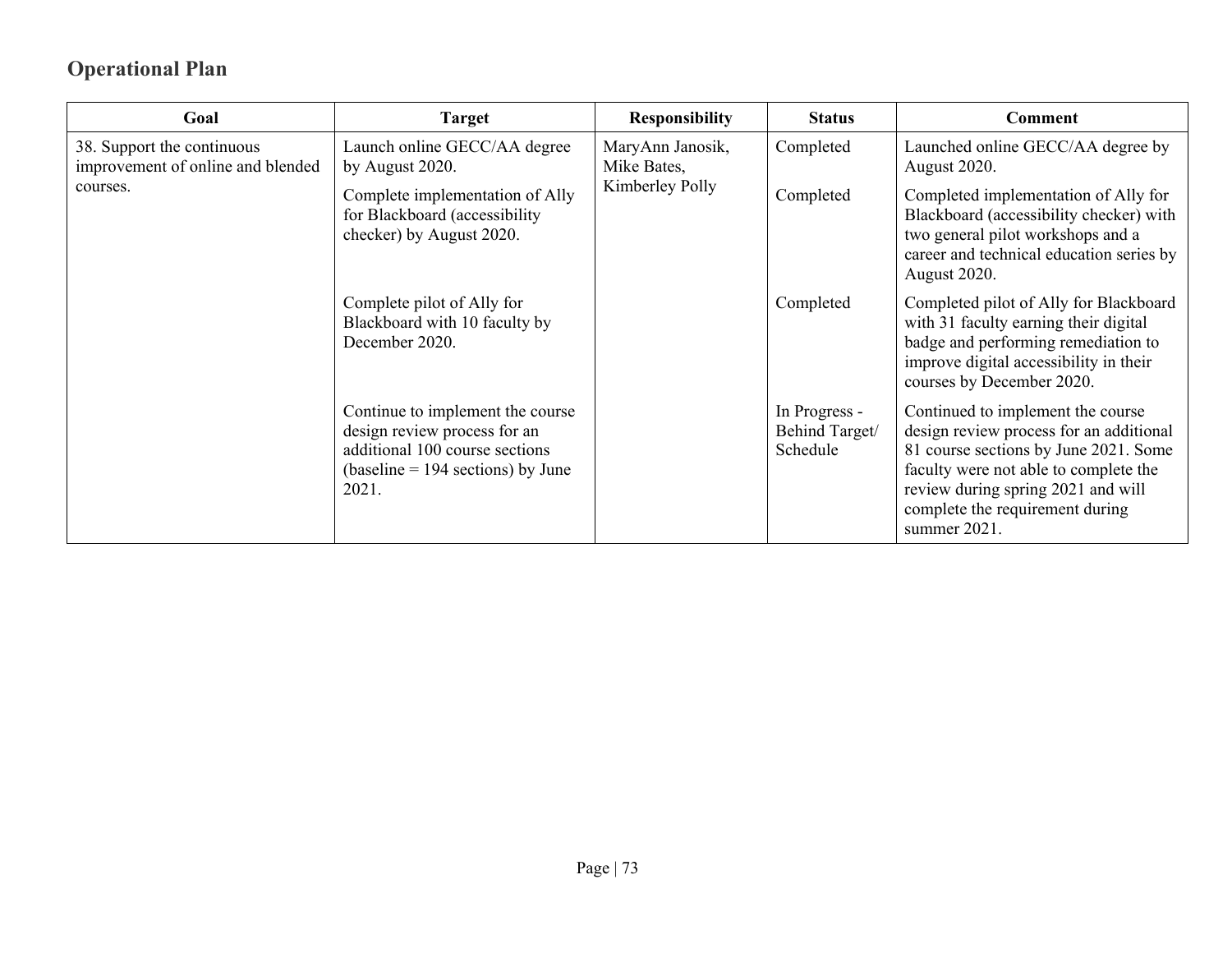| Goal                                                                                                                              | <b>Target</b>                                                                                                                                       | <b>Responsibility</b>                                | <b>Status</b>                               | <b>Comment</b>                                                                                                                                                                                                                                                                                                        |
|-----------------------------------------------------------------------------------------------------------------------------------|-----------------------------------------------------------------------------------------------------------------------------------------------------|------------------------------------------------------|---------------------------------------------|-----------------------------------------------------------------------------------------------------------------------------------------------------------------------------------------------------------------------------------------------------------------------------------------------------------------------|
| 39. Develop high school math and<br>English alignment processes. (ICCB<br>grant)                                                  | Hold collaborative meetings to<br>develop transitional English<br>curriculum by December 2020.                                                      | MaryAnn Janosik,<br>Kathy Bruce,<br>Kimberley Polly, | Completed                                   | Held virtual collaborative meetings to<br>develop transitional English curriculum<br>by June 2021.                                                                                                                                                                                                                    |
|                                                                                                                                   | Send English curriculum to the<br>state portability panel by March<br>2021.                                                                         | Jaime Riewerts                                       | In Progress -<br>Behind Target/<br>Schedule | Curriculum is complete. However, due<br>to the pandemic, the state portability<br>panel is not reviewing curriculum until<br>spring 2022.                                                                                                                                                                             |
|                                                                                                                                   | Complete a signed memorandum<br>of understanding with the high<br>school districts for fall 2021 course<br>offering by June 2021.                   |                                                      | In Progress -<br>Behind Target/<br>Schedule | Draft memorandum of understanding<br>(MOU) was prepared by June 2021.<br>The MOU is ready to be submitted to<br>the state portability panel once the<br>panel resumes meeting. Due to the<br>pandemic, the portability panel has<br>delayed approval of courses and MOUs<br>until spring 2022.                        |
| 40. Create faculty development<br>opportunities that ensure cultural<br>competency in the classroom<br>(equity in the classroom). | Develop two new graduate<br>equivalency courses (GEC) with<br>outcomes focused on inclusive<br>practices and equity pedagogies by<br>December 2020. | MaryAnn Janosik,<br><b>Mike Bates</b>                | Completed                                   | Developed and ran two new GECs,<br>Understanding and Rethinking<br>Antiracism and Resistance, and Race<br>and Education, with outcomes focused<br>on inclusive practices and equity<br>pedagogies by June 2021.                                                                                                       |
|                                                                                                                                   | Review and revise existing GEC<br>and workshop curriculum to<br>increase focus on inclusive<br>practices and equity pedagogies by<br>February 2021. |                                                      | Completed                                   | Reviewed and revised existing GEC<br>and workshop curriculum to increase<br>focus on inclusive practices and equity<br>pedagogies. Developed the Enacting<br>Equity Guidelines, a tool for self-<br>reflection in relation to professional<br>development opportunities, resources,<br>and courses, by February 2021. |
|                                                                                                                                   | Offer six workshops that include<br>outcomes related to inclusive<br>practices and equity pedagogies by<br>May 2021.                                |                                                      | Completed                                   | Offered 12 workshops/courses that<br>include outcomes related to inclusive<br>practices and equity pedagogies to 438<br>faculty by May 2021.                                                                                                                                                                          |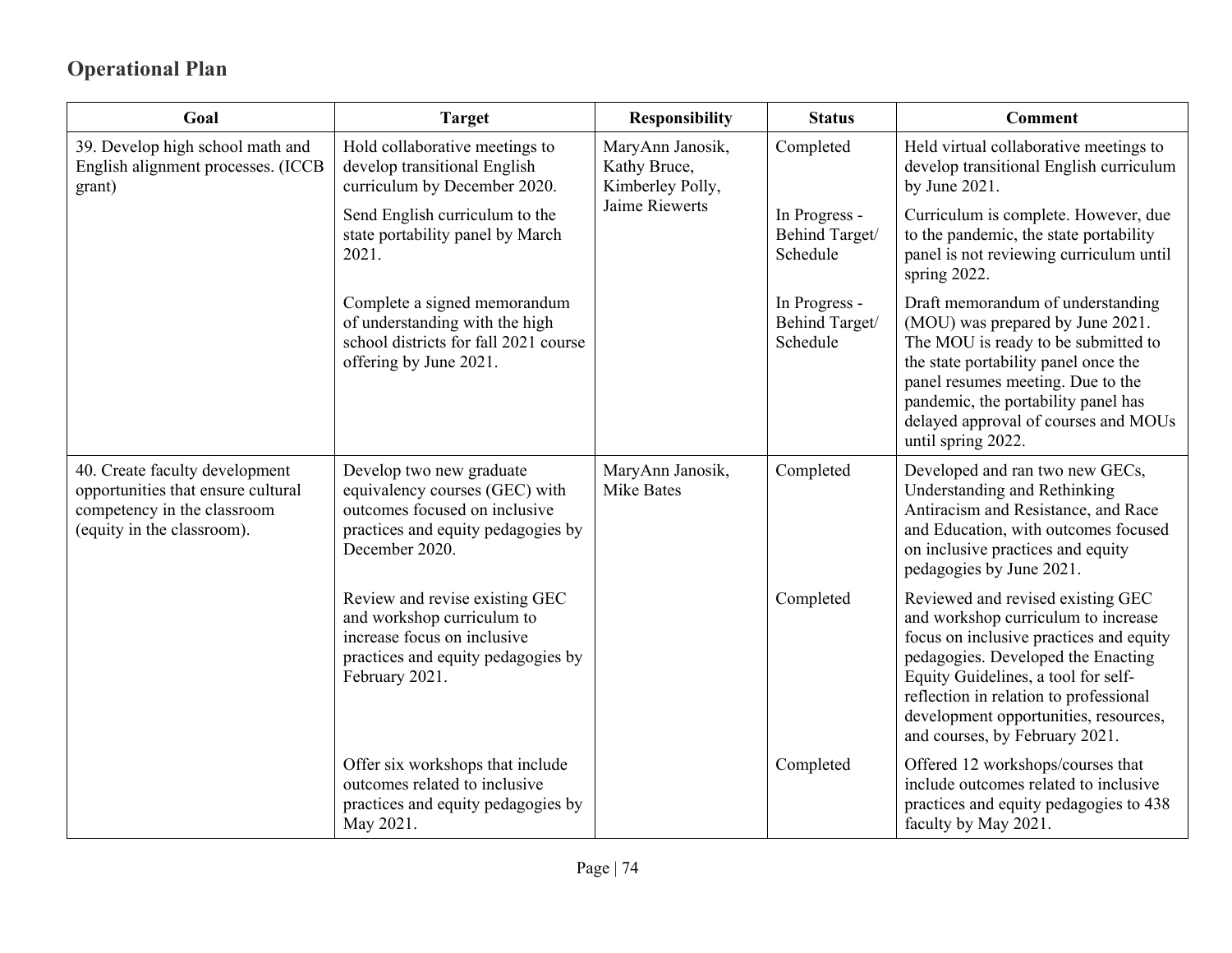| Goal                                                                | <b>Target</b>                                                                                                                                             | <b>Responsibility</b>           | <b>Status</b> | Comment                                                                                                                                                                                                                                                                              |
|---------------------------------------------------------------------|-----------------------------------------------------------------------------------------------------------------------------------------------------------|---------------------------------|---------------|--------------------------------------------------------------------------------------------------------------------------------------------------------------------------------------------------------------------------------------------------------------------------------------|
| 41. Implement the recommendations<br>of the Dual Credit Task Force. | Conduct a review of faculty<br>credentials to ensure alignment<br>with the Higher Learning<br>Commission (HLC) and ICCB<br>requirements by December 2020. | MaryAnn Janosik,<br>Kathy Bruce | Completed     | Conducted a review of faculty<br>credentials to ensure alignment with<br>HLC and ICCB requirements by May<br>2021. Recommended minimum<br>credential statements were adopted in<br>May 2021.                                                                                         |
|                                                                     | Develop a process to ensure<br>quality dual credit instruction in<br>the high schools by December<br>2020.                                                |                                 | Completed     | Developed a process to ensure quality<br>dual credit instruction in high schools<br>with the approval of a memorandum of<br>agreement that includes a process for<br>observing dual credit instructors and a<br>three-year review cycle for all dual<br>credit classes by June 2021. |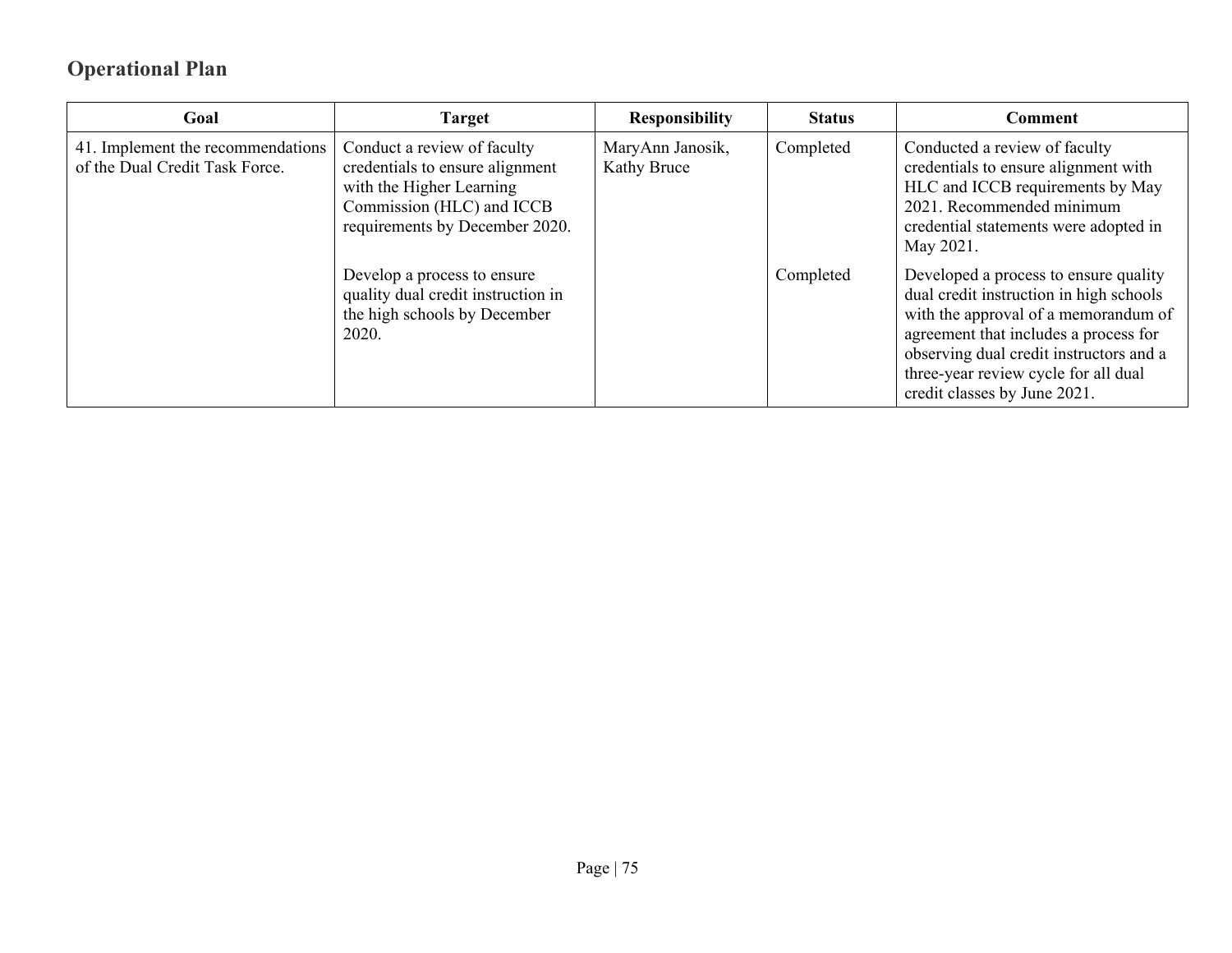| Goal                                                                                                                                              | <b>Target</b>                                                                                                                                                                                                            | <b>Responsibility</b>                                                     | <b>Status</b> | <b>Comment</b>                                                                                                                                                                                                                                                                                       |
|---------------------------------------------------------------------------------------------------------------------------------------------------|--------------------------------------------------------------------------------------------------------------------------------------------------------------------------------------------------------------------------|---------------------------------------------------------------------------|---------------|------------------------------------------------------------------------------------------------------------------------------------------------------------------------------------------------------------------------------------------------------------------------------------------------------|
| 42. Develop a comprehensive<br>approach to addressing student<br>mental health and basic needs by<br>launching the Hawks Care Resource<br>Center. | Establish an advisory council to<br>include representatives from DEI,<br>the Harper Educational<br>Foundation, Student Involvement,<br>the Learning and Career Center<br>and external advisory partners by<br>July 2020. | MaryAnn Janosik,<br>Claudia Mercado,<br>Vicki Atkinson,<br>Cindy Washburn | Completed     | Established the Hawks Care Advisory<br>Team that explores ongoing needs and<br>opportunities to support students in<br>need of additional non-academic<br>support for basic needs by September<br>2020.                                                                                              |
|                                                                                                                                                   | Create a plan for Harper's<br>advocacy and resource center<br>model by August 2020.                                                                                                                                      |                                                                           | Completed     | Created a plan for Harper's advocacy<br>and resource center model that aligns<br>Hawks Care Resource Center and<br>Counseling Services to provide students<br>with a holistic approach to support and<br>intentional referrals to sustainable<br>resources for non-academic needs by<br>August 2020. |
|                                                                                                                                                   | Build Hawks Care communication<br>plan by August 2020.                                                                                                                                                                   |                                                                           | Completed     | Built Hawks Care communication plan<br>that includes branding and<br>communications to the campus<br>community by August 2020.                                                                                                                                                                       |
|                                                                                                                                                   | Initiate rapid response protocol for<br>basic needs referrals by August<br>2020.                                                                                                                                         |                                                                           | Completed     | Initiated rapid response protocol for<br>expedience and holistic review of<br>student request for financial support<br>and basic needs referrals by August 2020.                                                                                                                                     |
|                                                                                                                                                   | Create training timeline to deliver<br>Phase I of Mental Health First Aid<br>training to student-facing<br>employees by December 2020.                                                                                   |                                                                           | Completed     | Created training timeline to deliver<br>Phase I of Mental Health First Aid<br>training to 100 student-facing<br>employees by December 2020.                                                                                                                                                          |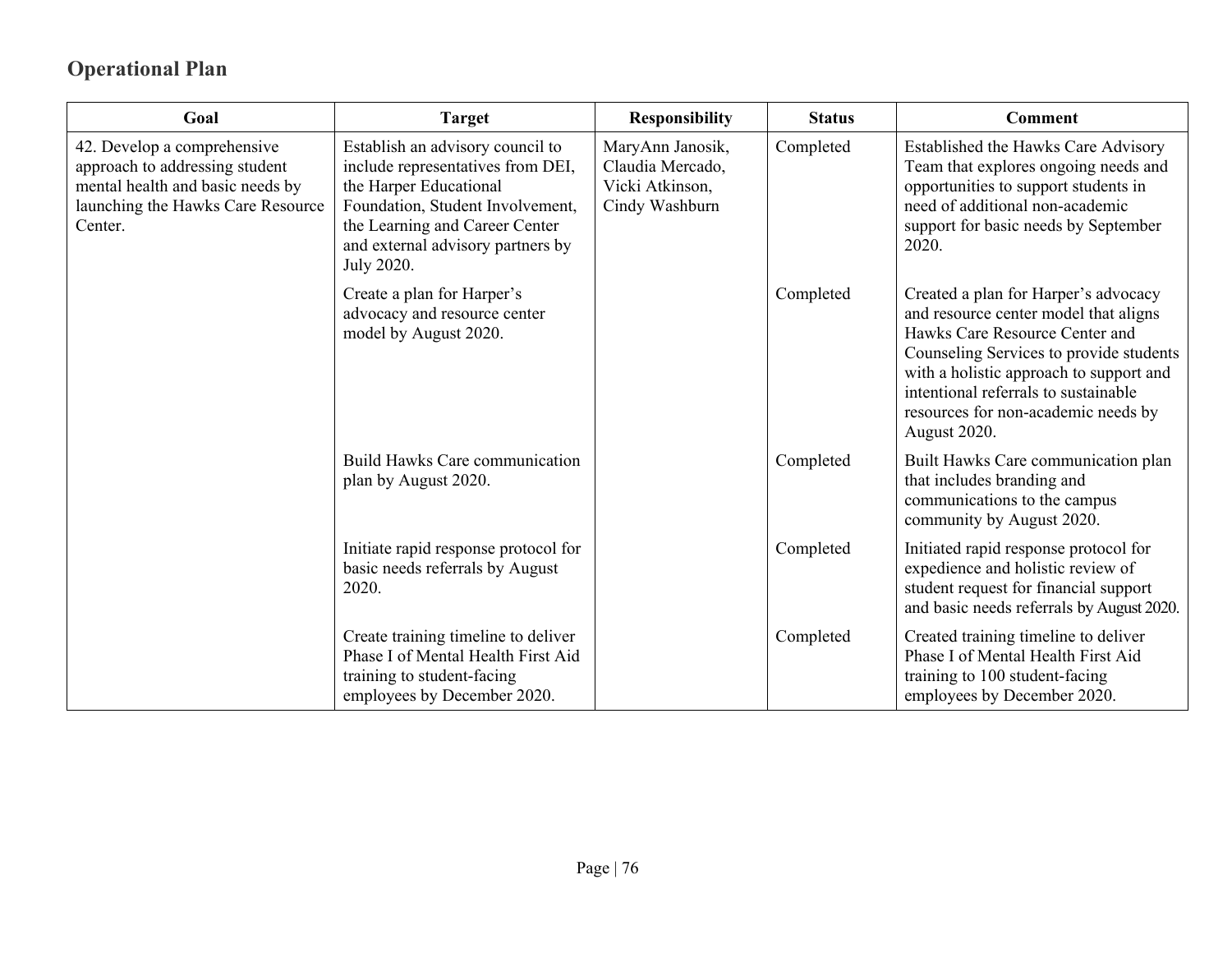| Goal                                                                                                                                                          | <b>Target</b>                                                                                                                                                                                                                                                                        | <b>Responsibility</b>                                | <b>Status</b> | <b>Comment</b>                                                                                                                                                                                                                                                                                                                         |
|---------------------------------------------------------------------------------------------------------------------------------------------------------------|--------------------------------------------------------------------------------------------------------------------------------------------------------------------------------------------------------------------------------------------------------------------------------------|------------------------------------------------------|---------------|----------------------------------------------------------------------------------------------------------------------------------------------------------------------------------------------------------------------------------------------------------------------------------------------------------------------------------------|
| 42. Develop a comprehensive<br>approach to addressing student<br>mental health and basic needs by<br>launching the Hawks Care Resource<br>Center (continued). | Receive final report and<br>recommendations from the Hawks<br>Care Advisory Council regarding<br>partnerships, programs, and<br>services to launch in fall 2021 by<br>May 2021.                                                                                                      |                                                      | Completed     | Received final report and<br>recommendations from the Hawks Care<br>Advisory Council regarding<br>partnerships, programs, and services to<br>launch in fall 2021 that include<br>additional in-person support as campus<br>presence increases to address students'<br>basic needs by May 2021.                                         |
| 43. Review accessibility policies<br>and practices to ensure robust<br>learning experiences for all                                                           | Create an institution-wide digital<br>accessibility task force by August<br>2020.                                                                                                                                                                                                    | MaryAnn Janosik,<br>Jason Altmann,<br>Vicki Atkinson | Completed     | Created an institution-wide digital<br>accessibility task force by December<br>2020.                                                                                                                                                                                                                                                   |
| students.                                                                                                                                                     | Ensure that senior leadership and<br>deans gain a basic understanding<br>of ADA/504 laws and digital<br>accessibility compliance by<br>providing an educational seminar<br>on disability law and digital<br>compliance by December 2020.                                             |                                                      | Completed     | Ensured that senior leadership and<br>deans gained a basic understanding of<br>ADA/504 laws and digital accessibility<br>compliance by providing an educational<br>seminar on disability law and digital<br>compliance by May 2021.                                                                                                    |
|                                                                                                                                                               | Review all accessibility policies<br>and practices by December 2020.                                                                                                                                                                                                                 |                                                      | Completed     | Reviewed all accessibility policies and<br>practices by February 2021.                                                                                                                                                                                                                                                                 |
|                                                                                                                                                               | Develop a two-year strategic road<br>map, identify best practices and<br>quality indicator measurements,<br>draft an institution-wide digital<br>accessibility policy, and identify<br>potential training opportunities for<br>the appropriate departments on<br>campus by May 2021. |                                                      | Completed     | Submitted a report to the Provost in<br>June 2021 that develops a two-year<br>strategic road map, identifies best<br>practices and quality indicator<br>measurements, drafts an institution-<br>wide digital accessibility policy, and<br>identifies potential training<br>opportunities for the appropriate<br>departments on campus. |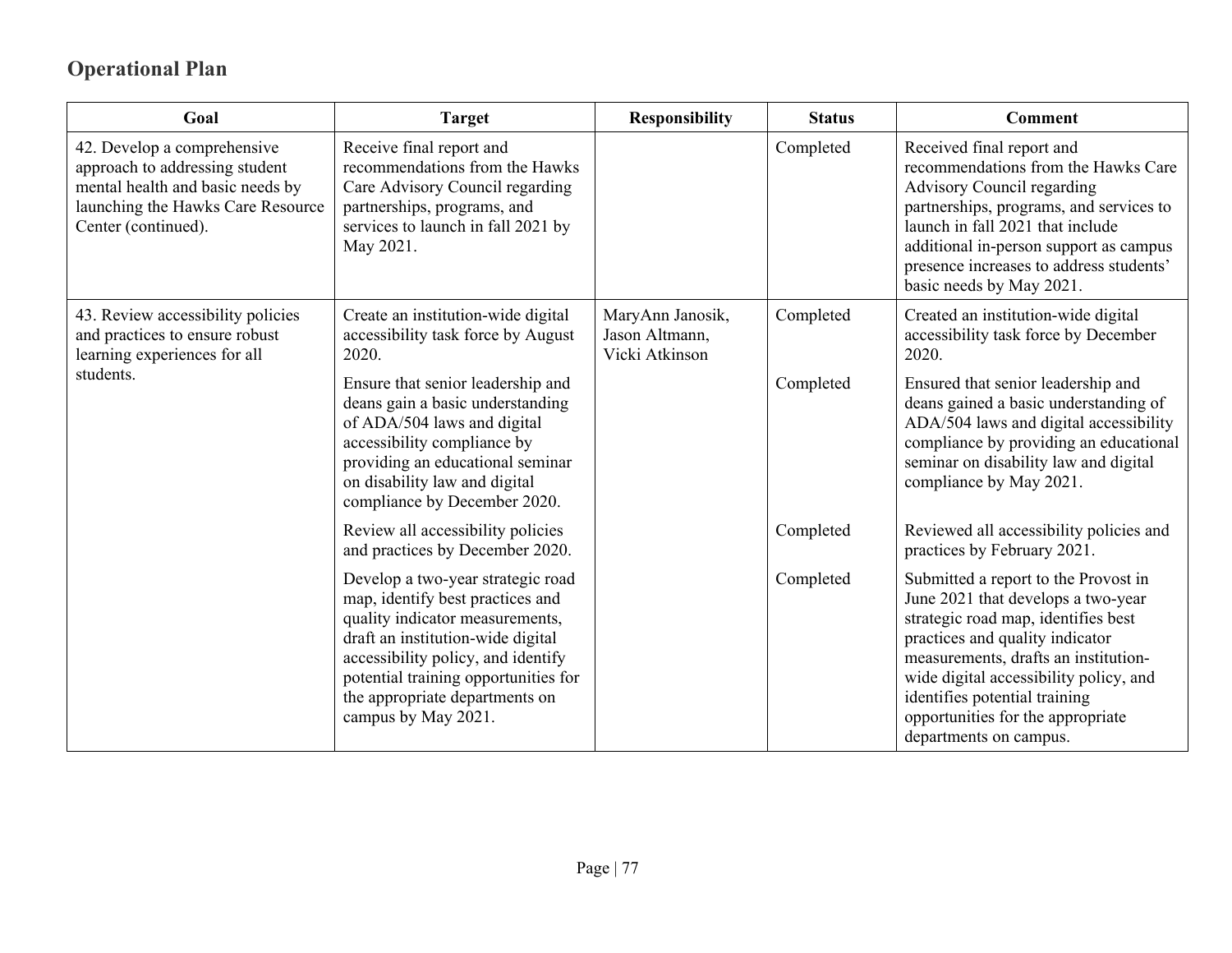#### **Technology:**

Support and enhance technology to meet the instructional and administrative needs of the College community.

| Goal                                                                            | <b>Target</b>                                                                                                                                                                                                                                                                           | <b>Responsibility</b>                                                                              | <b>Status</b>          | <b>Comment</b>                                                                                                                                                                                                                                                                         |
|---------------------------------------------------------------------------------|-----------------------------------------------------------------------------------------------------------------------------------------------------------------------------------------------------------------------------------------------------------------------------------------|----------------------------------------------------------------------------------------------------|------------------------|----------------------------------------------------------------------------------------------------------------------------------------------------------------------------------------------------------------------------------------------------------------------------------------|
| 44. Replace the current Oracle EBS<br>Financial and Human Resources<br>systems. | Track and meet the milestones and<br>project plan timeline established<br>for the go-live date of the Human<br>Capital Management and Financial<br>systems by October 2020.<br>Complete implementation of the<br>Oracle Cloud Finance and Human<br>Resources system by January<br>2021. | Rob Galick,<br>Bob Grapenthien<br>(Finance and Payroll),<br>Regan Myers (IT),<br>Roger Spayer (HR) | Completed<br>Completed | Tracked and met the milestones and<br>project plan timeline established for the<br>go-live date of the Human Capital<br>Management and Financial systems by<br>January 2021.<br>Completed implementation of the<br>Oracle Cloud Finance and Human<br>Resources system by January 2021. |
| 45. Implement a Customer<br>Relationship Management (CRM)<br>system.            | Complete installation of CRM<br>system by May 2021.                                                                                                                                                                                                                                     | Rob Galick,<br>MaryAnn Janosik,<br>Bob Parzy,<br>Sue Contarino                                     | Postponed              | Launched portions of the CRM in May<br>2021. However, the overall Phase 1<br>launch was postponed until September<br>2021.                                                                                                                                                             |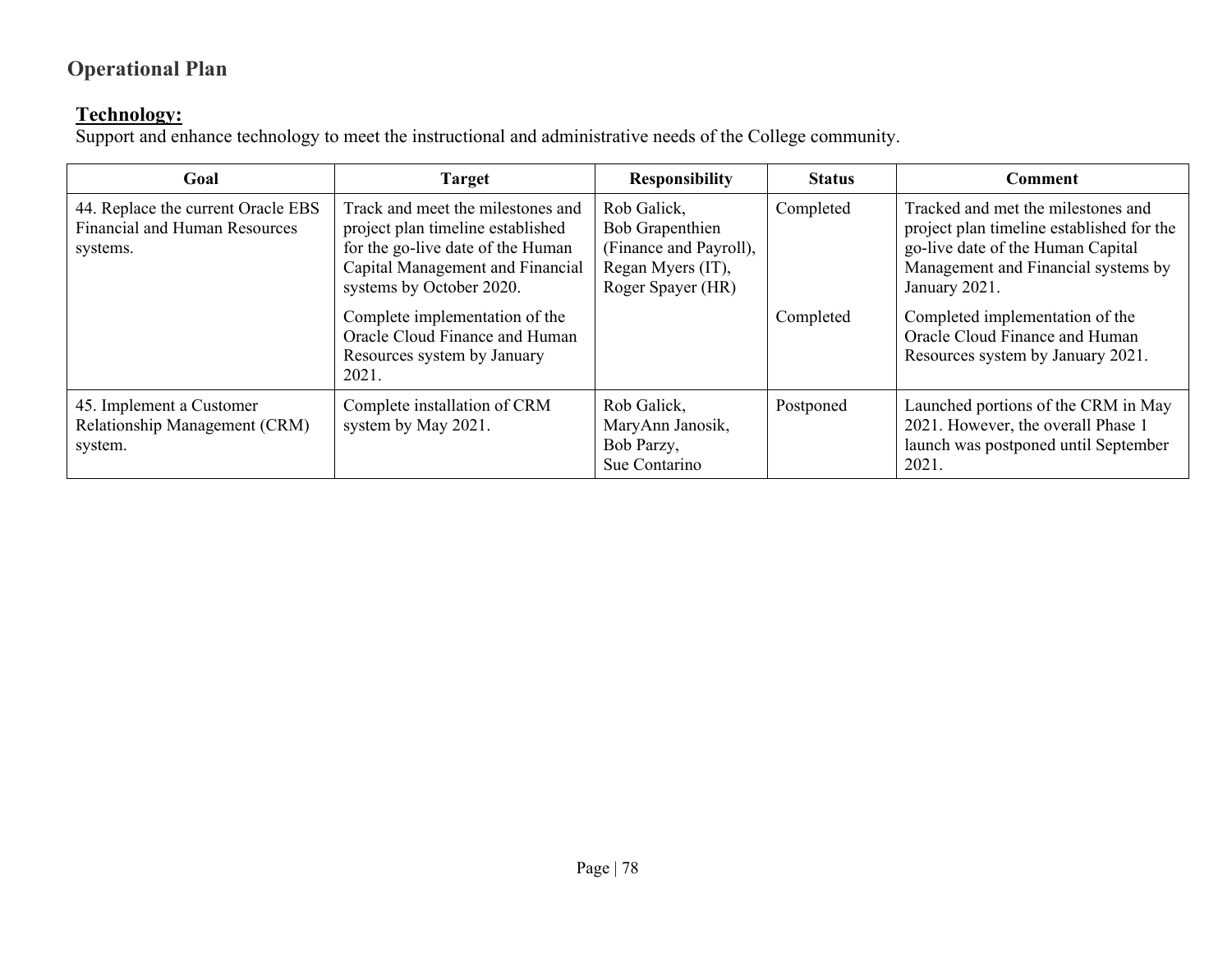| Goal                                                                                           | <b>Target</b>                                                                                                                    | <b>Responsibility</b>                                           | <b>Status</b> | <b>Comment</b>                                                                                                                                                                                                                                                   |
|------------------------------------------------------------------------------------------------|----------------------------------------------------------------------------------------------------------------------------------|-----------------------------------------------------------------|---------------|------------------------------------------------------------------------------------------------------------------------------------------------------------------------------------------------------------------------------------------------------------------|
| 46. Assess technology resources and<br>support in the online working/<br>learning environment. | Assess Harper-supported<br>instructional technologies for<br>distance learning purposes by<br>August 2020.                       | Rob Galick,<br>MaryAnn Janosik,<br>Mike Bates,<br>Sue Contarino | Completed     | Assessed Harper-supported<br>instructional technologies for distance<br>learning purposes by August 2020.<br>Developed a Distance Education<br>Advisory Team to review consultant's<br>report and advise on moving forward<br>with distance learning strategies. |
|                                                                                                | Assess collaboration software (e.g.<br>Office 365, Teams) available for<br>remote work by August 2020.                           |                                                                 | Completed     | Assessed collaboration software (e.g.<br>Office 365, Teams) available for remote<br>work by August 2020.                                                                                                                                                         |
|                                                                                                | Provide recommendations for<br>using/enhancing instructional<br>technology and collaboration<br>software by September 2020.      |                                                                 | Completed     | Provided recommendations that<br>identified Google Workspace for<br>enhancing instructional technology and<br>collaboration software by September<br>2020.                                                                                                       |
|                                                                                                | Implement recommendations by<br>December 2020.                                                                                   |                                                                 | Completed     | Implemented Google Workspace by<br>June 2021 which will be used<br>beginning in fall 2021. Google<br>Workspace will allow students to better<br>collaborate and provides additional<br>teaching tools for faculty.                                               |
|                                                                                                | Enable robust call features for<br>remote call centers by November<br>2020.                                                      |                                                                 | Completed     | Enabled robust call features for remote<br>call centers by November 2020.                                                                                                                                                                                        |
|                                                                                                | Update the Citrix environment to<br>bring the secure network access<br>environment to the most current<br>version by March 2021. |                                                                 | Completed     | Updated the Citrix environment to<br>bring the secure network access<br>environment to the most current version<br>by December 2020.                                                                                                                             |
|                                                                                                | Implement Multi-Factor<br>Authentication (MFA) in the Citrix<br>environment by March 2021.                                       |                                                                 | Completed     | Implemented MFA in the Citrix<br>environment by December 2020.                                                                                                                                                                                                   |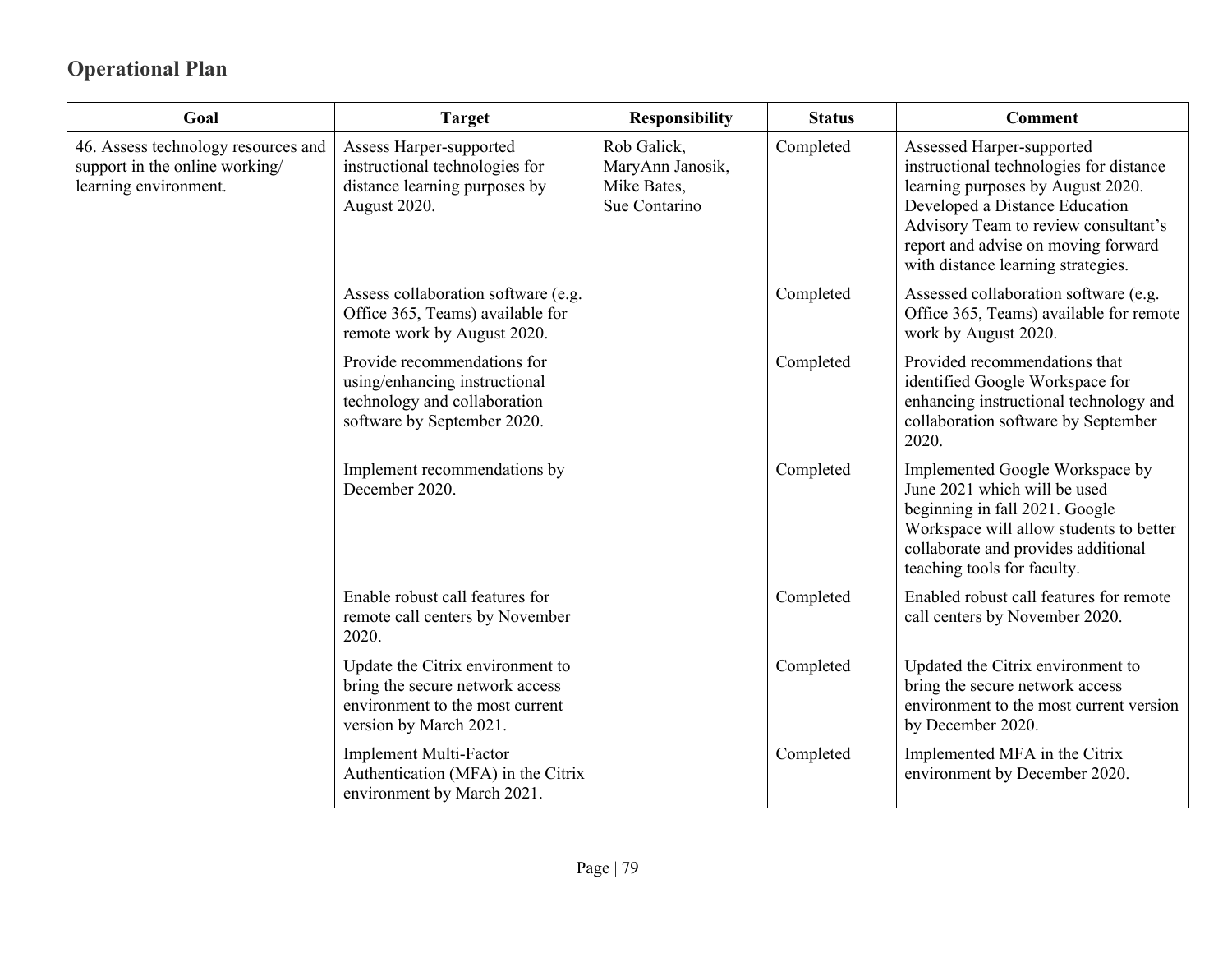#### **Workforce Development/Economic Development:**

Ensure Harper College provides workforce and entrepreneurial training and education and supports the region's economic health.

| Goal                                                                                                                                                                   | <b>Target</b>                                                                                                                                                                                                                                                                               | <b>Responsibility</b>                              | <b>Status</b>                        | <b>Comment</b>                                                                                                                                                                                                                                                                                                                                                                                     |
|------------------------------------------------------------------------------------------------------------------------------------------------------------------------|---------------------------------------------------------------------------------------------------------------------------------------------------------------------------------------------------------------------------------------------------------------------------------------------|----------------------------------------------------|--------------------------------------|----------------------------------------------------------------------------------------------------------------------------------------------------------------------------------------------------------------------------------------------------------------------------------------------------------------------------------------------------------------------------------------------------|
| 47. Make recommendations for<br>improving the College's business<br>engagement practices to position<br>Harper as the preferred provider for<br>its business partners. | Develop common collateral<br>marketing folder and common set<br>of slides for business presentations<br>by September 2020.                                                                                                                                                                  | Michelé Smith,<br><b>Business Strategy</b><br>Team | Completed                            | Developed common collateral<br>marketing folder and common set of<br>slides for business presentations by<br>November 2020 with materials<br>available college-wide in February<br>2021.                                                                                                                                                                                                           |
|                                                                                                                                                                        | Develop a strategic timeline for<br>offering sector summits, business<br>roundtables, or executive forums<br>by October 2020.                                                                                                                                                               |                                                    | Completed                            | Developed a strategic timeline for<br>offering sector summits, business<br>roundtables, or executive forums by<br>November 2020 with materials<br>available college-wide in February<br>2021.                                                                                                                                                                                                      |
|                                                                                                                                                                        | Develop a playbook for employer<br>engagement by November 2020.                                                                                                                                                                                                                             |                                                    | Completed                            | Developed a playbook for employer<br>engagement by November 2020 with<br>materials available college-wide in<br>February 2021.                                                                                                                                                                                                                                                                     |
| 48. Implement Job Placement<br>Resource Center placement strategy.                                                                                                     | Develop (in collaboration with<br><b>Business and Career Services at</b><br>Illinois Worknet Center), a 'Return<br>to Employment' strategy designed<br>to help community members to<br>upskill and re-tool as they prepare<br>to return to work in the midst of<br>COVID-19 by August 2020. | Michelé Smith,<br>Kathleen Canfield                | Completed                            | Developed (in collaboration with<br>Business and Career Services at Illinois<br>Worknet Center), a 'Return to<br>Employment' strategy designed to help<br>community members to upskill and re-<br>tool as they prepare to return to work in<br>the midst of COVID-19 by providing<br>programs, grants, and information<br>concerning the job search and Harper<br>course offerings by August 2020. |
|                                                                                                                                                                        | Place 100 students and alumni in<br>family-sustaining wage jobs and/or<br>internships by June 2021.                                                                                                                                                                                         |                                                    | Completed -<br><b>Target Not Met</b> | Placed 63 students and alumni in<br>family-sustaining wage jobs and/or<br>internships by June 2021.                                                                                                                                                                                                                                                                                                |